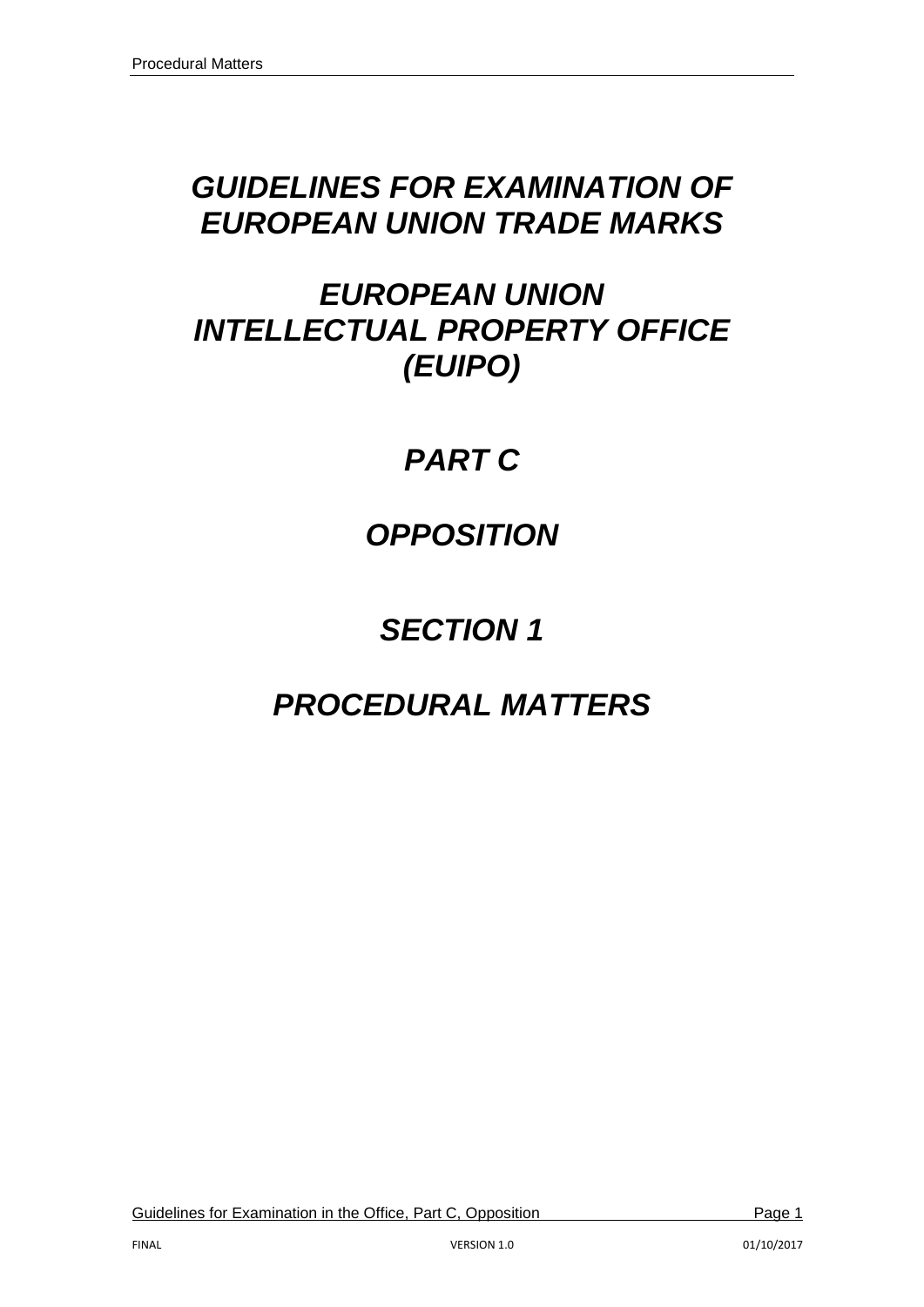## **Table of Contents**

| 1              |     |       | Introduction: General Outline of Opposition Proceedings  6                              |  |  |  |  |  |  |
|----------------|-----|-------|-----------------------------------------------------------------------------------------|--|--|--|--|--|--|
| $\mathbf{2}$   |     |       |                                                                                         |  |  |  |  |  |  |
|                | 2.1 |       |                                                                                         |  |  |  |  |  |  |
|                |     | 211   |                                                                                         |  |  |  |  |  |  |
|                |     | 2.1.2 |                                                                                         |  |  |  |  |  |  |
|                | 2.2 |       |                                                                                         |  |  |  |  |  |  |
|                |     | 2.2.1 | Notice of opposition late, payment within the opposition period  8                      |  |  |  |  |  |  |
|                |     | 2.2.2 |                                                                                         |  |  |  |  |  |  |
|                |     |       | 2.2.2.1<br>2.2.2.2                                                                      |  |  |  |  |  |  |
|                |     | 2.2.3 |                                                                                         |  |  |  |  |  |  |
|                |     |       |                                                                                         |  |  |  |  |  |  |
|                | 2.3 |       | Languages and translation of the notice of opposition 10                                |  |  |  |  |  |  |
|                |     | 2.3.1 |                                                                                         |  |  |  |  |  |  |
|                |     | 2.3.2 |                                                                                         |  |  |  |  |  |  |
|                | 2.4 |       |                                                                                         |  |  |  |  |  |  |
|                |     | 2.4.1 | 2.4.1.1                                                                                 |  |  |  |  |  |  |
|                |     |       | 2.4.1.2                                                                                 |  |  |  |  |  |  |
|                |     |       | 2.4.1.3                                                                                 |  |  |  |  |  |  |
|                |     | 2.4.2 | 2.4.2.1                                                                                 |  |  |  |  |  |  |
|                |     |       | 2.4.2.2                                                                                 |  |  |  |  |  |  |
|                |     |       | 2.4.2.3                                                                                 |  |  |  |  |  |  |
|                |     |       | Earlier mark with a reputation: territorial scope of reputation22<br>2.4.2.4<br>2.4.2.5 |  |  |  |  |  |  |
|                |     |       | 2.4.2.6                                                                                 |  |  |  |  |  |  |
|                |     |       | 2.4.2.7<br>2.4.2.8                                                                      |  |  |  |  |  |  |
|                |     | 2.4.3 |                                                                                         |  |  |  |  |  |  |
|                |     |       | 2.4.3.1                                                                                 |  |  |  |  |  |  |
|                |     |       | 2.4.3.2                                                                                 |  |  |  |  |  |  |
|                | 2.5 |       |                                                                                         |  |  |  |  |  |  |
| $\overline{3}$ |     |       |                                                                                         |  |  |  |  |  |  |
|                | 3.1 |       |                                                                                         |  |  |  |  |  |  |
|                | 3.2 |       |                                                                                         |  |  |  |  |  |  |
| 4              |     |       |                                                                                         |  |  |  |  |  |  |
|                | 4.1 |       |                                                                                         |  |  |  |  |  |  |
|                | 4.2 |       |                                                                                         |  |  |  |  |  |  |
|                |     | 4.2.1 |                                                                                         |  |  |  |  |  |  |
|                |     | 4.2.2 |                                                                                         |  |  |  |  |  |  |
|                |     |       | Opposition based on EUTM (application) (to be) converted32<br>4.2.2.1                   |  |  |  |  |  |  |
|                |     |       | Opposition based on EUTM (application) that is subsequently converted.32<br>4.2.2.2     |  |  |  |  |  |  |
|                |     | 4.2.3 | Trade mark registrations or applications that are not EUTMs33<br>4.2.3.1                |  |  |  |  |  |  |
|                |     |       | 4.2.3.2                                                                                 |  |  |  |  |  |  |
|                |     |       |                                                                                         |  |  |  |  |  |  |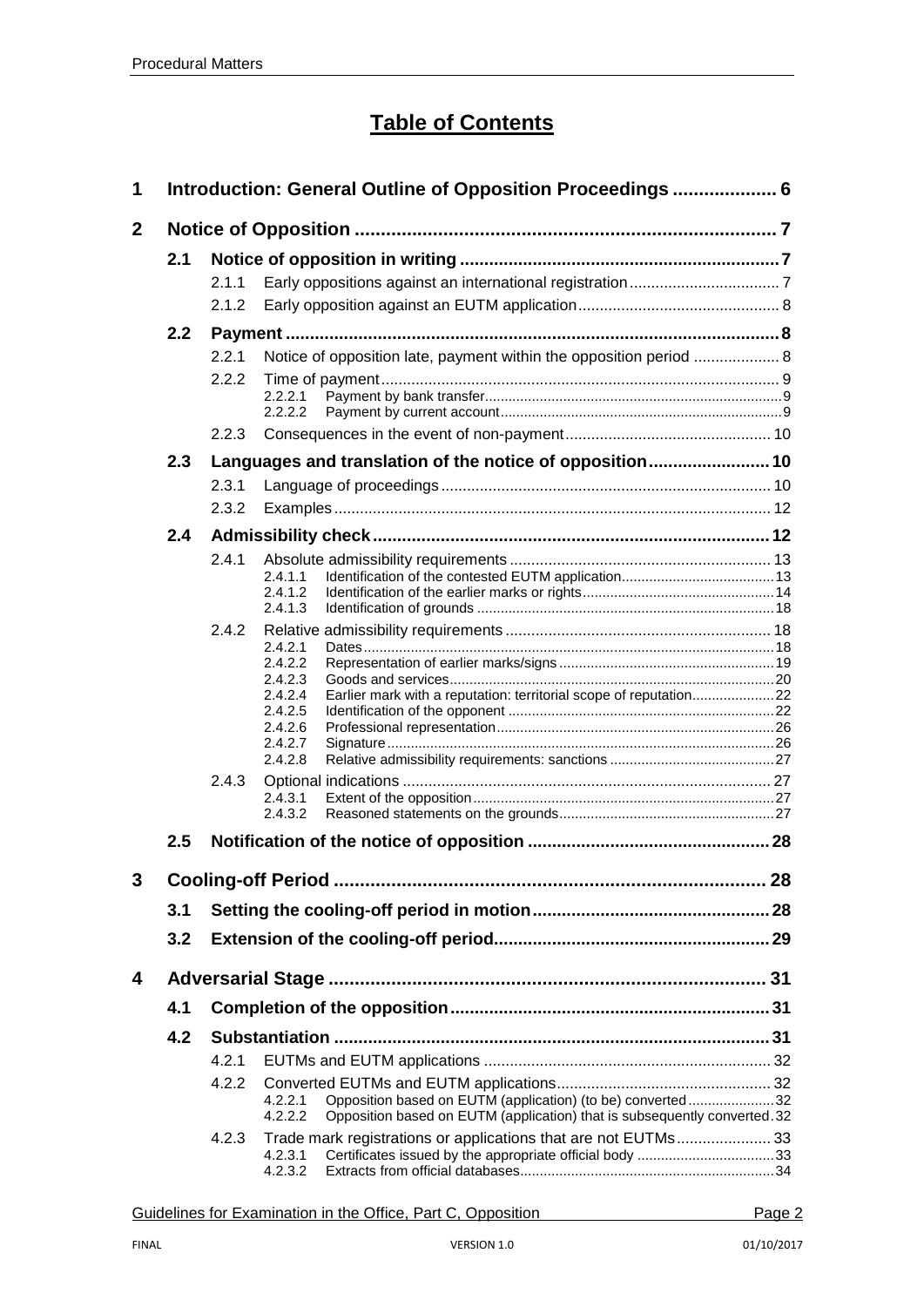|   |     |       | Extracts from official bulletins of the relevant national trade mark offices<br>4.2.3.3                                                                |        |
|---|-----|-------|--------------------------------------------------------------------------------------------------------------------------------------------------------|--------|
|   |     |       | 4.2.3.4                                                                                                                                                |        |
|   |     |       | 4.2.3.5                                                                                                                                                |        |
|   |     |       | 4.2.3.6                                                                                                                                                |        |
|   |     | 4.2.4 | Substantiation of well-known marks, claims of reputation, trade marks<br>filed by an agent, earlier signs used in the course of trade, designations    |        |
|   |     |       |                                                                                                                                                        |        |
|   |     |       | 4.2.4.1                                                                                                                                                |        |
|   |     |       | 4.2.4.2<br>Non-registered trade mark or another sign used in the course of trade  41<br>4.2.4.3                                                        |        |
|   |     |       | Protected designations of origin, protected geographical indications  41<br>4.2.4.4                                                                    |        |
|   |     |       | 4.2.4.5                                                                                                                                                |        |
|   |     | 4.2.5 | Non-compliance with the substantiation requirements 42                                                                                                 |        |
|   |     | 4.2.6 | Facts and evidence submitted after the substantiation time limit 44<br>4.2.6.1                                                                         |        |
|   |     |       | 4.2.6.2<br>Whether the late facts or evidence should be admitted or rejected 45                                                                        |        |
|   |     |       | 4.2.6.3                                                                                                                                                |        |
|   | 4.3 |       | Translation/changes of language during the opposition proceedings. 46                                                                                  |        |
|   |     | 4.3.1 | Translations of evidence submitted to substantiate the opposition and of                                                                               |        |
|   |     |       | facts, evidence and arguments submitted by the opponent to complete its                                                                                |        |
|   |     |       | Translation of evidence of filing, registration or renewal certificates or<br>4.3.1.1                                                                  |        |
|   |     |       | equivalent documents, any provisions of the applicable national law46<br>4.3.1.2<br>Translations of evidence submitted to substantiate the opposition, |        |
|   |     |       | which are other than filing, registration or renewal certificates or                                                                                   |        |
|   |     |       | equivalent documents, any provisions of the applicable national law48                                                                                  |        |
|   |     |       | Translations of facts and arguments submitted by the opponent to<br>4.3.1.3                                                                            |        |
|   |     | 4.3.2 |                                                                                                                                                        |        |
|   |     | 4.3.3 | Translation of other supporting documents, other than observations  49                                                                                 |        |
|   |     | 4.3.4 |                                                                                                                                                        |        |
|   |     | 4.3.5 |                                                                                                                                                        |        |
|   | 4.4 |       |                                                                                                                                                        |        |
|   |     | 4.4.1 | Restrictions, withdrawals and requests for proof of use to be filed by way                                                                             |        |
|   |     | 4.4.2 |                                                                                                                                                        |        |
|   |     | 4.4.3 |                                                                                                                                                        |        |
|   |     | 4.4.4 |                                                                                                                                                        |        |
|   |     | 4.4.5 | References made to documents or items of evidence in other                                                                                             |        |
|   |     |       |                                                                                                                                                        |        |
|   | 4.5 |       |                                                                                                                                                        |        |
|   | 4.6 |       |                                                                                                                                                        |        |
| 5 |     |       |                                                                                                                                                        |        |
|   | 5.1 |       |                                                                                                                                                        |        |
|   | 5.2 |       |                                                                                                                                                        |        |
|   |     | 5.2.1 |                                                                                                                                                        |        |
|   |     |       | 5.2.1.1<br>Withdrawal or restriction before the admissibility check is made58                                                                          |        |
|   |     |       | 5.2.1.2<br>Restrictions and withdrawals of EUTM applications before the end of                                                                         |        |
|   |     |       | Restrictions and withdrawals of EUTM applications after the end of the<br>5.2.1.3                                                                      |        |
|   |     |       | Restrictions and withdrawals of EUTM applications after a decision has<br>5.2.1.4                                                                      |        |
|   |     |       |                                                                                                                                                        |        |
|   |     |       | 5.2.1.5                                                                                                                                                |        |
|   |     |       | Guidelines for Examination in the Office, Part C, Opposition                                                                                           | Page 3 |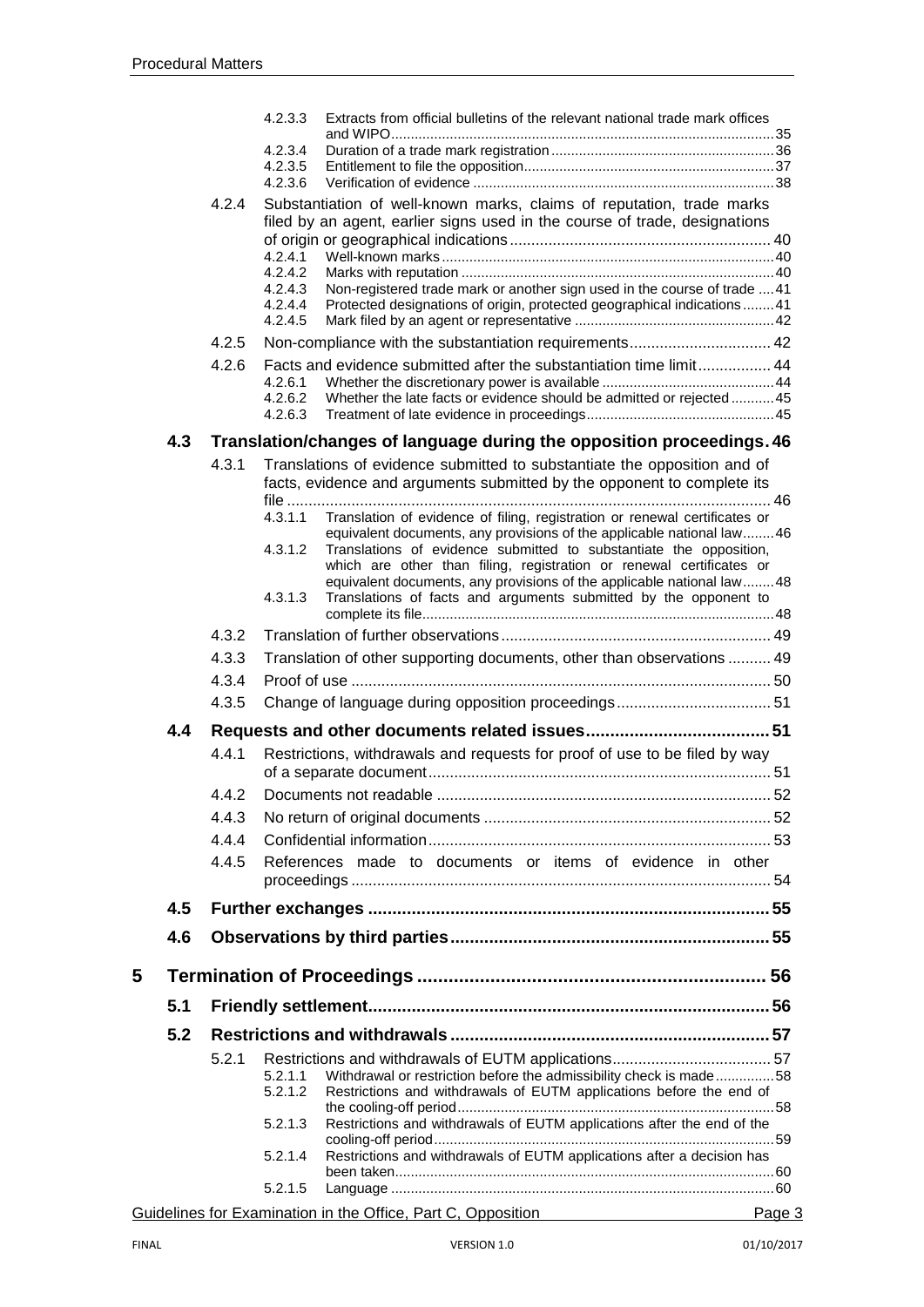|   |     | 5.2.2 | 5.2.2.1<br>5.2.2.2<br>5.2.2.3 | Withdrawal of the opposition before the end of the cooling-off period61<br>Withdrawal of the opposition after the end of the cooling-off period 61<br>Withdrawal of the opposition after a decision has been taken61 |  |
|---|-----|-------|-------------------------------|----------------------------------------------------------------------------------------------------------------------------------------------------------------------------------------------------------------------|--|
|   |     | 5.2.3 | 5.2.2.4                       |                                                                                                                                                                                                                      |  |
|   | 5.3 |       |                               |                                                                                                                                                                                                                      |  |
|   |     | 5.3.1 |                               |                                                                                                                                                                                                                      |  |
|   |     | 5.3.2 |                               |                                                                                                                                                                                                                      |  |
|   | 5.4 |       |                               |                                                                                                                                                                                                                      |  |
|   |     | 5.4.1 |                               |                                                                                                                                                                                                                      |  |
|   |     |       | 5.4.1.1<br>5.4.1.2            | Opposition and withdrawal of the opposition filed the same date 63                                                                                                                                                   |  |
|   |     | 5.4.2 | 5.4.2.1                       | Refund in view of withdrawals/restrictions of EUTM application  63<br>EUTM application withdrawn/restricted before the end of the cooling-off                                                                        |  |
|   |     |       | 5.4.2.2                       | Opposition withdrawn due to restriction of EUTM application within the                                                                                                                                               |  |
|   |     | 5.4.3 |                               | Multiple oppositions and refund of 50 % of the opposition fee 64                                                                                                                                                     |  |
|   |     | 5.4.4 | 5.4.4.1                       | Opposition withdrawn before the end of the cooling-off period NOT due                                                                                                                                                |  |
|   |     |       | 5.4.4.2                       |                                                                                                                                                                                                                      |  |
|   |     |       | 5.4.4.3<br>5.4.4.4            | Settlement between the parties before commencement of proceedings  65                                                                                                                                                |  |
|   | 5.5 |       |                               |                                                                                                                                                                                                                      |  |
|   |     | 5.5.1 |                               |                                                                                                                                                                                                                      |  |
|   |     | 5.5.2 |                               |                                                                                                                                                                                                                      |  |
|   |     |       | 5.5.2.1<br>5.5.2.2            |                                                                                                                                                                                                                      |  |
|   |     | 5.5.3 |                               |                                                                                                                                                                                                                      |  |
|   |     | 5.5.4 |                               |                                                                                                                                                                                                                      |  |
|   |     |       | 5.5.4.1<br>5.5.4.2            | Rejection of an application on the basis of absolute grounds or                                                                                                                                                      |  |
|   |     |       | 5.5.4.3                       |                                                                                                                                                                                                                      |  |
|   |     |       | 5.5.4.4                       |                                                                                                                                                                                                                      |  |
|   | 5.6 |       |                               |                                                                                                                                                                                                                      |  |
|   |     | 5.6.1 |                               |                                                                                                                                                                                                                      |  |
|   |     | 5.6.2 |                               | Procedure if the fixing of costs is contained in the main decision  70                                                                                                                                               |  |
|   |     | 5.6.3 | 5.6.3.1                       |                                                                                                                                                                                                                      |  |
|   |     |       | 5.6.3.2                       |                                                                                                                                                                                                                      |  |
|   |     | 5.6.4 |                               |                                                                                                                                                                                                                      |  |
| 6 |     |       |                               |                                                                                                                                                                                                                      |  |
|   | 6.1 |       |                               |                                                                                                                                                                                                                      |  |
|   |     | 6.1.1 |                               |                                                                                                                                                                                                                      |  |
|   |     | 6.1.2 |                               |                                                                                                                                                                                                                      |  |
|   | 6.2 |       |                               |                                                                                                                                                                                                                      |  |
|   |     | 6.2.1 |                               |                                                                                                                                                                                                                      |  |
|   |     |       | 6.2.1.1<br>6.2.1.2            |                                                                                                                                                                                                                      |  |
|   |     |       | 6.2.1.3<br>6.2.1.4            |                                                                                                                                                                                                                      |  |
|   |     |       |                               | $\mathcal{L}$ the $\mathcal{L}(\mathbf{f}^{\prime\prime})$ . $\mathbf{D}^{\prime\prime}$ of $\mathcal{L}^{\prime}$ $\mathcal{L}^{\prime}$ of $\mathcal{L}^{\prime}$                                                  |  |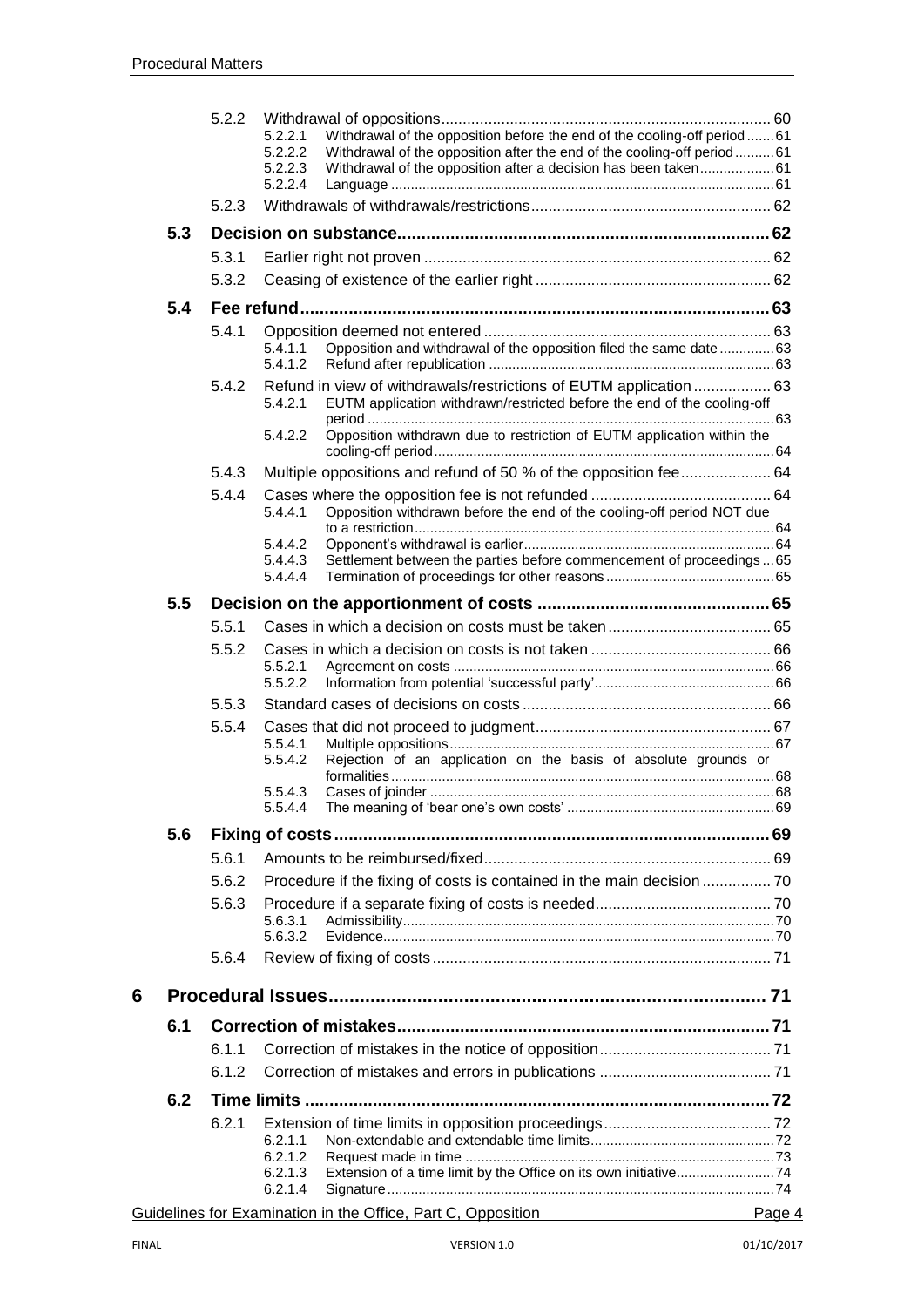| 6.3 |        |                                                                                                                                                                                                                                                         |  |
|-----|--------|---------------------------------------------------------------------------------------------------------------------------------------------------------------------------------------------------------------------------------------------------------|--|
|     | 6.3.1  |                                                                                                                                                                                                                                                         |  |
|     | 6.3.2  | Suspensions by the Office ex officio or at the request of one of the parties 75<br>6.3.2.1<br>6.3.2.2<br>Earlier national/international marks (applications or registrations/rights)76<br>6.3.2.3<br>6.3.2.4                                            |  |
|     | 6.3.3  | 6.3.3.1                                                                                                                                                                                                                                                 |  |
|     | 6.3.4  | 6.3.4.1<br>6.3.4.2<br>6.3.4.3                                                                                                                                                                                                                           |  |
| 6.4 |        |                                                                                                                                                                                                                                                         |  |
|     | 6.4.1  |                                                                                                                                                                                                                                                         |  |
|     | 6.4.2  |                                                                                                                                                                                                                                                         |  |
|     | 6.4.3  |                                                                                                                                                                                                                                                         |  |
| 6.5 | Change | parties (transfer, change of name, change of<br>of                                                                                                                                                                                                      |  |
|     |        |                                                                                                                                                                                                                                                         |  |
|     | 6.5.1  | 6.5.1.1<br>6.5.1.2<br>6.5.1.3<br>Opposition based on a combination of EUTM registrations and national<br>6.5.1.4                                                                                                                                        |  |
|     |        | 6.5.1.5<br>6.5.1.6                                                                                                                                                                                                                                      |  |
|     | 6.5.2  |                                                                                                                                                                                                                                                         |  |
|     | 6.5.3  |                                                                                                                                                                                                                                                         |  |
|     | 6.5.4  |                                                                                                                                                                                                                                                         |  |
|     | 6.5.5  | Interruption of the proceedings due to death or legal incapacity of the<br>6.5.5.1<br>6.5.5.2<br>Applicant prevented from continuing the proceedings before the Office<br>Death or prevention for legal reasons of the representative of the<br>6.5.5.3 |  |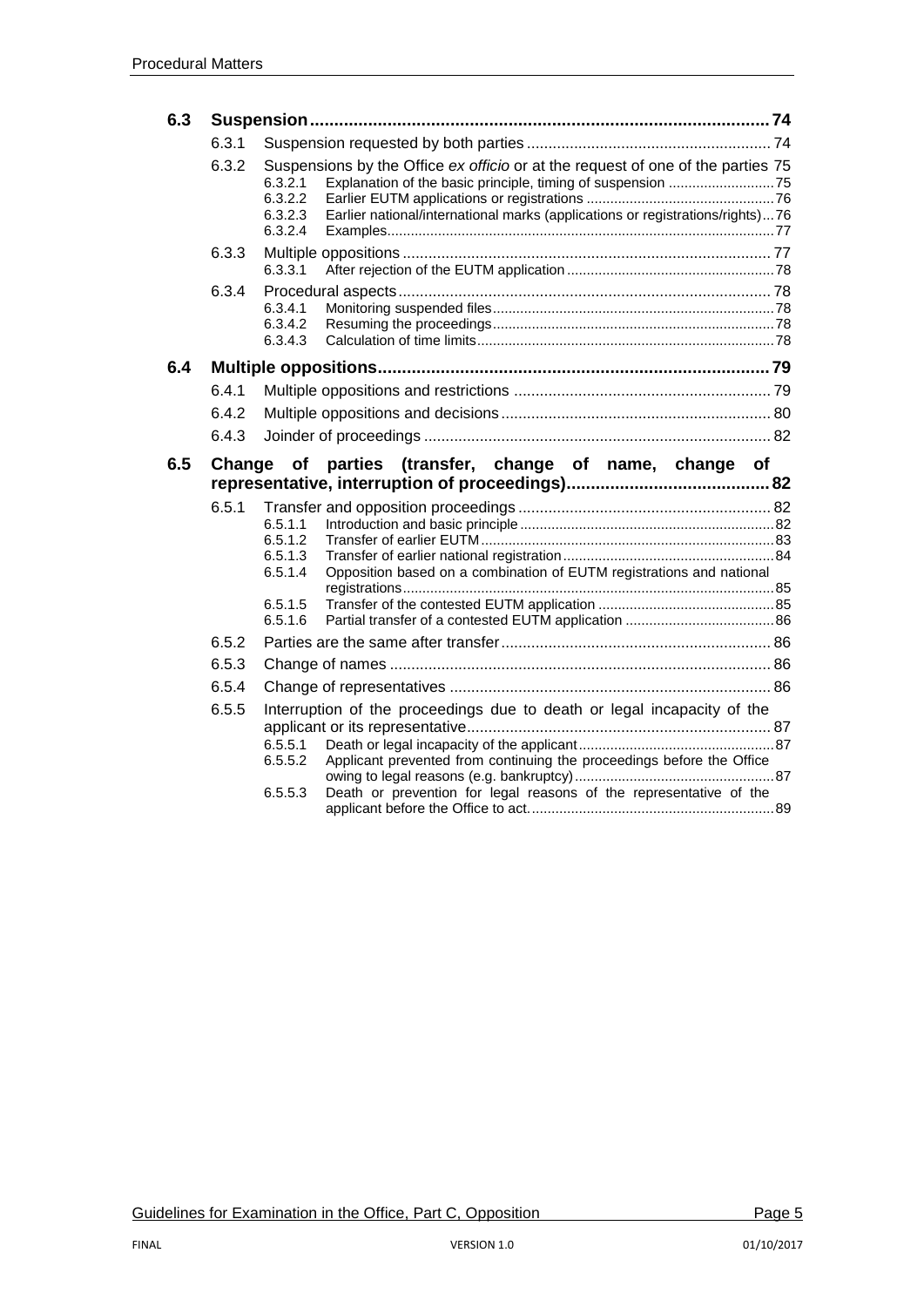## <span id="page-5-0"></span>**1 Introduction: General Outline of Opposition Proceedings**

Opposition proceedings start with receipt of the notice of opposition. The applicant is notified of the notice of opposition filed and receives a copy of the documents on file.

Thereafter, once the payment of the opposition fee has been checked, the notice of opposition is checked for compliance with other formal requirements of the Regulations.

In general, two kinds of admissibility deficiencies can be distinguished:

- 1. *Absolute deficiencies*, i.e. deficiencies that cannot be remedied after the expiry of the opposition period. If the opponent does not remedy these deficiencies on its own initiative within the opposition period, the opposition is inadmissible.
- 2. *Relative deficiencies,* i.e. deficiencies that can be remedied after the expiry of the opposition period. The Office invites the opponent after the expiry of the opposition period to remedy the deficiency within a non-extendable time limit of two months, failing which the opposition will be rejected as inadmissible.

It is important to note that in order to safeguard the principle of impartiality, the Office will not send any communication concerning the payment of the opposition fee or admissibility deficiencies during the opposition period.

After the examination of admissibility of the opposition, a notification is sent to both parties to set the time limits for the proceedings. This starts with a period during which the parties are incentivised to negotiate an agreement because, if certain conditions are met, the opposition fee will be refunded — this is known as the 'cooling-off' period. The cooling-off period is set to expire two months from the notification of admissibility. It can be extended once by 22 months and last up to a total of 24 months.

Once the cooling-off period has expired, the adversarial part of the proceedings begins. The opponent is then allowed two more months to submit all evidence and observations it considers necessary to make its case. After these two months have lapsed, and once the submitted evidence and observations (if any) have been forwarded, the applicant has two months to reply to the opposition.

At this stage, the applicant can require the opponent to prove that any earlier marks registered for more than five years have been used by filing a request for proof of use. If such a request is made, the applicant may wait until the opponent has adduced such proof before filing its evidence and observations. The opponent is then given the opportunity to comment on the applicant's observations.

If the applicant does not request proof of use but submits evidence and observations, the opponent is given two months to comment on the applicant's submissions and after these exchanges the opposition is normally ready for decision.

In some cases it may be necessary or useful to have another exchange of observations. This may occur when the case deals with complex issues or when the opponent raises a new point that is admitted to the proceedings. In this case the applicant may be given a possibility of replying. It is then up to the examiner to decide if another round should be given to the opponent.

The Office may request the parties to restrict their observations to particular issues, permitting observations on other issues at a later point in time.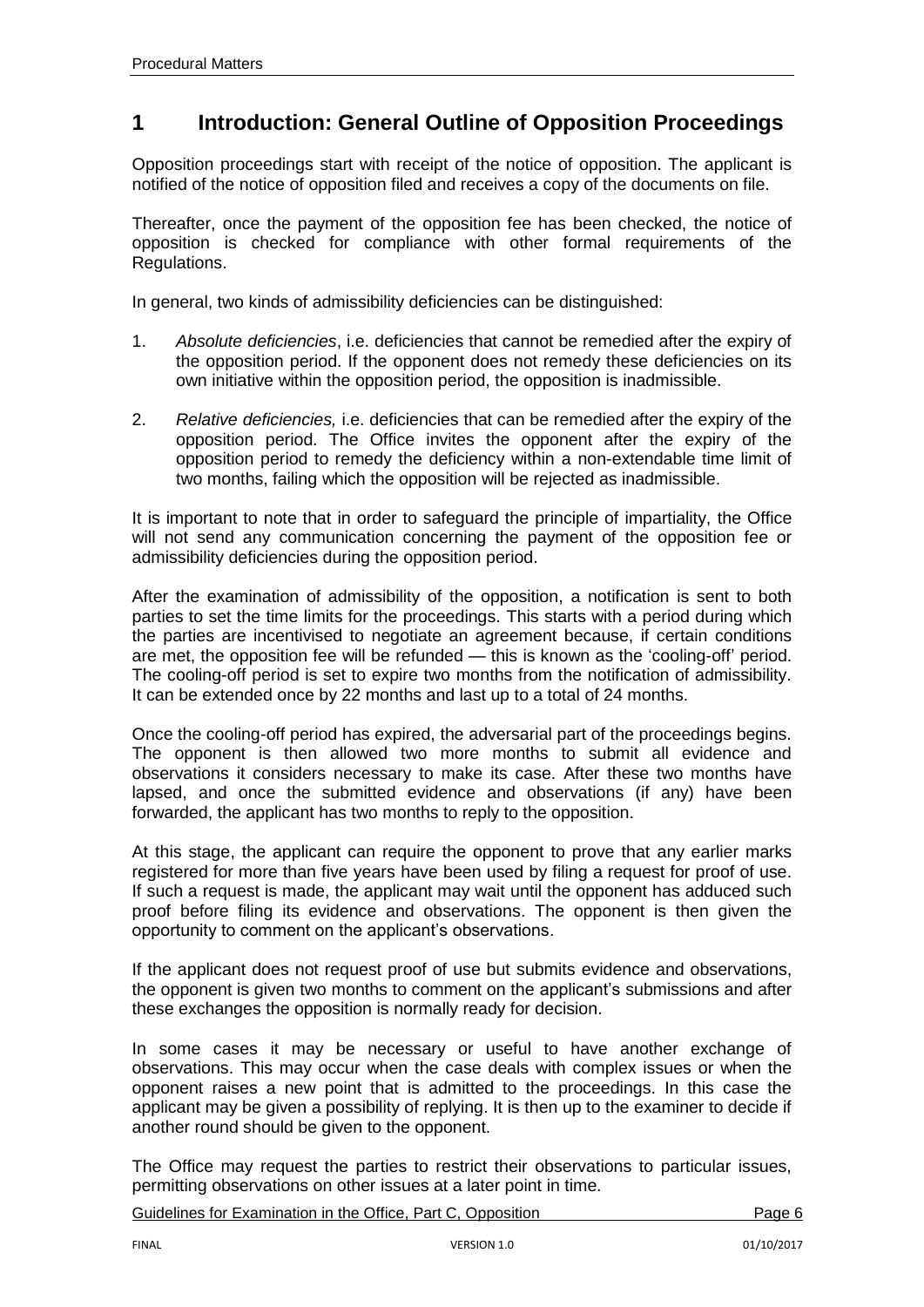Once the parties have submitted their observations, the proceedings are closed, the file is ready for taking a decision on substance and the parties are informed accordingly.

When an opposition is filed against an international registration designating the EU, all references in the Guidelines to EUTM applications must be read as including international registrations designating the EU. Part M of the Guidelines, International Marks, which has been drafted specifically for international marks, also refers to oppositions.

## <span id="page-6-0"></span>**2 Notice of Opposition**

## <span id="page-6-1"></span>**2.1 Notice of opposition in writing**

Article 46 EUTMR Article 4 and Article 63(1)(a) EUTMDR Decision No EX-17-4 of the Executive Director of the Office concerning communication by electronic means

The notice of opposition has to be received by the Office in written form within the opposition period, namely within three months from the publication of the contested EUTM application.

A notice of opposition may be filed by using the electronic form available in the User Area of the Office's website. Once submitted, the electronic form will be processed automatically and a receipt for the opponent will be issued. A notice of opposition may also be filed by fax or post, and in both of these cases the opponent will also be sent a receipt after the notice of opposition has been keyed into the Office's IT system.

The applicant receives a copy of the notice of opposition (and of any document submitted by the opposing party) for information purposes. If the opposition is based on a European Union trade mark, the applicant is also informed that it can access information about earlier European Union trade marks via the online search tools, which are available on the Office's website.

#### <span id="page-6-2"></span>2.1.1 Early oppositions against an international registration

| Article 196(2) EUTMR |  |
|----------------------|--|
| Article 77(3) EUTMDR |  |

An opposition against an international registration designating the EU (IR) may be filed within a period of three months starting one month after the date of first republication. For example, if first republication is on 15/04/2016, then the opposition period starts on 16/05/2016 and ends on 15/08/2016.

For international registrations whose date of first republication falls before the entry into force, on 23/03/2016, of the amendment of Article 196(2) EUTMR brought about by Regulation (EU) 2015/2424, the previous time limit applies, according to which an opposition must be filed within a period of three months starting six months after the date of first republication. For example, if first republication is on 22/03/2016, then the opposition period starts on 23/09/2016 and ends on 22/12/2016.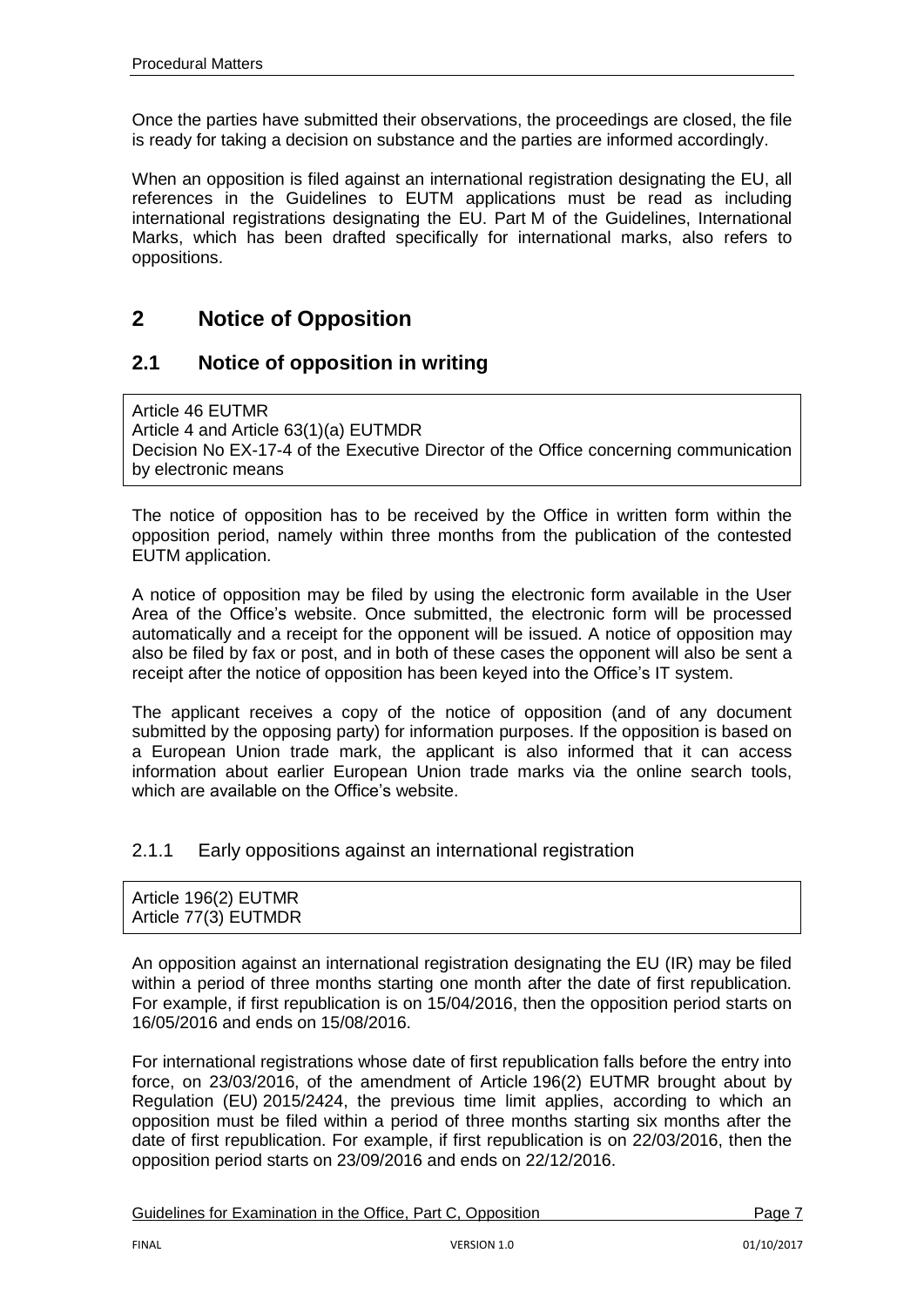However, oppositions filed after the republication of the IR but prior to the start of the opposition period will be kept on hold and be deemed to have been filed on the first day of the opposition period. The opponent will be informed accordingly. If the opposition is withdrawn before that date, the opposition fee will be refunded.

## <span id="page-7-0"></span>2.1.2 Early opposition against an EUTM application

#### Articles 44 and 46 EUTMR

Any notice of opposition against an EUTM application received before commencement of the opposition period will be kept on hold and be deemed to have been filed on the first day of the opposition period, namely the first day after the publication of the EUTM application in Part A.1 of the EUTM Bulletin. The opponent will be informed accordingly. If the opposition is withdrawn before that date or the EUTM application is refused or withdrawn before publication, the opposition fee will be refunded.

## <span id="page-7-1"></span>**2.2 Payment**

For general rules on payments, refer to the Guidelines, Part A, General Rules, Section 3, Payment of Fees, Costs and Charges.

#### <span id="page-7-2"></span>2.2.1 Notice of opposition late, payment within the opposition period

#### Article 5(2) EUTMDR

If the payment was received by the Office within the opposition period but the notice of opposition was received late, the opposition is inadmissible. In this case the Office will keep the opposition fee. The opponent must be notified and may comment on the finding of inadmissibility within the time limit set by the Office.

If the opponent submits convincing evidence, such as fax reports, confirmation of receipt by messenger and/or delivery slips for registered mails that proves that the notice of opposition was not late and was in fact correctly received by the Office within the three-month opposition period, the Office must reconsider its finding and accept the opposition as having been received within the opposition period. In this case the admissibility check can continue. If the evidence submitted by the opponent does not prove that the notice of opposition was received within the opposition period or if the opponent does not reply within the set time limit, a decision ruling the opposition inadmissible has to be taken. When notifying the opponent of the decision, the applicant must be sent a copy.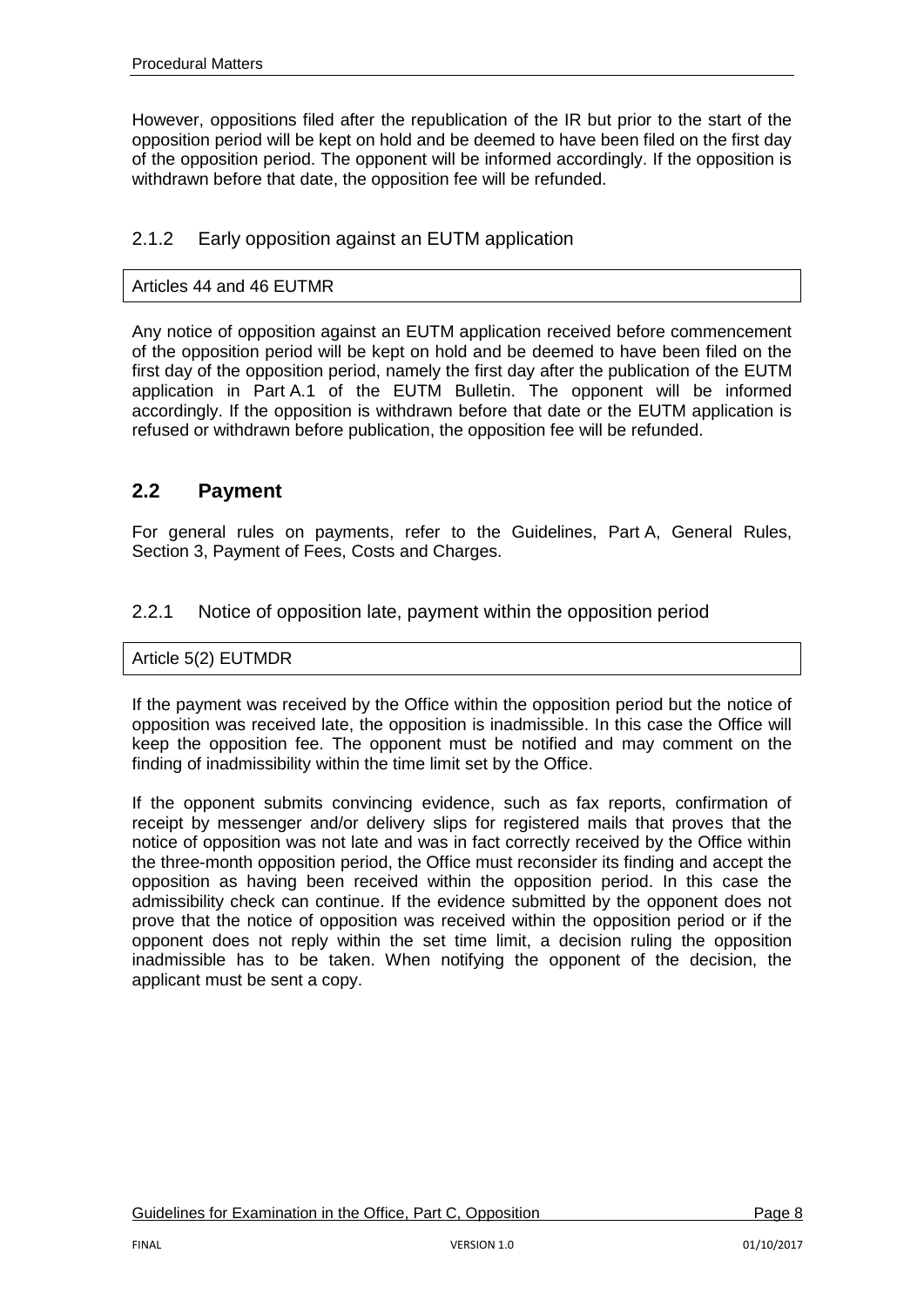## <span id="page-8-0"></span>2.2.2 Time of payment

Article 46(3) and Article 180 EUTMR Article 5(1) EUTMDR

The Office has to receive the full amount of the opposition fee within the opposition period. If the opposition fee was not received within the opposition period, the notice of opposition is deemed not to have been entered.

#### <span id="page-8-1"></span>2.2.2.1 Payment by bank transfer

Payments by bank transfer received after the opposition period are considered to be made within the opposition period if the opponent (i) files evidence showing that it gave the transfer order to a banking establishment within the opposition period and (ii) pays a surcharge of 10 % of the opposition fee. No surcharge will be payable if the evidence shows that the order to the bank was given no less than 10 days before the expiry of the opposition period.

#### <span id="page-8-2"></span>2.2.2.2 Payment by current account

Articles 179(1) and 180(1) EUTMR Decision No [EX-17-7 of the Executive Director of the Office concerning methods of](http://oami.europa.eu/en/office/aspects/pdf/ex061en.pdf)  [payment of fees and charges and determining the insignificant amount of fees and](http://oami.europa.eu/en/office/aspects/pdf/ex061en.pdf)  [charges](http://oami.europa.eu/en/office/aspects/pdf/ex061en.pdf)

If the opponent or its representative hold a current account, the payment is considered effective on the day the opposition is received.

Since a payment by current account is considered to have been made on the date of receipt of the opposition, if the notice of opposition arrived late, the payment is also late. Therefore, the opposition is deemed not to have been entered.

The absence of an indication or incorrect indication of the amount of the opposition fee does not have any negative effect on the opposition, because it is clear that the opponent wanted to pay the amount of the opposition fee.

Even if there is no express request from the opponent, the existence of a current account will in such case be sufficient for the account to be debited. This is true regardless of whether the opposition form is used or not.

The only exception to this rule is made when the holder of a current account who wishes to exclude the use of the current account for a particular fee or charge informs the Office thereof in writing (e.g. indicating bank transfer).

#### **Fee payment by debiting a current account held by a third party**

Payment of an opposition fee by debiting a current account held by a third party requires an explicit authorisation of the holder of the current account that its account can be debited for the benefit of the particular fee. In such cases the opponent must file an authorisation within the opposition period.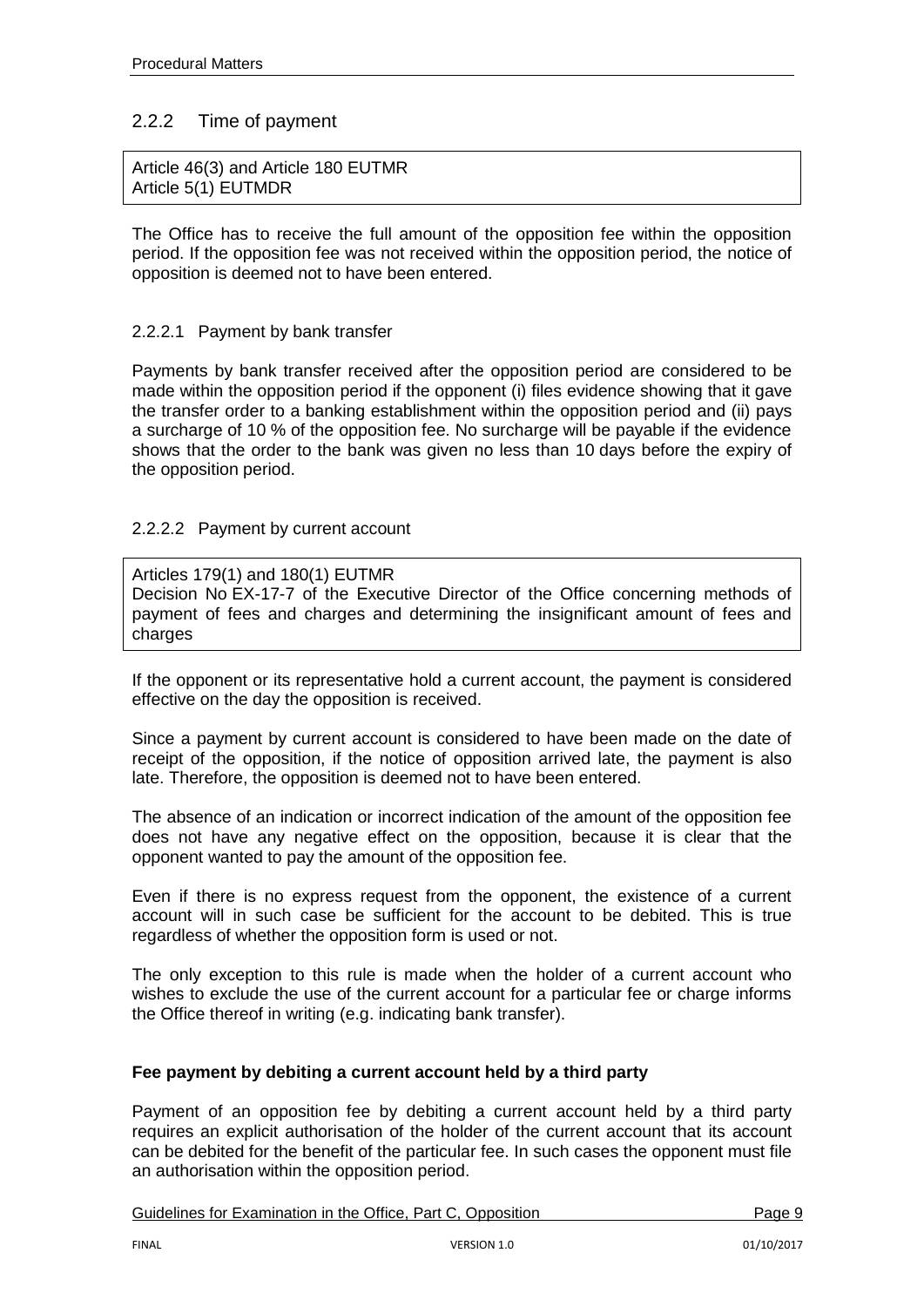Payment is considered to be made on the date the Office receives the authorisation.

#### <span id="page-9-0"></span>2.2.3 Consequences in the event of non-payment

| Article 99 EUTMR    |  |  |
|---------------------|--|--|
| Article 5(1) EUTMDR |  |  |

An opposition for which the payment is not made within the opposition period will be deemed not to have been entered and the opponent must be notified of this finding.

A copy of this letter must be sent to the applicant for information purposes at the same time.

If, within the time limit allowed, the opponent submits evidence that the Office finds that the loss of rights was inaccurate, and it proves that the payment was made on time, a notification has to be sent with a copy to the applicant, together with the evidence provided by the opponent.

If an opposition is deemed not to have been entered, the opponent has the right to request a formal decision within two months. If it does so, the decision must be sent to both parties.

For cases in which the opposition fee has not been paid in full or after the opposition period, see paragraph 5.4.1 below.

## <span id="page-9-1"></span>**2.3 Languages and translation of the notice of opposition**

Article 146(5), (6)(a) and (7), EUTMR Article 5(3),(4) and Article 65 EUTMDR,

#### <span id="page-9-2"></span>2.3.1 Language of proceedings

The notice of opposition must be filed in one of the five languages of the Office. The rules regarding the language of proceedings are explained in detail in the Guidelines, Part A, General Rules, Section 4, Language of Proceedings.

According to these rules, in opposition proceedings there are cases where the opponent has a choice between two possible languages of proceedings (the first and second languages of the contested EUTM application, both being languages of the Office), and cases where there is only one possible language of proceedings (when the first language is not one of the five languages of the Office, the language of the opposition proceedings can only be the second language of the contested EUTM application).

In cases where there is a choice, the language of proceedings will be that expressly indicated by the opponent in the notice of opposition or, in the absence of an express indication, the language in which the notice of opposition was filed, provided in both cases that it is one of the possible languages of proceedings.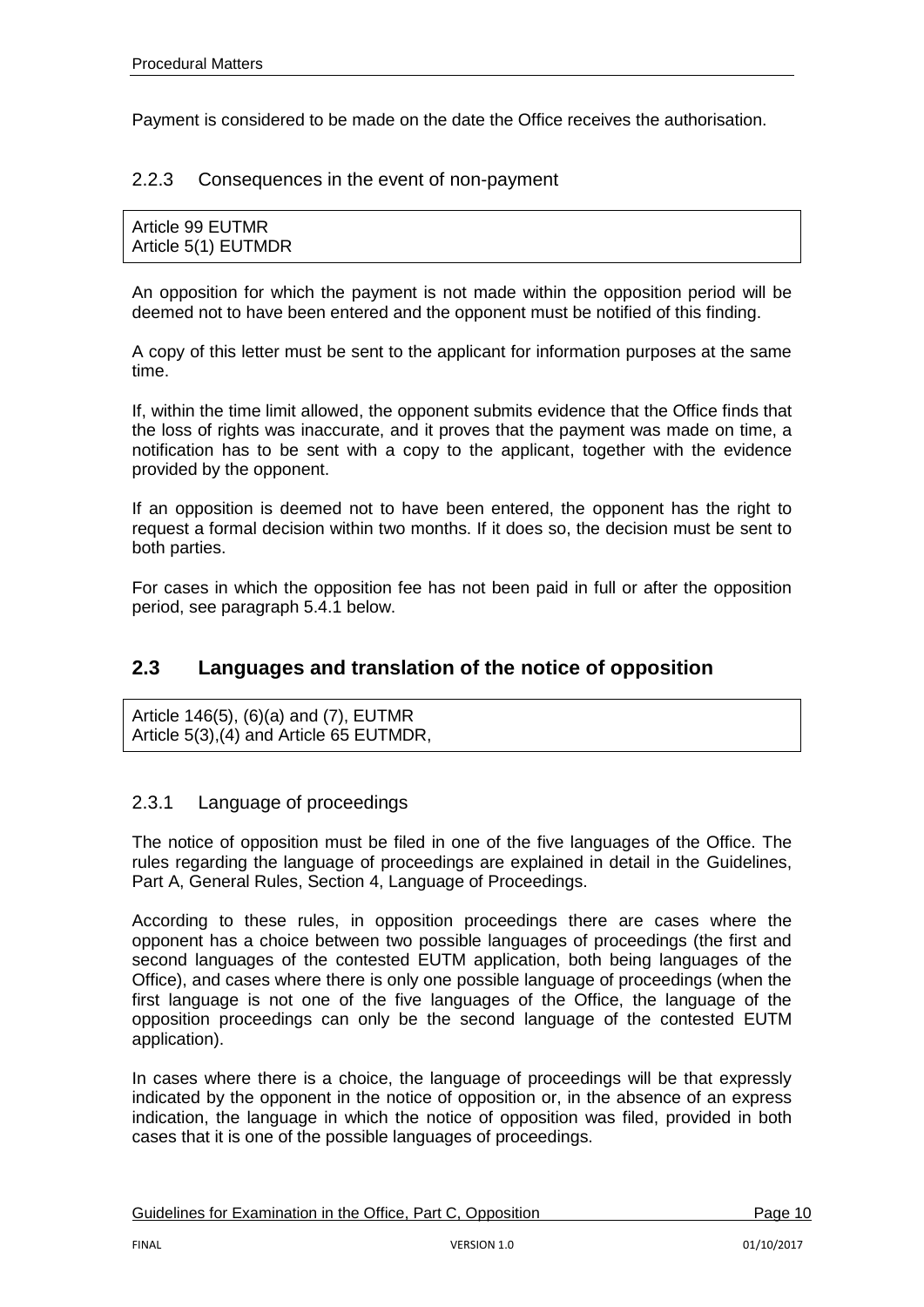Where the wrong language of the proceedings is chosen by the opponent, the EUTMR distinguishes between two different scenarios: where the incorrect language is a language of the Office, and where the incorrect language is one of the official languages of the Union (but not one of the Office). Depending on which of the above applies, there are different consequences and time limits for the opponent to respect when choosing the correct language of the proceedings and submitting the translation of the notice of opposition.

- If the language chosen by the opponent is a **language of the Office**, but not one of the possible languages of the proceedings, the opposing party must produce, at its own expense, a translation of the notice of opposition into the first language, providing that it is a language of the Office, or into the second language. The translation must be produced **within one month from the expiry of the three-month opposition period**. The language into which the notice of opposition has been translated will then become the language of the proceedings. Where the opposing party does not submit the translation within this time limit, the opposition will be rejected as inadmissible. Article 146(7) EUTMR and Article 5(3) and (4) EUTMDR apply.
- If the language chosen by the opponent is **not a language of the Office**, the opposing party must produce, at its own expense, a translation of the notice of opposition into the first language, providing that it is a language of the Office, or into the second language. The translation must be produced **within the threemonth opposition period**. Where the opposing party does not submit the translation within the opposition period, the opposition will be rejected as inadmissible. Article 146(5) EUTMR applies as it clearly specifies that the notice of opposition must be filed in a language of the Office. As it is not filed in a language of the Office, the one-month period to remedy the deficiency of Article 146(7) and Article 5(3) EUTMDR does not apply.

In the event that the language chosen by the opponent is not one of the possible languages of the proceedings, any correspondence issued by the Office in the opposition will be in the first language of the contested mark, providing that it is a language of the Office, or in the second language if the first one is not one of the five languages of the Office.

The language requirement of the notice of opposition is an absolute admissibility requirement and will be dealt with as explained under paragraph 2.4.1 below.

Concerning the use of official forms, the second sentence of Article 146(6) EUTMR states that when the form provided by the Office is used, it may be used in any official language of the Union, provided that it is completed in one of the languages of the Office as far as textual elements are concerned.

Where the opponent uses the official form in a language that cannot be the language of the proceedings, all textual elements are in the wrong language and a language has been chosen that cannot be the language of the proceedings, the above principles apply: where the incorrect language chosen is a language of the Office, the opponent has one month to file a translation on its own motion; where the incorrect language chosen is not a language of the Office, the deficiency cannot be remedied after the expiry of the opposition period and the opposition will be deemed inadmissible.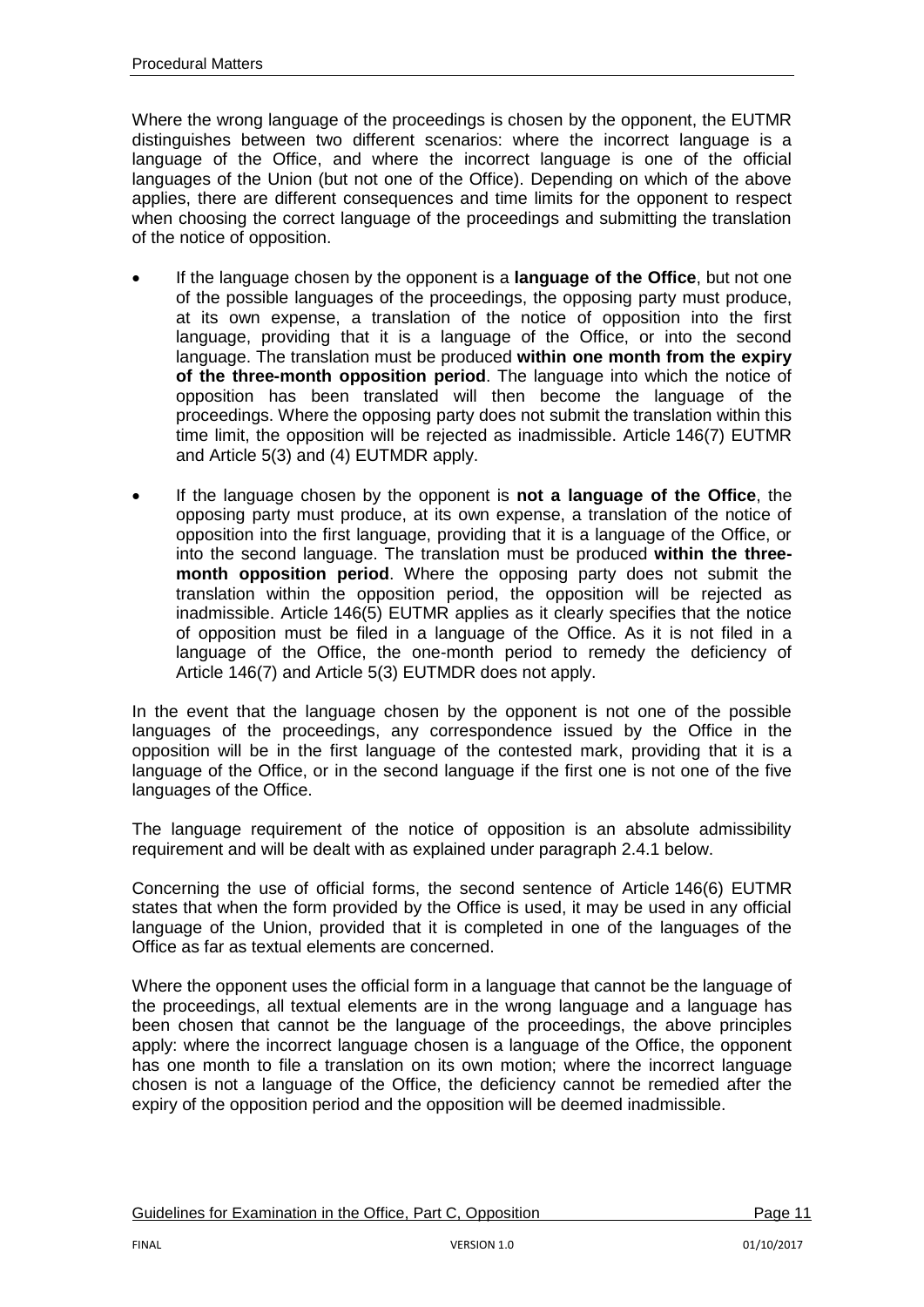## <span id="page-11-0"></span>2.3.2 Examples

As an illustration of what has been explained in paragraph 2.3.1 above, here are some examples.

- a) The languages of the EUTM application are PT and EN. The opponent files an opposition in PT, choosing PT as the language of the proceedings. As the language of the proceedings has not been correctly chosen, as PT is not a language of the Office, the opponent must submit the translation of the notice of opposition into EN (the only correct language) before the expiry of the opposition period and EN, therefore, will become the language of the proceedings.
- b) The languages of the EUTM application are BG and EN. The opponent files an opposition in BG, and in BG expressly indicates that the language of the proceedings is EN. The Office cannot accept an indication in BG that the language should be EN. As the language of the proceedings has not been correctly indicated, as BG is not a language of the Office, the opponent must submit the translation of the notice of opposition into EN (the only correct language) before the expiry of the opposition period and EN, therefore, will become the language of the proceedings.
- c) The languages of the EUTM application are DE and EN. The opponent files an opposition in FR. As FR is a language of the Office and as the language of proceedings can be either DE or EN, the opponent must produce the translation within one month of expiry of the opposition period into DE or EN, which will become the language of the proceedings.

In all of the above examples, if the opponent does not submit the translation into a correct language within the relevant time limit, the opposition will be rejected as inadmissible. However, in the above examples, if the official form had been used in PT, BG and FR respectively, but had been completed in its entirety in EN expressly indicating EN as the language of the proceedings, this would be admissible without any need for a translation into EN to be submitted. There would be no need to submit a translation of the official form if all the textual elements, and the indication of language, were EN.

## <span id="page-11-1"></span>**2.4 Admissibility check**

Articles 2(2) and 5(3) and (5) EUTMDR

The admissibility check covers both absolute and relative requirements:

- absolute requirements are the indications and elements that must be present in the notice of opposition or submitted by the opponent on its own initiative within the opposition period, as laid down in Article 2(2)(a) to (c) EUTMDR, and Article 146(5) and (7) EUTMR;
- relative requirements are the indications and elements which, if they are not provided within the opposition period, trigger a deficiency notice by the Office, allowing the opponent to remedy this within a non-extendable time limit of two months, as laid down in Article 2(2)(d) to (h) EUTMDR;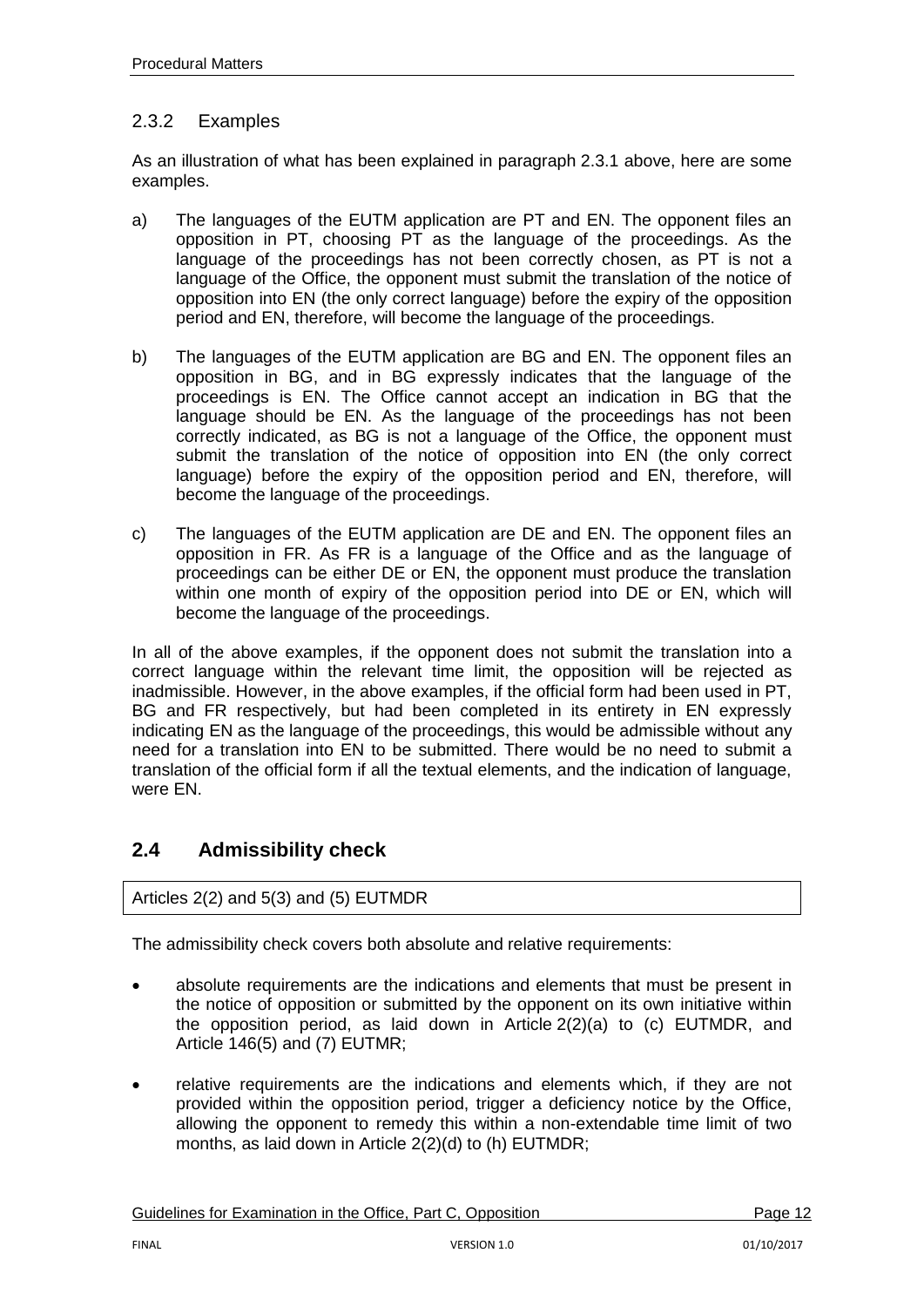In addition, there are optional indications laid down in Article 2(2)(i) and (4) EUTMDR, that do not lead to a finding of non-admissibility, namely a submission of a reasoned statement or an indication of the goods and services against which the opposition is directed.

For the purposes of assessing the admissibility of the opposition the Office must base itself solely on the claims contained in the documents submitted by the opponent within the opposition period (decision of 21/07/2014, R 1573/2013-4, OKAY/O-Key (fig.)).

Identification elements are to be looked for not only in the notice of opposition, but also in annexes or other documents filed together with the opposition or any documents submitted within the opposition period.

#### Extent of the admissibility check

The earlier marks/rights are examined to see if at least one is clearly identified. If the only earlier right on which the opposition is based is not duly identified, the opposition is inadmissible and the opponent is invited to comment on the inadmissibility before the decision on inadmissibility is taken. If the only earlier right on which the opposition is based is duly identified (absolute requirements), the Office will examine whether it also meets the relative admissibility requirements.

If the opposition is based on more than one earlier right and at least one of them has been correctly identified, the examination of admissibility (relative requirements) can proceed based on that earlier right. The parties are informed thereof when the notification of the time limits of the opposition proceedings is sent to the parties.

If necessary, the admissibility issue will be dealt with in the decision on the opposition.

#### <span id="page-12-0"></span>2.4.1 Absolute admissibility requirements

Absolute admissibility deficiencies can only be remedied on the opponent's initiative during the three-month opposition period, otherwise the opposition is inadmissible. An invitation to comment on the inadmissibility has to be sent. If the inadmissibility is confirmed, a decision rejecting the opposition as inadmissible is sent to the opponent and copied to the applicant.

#### <span id="page-12-1"></span>2.4.1.1 Identification of the contested EUTM application

#### Article 2(2)(a) and Article 5(3) EUTMDR

The mandatory elements for identifying the contested EUTM application are the application number and the name of the applicant.

If, for example, the application number indicated does not correspond to the name of the applicant indicated, the Office will decide if it can be established without any doubt which is the contested EUTM application. If the applicant's name is not indicated, it can be found in the Office's IT system.

The date of publication is an optional indication, which helps to double-check the identification of the EUTM application. Even if it is missing, the EUTM application can be sufficiently identified through the other indications.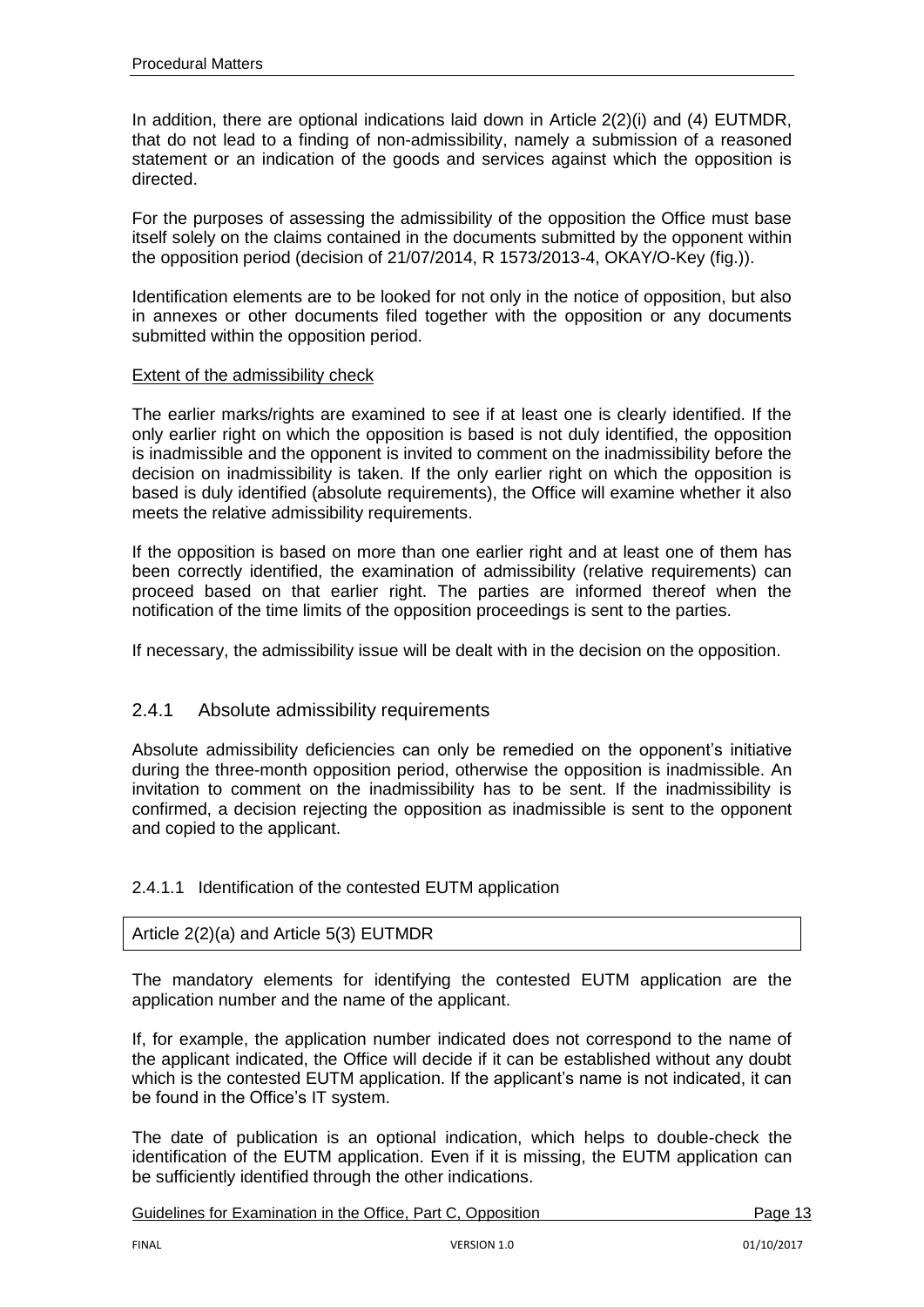Only one EUTM application can be contested in one notice of opposition.

#### <span id="page-13-0"></span>2.4.1.2 Identification of the earlier marks or rights

Article 8(2) EUTMR Article 2(2)(b) and Article 5(3) EUTMDR

#### Invoked rights that are not earlier

Articles 8(2) and 46(1) EUTMR

Sometimes an opposition is based on one or more marks or other rights that are not earlier than the EUTM application. Establishing whether at least one of the earlier rights is earlier takes place at the admissibility stage.

For an invoked right to be earlier it must have, in the absence of any priority, an application date that is prior to the day on which the contested EUTM application was filed. In the case of conflict between a national mark and an EUTM application, the hour and the minute of filing of the national mark is not relevant for determining which mark is earlier (judgment of 22/03/2012, C-190/10, Rizo, EU:C:2012:157). If priority has been claimed, it should be determined to the extent that the relevant goods and services are earlier. For further information see also the Guidelines, Part B, Examination, Section 2, Formalities.

When the only invoked mark is or all earlier marks are not earlier, the Office will inform the opponent of the inadmissibility and invite it to comment on that issue before a decision on inadmissibility is taken.

Where the opposition is based on more than one right, one being earlier and one or more not earlier, the Office will notify the admissibility of the opposition on the basis of the earlier one.

#### Earlier trade mark registrations or applications under Article 8(2)(a) and (b) EUTMR

Article 8(2)(a) and (b) and Article 39(3) EUTMR Article 2(2)(b), 5(3) and 7(1), (4) and (5) EUTMDR

These rights are European Union trade mark registrations or applications, international registrations designating the European Union, national or Benelux trade mark registrations or applications (including 'ex European Union trade marks' for which a request for conversion has been filed) and international registrations under the Madrid Agreement or Protocol having effect in a Member State.

The absolute identification elements for earlier trade mark registrations and applications are:

the registration/application number;

National applications deriving from the conversion of an earlier EUTM (application) are considered to come into existence as soon as a valid conversion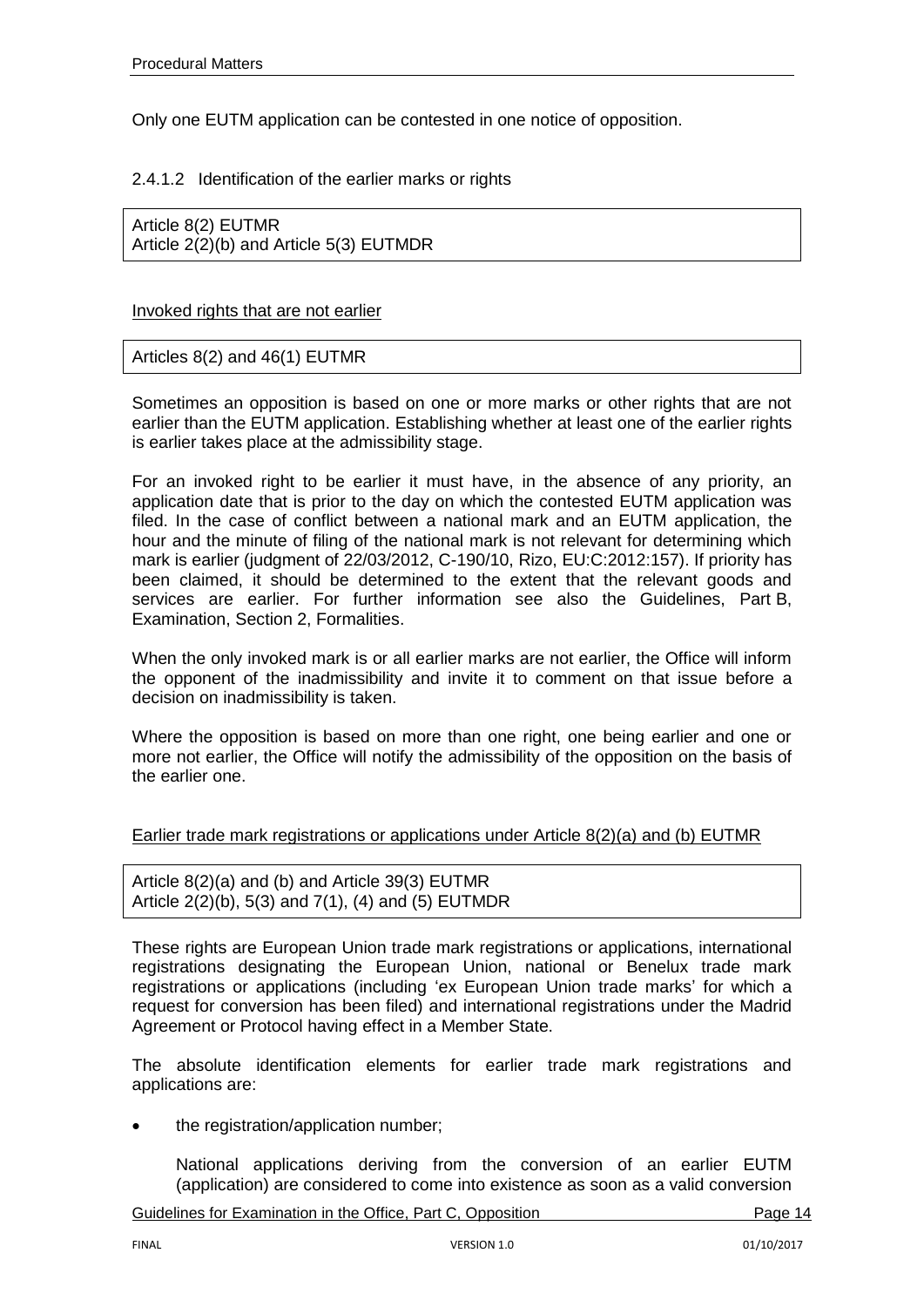request is submitted. Such rights will be properly identified for admissibility purposes if the opponent indicates the number of the EUTM (application) under conversion and the countries for which it has requested the conversion.

- the indication whether the earlier mark is registered or applied for;
- the Member State, including Benelux, where the earlier mark is registered/applied for or, if applicable, the indication that it is an EUTM.

If the Member State is not indicated in the opposition notice but a certificate is attached, it is considered that the Member State is sufficiently identified, even if the certificate is not in the language of the proceedings. A translation of the certificate should not be asked for at this stage in the proceedings. Where a certificate of an international registration is concerned it is assumed that the opposition is based on this mark in all the designated Member States and/or the Benelux countries indicated in the certificate. However, the basic registration is an independent earlier right, which may be claimed separately.

In the absence of the previous indications, the relevant right will be inadmissible.

The seniority claimed in an EUTM can be taken into account within the meaning of Article 8(2)(a) EUTMR provided that the proprietor of the EUTM has surrendered the earlier mark or allowed it to lapse within the meaning of Article 39(3)EUTMR and that this fact is proved by the opponent.

In such a case, the opponent must base its opposition on the European Union trade mark, explicitly claiming within the three-month opposition period that the national mark continues to exist through the seniority claimed in the EUTM. A clear link must be established between the EUTM indicated and the earlier mark for which the seniority was claimed in the EUTM. Within the time limit set according to Article 7(1) EUTMDR, the opponent must provide sufficient proof, emanating from the administration by which the national trade mark was registered, that the national mark has been surrendered or allowed to lapse according to Article 39(3) EUTMR.

Earlier trade mark registrations or applications with reputation under Article 8(5) EUTMR

| Article 8(5) EUTMR        |  |
|---------------------------|--|
| Article 2(2)(b)(i) EUTMDR |  |

Under Article 8(5) EUTMR an opposition can be based on a mark with reputation, which can be an earlier European Union, international, Benelux and national registration, and an earlier application subject to its registration.

The same identification requirements apply as for earlier trade mark registrations or applications under Article 8(2)(a) and (b) EUTMR mentioned above.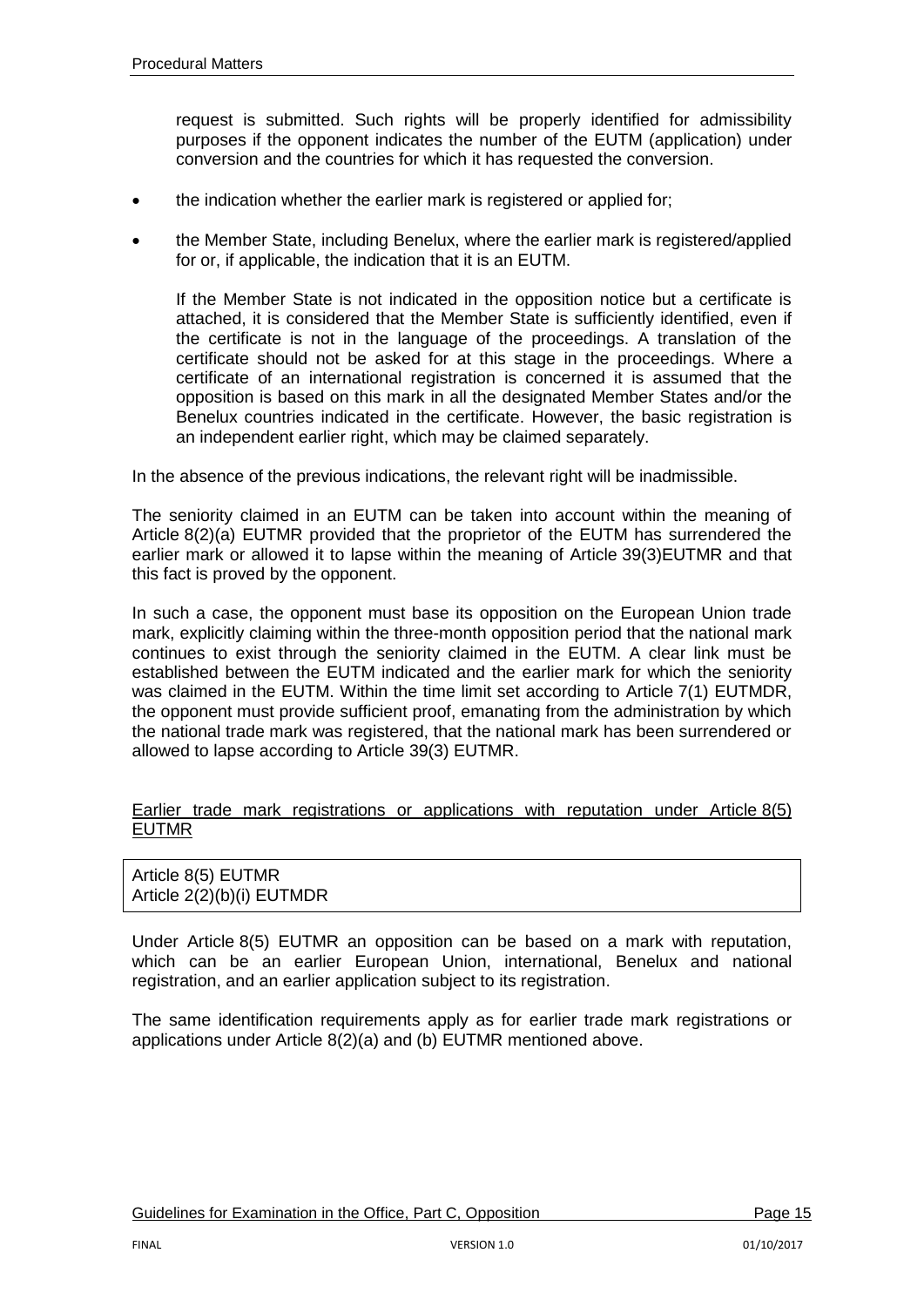#### Earlier well-known mark under Article 8(2)(c) EUTMR

Article 8(2)(c) EUTMR Article 2(2)(b)(i) and (ii) and Article 5(3) EUTMDR

Article 8(2)(c) EUTMR protects well-known marks within the meaning of Article 6*bis* of the Paris Convention. This can be a registration or an application for registration, a non-registered mark, or a mark that is not registered in the territory where the wellknown character is claimed (irrespective of registration in the territory of origin).

The absolute indications are:

- an indication of the Member State where the mark is claimed to be well known;
- a representation of the mark. For word marks, this is the indication of the word that makes up the mark. For figurative or other marks, the representation of the mark (in colour if applicable) as it is used and claimed to be well known must be provided. If the opposition is furthermore based on one registered trade mark, but no representation of the well-known mark is given, the Office assumes that both trade marks refer to the same sign and that the opponent claims the registered mark to be well known (decision of 17/10/2007, R 160/2007-1, QUART / Quarto).

In the absence of the previous indications, the relevant right will be inadmissible.

#### Trade marks filed by an agent under Article 8(3) EUTMR

Article 8(3) EUTMR Article 2(2)(b)(iii) EUTMDR

A trade mark filed by an agent is a contested EUTM application in relation to which the opponent claims that the applicant, who has or had an agent or representative relationship with the opponent, applied for the mark without its consent.

The absolute indications for earlier trade mark registrations/applications are:

- an indication of the territory in which the earlier trade mark is protected,
- the indication whether the earlier mark is registered or applied for (if applicable);
- the registration/application number.

The absolute indications for earlier non-registered trade marks are:

- an indication of the territory in which the earlier trade mark is protected,
- a representation of the earlier mark (in colour if applicable),

The representation of the mark (in colour if applicable) must be given only if the proprietor's earlier mark is a non-registered mark, because in this case no registration number can be provided to clearly identify the earlier mark. For non-registered word marks, the word that makes up the mark must be indicated. For non-registered figurative or other marks, the representation of the mark as it is used and claimed by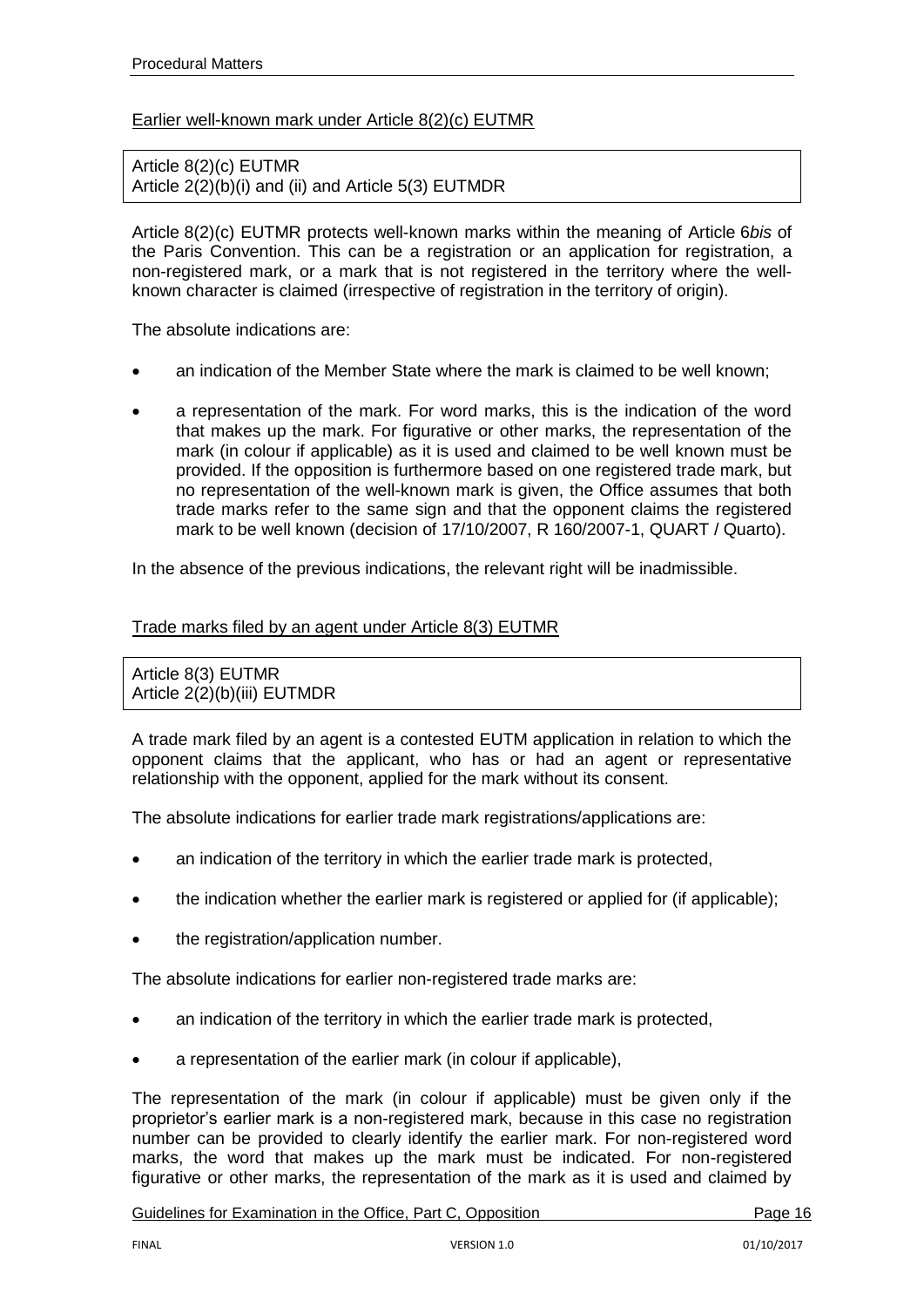the proprietor must be provided. See also the Guidelines, Part C, Opposition, Section 3, Unauthorised Filing by Agents of the TM Proprietor (Article 8(3) EUTMR). In the absence of the previous indications, the relevant right will be inadmissible.

#### Earlier non-registered marks and earlier signs used in the course of trade under Article 8(4) EUTMR

Article 8(4) EUTMR Article 2(2)(b)(iii) and Article 5(3) EUTMDR

This category consists of signs that are not registered and used as trade marks or of a great number of different earlier rights, inter alia, rights to a company name, trade name, business sign, ensigns, titles of protected literary/artistic work and the right to a sign under passing off.

The absolute indications are:

 an indication of the kind or nature of the right. The nature of the right determines the scope of the opposition and the applicant's defence depends on it. 'Trade name', 'company name', 'business sign', 'passing off', 'titles of protected literary/artistic works' are acceptable indications of the nature of rights. By contrast, general terms such as 'common law' and 'unfair competition' without an indication of the specific nature of the right are not accepted. This list is not exhaustive.

If the opponent bases its opposition on a right that cannot be an earlier right under Article 8(4) EUTMR, for example, a copyright or a design, the opposition is admissible. However, after the proceedings have commenced the opposition will be rejected on substance;

- an indication of the Member State where the right is claimed to exist:
- a representation of the earlier right (in colour if applicable).

In the absence of the previous indications, the relevant right will be inadmissible.

Protected designation of origin and/or geographical indications under Article 8(6)EUTMR

Article 8(6)EUTMR Article 2(2)(b)(v) and Article 5(3) EUTMDR

Under Article 8(6) EUTMR, an opposition can be based on an earlier protected designation of origin or a geographical indication. The absolute indications are:

- an indication of the nature of the right, namely protected designation of origin or geographical indication;
- an indication of the territory where the protected designation of origin or geographical indication is claimed to be protected, namely the Union or a Member State;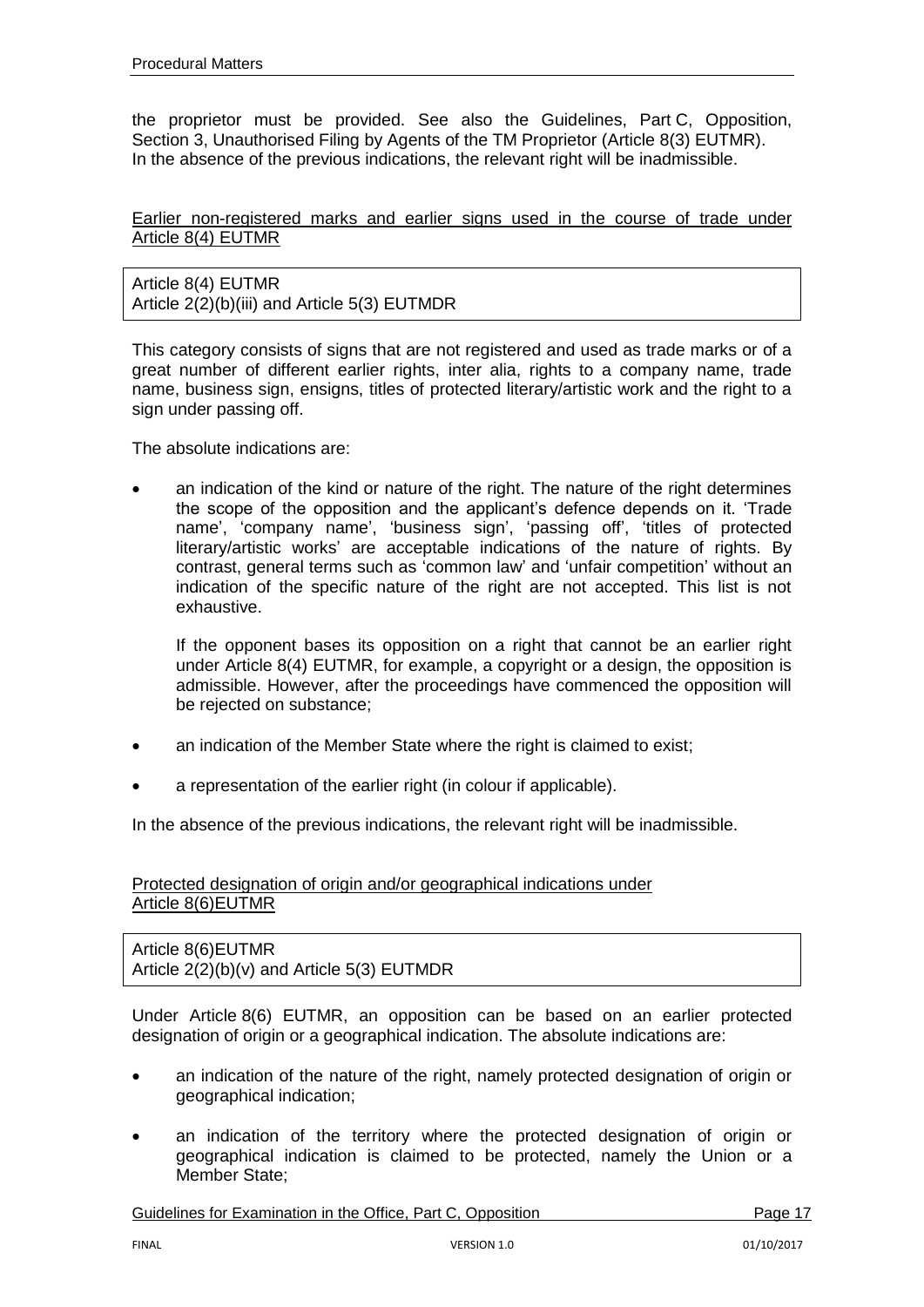a representation of the protected designation of origin or geographical indication (word only).

In the absence of the previous indications, the relevant right will be inadmissible.

#### <span id="page-17-0"></span>2.4.1.3 Identification of grounds

Article 46(3) and Article 94 EUTMR Article 2(2)(c) and Article 5(3) EUTMDR

An opposition without any indication of grounds is inadmissible if this deficiency is not remedied before the expiry of the opposition period.

The specification of the grounds should consist of a statement to the effect that the respective requirements under Article 8 EUTMR are fulfilled. Arguments and evidence are voluntary at this point in the proceedings.

In particular, the grounds are to be considered as properly indicated if one of the relevant boxes in the opposition form is checked or it can be inferred from the opponent's arguments filed within the opposition period. In both cases it is possible to identify the grounds within the opposition period without any doubt and the opposition is admissible.

Otherwise, before rejecting the opposition, a careful assessment of the entire notice of opposition and other documents submitted must be made: whether indicated in the opposition form, its annexes or its supporting documents, the grounds must be unequivocally clear.

The opponent will be invited to present comments on inadmissibility before taking the decision rejecting the opposition.

### <span id="page-17-1"></span>2.4.2 Relative admissibility requirements

Article 2(2)(d) to (h) EUTMDR

Relative deficiencies are those that can be remedied after the expiry of the opposition period. The Office invites the opponent to remedy the deficiency within two months from notification of the deficiencies. If the opponent remedies the deficiencies, the opposition is considered admissible; if not, it will be rejected on the grounds of inadmissibility.

#### <span id="page-17-2"></span>2.4.2.1 Dates

Article 2(2)(d),(e) and Article 5(5) EUTMDR

These include the filing date and, where available, the registration date and the priority date of the earlier mark.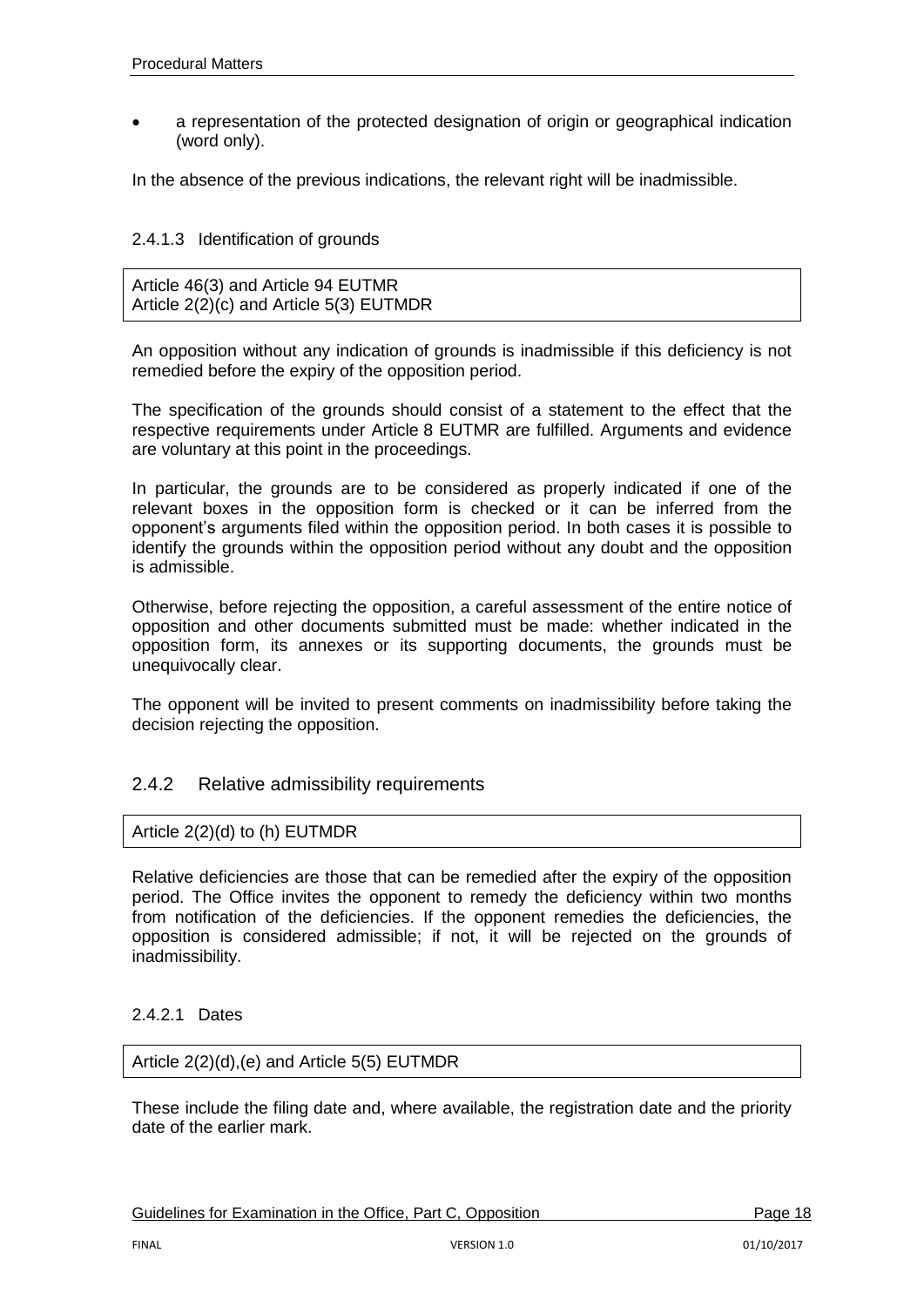This requirement applies to the following rights:

- earlier European Union or national or international trade mark applications or registrations invoked under Article 8(1)(a) or (b) EUTMR,
- earlier marks under Article 8(3) EUTMR if they are registered,
- earlier marks with a reputation invoked under Article 8(5) EUTMR

In case of opposition based on protected designation of origin or a geographical indication, the date of application for registration or, if that date is not available, the date from which protection is granted.

These indications can be important in order to be able to eliminate possible errors when identifying the abovementioned earlier marks/signs. It is sufficient that these elements can be found in enclosed documents.

#### <span id="page-18-0"></span>2.4.2.2 Representation of earlier marks/signs

#### Article 2(2)(f) and Articles 5(5) and 63(3) EUTMDR

For rights that are not subject to registration this is an absolute admissibility requirement as otherwise the earlier right cannot be determined at all (see above).

The relative admissibility requirement to provide a representation of the mark under Article 2(2)(f) EUTMDR applies to the following rights:

- earlier national or international trade mark applications or registrations invoked under Article 8(1)(a) or (b) EUTMR,
- earlier marks with a reputation invoked under Article 8(5) EUTMR,
- marks filed by an agent (Article 8(3) EUTMR, if they are registered marks).

If a proper representation of the mark/sign has not been enclosed in the opposition notice, the opponent will be notified of the deficiency. If the opponent does not comply within the two-month time limit given, the earlier right will be rejected as inadmissible.

If the earlier mark is an EUTM, no representation is requested since it is available in the Office's database.

If the mark is a word mark, an indication of the word is sufficient to consider that a proper representation of the mark has been submitted.

For the same purpose, if the mark is figurative, 3D, other mark, etc., the representation of the mark as applied for or registered must be filed. When the trade mark is in colour, at least a representation of the mark in colour must be submitted.

An earlier mark will be identified as a trade mark in colour only when a representation of the mark in colour is enclosed, or an indication in this regard is mentioned in the opposition notice or in the documents attached to it. Therefore, when an indication in this regard is contained in the submitted documents without it being accompanied by a representation of the mark in colour (i.e. no graphical representation of the mark or a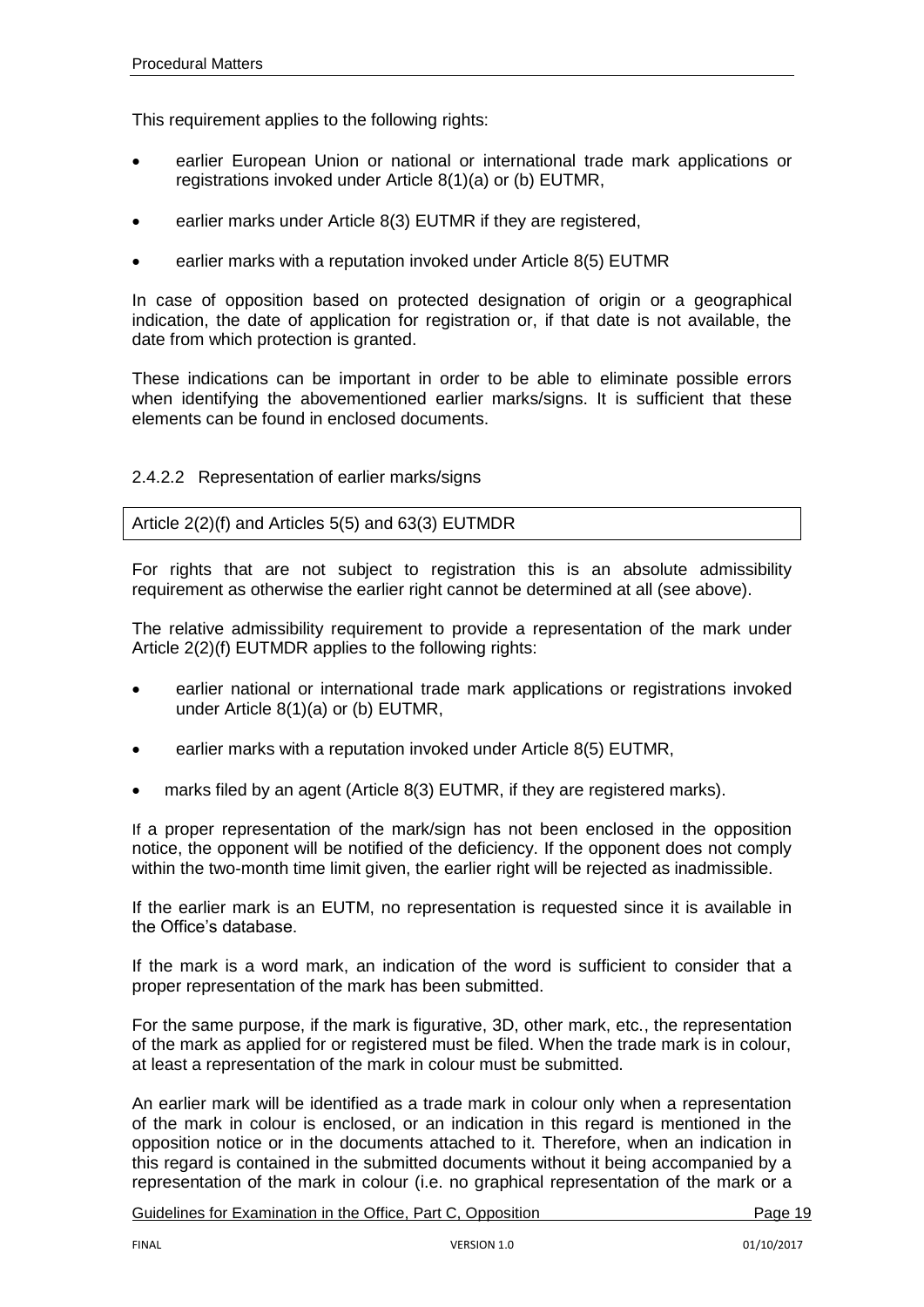representation of the mark in B&W is filed), the Office will notify this deficiency. If the opponent does not comply within the two-month time limit given, the earlier right will be rejected as inadmissible.

A colour representation of the mark is not compulsory if the national mark was not published (for technical reasons) in colour, as is the practice, for example, in Cyprus and Latvia. In these cases the Office neither asks for a colour representation nor requests the opponent to file a translation of the colour indications submitted in the original language.

The following countries have either always published in colour or have done so since the date indicated:

- Belgium
- Bulgaria
- Czech Republic (1999)
- Denmark
- Germany
- Estonia (2003)
- Ireland (2003)
- Greece (2007)
- Spain (as of 31/07/2002)
- France (1992)
- Croatia (2009)
- Italy
- Lithuania (as of July 2009)
- Luxembourg
- **Hungary**
- Malta
- Netherlands
- Austria
- Poland (2003)
- Portugal (2006)
- Romania
- Slovenia (1992)
- Slovakia (2008)
- Finland (2005)
- Sweden
- United Kingdom (2004).

International marks have been published in colour since 1989.

If the representation on file is not clear, the Office may ask for a clearer one. If the representation that is received is incomplete or illegible and the request to provide a clear one is not complied with, the representation will be deemed not to have been received and the right will be rejected as inadmissible

#### <span id="page-19-0"></span>2.4.2.3 Goods and services

Article 2(2)(g) and Article 5(5) EUTMDR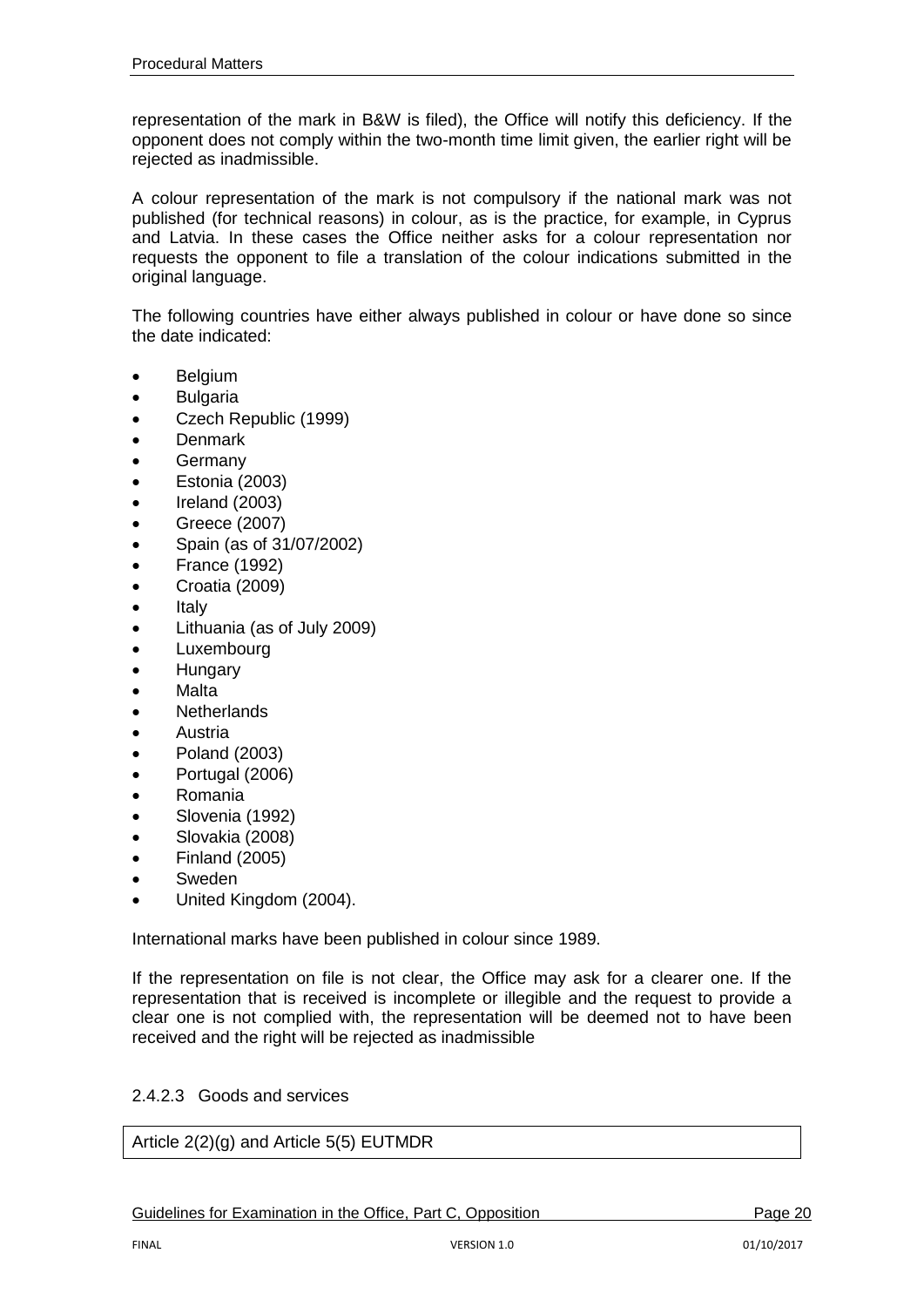Article 2(2)(g) EUTMDR stipulates that the notice of opposition must contain an indication of the goods and services on which the opposition is based in the language of the proceedings for each of the grounds. This applies to all types of earlier rights.

The opposition can be based on all the goods and services for which the earlier mark is registered or applied for, or only some of the goods and services. These goods and services must be listed in the language of the proceedings.

If the goods and services on which the opposition is based are fewer than the goods and services for which the mark is registered, the goods and services on which the opposition is not based need not be indicated, as they are irrelevant to the proceedings.

An indication of the class number(s) or a reference to 'all goods and services for which the earlier mark is registered', are accepted as sufficient indications of the goods and services of the earlier rights on which the opposition is based, provided that a registration certificate or extract from an official source containing the list of goods and services covered by that mark is attached (the registration certificate or extract must either be in the language of the proceedings or be translated into the language of the proceedings or make use of national or INID codes so as to clearly identify the relevant class number(s)).

If an indication like 'the opposition is based on all the goods in Class 9' is used and no certificate in the language of the proceedings is attached, the Office will require a specification of the goods in the language of the proceedings. An indication of this type is only acceptable when the opponent replies that it owns a registration with a description that mentions that the sign is registered for 'all goods in Class 9'.

Additionally, where the opponent indicates in the opposition form that the opposition is based on 'all goods and services for which the earlier right is registered' but then lists only 'part' of these goods and services (when compared with the registration certificate or relevant official extract attached to the opposition form) the Office will, in order to overcome the contradictory information contained in the notice of opposition, assume that the opposition is based on 'all goods and services for which the earlier right is registered'.

Even if the opponent has not indicated, or has not clearly indicated, on which goods and/or services it bases its opposition, it is sufficient that a registration certificate in the language of the proceedings is attached; it is then assumed that the opposition is based on the goods and services that appear in the certificate. However, if the certificate is in a language other than the language of the proceedings or if no certificate is attached, the deficiency must be notified.

If an opposition is based on 'all identical/similar goods and services', clarification must be requested since this wording is not sufficiently clear to identify the basis of the opposition.

For oppositions based on earlier non-registered trade marks or rights, the opponent must indicate the commercial activities in the course of which they are used.

#### Specific aspects: oppositions filed against international registrations designating the EU

For admissibility purposes, with regard to oppositions filed against international registrations designating the EU, an indication of the class number(s) only in the notice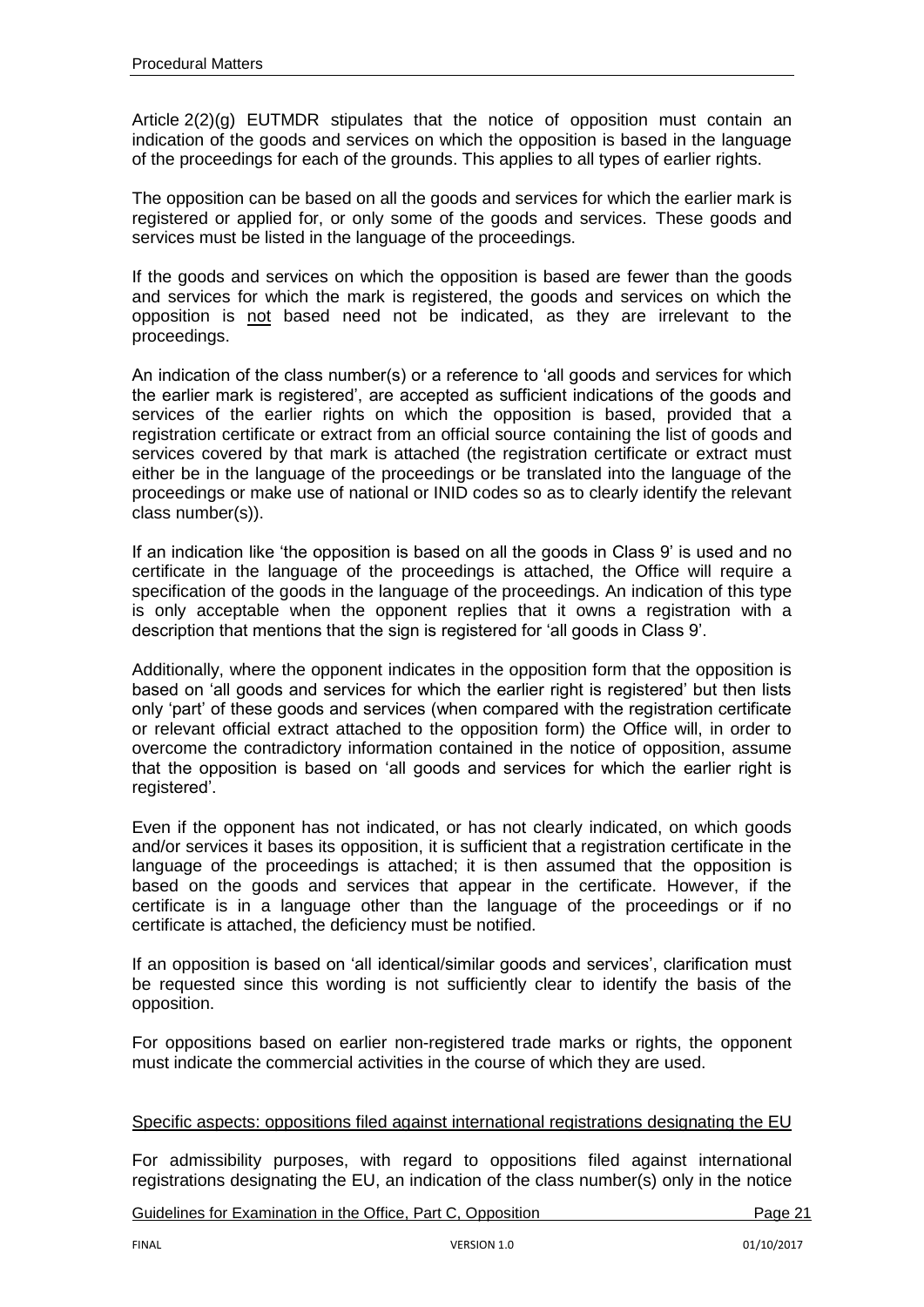of opposition is not sufficient to identify the goods and services on which the opposition is based. If the opposition is based on all or part of the goods and services for which the earlier mark(s) is/are registered/applied for, these goods and services need to be listed in the language of the opposition proceedings. This list must include all the goods or services covered by that mark or at least the relevant goods or services on which the opposition is based.

#### <span id="page-21-0"></span>2.4.2.4 Earlier mark with a reputation: territorial scope of reputation

When the opponent invokes Article 8(5) EUTMR on the basis of a national trade mark, the Office assumes that reputation is claimed for the territory in relation to which the earlier national mark has protection.

When the opponent invokes Article 8(5) EUTMR on the basis of an International trade mark, the opponent will have to identify the territories for which it claims reputation of its mark. In the absence of that indication, the Office assumes that reputation is claimed for all the territories in relation to which the earlier mark has protection.

When the earlier mark is an EUTM, no indication is requested since it is considered that the reputation is claimed for the EU.

#### <span id="page-21-1"></span>2.4.2.5 Identification of the opponent

Article 46(1) EUTMR Article 2(1)(b) EUTMIR Article 2(2)(h)(i) EUTMDR

The opponent can either be a natural or a legal person. In order to be able to identify the opponent, there must be an indication of its name and address.

Until now there have been no oppositions where the opponent was not identified. If only the name of the opponent and, for example, a fax number is indicated, the opponent must be asked to give the particulars of its address.

When examining whether the opponent is clearly identified, attention should be given to the nature of the opponent, that is to say whether it is a natural or legal person. If it is unclear whether the opponent is a natural or a legal person, or when the type of legal person (e.g. GmbH, KG, SA, Ltd) is not indicated, the deficiency must be notified.

#### **Entitlement**

Article 2(1)(b) EUTMIR Article 2(2)(h)(i) and (iii) EUTMDR

It is assumed that the opponent claims to be the owner of the earlier right, unless otherwise stated. Only if the opponent acts in the capacity of an authorised licensee or a person authorised under national law, does it have to make a statement to that effect, and it has to specify the basis on which it is so entitled or authorised. If those details are not given, a deficiency must be notified.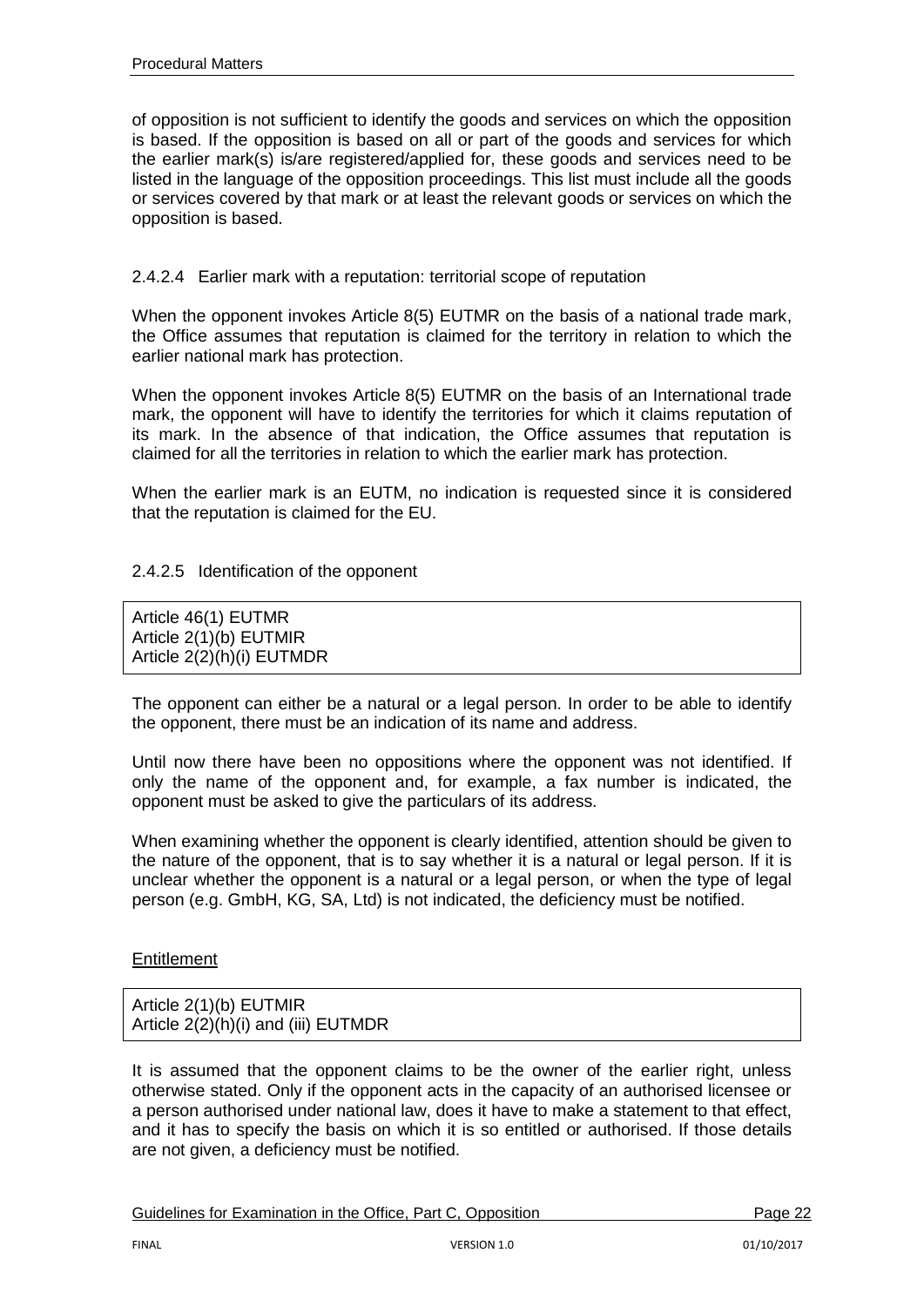In accordance with Article 2(2)(h)(iii) EUTMDR an opponent who acts as a licensee or authorised person has to indicate its name and address in accordance with Article 2(1)(b) EUTMIR.

- If the notice of opposition is based on the grounds of Article 8(1) or (5) EUTMR and thus on trade mark registrations or applications, the notice of opposition may be filed by the owner and by the licensees of these registrations or applications, provided they are authorised by the owner.
- If the notice of opposition is based on the grounds of Article 8(3) EUTMR (an agent trade mark), it may be filed by the owner of that trade mark.
- If the notice of opposition is based on the grounds of Article 8(4) EUTMR (earlier marks or signs), it may be filed by the owner of that earlier mark or sign and by persons authorised under the relevant national law to exercise the rights to the earlier mark or sign.
- If the notice of opposition is based on the grounds of Article 8(6) EUTMR, it may be filed by any person authorised under the relevant EU legislation or national law to exercise the rights to the earlier protected designation of origin or geographic indication.

As long as the opponent claims to own a right or registration in one of the Member States of the European Union, it is entitled to file an opposition, irrespective of its country of origin.

#### Change of owner (transfer of earlier mark) before the opposition is filed

Where the earlier mark has been transferred before the opposition is filed, a distinction has to be made between oppositions based on an earlier EUTM and oppositions based on national trade mark registrations (or applications).

#### *Oppositions based on an earlier EUTM*

An opposition based on European Union registrations or applications may be entered by the successor in title of an EUTM only if the conditions set out in Article 20(11) EUTMR are met, namely, only if the opponent has submitted a request for the registration of the transfer when the opposition is filed. According to Article 20(12) EUTMR, where there are time limits to be observed vis-à-vis the Office, the successor in title may make the corresponding statements to the Office once the request for registration of the transfer has been received by the Office.

It is up to the opponent to provide this information, and it will not be checked by the Office during the admissibility check. However, if the opponent mentions in the explanation of its opposition that it is the new owner (or uses similar terms), the Office must request the opponent to indicate the date the request for registration of the transfer was sent to or received by the Office.

#### *Opposition based on a national registration or application*

An opposition based on a national registration or application may be entered by the 'old' owner or by the successor in title, as there are different practices in the different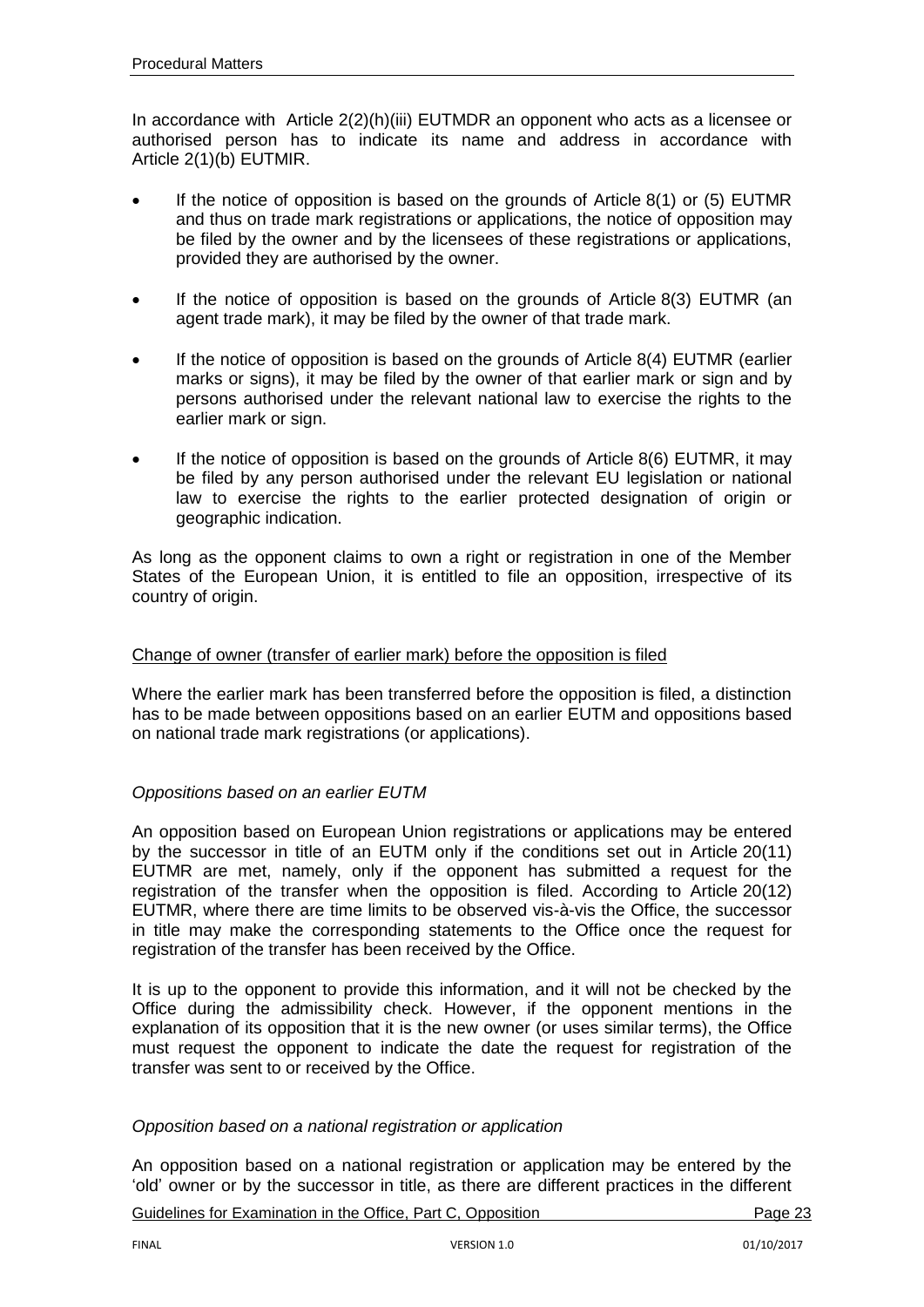Member States regarding the need to register the transfer in the national trade mark register in order to be able to claim rights arising from the registration.

In some cases the opposition is filed by opponent A whereas, after a transfer of the earlier mark on which the opposition is based, the mark is owned by B. As A may still appear in the relevant register as the owner, the Office will accept the opposition as valid with A as opponent, even though it is no longer the owner of the earlier mark.

If the opposition is filed with B as opponent and a copy of the registration certificate shows A as owner of the earlier mark, the opposition is accepted as admissible on the assumption that the earlier mark was transferred to B before the opposition was filed (or it is indicated in the notice of opposition that it opposes in its capacity as licensee). However, the entitlement to file the opposition (e. g. evidence of the transfer or of the granting of a licence before the opposition was filed) has to be proved within the time limit for substantiation.

#### Multiple opponents

#### Articles 2(1) and 73(1) EUTMDR

In some cases there is more than one opponent indicated in the notice of opposition. There are only two situations in which the Office accepts two or more separate persons (either natural or legal) as multiple opponents, namely:

- if they are co-owners of the earlier mark or right;
- if the opposition is filed by the owner or co-owner of an earlier mark or right together with one or more licensees of these earlier marks/rights.

If there is no indication that the multiple opponents fulfil one of the two requirements mentioned above, they will be asked to indicate their relationship (co-ownership or owner/licensee) or to indicate one of the multiple opponents as the only opponent.

If an earlier mark and/or an earlier right has more than one proprietor (co-ownership), the opposition may be filed by any or all of them.

However, if the opponents inform the Office that, for example, Company A B.V. owns five of the earlier rights and Company A PLC owns another five, they will have to indicate with whom the opposition will continue. As a consequence, five out of the ten earlier rights will not be taken into account. If the opponents do not respond appropriately within the two-month time limit set, the opposition will be rejected as inadmissible.

*Acceptable*

| <b>Earlier trade marks</b> |     |     |  |  |
|----------------------------|-----|-----|--|--|
| Owner                      | A/B |     |  |  |
|                            |     |     |  |  |
| <b>Earlier trade marks</b> |     |     |  |  |
| <b>Owners</b>              | A/B | A/C |  |  |

The second combination is acceptable only if at least A is one of the opponents.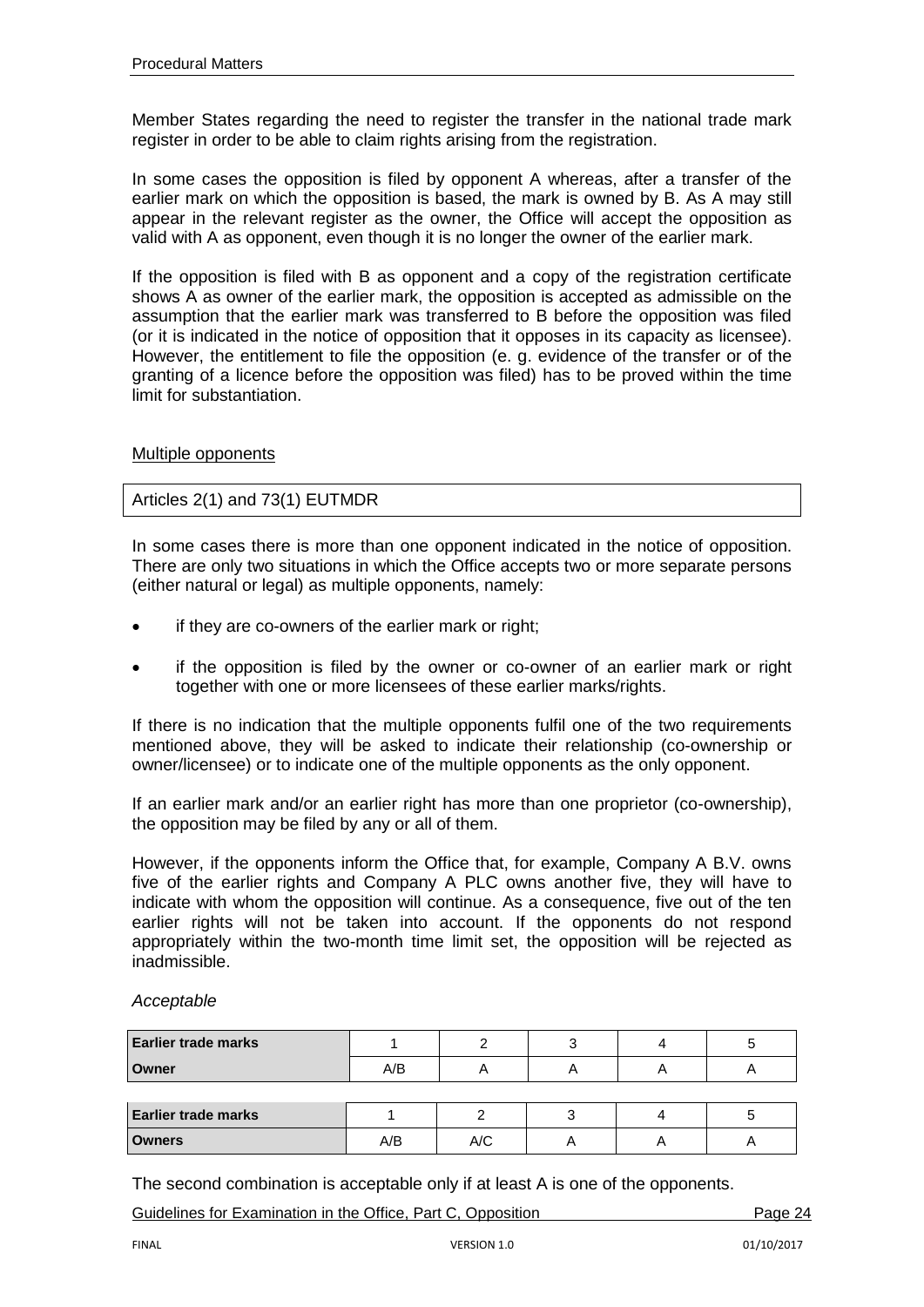*Not acceptable*

| <b>Earlier trade marks</b> |  |  |  |
|----------------------------|--|--|--|
| <b>Owners</b>              |  |  |  |

The opponents will have to be asked to indicate whether they want to continue the proceedings with A or B as an opponent.

| <b>Earlier trade marks</b> |    |  |  |
|----------------------------|----|--|--|
| <b>Owners</b>              | ט∽ |  |  |

The opponents will have to be asked to continue the opposition either as multiple opponents based on the first three earlier trade marks or as multiple opponents based on the first, fourth and fifth earlier trade marks.

| <b>Earlier trade marks</b> |       |     |  |  |
|----------------------------|-------|-----|--|--|
| <b>Owners</b>              | A/B/C | B/C |  |  |

The opponents will have to be asked to continue the opposition either as multiple opponents A, B and C based on the first and the second earlier trade marks or as multiple opponents A and B based on the first, third, fourth and fifth earlier trade marks.

#### *Indication of relationships other than co-ownership*

Where two opponents are mentioned in the notice of opposition, one as owner of the earlier right, and another as licensee (authorised by the owner to file opposition), no objections will be raised if the owner of all earlier rights on which the opposition is based is the same legal or natural person, regardless of how many licensees join it in the case.

In the following example the opposition is acceptable with A, B and C as multiple opponents.

| <b>Earlier trade marks</b> |  |      |
|----------------------------|--|------|
| Owner                      |  |      |
| Licensees                  |  | None |

By contrast, in the following case, although B is accepted as a multiple opponent as licensee for earlier mark 1, it cannot be accepted as a multiple opponent as owner of earlier mark 3. The Office will ask the opponents to indicate whether they want to continue the opposition with A or with B as an opponent. If the opponents do not reply, the opposition is inadmissible.

| <b>Earlier trade marks</b> |  |  |
|----------------------------|--|--|
| <b>Owner</b>               |  |  |
| Licensees                  |  |  |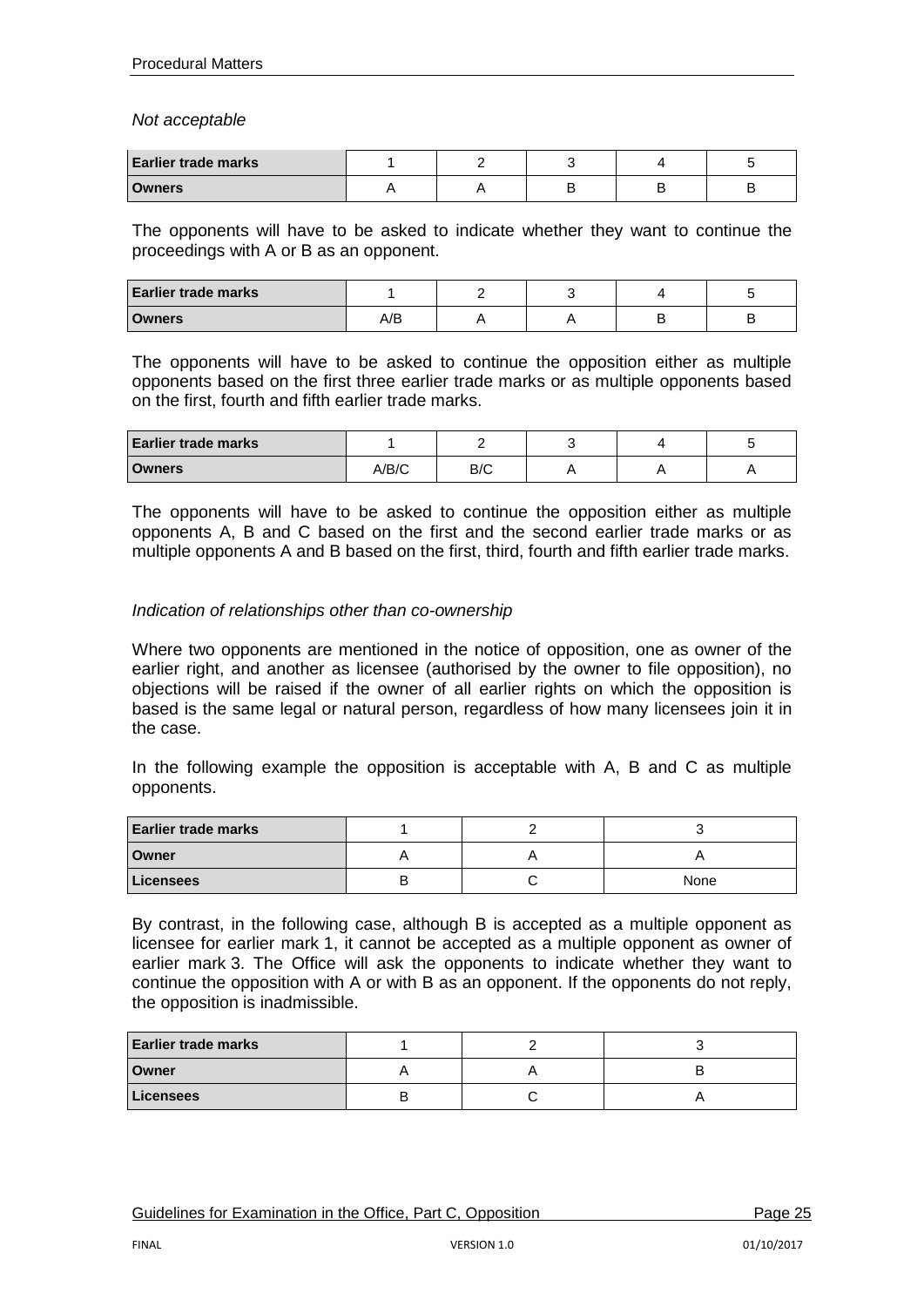#### *Evidence*

In cases where the opposition is based on earlier registered marks, the most common means to provide evidence of co-ownership is to submit a copy of the registration certificate or an extract from an official database. If the opposition is based on several earlier marks/rights but the opponents have already submitted evidence of coownership of one earlier registered mark, the opponents will still be required to confirm the ownership of the other earlier rights. As at this stage of the opposition proceedings the opponents are not obliged to submit evidence of their earlier marks/rights, a statement confirming their capacity to file an opposition together will be considered sufficient for admissibility purposes.

#### <span id="page-25-0"></span>2.4.2.6 Professional representation

#### **Representative**

Articles 119 and 120 EUTMR Article 2(2)(h)(ii) and Article 73 EUTMDR

Article 2(2)(h)(ii) EUTMDR provides that if the opponent has designated a representative, it must provide the name and business address of the representative in accordance with Article 2(1)(e) EUTMIR. Where there is more than one opponent before the Office a common representative must be appointed.

If the opponent is from the European Economic Area (EEA) (not obliged to be represented under Article 119 EUTMR), failure to appoint a representative, or failure to indicate the name or business address of the representative, merely has the consequence that the Office will communicate with the opponent directly.

If the opponent is obliged to be represented under Article 119 EUTMR, failure to appoint a representative, or failure to indicate the name or business address of the representative, constitutes a relative admissibility deficiency. The Office will invite the opponent to appoint a representative and/or to indicate the name and address of the representative, failing which the opposition will be rejected as inadmissible.

For further details on professional representatives, see the Guidelines, Part A, General rules, Section 5, Professional representatives.

#### <span id="page-25-1"></span>2.4.2.7 Signature

#### Article 63(1)(a) EUTMDR

A notice of opposition must be signed by the opponent or, if it is submitted by a representative, by the representative.

If a notice of opposition is filed by electronic means, the indication of the name of the sender is deemed equivalent to a signature.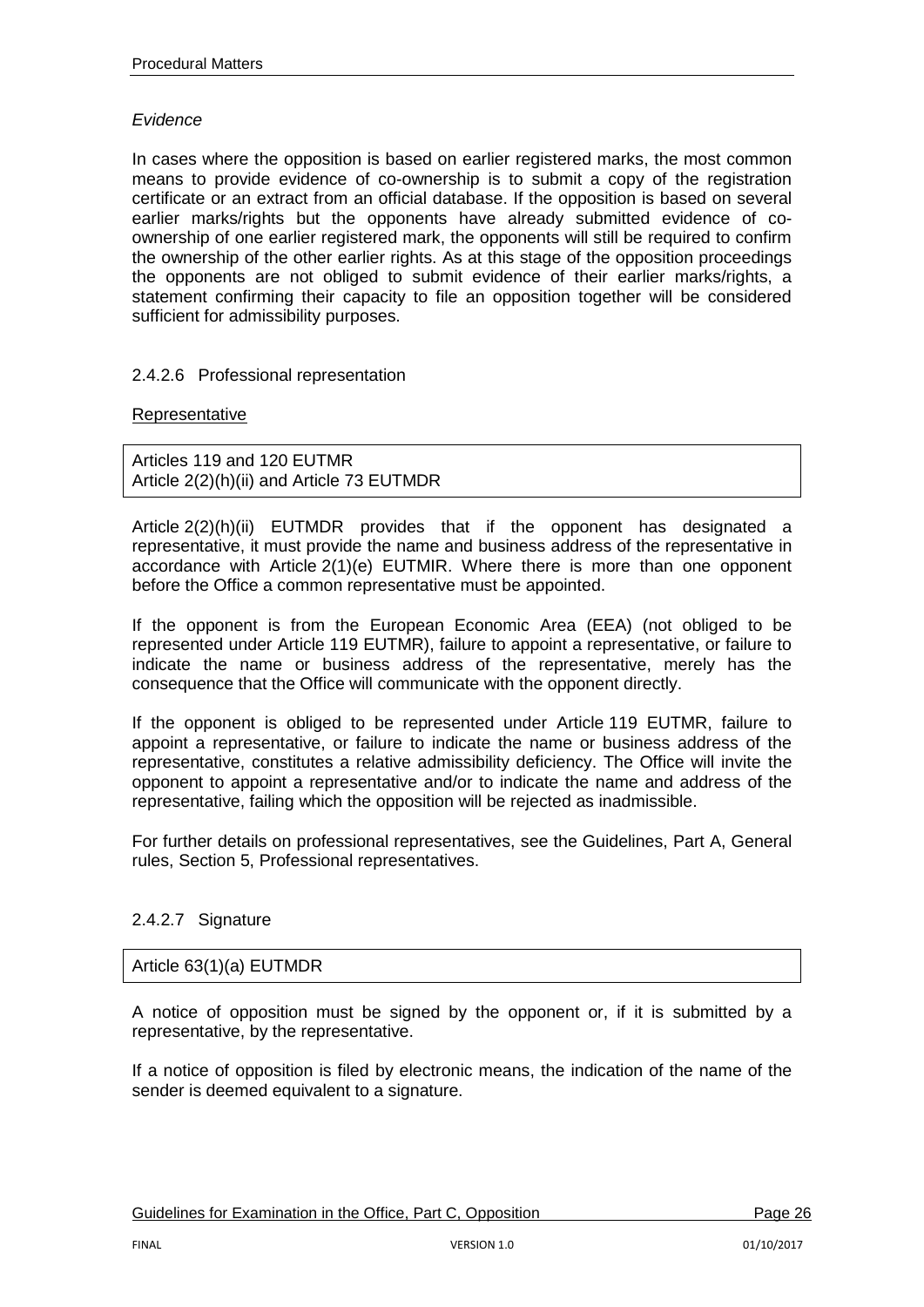#### <span id="page-26-0"></span>2.4.2.8 Relative admissibility requirements: sanctions

#### Article 5(5) EUTMDR

If relative admissibility requirements are missing or not complied with, the opponent or its representative is given two months to remedy this deficiency. This time limit cannot be extended.

If the deficiency is not remedied in time, the opposition must be rejected as inadmissible or, if the deficiency concerns some of the earlier rights, the opponent will be notified that the opposition is admissible but that the earlier rights concerned cannot be taken into account.

#### <span id="page-26-1"></span>2.4.3 Optional indications

#### <span id="page-26-2"></span>2.4.3.1 Extent of the opposition

#### Article 2(2)(i) EUTMDR

The opposition may contain an indication of the goods and services against which the opposition is directed; in the absence of such an indication, the opposition will be considered to be directed against all of the goods and services of the opposed mark.

If the opponent indicates that the opposition is only directed against part of the goods and services of the EUTM application, it will have to list these goods **clearly**.

The extent of the opposition is correctly indicated where the goods are specific goods encompassed by a broader term used in the contested specification (e.g. opposition directed against *trousers* and the EUTM application is filed for *clothing* — in this example, the only contested goods are considered to be *trousers*). However, when the opponent uses ambiguous wording such as 'the opposition is directed against all goods similar to …', when the opponent's goods are substituted for applicant's goods, or any other indication that does not clearly identify the contested goods and services, the opposition will be considered to be directed against all of the goods and services of the opposed mark.

Additionally, where the opponent indicates in the opposition form that the opposition is directed against 'part of the goods and services of the contested mark' but then lists 'all' of these goods and services in the notice of opposition or in the annexes, the Office will, in order to overcome the contradictory information contained in the notice of opposition, assume that the opposition is directed against 'all the goods and services'.

#### <span id="page-26-3"></span>2.4.3.2 Reasoned statements on the grounds

#### Article 2(4) EUTMDR

'Reasoned statement' corresponds to any facts and arguments on which the opposition relies as well as to evidence in support of the opposition.

It is optional at the stage of filing of the opposition. It is acceptable if it is included in the opposition, but otherwise it may be provided after expiry of the cooling-off period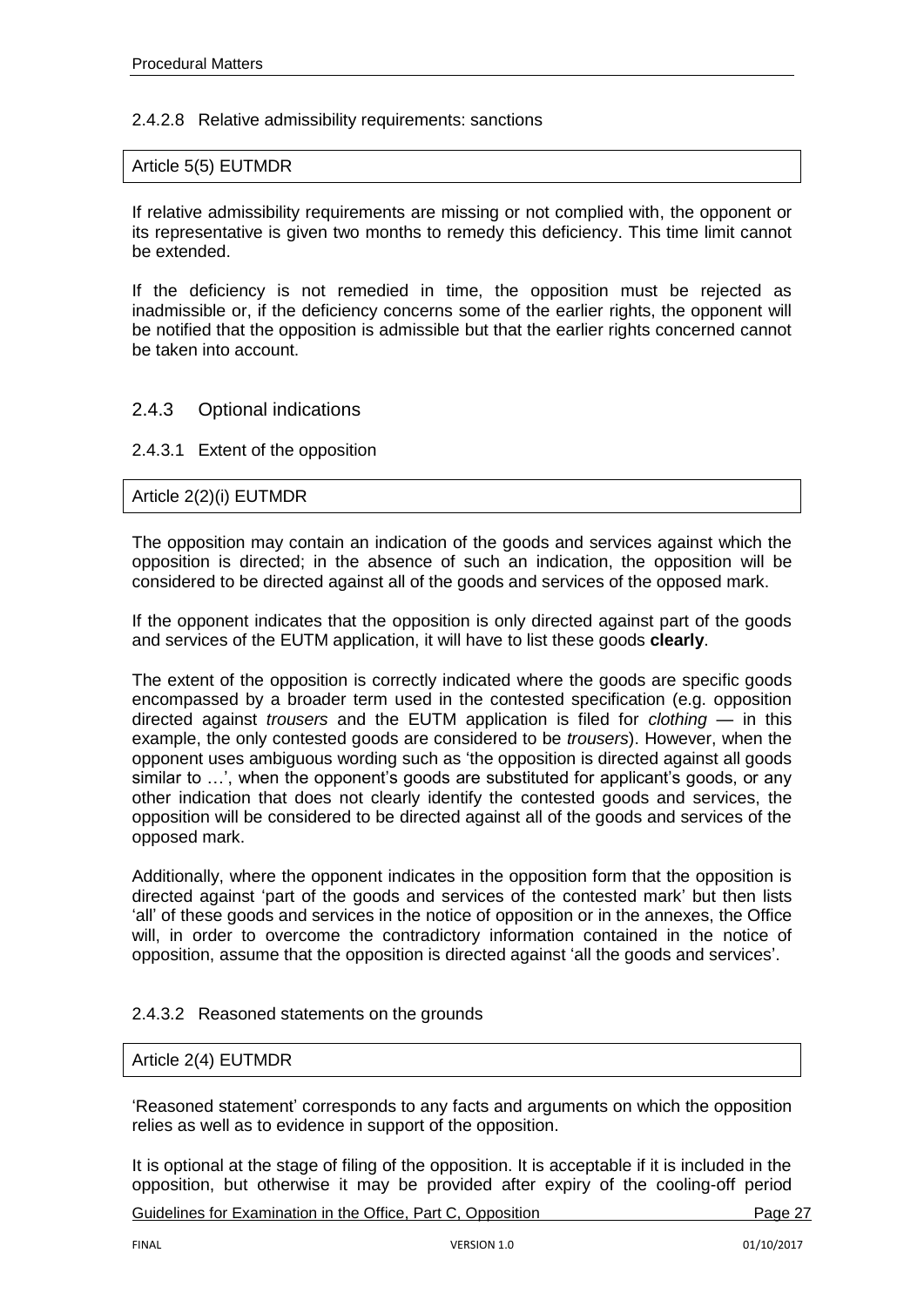(Article 7(1) EUTMDR) and concerns the substance, not the admissibility, of the opposition.

## <span id="page-27-0"></span>**2.5 Notification of the notice of opposition**

Articles 4, 5, and 6 EUTMDR Decision No EX-17-4 [of the Executive Director](http://oami.europa.eu/ows/rw/resource/documents/CTM/legalReferences/decisionPresident/ex113en.pdf) of the Office concerning communication by electronic means

Any notice of opposition and any document submitted by the opposing party, as well as any communication addressed to one of the parties by the Office prior to the commencement of the cooling-off period, will be sent by the Office to the other party for information purposes.

Once the opposition has been found admissible, the Office will send a notification to the parties informing them that the adversarial part of the proceedings are deemed to commence two months after receipt of the communication. The notification will also set the time limit for the opponent to present the facts, evidence and arguments in support of its opposition, as well as the time limit for the applicant to submit its observations in reply. It is important to note that due to different means of communication (ecommunication, fax and post) the time limits mentioned in this notification are set according to the 'slowest' communication channel. For example, if one of the parties is notified by e-communication through the official web page of the Office, notification is deemed to have taken place on the fifth calendar day following the day on which the document was created by the Office's systems. Therefore, if the notification to the other party is sent by fax, this latter party will also be granted the five additional days so that the time limits granted in the notifications coincide. For more information on communication with the Office, please refer to the Guidelines, Part A, General Rules, Section 1, Means of Communication, Time Limits.

Whenever the opposition is based on an earlier trade mark registered or applied for in colour, the Office will ensure that the colour representation is received by the applicant. In some cases this may require notification by post.

Notification is not carried out before the expiry of the opposition period.

## <span id="page-27-1"></span>**3 Cooling-off Period**

## <span id="page-27-2"></span>**3.1 Setting the cooling-off period in motion**

Articles 5, 7 and Articles 6(1), 8(2) and (9) EUTMDR Communication No [1/06 of the President of the Office](http://oami.europa.eu/en/office/aspects/pdf/co1-06en.pdf)

When the opposition is found admissible, the Office sends a notification to the parties informing them that the opposition is deemed admissible and that the adversarial part of the proceedings are deemed to commence two months after receipt of the notification (a two-month 'cooling-off' period is granted before the proceedings officially start, with legal consequences as regards the opposition fees in particular).

According to the judgment of the Court of Justice of 18/10/2012 in case C-402/11 P, Redtube, EU:C:2012:649, the notification sent to the parties informing them that the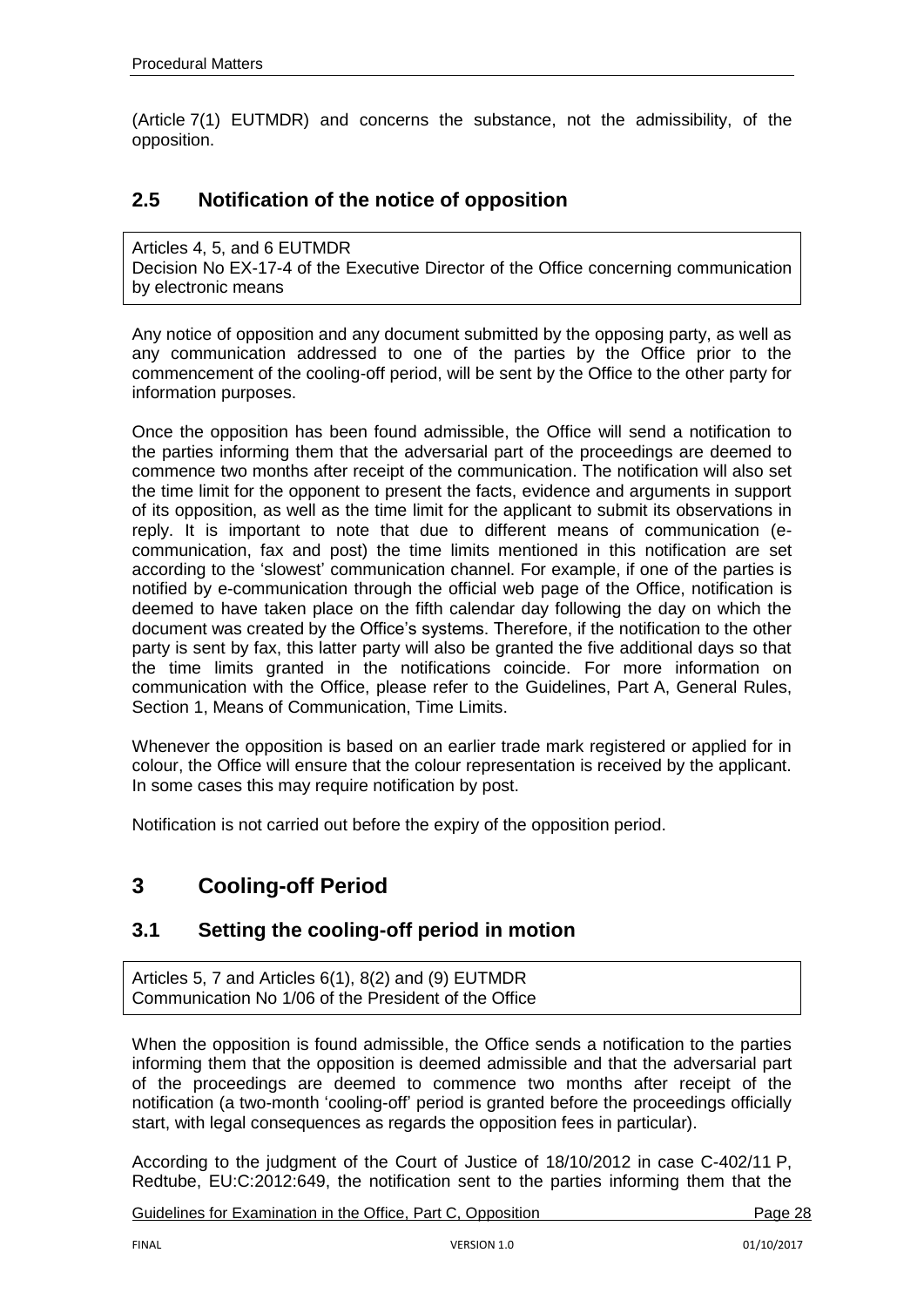opposition is admissible in accordance with Rule 18(1) of Regulation No 2868/95 [now Article 6(1) EUTMDR] constitutes a decision that may be appealed together with the final decision on the case as stated in Article 58(2) EUTMR. Consequently, the Office is bound by this decision.

The cooling-off period will be set to expire two months from the notification. This period may be extended.

The opponent will be given a time limit of two months after the expiry of the cooling-off period to submit facts, evidence or arguments irrespective of whether it has already submitted such facts, evidence or arguments together with the notice of opposition. Within the same time limit, the opponent must also substantiate its earlier right(s).

The request to the opponent is a **general invitation** to complete the file within the meaning of Article 7 EUTMDR. The Office will **not** indicate the nature and type of the material necessary for completion of the file (see expressly Article 8(9), second sentence, EUTMDR). Rather, it will be for the opponent to decide what it wishes to submit.

In practice, the time limit for submitting such additional material will be set at four months from the date of notification. Therefore, opponents should be aware that the time limit for submitting such additional material is not a time limit of two months beginning after the cooling-off period has expired, but a time limit of four months from the notification.

The applicant will be given an additional time limit of two months for replying to the opposition. Rather than setting a separate time limit of two months (two months for the cooling-off period, two months for completing the opposition, two months for replying), the time limit for replying to the opposition will be set at six months from the notification of admissibility (day of the start of the cooling-off period).

When the opponent completes its opposition any time after the notification and before the expiry of the four months available to it, the additional material will be forwarded to the applicant without any change in the time limit available for responding to the opposition. However, if the additional material arrives at the Office without sufficient time to forward it to the applicant within the time limit set for the opponent, the additional material will then be forwarded to the applicant together with the setting of a new time limit of two months for replying to the opposition. This separately set twomonth time limit will run from the date of the receipt of the notification of the additional material in order to ensure that the applicant always has a full time limit of two months to prepare its reply.

## <span id="page-28-0"></span>**3.2 Extension of the cooling-off period**

Article 146(5) to (7) and (9) EUMTR Article 6(1) EUTMDR Communication No [1/06 of the President of the Office](http://oami.europa.eu/en/office/aspects/pdf/co1-06en.pdf)

The cooling-off period may be extended up to a total of 24 months if both parties submit requests for an extension before the period expires. The Office will grant an extension of 22 months, irrespective of what length of extension is requested.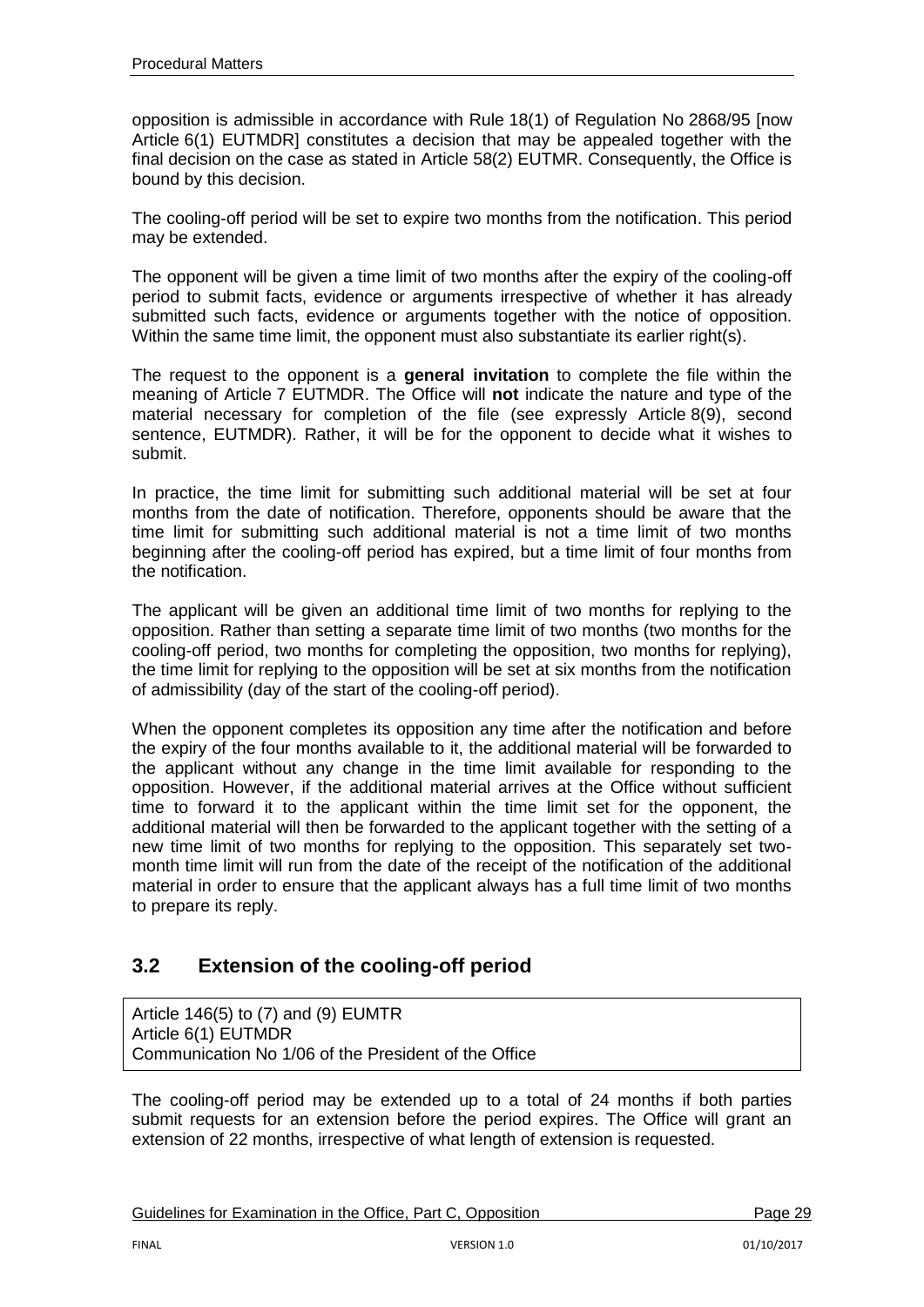It is not possible to circumvent the limitation of the cooling-off period to 24 months by requesting a suspension. Requests can be accepted at this stage but will only have effect once the cooling-off period has expired. When the parties invoke on-going negotiations, the proceedings will not be suspended during the cooling-off period, but a request for such a suspension may be made after the expiry of the cooling-off period.

To extend the cooling-off period the following is necessary.

- A signed request from both parties. This may take the form of either two separate requests or one joint request. It is not necessary to state a reason for the extension.
- The request must be in the language of the proceedings. Alternatively, the request can be filed in one of the Office languages. However, a translation must be filed within one month of filing on the parties' own initiative. The Office does not send any letter requesting a translation of the request for extension.
- The request must be filed before the expiry of the cooling-off period. Any request filed after the expiry of the cooling-off period will have to be rejected. If one party files the request within but the other after expiry of the cooling-off period, the extension is also to be refused.

The extension of the cooling-off period must be distinguished from requests for extension of a time limit or a suspension. In the event that the request for extension is inadmissible because it has been filed late or because the cooling-off period had already been extended, it will be treated as a request for suspension provided that the conditions of such a request are fulfilled.

The extension is granted for a period of 24 months to be counted from the date of the start of the cooling-off period. This procedure avoids multiple extensions and at the same time leaves the parties maximum freedom to decide when they want to continue with the adversarial stage of the proceedings.

Any party can then bring the extended cooling-off period to an end (opt out) by expressly indicating this in writing.

It is immaterial whether the other party agrees with this or not.

When one of the parties opts out before expiry of the extended cooling-off period, the Office will confirm this to both parties and set the cooling-off period to expire two weeks after the said notification. The adversarial part of the proceedings will commence the day after. In the same notification new time limits are notified for the substantiation of the opposition and the reply of the applicant, which will be two and four months from the end of the cooling-off period.

Opting out is irrevocable. Opting out during the last month before commencement of the proceedings will not be accepted.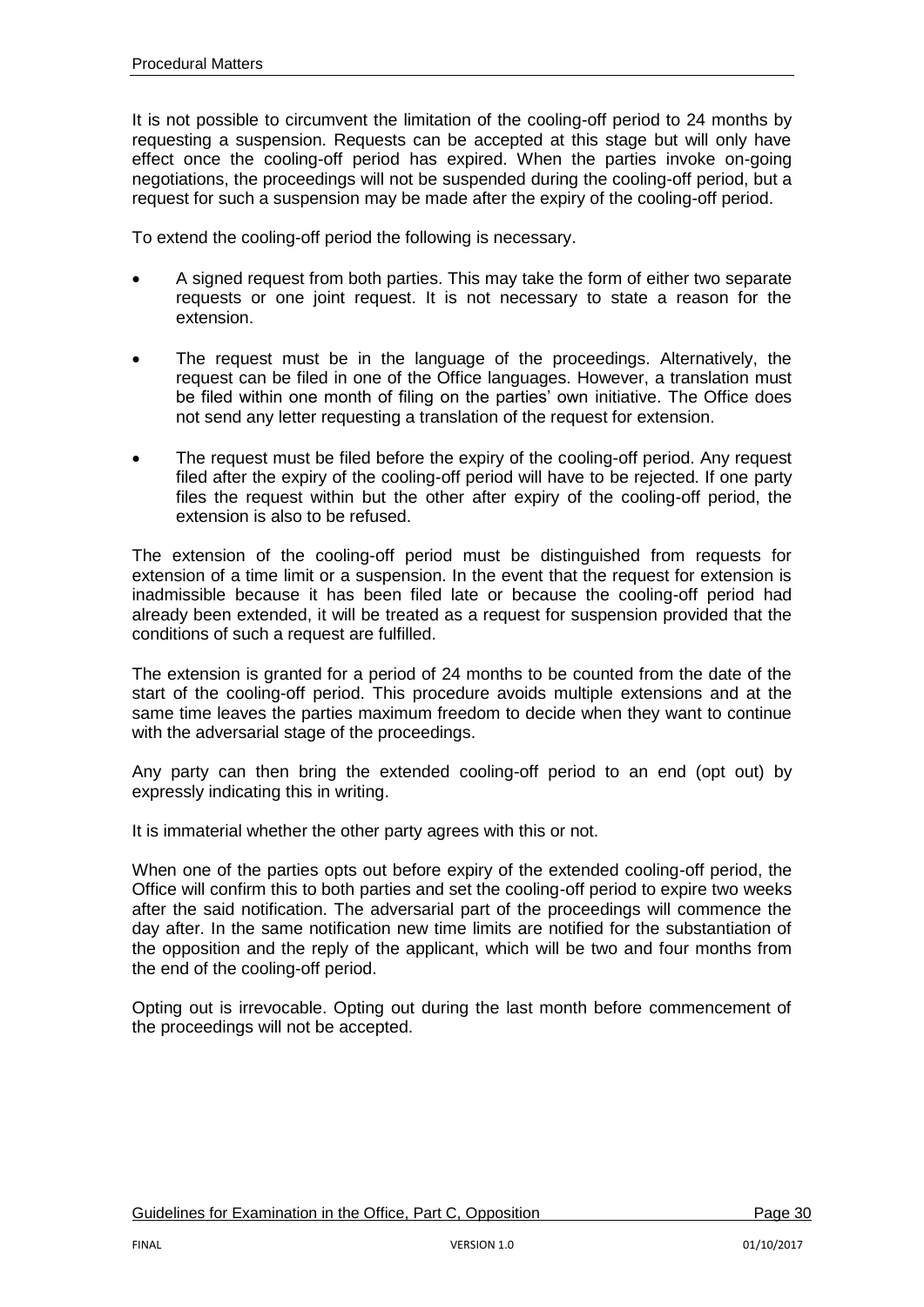## <span id="page-30-0"></span>**4 Adversarial Stage**

## <span id="page-30-1"></span>**4.1 Completion of the opposition**

Within two months after expiry of the cooling-off period, the opponent may submit additional facts, evidence and arguments in support of its opposition.

Within the same time limit, the opponent must prove the existence, validity and scope of protection of its invoked earlier rights, as well as submit evidence proving its entitlement to file the opposition.

## <span id="page-30-2"></span>**4.2 Substantiation**

Article 46 EUTMR Article 7 and Article 8(1) EUTMDR

Substantiation is defined by Article 7(2) EUTMDR and refers to the proof of existence, validity and scope of protection of the earlier mark(s) or right(s) as well as the proof of entitlement to file the opposition.

After the parties have been notified of the admissibility of the opposition, the opponent has two months counted from the end of the cooling-off period in which not only to complete its file, that is, present all the evidence in support of its opposition, but also to prove the existence and validity of the earlier rights invoked and its entitlement to file the opposition. Where relevant for the opposition, the opponent must also submit evidence of reputation, enhanced distinctiveness or any other aspect affecting the scope of protection of its earlier right(s).

The evidence must be in the language of the proceedings or accompanied by a translation for substantiation purposes. The translation must be provided within the time limit for submitting the original. For the specific rules on translation of substantiation evidence, reference is made to paragraphs 4.3.1.1 and 4.3.1.3 for facts evidence and arguments that must be translated within the substantiation time limit, and to paragraph 4.3.1.2 for substantiation evidence that must be translated only upon the Office's request.

For the purpose of substantiation the opponent must provide the Office with the necessary proof. Apart from providing physical evidence of substantiation, in cases where evidence concerning the filing or registration of the earlier rights or the evidence concerning the contents of the relevant national law is accessible online from a source recognised by the Office, the opponent may instead formally declare to the Office that it relies on online evidence, and that this online evidence may take the place of any physical evidence.

It is understood from the wording of Article 7(3) EUTMDR, that in order to rely on online evidence, there must be a formal declaration from the opponent by which it asks the Office to access the necessary information for the earlier trade mark from the relevant online official sources. Consequently, as it is optional, the opposing party should formally and proactively let the Office and the other party know it wishes to rely on this option. The declaration must be explicit and unconditional to be accepted. Therefore, the Office will not check the substantiation of any rights online where the opposing party has not expressly and unconditionally consented to the use of online evidence.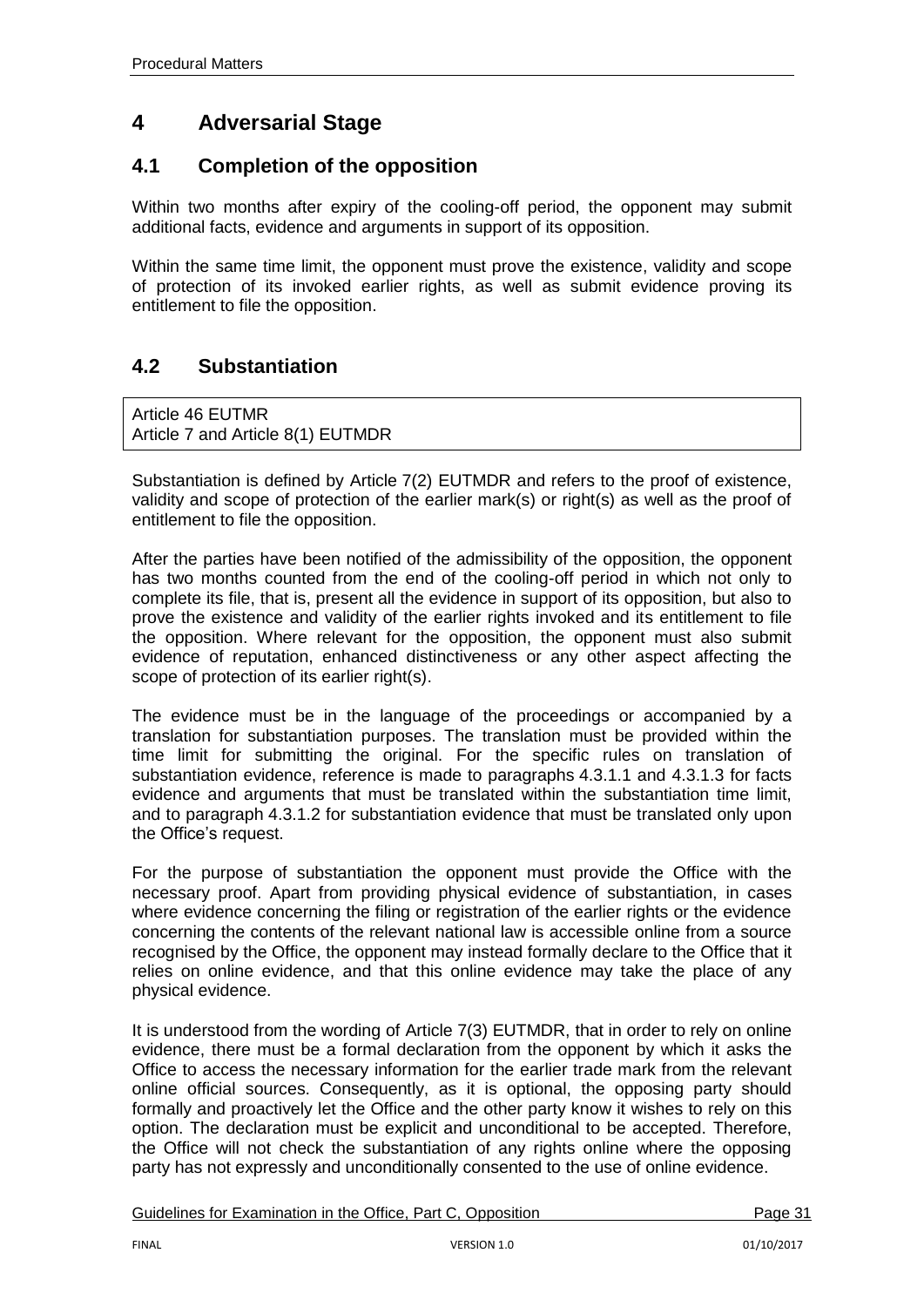It is noted that even if the opponent formally declares that online evidence may be relied on, it is its obligation to check that the online sources reflect the most accurate and up to date relevant information. Moreover, where the opponent after such a declaration still submits physical evidence without formally revoking its previous declaration, in the event there is a contradiction between the online evidence and the physical evidence, the most recent up-to-date evidence will apply.

A declaration may be introduced by the opposing party at any time before the expiry of the time limit of substantiation. In the absence of any formal declaration (including when such declaration has been withdrawn), the opposition should be rejected as nonsubstantiated if no physical evidence is presented in due time.

If the opponent has not proven the existence of at least one earlier right, the opposition will be refused as unfounded.

If the earlier right that has been found admissible is not substantiated at the substantiation stage and there is/are another/other earlier right(s) that is/are substantiated, the absolute admissibility requirements for that/those earlier right(s) will be checked.

In relation to the submission of supporting documents, see the Guidelines, Part A, General Rules, Section 1, Means of communication, Time limits.

## <span id="page-31-0"></span>4.2.1 EUTMs and EUTM applications

If the earlier mark or application is an EUTM, the opponent does not have to submit any documents as far as the existence and validity of the EUTM (application) is concerned. The examination of the substantiation will be done *ex officio* with respect to the data contained in the Office's database.

### <span id="page-31-1"></span>4.2.2 Converted EUTMs and EUTM applications

#### Article 139(1) EUTMR

This section will deal only with specific aspects of conversion in opposition proceedings. For further information on conversion, see the Guidelines, Part E, Register Operations, Section 2, Conversion.

#### <span id="page-31-2"></span>4.2.2.1 Opposition based on EUTM (application) (to be) converted

National applications deriving from the conversion of an earlier EUTM or EUTM application are considered to come into existence as soon as a valid conversion request is submitted. Such rights will be properly substantiated under Article 7(2) EUTMDR if the opponent indicates the number of the EUTM (or EUTM application) under conversion and the countries for which it has requested the conversion.

<span id="page-31-3"></span>4.2.2.2 Opposition based on EUTM (application) that is subsequently converted

When during opposition proceedings the EUTM application (or EUTM) on which the opposition is based ceases to exist (or the list of goods and services is restricted), and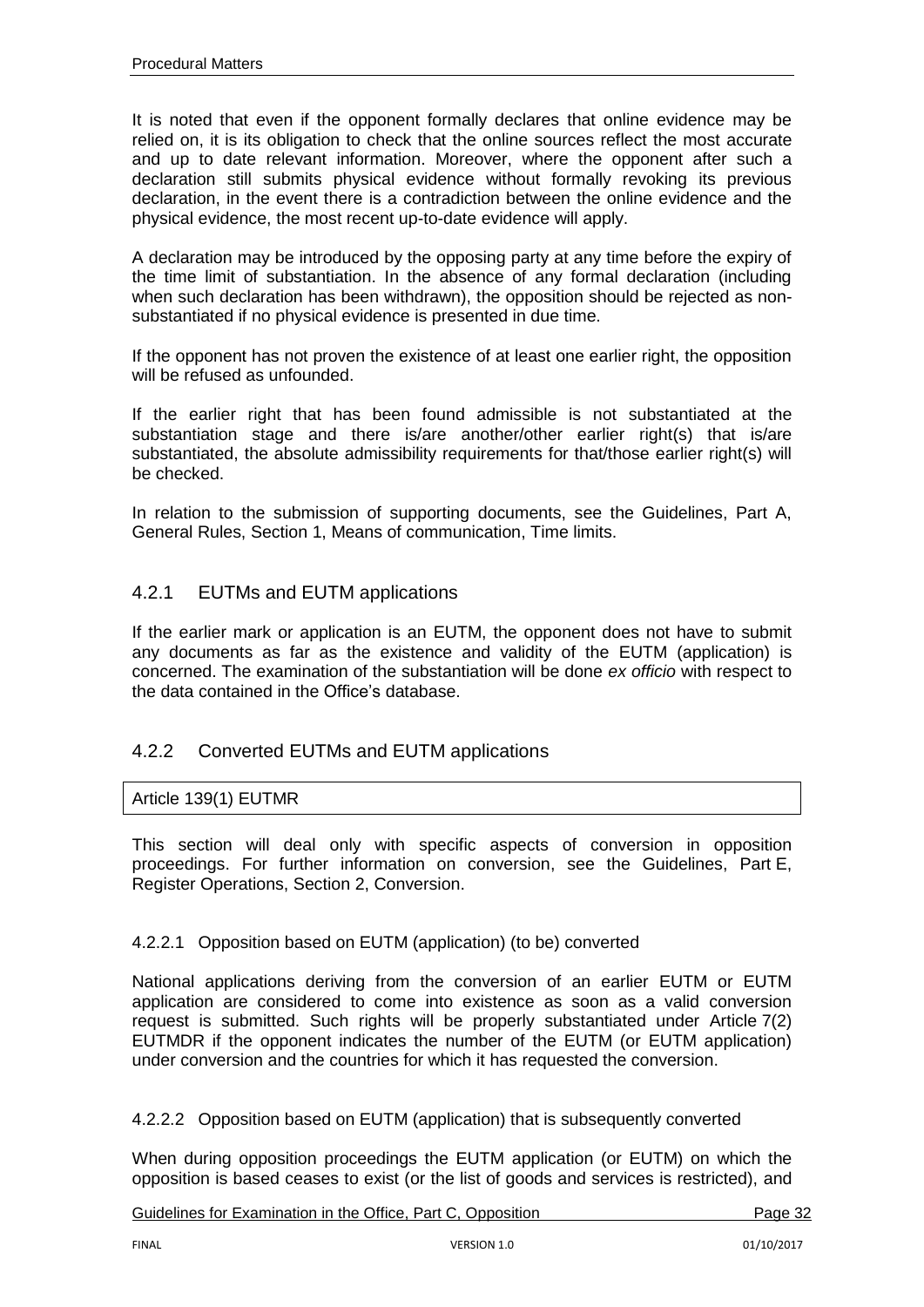a request for conversion is submitted, the proceedings can continue. This is because national trade mark registrations resulting from a conversion of an EUTM application can constitute the basis of the opposition procedure originally made on the basis of that EUTM application (decision of 15/07/2008, R 1313/2006-G, CARDIVA / CARDIMA (fig.)).

In such a case the Office will request the opponent in writing to inform the Office whether it maintains the opposition in view of the withdrawal, surrender or rejection of the earlier EUTM application(s) or registration(s) and whether it intends to rely on the national applications that result from the conversion of the earlier EUTM. If the opponent does not inform the Office within the established time limit that it wishes to rely on the national applications, the opposition will be rejected as unfounded.

Evidence of the existence of the earlier national applications must be submitted by the opponent as soon as they become available.

## <span id="page-32-0"></span>4.2.3 Trade mark registrations or applications that are not EUTMs

#### Article 7(2)(a)(i) and (ii) EUTMDR

To substantiate an earlier trade mark application or registration the opponent must provide the Office with evidence of its filing or registration. The Office accepts as evidence of the filing or registration of the earlier marks the following documents:

- certificates issued by the appropriate official body
- extracts from official databases
- extracts from official bulletins of the relevant national trade mark offices and WIPO.

As mentioned above, the opponent may instead ask the Office to access the necessary information for this trade mark from the relevant online official database (see below under 4.2.3.2).

#### <span id="page-32-1"></span>4.2.3.1 Certificates issued by the appropriate official body

Any registration certificate or the most recent renewal certificate showing the validity of the earlier mark beyond the time limit that was given to the opponent to substantiate its opposition, issued by a national office, or by WIPO if it concerns an international registration, constitutes valid evidence. For further requirements relating to renewal certificates, see below.

If the opposition is based on an application, the opponent must submit evidence that the application was filed at the national office or that an international application was filed with WIPO. Once the earlier application has proceeded to registration, the opponent must submit evidence of registration. If, after the adversarial part of the proceedings, the opponent provides evidence that the national application in fact proceeded to registration before the time limit set in Article 7(1) EUTMDR, the earlier mark will be rejected as unfounded under Article 8(7) EUTMDR. An application certificate is not sufficient to prove that the trade mark has been registered. In other words, it cannot serve to prove the existence of a trade mark registration.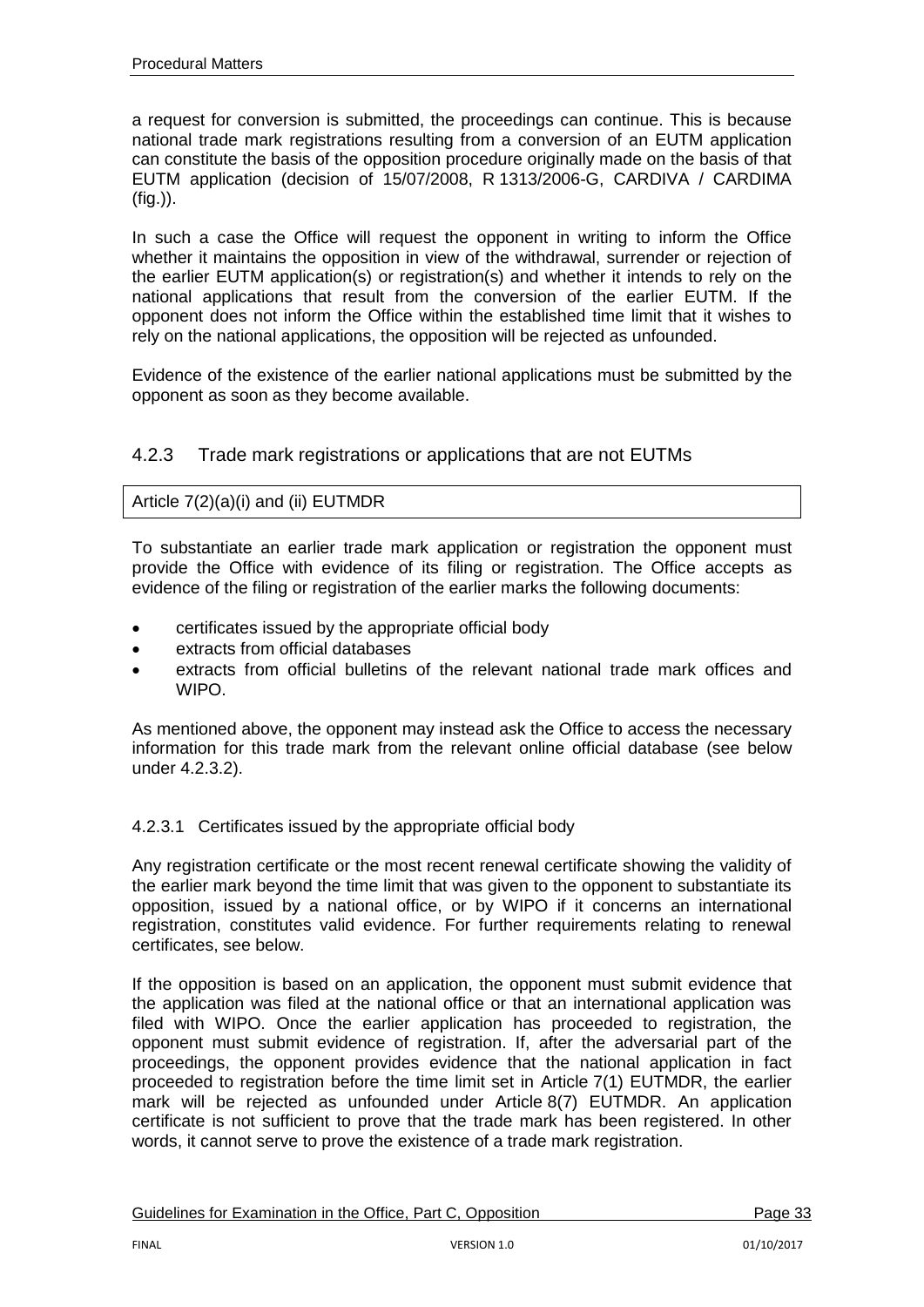Some certificates present only a few differences between an application form and the registration certificate and have to be checked carefully.

#### <span id="page-33-0"></span>4.2.3.2 Extracts from official databases

Extracts from databases are accepted only if their origin is an official database, that is to say, the official database of one of the national offices or WIPO, and if they are equivalent to a certificate of registration or last renewal.

In case of the submission of the extract, the unaltered electronic image of an online database extract reproduced on a separate sheet is also acceptable as long as it contains an official identification of the authority or database from which it originates**.**

Extracts from commercial databases are not accepted, even if they reproduce exactly the same information as the official extracts. Examples of extracts that are not accepted are DEMAS, MARQUESA, COMPUSERVE, THOMSON, OLIVIA, PATLINK, SAEGIS or COMPUMARK.

As regards international registrations, the following database is accepted (judgment of 26/11/2014, T-240/13, Alifoods, EU:T:2014:994) 1 : **ROMARIN** (the 'short' version of the extract being sufficient as long as it contains **all** the necessary information, but the extended or long version of the WIPO extract being preferable as it contains all the individual indications for each designated country, including the Statement of Grant of Protection)

Extracts from TMview are acceptable evidence concerning international registrations and trade marks applied for or registered with the participating offices, as long as it contains the relevant data, since it reflects the information obtained directly from the WIPO database and databases of those national offices respectively. For further information see:<https://www.tmdn.org/tmview/welcome>

In case the opponent relies on the online evidence, the opponent has to identify the source by means of a direct link to the source or a clear identification of the database.

The Office accepts official extracts from WIPO's ROMARIN or 'Madrid Monitor' databases, and all of the databases of the national IP offices, whereas TMview is acceptable as a portal through which WIPO and the national offices are 'accessed'. General references to such databases and sources are sufficient, and the use of a direct hyperlink is optional. For example, in case the opponent relies on an earlier Spanish trade mark, the Office will accept indications such as 'the Spanish national intellectual property', or 'OEPM', or 'Spanish CEO database', or ['www.oepm.es'](http://www.oepm.es/), or 'the administration with which the mark was registered', etc.

When the extract from an official database or the database accessed online does not contain all the required information, the opponent must supplement it with other documents from an official source showing the missing information.

 $\overline{a}$ 

<sup>&</sup>lt;sup>1</sup>. The old practice of accepting printouts from eSearch plus (previously CTM-Online) for international registrations with EU designation only applies to oppositions with a filing date before 01/07/2012.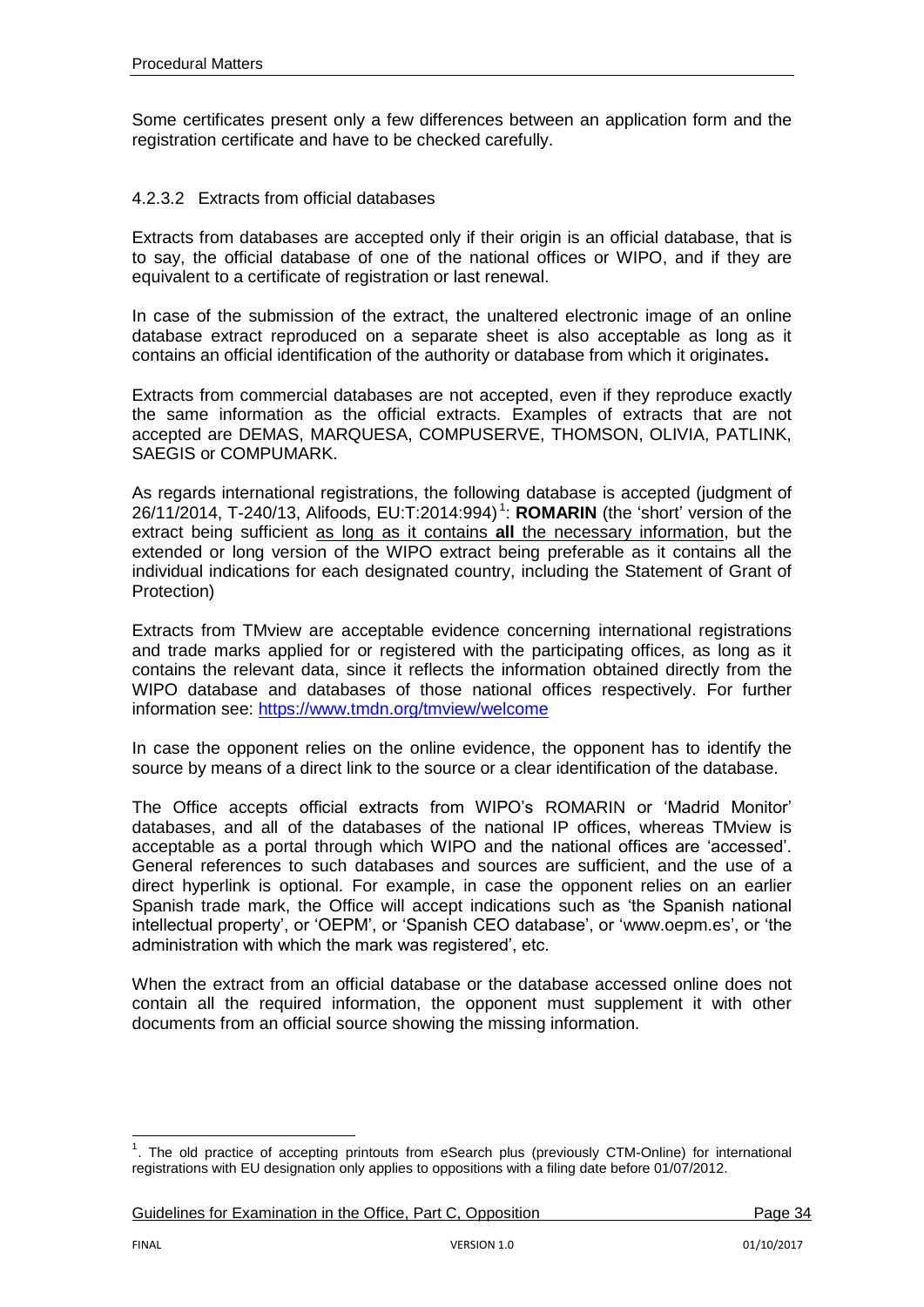#### **Examples**

Database extracts sometimes do not contain the list of goods and/or services; in such cases, the opponent must submit an additional document (e.g. a publication in the official bulletin) showing the list of goods and services.

Database extracts sometimes do not show the image on the same page when the mark is figurative. The image sometimes appears on a separate page. Consequently, as regards figurative trade marks, when opponents file an extract as evidence they must ensure that the representation of the mark appears on the same page and, if not, an additional document/page showing the image must be filed. This can be from the database itself (which reproduces the image on a separate page that, when printed or saved as PDF, for example, includes an identification of the source) or from another official source (such as its publication in the official bulletin). Copying the image from the database and including it electronically or otherwise in the notice of opposition form is not sufficient.

When English is the language of the proceedings, and where the national office also provides an English version of the trade mark extract, in principle, no translation would be necessary. However, as regards the list of goods and/or services, where the extract itself only gives the class headings along with a warning indicating that this reference to the class heading does not necessarily reflect the goods and/or services protected under the trade mark, the opponent must always file the original list in the original language (from an official source) and, where the list does not consist of a class heading, an accurate translation into English. Such translations are also required if the opponent relies on evidence accessible online from a source recognised by the Office if such evidence or part of it is not in the language of the proceedings.

#### <span id="page-34-0"></span>4.2.3.3 Extracts from official bulletins of the relevant national trade mark offices and **WIPO**

In all Member States the trade mark application and/or registration is published in an official bulletin. Copies of the publication are accepted as long as the document (or the accompanying observations of the opponent) indicates the origin of the publication. If this indication is missing, the evidence is insufficient to prove the validity of the mark.

Furthermore, a copy of the publication of the application is not sufficient to prove that the trade mark has been registered. In other words, it cannot serve to prove the existence of a trade mark registration.

The Office accepts the first WIPO publication of the international registration as sufficient evidence of registration although, once registered, it can still be refused by national offices during the following 12 to 18 months. Only if the applicant contests the protection of the mark in question in a given territory or for certain goods and services will the opponent have to provide evidence that the mark was not refused.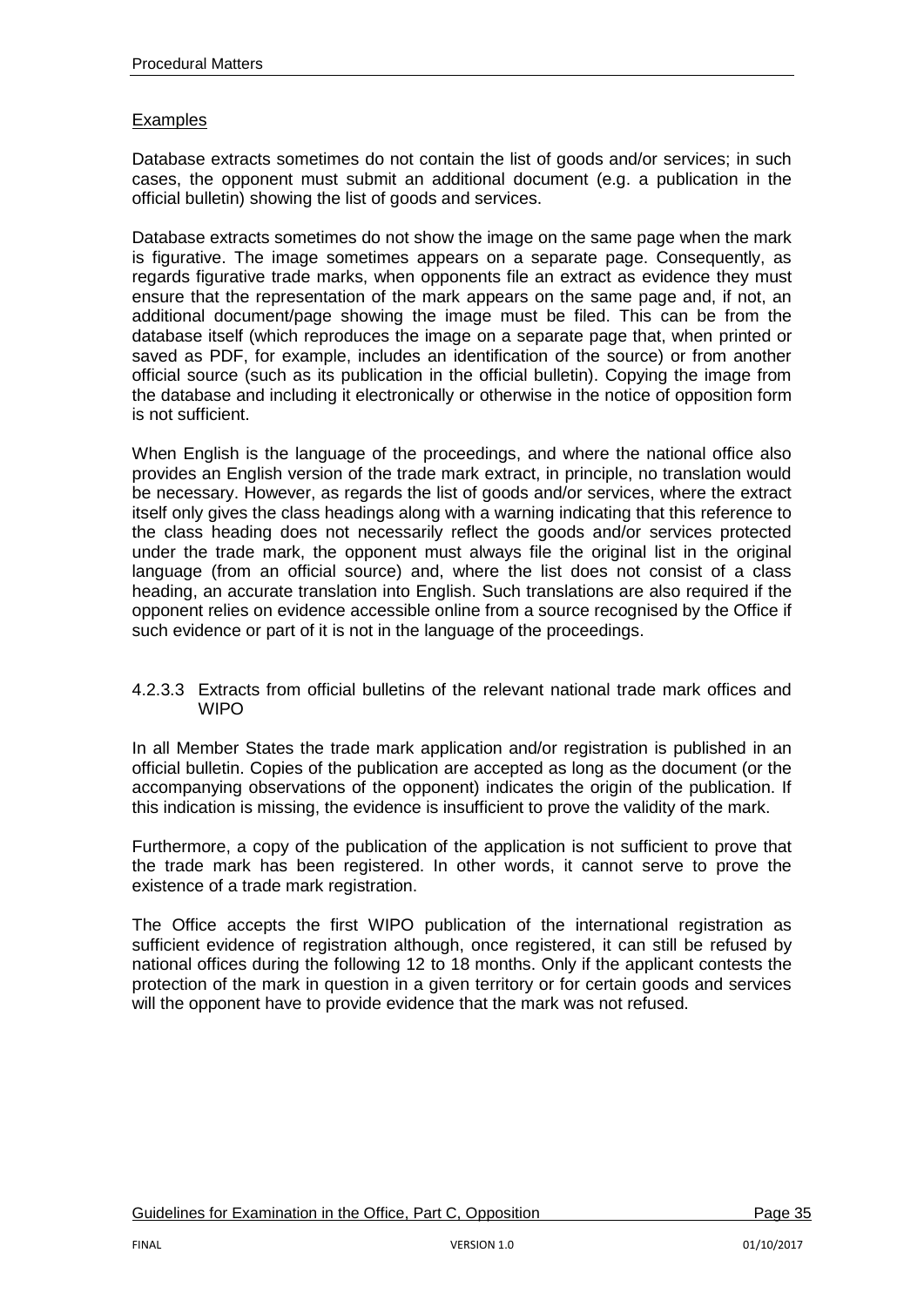#### <span id="page-35-0"></span>4.2.3.4 Duration of a trade mark registration

In general, the registration of a mark lasts 10 years. After this period has elapsed, the registration of the mark can be renewed every 10 years. In most of the countries, the starting point of the 10 years is the filing date, but there are exceptions.

| <b>Countries</b>                                     | <b>Term of protection</b>                                                                                                                                                                                                                                                           | <b>Starting point</b>           |
|------------------------------------------------------|-------------------------------------------------------------------------------------------------------------------------------------------------------------------------------------------------------------------------------------------------------------------------------------|---------------------------------|
| Benelux (Belgium,<br>Luxembourg, The<br>Netherlands) | 10 years                                                                                                                                                                                                                                                                            | Filing date                     |
| <b>Bulgaria</b>                                      | 10 years                                                                                                                                                                                                                                                                            | Filing date                     |
| Czech Republic                                       | 10 years                                                                                                                                                                                                                                                                            | Filing date                     |
| Denmark                                              | 10 years                                                                                                                                                                                                                                                                            | Registration date               |
| Germany                                              | 10 years                                                                                                                                                                                                                                                                            | Filing date                     |
| Estonia                                              | 10 years                                                                                                                                                                                                                                                                            | <b>Registration date</b>        |
| Ireland                                              | 10 years for TM registered since 01/07/1996<br>(7/14 years renewal before that)                                                                                                                                                                                                     | Registration date = filing date |
| Greece                                               | 10 years                                                                                                                                                                                                                                                                            | Filing date                     |
| Spain                                                | 10 years for trade marks applied for since 12/05/89<br>(20 years for trade marks applied for before that,<br>counting from the date of registration, and with a<br>renewal from the filing date)                                                                                    | Filing date                     |
| France                                               | 10 years                                                                                                                                                                                                                                                                            | Filing date                     |
| Croatia                                              | 10 years                                                                                                                                                                                                                                                                            | Filing date                     |
| Italy                                                | 10 years                                                                                                                                                                                                                                                                            | Filing date                     |
| Cyprus                                               | 7 years first term/14 years renewal                                                                                                                                                                                                                                                 | Filing date = registration date |
| Latvia                                               | 10 years                                                                                                                                                                                                                                                                            | Filing date                     |
| Lithuania                                            | 10 years                                                                                                                                                                                                                                                                            | Filing date                     |
| Hungary                                              | 10 years                                                                                                                                                                                                                                                                            | Filing date                     |
| Malta                                                | 10 years                                                                                                                                                                                                                                                                            | Registration date = filing date |
| Austria                                              | 10 years                                                                                                                                                                                                                                                                            | Registration date               |
| Poland                                               | 10 years                                                                                                                                                                                                                                                                            | Filing date                     |
| Portugal                                             | 10 years                                                                                                                                                                                                                                                                            | Registration date               |
| Romania                                              | 10 years                                                                                                                                                                                                                                                                            | Filing date                     |
| Slovenia                                             | 10 years                                                                                                                                                                                                                                                                            | Filing date                     |
| Slovakia                                             | 10 years                                                                                                                                                                                                                                                                            | Filing date                     |
| Finland                                              | 10 years                                                                                                                                                                                                                                                                            | Registration date               |
| Sweden                                               | 10 years                                                                                                                                                                                                                                                                            | Registration date               |
| United Kingdom                                       | 10 years since 31/10/94 (trade marks applied for<br>prior to that were, upon the completion of the<br>registration formalities, in force for 7 years from the<br>date of the application. Trade marks with renewal<br>date prior to 31/10/1994 renewed for a period of 14<br>years) | Filing date = registration date |
| International<br>registration                        | 10 years (even if 20 years for Madrid Agreement<br>registrations, fees must be paid in two instalments<br>of 10 years equivalent to a renewal fee)                                                                                                                                  | International registration date |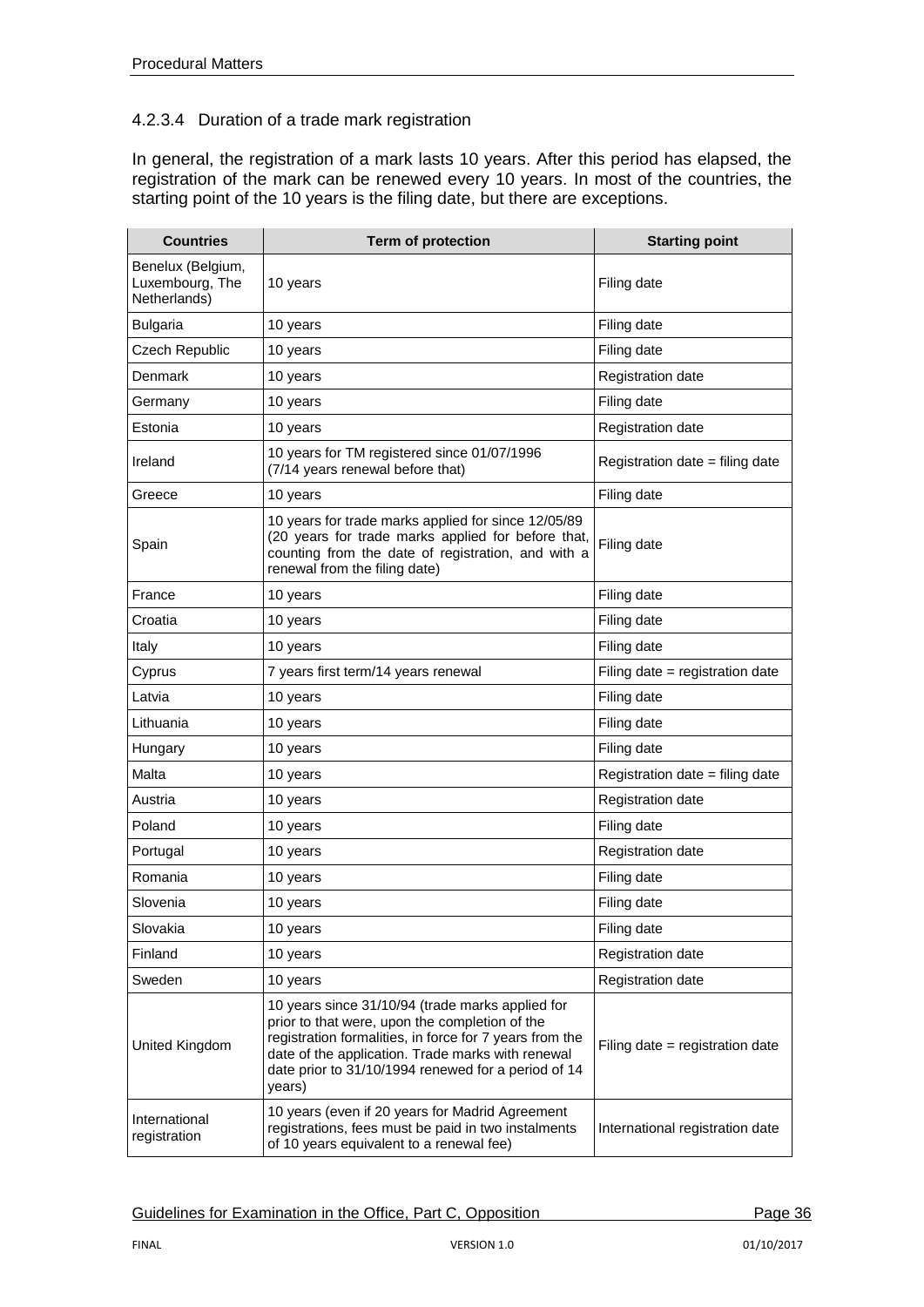According to Article 7(2)(a)(ii) EUTMDR, if the trade mark is registered, the opponent must provide evidence of registration.

If the opponent has submitted a registration certificate but the registration is due to expire before the expiry of the time limit for substantiation, it must file a renewal certificate or equivalent document in order to prove that the term of protection of the trade mark extends **beyond** this time limit or any extension given to substantiate its opposition. Such information must be accessible from a source recognised by the Office if the opponent relied on it. What counts is the date on which the registration would expire, and not the possibility to renew the mark within the six-month grace period under the Paris Convention.

When an earlier right on which the opposition is based reaches the end of protection after expiry of the time limit set by the Office to substantiate the opposition, the opposition is not automatically rejected in the absence of further communications or proof from the opponent. Rather a communication is issued to the opponent in which it is invited to submit evidence of renewal which is communicated to the applicant (judgment of 05/05/2015, T-715/13, Castello (fig.) / Castelló y Juan S.A. (fig.) et al., EU:T:2015:256, § 68 et seq.).

Only if the renewal certificate contains all the necessary data that determines the scope of the protection of the earlier mark, will it suffice to file the renewal certificate without a copy of the registration certificate. For example, German renewals and sometimes Spanish renewals do not contain all the necessary data and therefore are on their own not sufficient to substantiate an earlier mark.

If there is no proper evidence of renewal, the earlier registration is not substantiated and will not be taken into account.

## 4.2.3.5 Entitlement to file the opposition

Article 46 EUTMR Article 2(2)(h)(iii) and 7(2) EUTMDR

Depending on the ground invoked the following are entitled to file an opposition:

- 1. proprietors and authorised licensees for Article 8(1) and Article (5) EUTMR;
- 2. proprietors (only) for trade marks referred to in Article 8(3) EUTMR;
- 3. proprietors of earlier rights referred to in Article 8(4) EUTMR and persons authorised under the relevant applicable national law;
- 4. any person authorised under the relevant European Union legislation or national law to exercise the rights referred to in Article 8(6) EUTMR.

#### Example

If the opponent is a corporation, the name of the corporation must be carefully compared with the name of the corporation that owns the prior trade mark. For instance with British companies, John Smith Ltd, John Smith PLC and John Smith (UK) Ltd are different legal entities.

If the opposition is filed with B as opponent and a copy of the registration certificate shows A as owner of the earlier mark, the opposition will be rejected as not substantiated, unless the opponent has provided evidence of the transfer and, if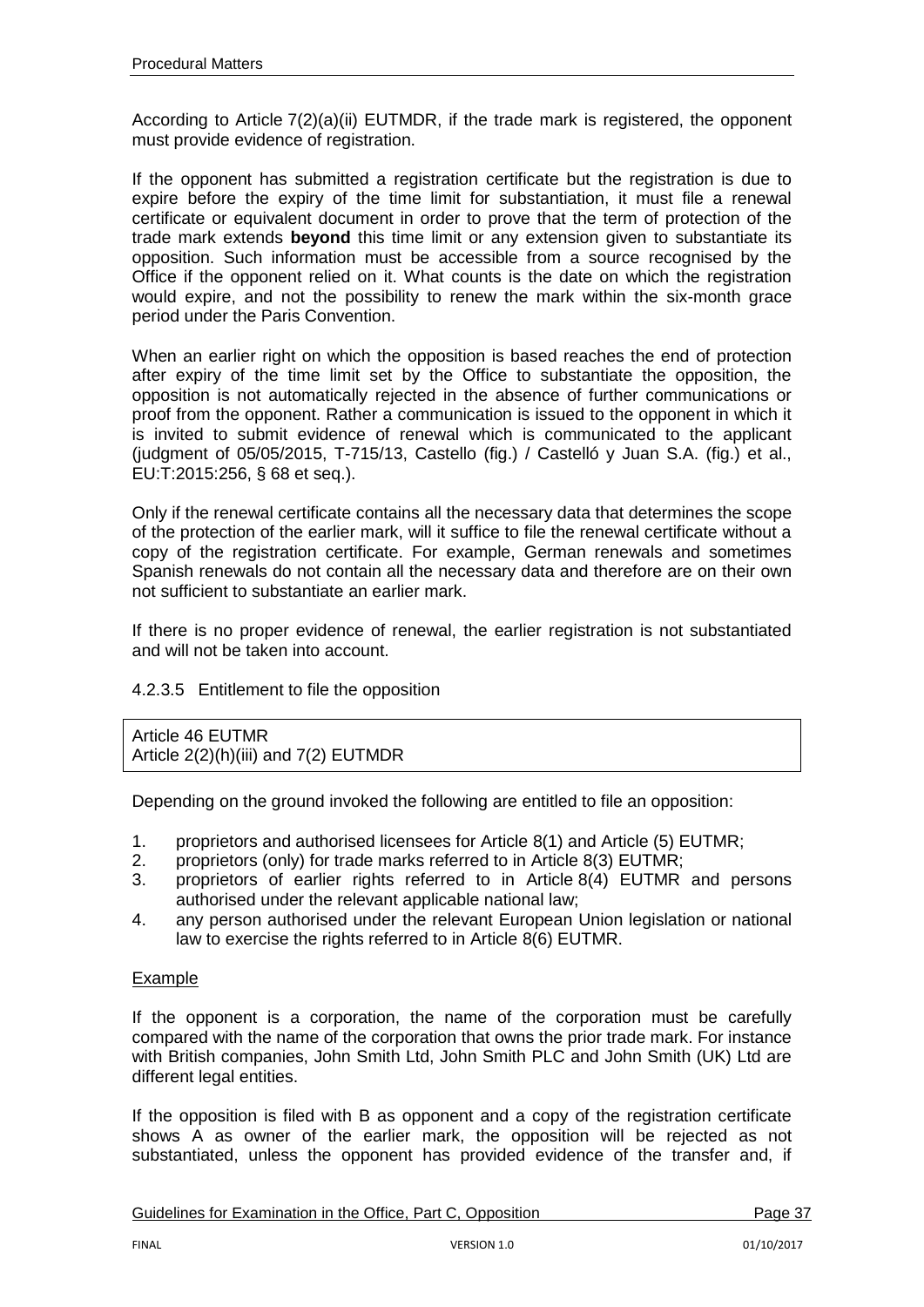already available, the registration of the transfer in the relevant register or the opponent has shown that A and B are the same legal entity, which has merely changed its name.

If the opponent is a licensee of the trade mark proprietor, the extract of the registration will normally show when a licence has been registered. However, some Member States do not record licences in their registers. In all cases, it is up to the opponent to demonstrate that it is a licensee and also that it is authorised by the trade mark owner to file an opposition. There are no restrictions on what evidence can be submitted to support such an authorisation: for example, any express authorisation on behalf of the trade mark proprietor, such as the licence contract, is deemed sufficient, so long as it contains indications concerning the authorisation or entitlement to file the opposition.

The same applies to any person authorised under the relevant applicable European Union legislation or national law for the grounds of Article 8(4) and (6) EUTMR. The opponent must prove its entitlement to file the opposition under the applicable European Union legislation or national law.

According to Article 25 EUTMR and Articles 26 and 29 EUTMR, the Office registers and publishes licence agreements in respect of European Union trade marks. If the earlier mark basis of the opposition subject to the licence agreement is an EUTM, the opponent does not have to submit any evidence of the licence contract as long as the licence has been registered and published at the Office according to Article 25 EUTMR. On the other hand, the opponent will still have to submit evidence that proves that this licence agreement entitles it to act in defence of the mark if the licence is registered and published at the Office, if this evidence was not attached to the original request filed according to Article 25(5) EUTMR. For more information of licences, see the Guidelines, Part E, Register Operations, Section 3, EUTMs and RCDS as Objects of Property, Chapter 2, Licences. It is not sufficient to prove the registration of the licence agreement — the opponent's entitlement to defend the EUTM must also be submitted in writing.

## 4.2.3.6 Verification of evidence

The Office verifies that the claims submitted by the opponent within the three-month opposition period are reflected in the evidence submitted or in the evidence accessible online from a source recognised by the Office if the opponent relied on it.

The following details should be checked:

- the issuing authority;
- the filing [210] and/or registration numbers [111] (in certain countries these are, or were, different);
- the territorial extent for international registrations (i.e. in which countries the mark is protected and for what goods and services);
- the filing [220], priority [300] and registration dates [151] (in certain countries, e.g. France, the filing and registration dates found on the certificate are the same);
- a representation of the sign as filed or registered [531, 540, 541, 546, 554, 556, 557, 571, 591] and as claimed in the notice of opposition;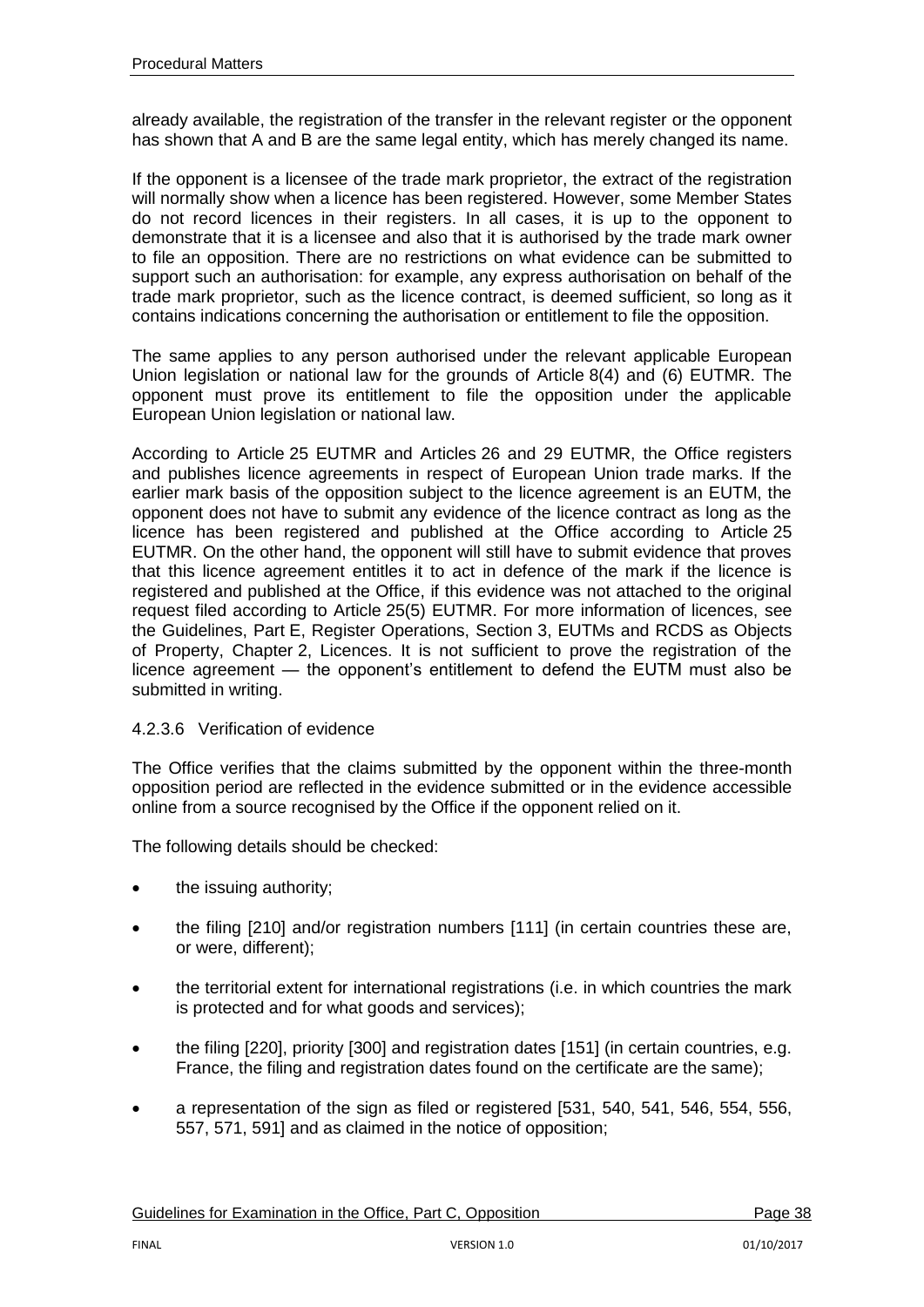Where the earlier mark has been identified as being in colour during the threemonth opposition period, there are two acceptable scenarios.

- 1) An official colour representation of the mark such as a registration certificate, renewal certificate, official extract, etc. is submitted or available online that contains a reproduction of the mark in colour.
- 2) An official document is presented with the representation of the mark in black and white, together with a colour claim and a colour indication, both of which are translated into the language of the proceedings.
- a. Where the national trade mark office does not provide a detailed colour claim identifying the colours, and instead says 'Colours claimed' (or similar wording), this is acceptable as long as this entry is translated into the language of the proceedings.
- b. Where the national office (e.g. the Portuguese Trade Mark Office) does not provide any indication of a colour claim in its certificate or official extract and the opponent does not rely on online evidence, further official documents must be submitted to prove this claim (e.g. a copy of the publication of the mark in the bulletin).

However, the latter scenario is only acceptable if the opponent has also submitted a colour representation of the mark from an unofficial origin (separate sheet of paper, within the observations, attached to the notice of opposition, etc.).

Therefore, if the opponent has identified during the three-month opposition period that its figurative mark is in colour and has only submitted a black and white representation to the Office with no further evidence of a colour claim, the opposition based on that earlier right will be rejected as not substantiated.

Likewise, if the opponent has provided no indication during the opposition period that the earlier mark is in colour (representation in colour, or colour claim), and has only submitted a colour representation to the Office in order to substantiate its opposition, the opposition based on that earlier right will be rejected as not substantiated.

- the goods and services covered [511];
- the expiry date of the registration (if given);
- the owner [731, 732];
- other entries in the register affecting the legal or procedural status or the scope of protection of the mark (e.g. disclaimers [526], restrictions, renewals, transfers, pending actions, the fact that the mark was registered due to acquired distinctiveness through use, etc.).

The number in square brackets is the international code number used to identify the information in many, but not all, pieces of evidences such as extracts from official databases or registration certificates. The opponent is not obliged to submit an explanation of the codes, either for the INID or for the national codes.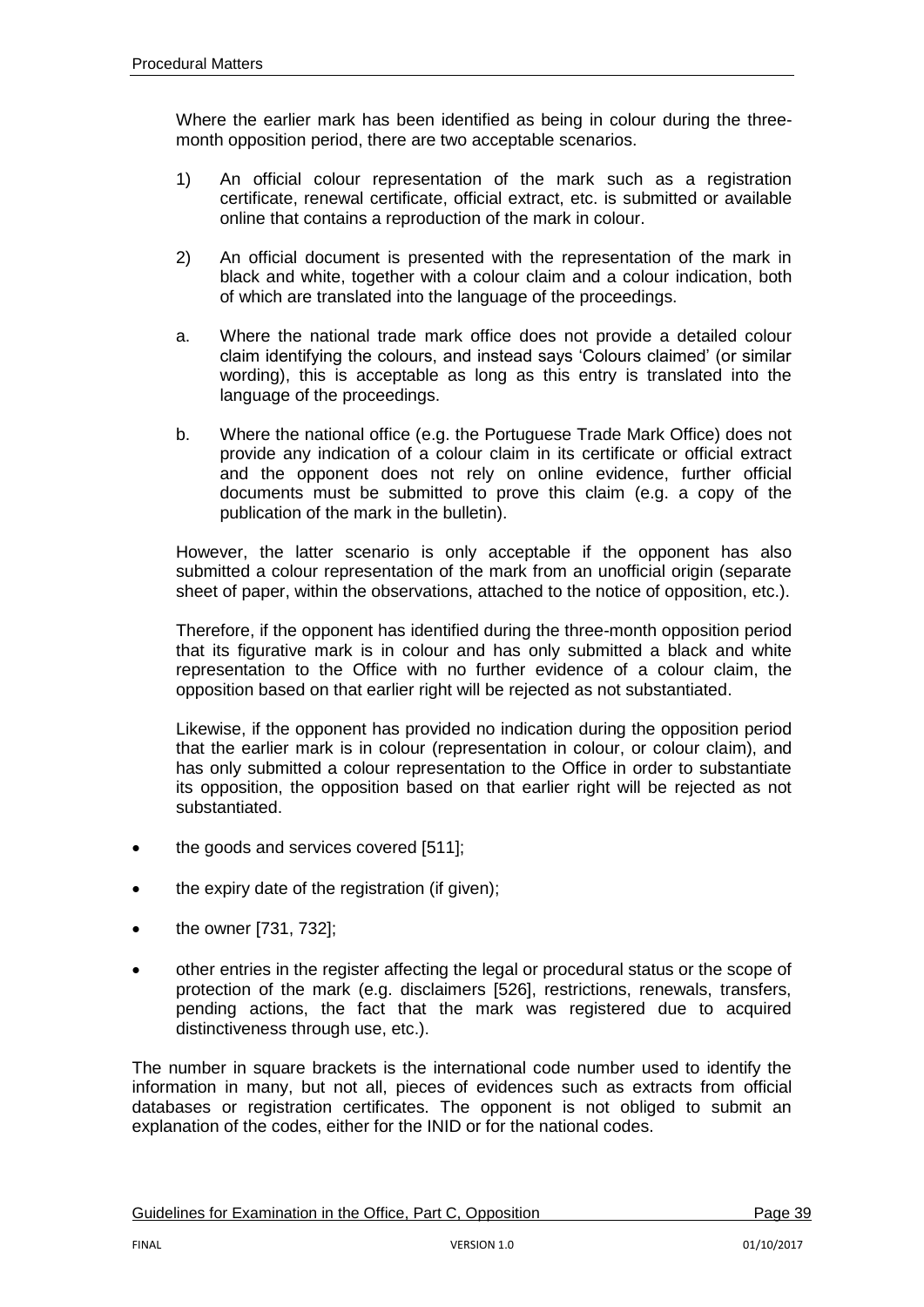4.2.4 Substantiation of well-known marks, claims of reputation, trade marks filed by an agent, earlier signs used in the course of trade, designations of origin or geographical indications

4.2.4.1 Well-known marks

| Article $8(2)(c)$ EUTMR  |  |
|--------------------------|--|
| Article $7(2)(b)$ EUTMDR |  |

An earlier well-known mark is a trade mark that is well known in a Member State, in the sense in which the words 'well known' are used in Article 6*bis* of the Paris Convention. Such a mark may be non-registered, but it may also be registered.

The opponent needs to demonstrate that it is the owner of an earlier trade mark that has become well known in the relevant territory, for the goods and services on which the opposition is based. In order to substantiate its mark it will have to submit evidence of the mark being well known.

If the opponent invokes a registered trade mark and claims the same mark in the same country as a well-known mark, this will in general be taken as an additional claim that its registered mark has acquired a high degree of distinctiveness by use.

It is very common for opponents to confuse 'well-known' marks with 'marks with a reputation' under Article 8(5) EUTMR. Depending on the ground of opposition that is indicated, the case will have to be considered under Article  $8(2)(c)$  and/or Article  $8(5)$ EUTMR. See also the Guidelines, Part C, Opposition, Section 5, Trade Marks with Reputation (Article 8(5) EUTMR).

4.2.4.2 Marks with reputation

Article 8(5) EUTMR Article 7(2)(f) EUTMDR

An opposition under Article 8(5) EUTMR is based on an earlier trade mark that has a reputation. See also the Guidelines, Part C, Opposition, Section 5, Trade Marks with Reputation (Article 8(5) EUTMR).

The earlier trade mark in these cases is a registered trade mark. The opponent therefore has to submit registration certificates, etc. or rely on online evidence as set out above.

In order to make its case under Article 8(5) EUTMR, the opponent has to submit evidence of reputation. In addition, the opponent has to allege and demonstrate that the use of the mark that is the subject matter of the contested EUTM application would take unfair advantage of, or be detrimental to, the distinctive character or the repute of the earlier trade mark or to indicate that this is probable in the ordinary course of events.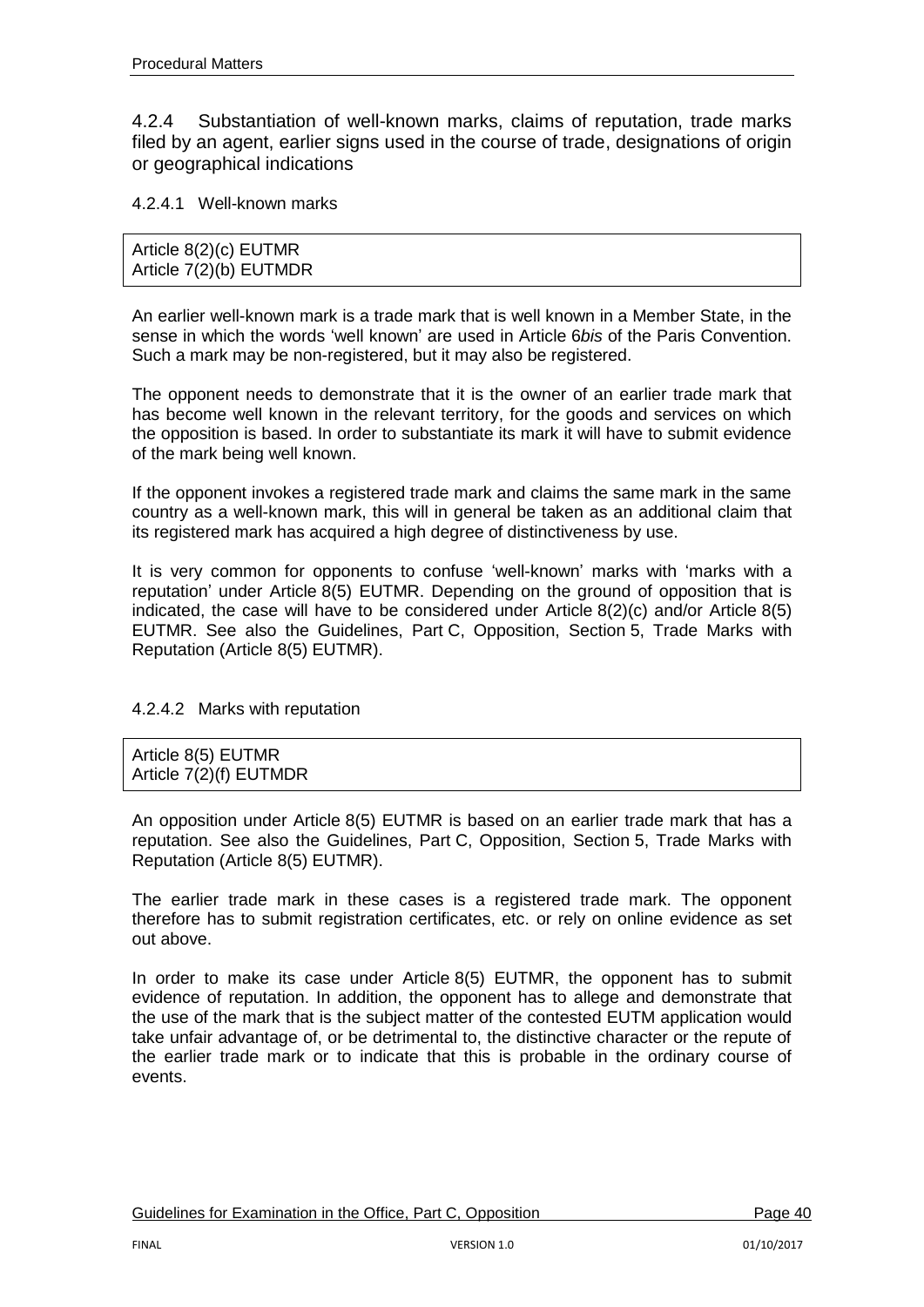4.2.4.3 Non-registered trade mark or another sign used in the course of trade

| Article 8(4) EUTMR  |  |  |
|---------------------|--|--|
| Article 7(3) EUTMDR |  |  |

For these rights the Office applies the protection provided by the relevant law.

Not all Article 8(4) EUTMR rights are non-registered (for example, in some countries company and commercial names are registered). Thus, when the relevant law requires for the protection of these rights its registration, copies of the registration and, if applicable, documents such as renewal certificates are required. In the case of nonregistered marks or signs the opponent must provide evidence of the acquisition of the earlier right. It must further show that it may prohibit the use of a subsequent trade mark. Furthermore, it also needs to provide the reference to and wording of the provisions of the national law on which it bases its case by adducing official publications of the relevant provisions or jurisprudence and to make out its case under that law.

Where the evidence concerning the filing or registration of the sign claimed or the evidence concerning the content of the relevant national law is accessible online from a source recognised by the Office, the opponent may provide such evidence by making a reference to that source. For that purpose, all of the online official publications, national databases will be accepted to the extent that they originate from the Government or official body of the respective Member State, if they are publically accessible and free of charge. For cases where the provisions of national law are governed by common law rules, the acceptable source may include online official publications (jurisprudence).

Finally, the opponent must submit evidence that the use of its right, either registered or not, has been of more than mere local significance. See the Guidelines, Part C, Opposition, Section 4, Rights under Articles 8(4) and 8(6) EUTMR.

4.2.4.4 Protected designations of origin, protected geographical indications

| Article 8(6) EUTMR     |  |
|------------------------|--|
| Article 7(2)(e) EUTMDR |  |

Under Article 8(6) EUTMR, protected designations of origin and protected geographical indications applied for prior to the date of application of the EUTM (or the date of priority claimed, if applicable) can be invoked as the basis for oppositions. For these rights the Office applies the protection provided by the relevant European Union legislation or national law.

In order to substantiate these rights the opponent must provide the Office with evidence of the existence, validity and scope of protection of the earlier right. It must further show that it may prohibit the use of a subsequent trade mark.

To prove the existence, validity and scope of protection of the earlier right, the opponent must submit pertinent documents emanating from the competent authority proving the application for, or the registration or grant (if the protected designation of origin or protected geographical indication was granted through administrative means other than registration) of, the right in question. If these documents do not provide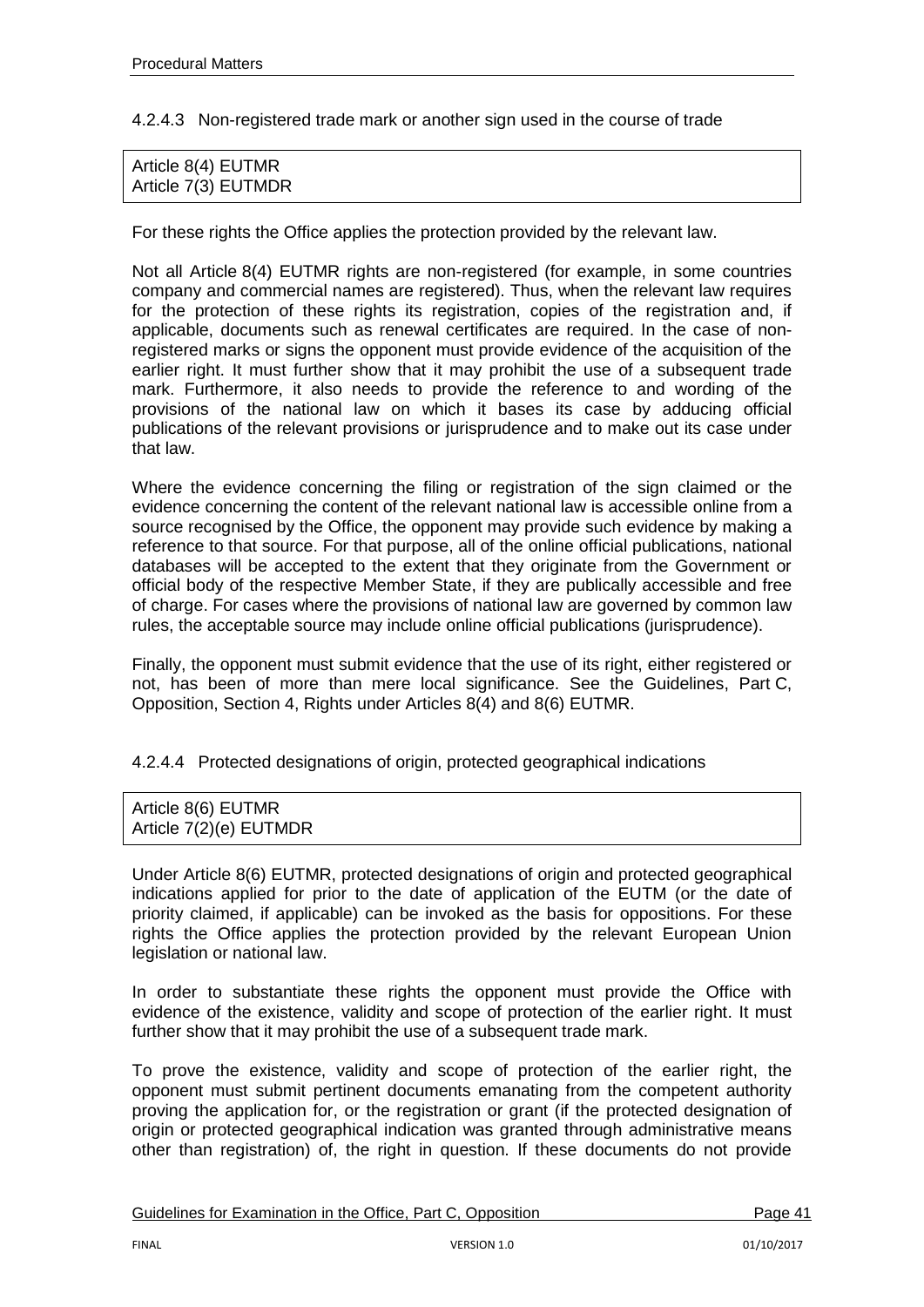sufficient information of the opponent's entitlement to file the opposition, further documents must be submitted.

Furthermore, to prove the opponent is entitled to prohibit use of a subsequent trade mark under the relevant law, it must provide reference to and wording of any national law on which it bases its case. The wording is not required if the opposition is based on European Union legislation. The opponent must also prove that the case fulfils all the conditions under the relevant provisions.

Where the evidence concerning the filing or registration of the earlier protected designations of origin, protected geographical indications or the evidence concerning the content of the relevant national law is accessible from a source recognised by the Office, the opponent may provide such evidence by making a reference to that source. All of the official publications, national databases are acceptable to the extent that they originate from the Government or official body of the respective Member State, if they are publically accessible and free of charge. In addition, references to all of the EU official databases online are accepted (CPVO, E-Bacchus, E-Spirits, E-door, etc.).

Unlike for earlier rights invoked under Article 8(4) EUTMR, the requirement to submit evidence that use of the sign has been of more than local significance does not apply to earlier rights invoked under Article 8(6) EUTMR.

For more details regarding substantiation of protected designations of origin and protected geographical indications, see the Guidelines, Part C, Opposition, Section 4, Rights under Article 8(4) and 8(6) EUTMR, paragraph 5 (Article 8(6) EUTMR — the Protection of Geographical Indications).

4.2.4.5 Mark filed by an agent or representative

Article 8(3) EUTMR Article 7(2)(c) EUTMDR

This concerns the case where an agent or representative of the proprietor of a trade mark applies for its registration at the Office. The proprietor can oppose the application of the disloyal applicant. See also the Guidelines, Part C, Opposition, Section 3, Unauthorised Filing by Agents of the TM Proprietor (Article 8(3) EUTMR).

The opponent has to prove its ownership of the trade mark and the time of acquisition of that mark. As the trade mark can be either a registered trade mark or a nonregistered trade mark, the opponent may submit either evidence of registration anywhere in the world or evidence of acquisition of rights through use. The opponent also has to submit evidence of an agent-representative relationship.

## 4.2.5 Non-compliance with the substantiation requirements

Article 46(4) EUTMR Article 7, Article 8(1) and (7) EUTMDR

The Office sets a time limit of **two months** for the opponent, starting on the date when the adversarial part of the proceedings is deemed to commence, to complete the opposition by submitting facts, evidence and arguments in support ('substantiation time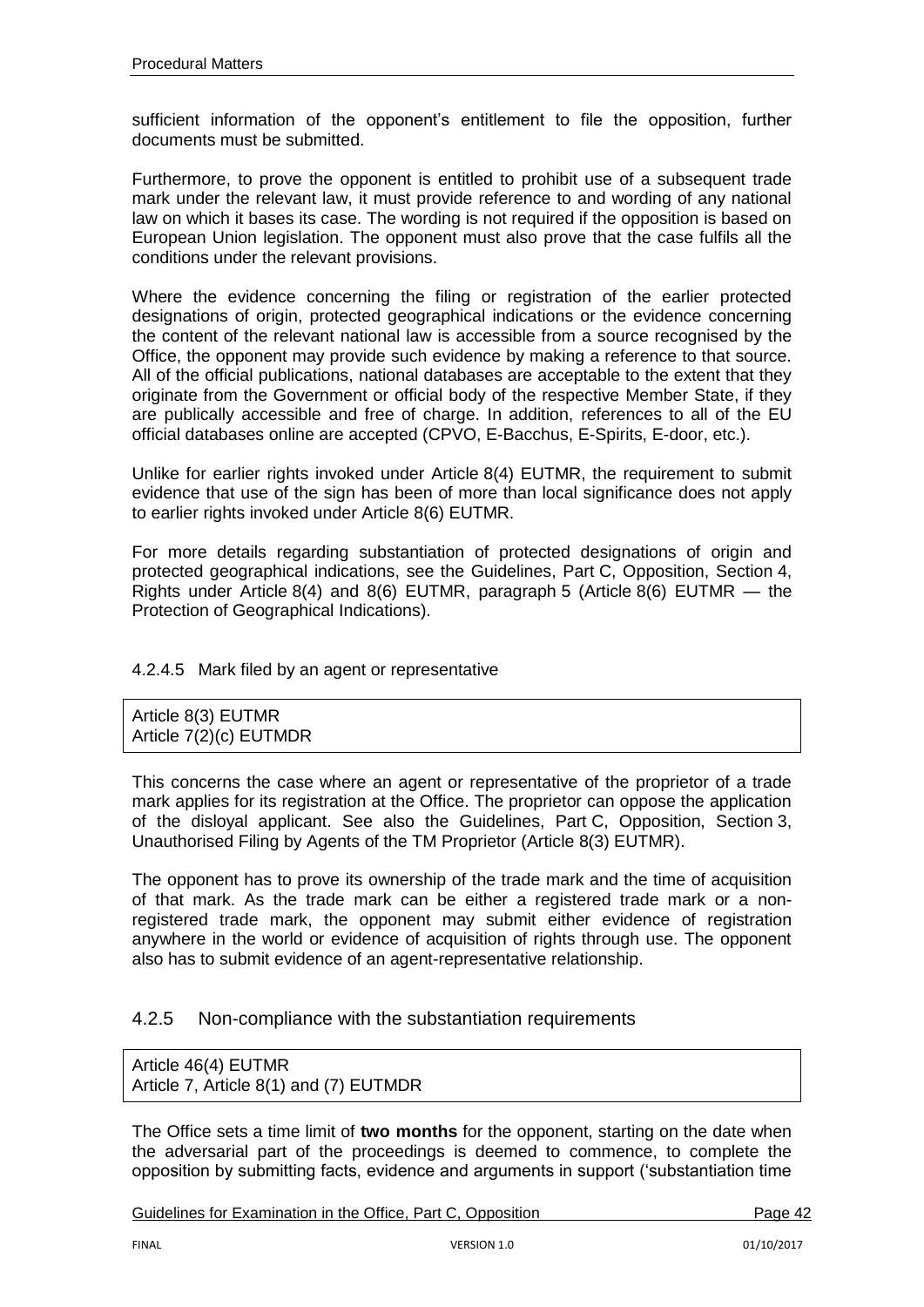limit'). This time limit can be extended pursuant to Article 68 EUTMDR or, if missed, the opponent can apply for a reinstatement into the missed time limit subject to the conditions of Article 104 EUTMR (*restitutio in integrum*) or Article 105 EUTMR (continuation of proceedings).

Article 8(1) EUTMDR provides that if until the expiry of the substantiation time limit the opponent has **not provided any evidence**, or where the evidence provided is **manifestly irrelevant** or **manifestly insufficient** to meet the requirements laid down in Article 7(2) EUTMDR for any of the earlier rights, the opposition will be rejected as unfounded.

If none of the earlier rights on which the opposition is based has been substantiated, the Office **closes the adversarial part** of the proceedings without inviting the applicant to submit observations in reply. The Office is not required to inform the opponent which facts or evidence could have been submitted (17/06/2008, T-420/03, BoomerangTV, EU:T:2008:203, § 76). Subsequently, the opposition is rejected pursuant to Article 8(1) EUTMDR.

It follows that where the opponent failed to provide **any evidence at all,** the opposition will be rejected. It must be deemed as if no evidence was provided if the evidence is not accompanied by a translation into the language of the proceedings, as such nontranslated evidence cannot be taken into account pursuant to Article 7(4) EUTMDR, last sentence.

The evidence submitted is '**manifestly irrelevant**' if, by its nature, it cannot serve to establish the validity and existence of the earlier right invoked (as, for example, if it proves the existence of an earlier right which was not invoked in the notice of opposition). The evidence submitted is '**manifestly insufficient**' if it does not meet the formal requirements of substantiation.

Upon expiry of the substantiation time limit, the Office carries out a preliminary examination of substantiation. If the opponent provided evidence for at least one of the earlier rights invoked in the opposition that cannot be qualified as 'manifestly irrelevant' or 'manifestly insufficient', the Office **continues the adversarial part** of the proceedings by forwarding the opponent's submission to the applicant with an invitation to submit observations.

If, upon further examination of the file, the evidence submitted within the substantiation time limit is **still** deemed **insufficient** to meet the requirements laid down in Article 7(2), the opposition will be rejected in relation to that earlier right pursuant to Article 8(7) EUTMDR.

Furthermore, since the initial substantiation check is limited to finding one substantiated earlier right on the basis of which the procedure can continue, if the opposition cannot be fully upheld on the basis of this substantiated earlier right, a further examination of the file in relation to the remaining earlier rights is required. If this examination reveals that the evidence relating to these earlier rights is non-existent, manifestly irrelevant, manifestly insufficient or otherwise insufficient to meet the requirements laid down in Article 7(2), the opposition will also be rejected in relation to these rights pursuant to Article 8(7) EUTMDR.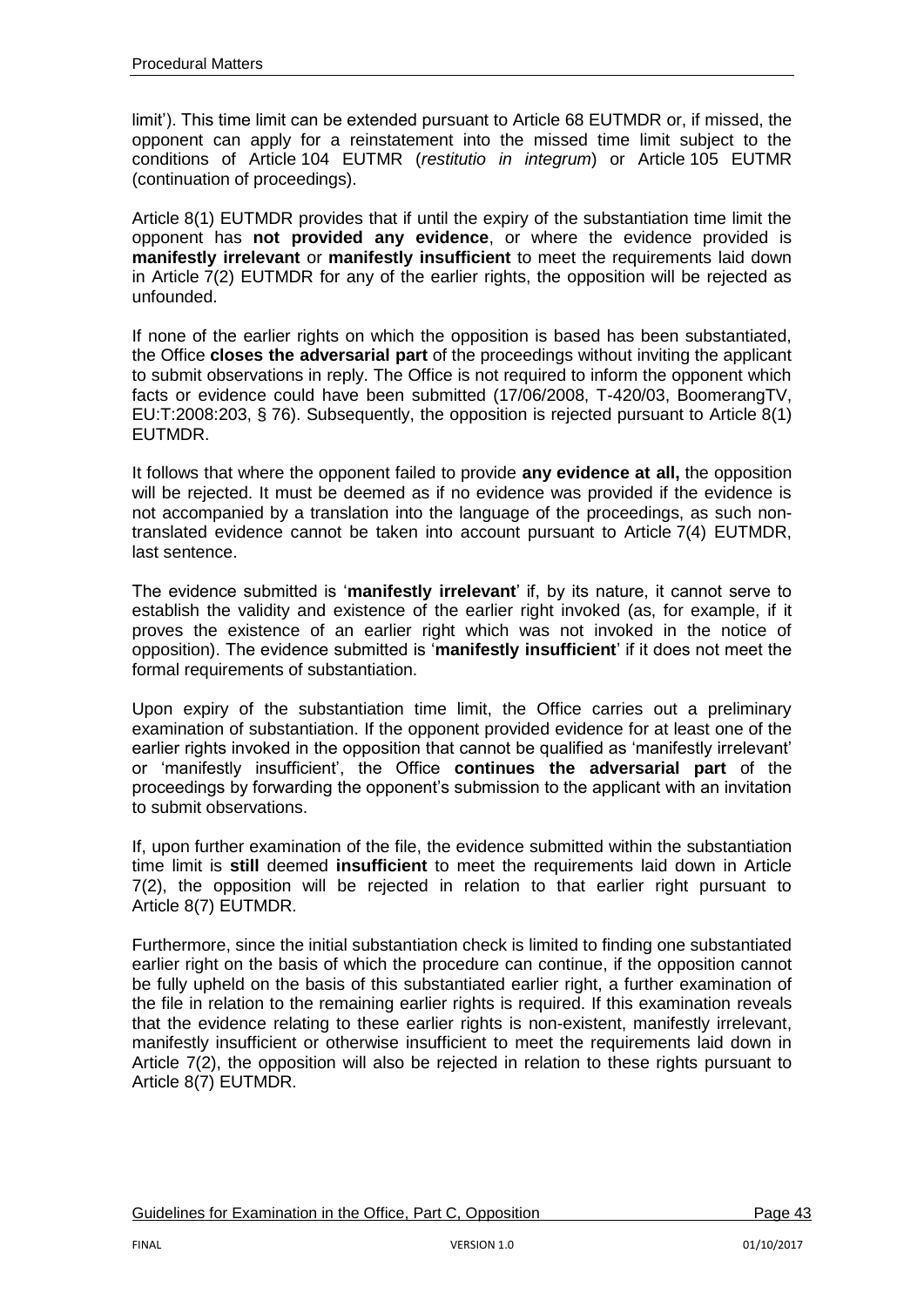# 4.2.6 Facts and evidence submitted after the substantiation time limit

| Article 95(2) EUTMR |  |  |
|---------------------|--|--|
| Article 8(5) EUTMDR |  |  |

All facts and evidence on which the opponent bases its opposition have to be submitted within the substantiation time limit established in Article 7(1) EUTMDR. Any fact or evidence submitted after the substantiation time limit is, therefore, late.

Nevertheless, if the opponent submits facts or evidence to substantiate the opposition after the substantiation time limit, the Office may take into account such facts or evidence in exercise of its discretionary power pursuant to Article 95(2) EUTMR, subject to the conditions of Article 8(5) EUTMDR.

In that context, it must be assessed **first**, whether the Office's discretionary power is available, and, **second**, if it is available, how to exercise that discretion, that is, whether to admit or reject such late facts or evidence.

#### 4.2.6.1 Whether the discretionary power is available

According to Article 8(5) EUTMDR, first sentence, the Office may exercise its discretionary power if the late facts or evidence supplement relevant facts or evidence submitted by the opponent in due time ('initial facts or evidence').

It is clear therefore, that no discretionary power applies if the late facts or evidence relate to an earlier right or ground of opposition invoked in relation to which **no initial evidence** was filed at all within the substantiation time limit. The same applies regarding facts.

However, where **some initial fact or evidence** was submitted, the Office will exercise its discretionary power whether to admit late facts or evidence only if the following conditions are met:

- initial evidence submitted within the substantiation time limit is relevant and not manifestly insufficient, and
- the late fact or evidence relates to the same legal requirement that the initial fact or evidence purported to prove.

Registration certificates that do not contain all the information necessary to establish the existence, scope or validity of the earlier mark concerned would, in principle, be found to be evidence manifestly insufficient, since that required content is precisely and exhaustively established by the regulations.

The Office will find that the late fact or evidence relates to the same legal requirement that the initial fact or evidence only when both sets refer to the same earlier mark, to the same ground and, within the same ground, to the same requirement.

No discretionary power applies where the Office has informed the parties that the opposition will be rejected as unfounded under Article 8(1) EUTMDR. In those cases, the proceedings would be resumed only if the opponent requests continuation of proceedings according to Article 105 EUTMR or *restitutio in integrum* according to Article 104 EUTMR.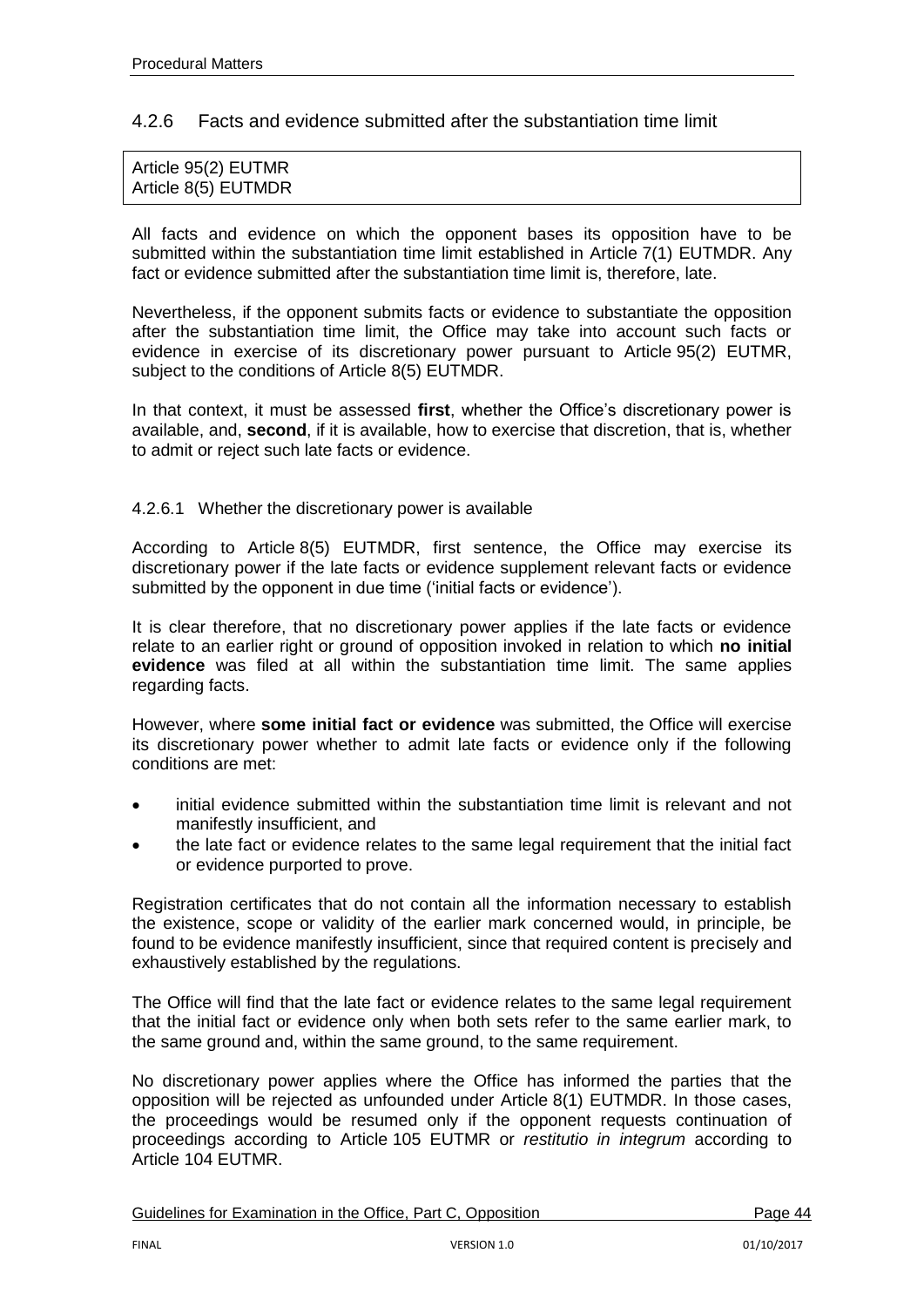For further information on continuation of proceedings, see the Guidelines, Part A, General Rules, Section 1, Means of Communication, time limits; and for further information on *restitutio in integrum*, see the Guidelines, Part A, General Rules, Section 8, Restitutio in integrum.

## 4.2.6.2 Whether the late facts or evidence should be admitted or rejected

For the purposes of exercising its discretionary power, the Office must take into account, in particular, the **stage of proceedings** and whether the facts or evidence are, prima facie, **likely to be relevant** for the outcome of the case and whether there are **valid reasons** for the late submission of the facts or evidence.

- The **stage of the proceedings** indicates how advanced the proceedings are at the time of submitting the late evidence.
- The late evidence is *prima facie* **relevant**, if it appears to have an impact on the assessment and outcome of the case.
- **Valid reasons** are typically where the supplementing evidence was not yet available before the expiry of the substantiation time limit. There may be other valid reasons.

These factors are interdependent. The later the stage of proceedings, the stronger must be the reason for late submission or the relevance of the evidence. Therefore, additional facts or evidence can be accepted if, *prima facie,* they are likely to be relevant for the outcome of the case and are submitted at an early stage of the proceedings with a justification why it is submitted at this stage of the proceedings.

There may be **other relevant factors**. The intention to prolong the proceedings by submitting evidence in parts (delaying tactics), if the circumstances of the case allow that conclusion, argues against admission of late evidence. Also, where the requirements to be proven are circumscribed in detail in the law or the fact that the Office has explicitly drawn the opponent's attention to those requirements, argue against admitting late evidence.

The natural difficulties in obtaining the evidence are not, as such, a valid reason for its belated submission.

## 4.2.6.3 Treatment of late evidence in proceedings

Facts or evidence received after the given time limit will be forwarded to the other party for information purposes without informing as to its acceptance or refusal. They will be examined at a later stage when taking the decision. The proceedings will be re-opened and a second round of observations will be granted if necessary, namely, if the Office is considering the acceptance of late facts or evidence and the applicant had not yet the opportunity to comment on them.

The application of the discretionary power must be reasoned in the decision concluding the opposition. However, where the initial evidence is in itself sufficient to prove the earlier rights and grounds of opposition invoked, there is no need to consider the issue of late additional evidence.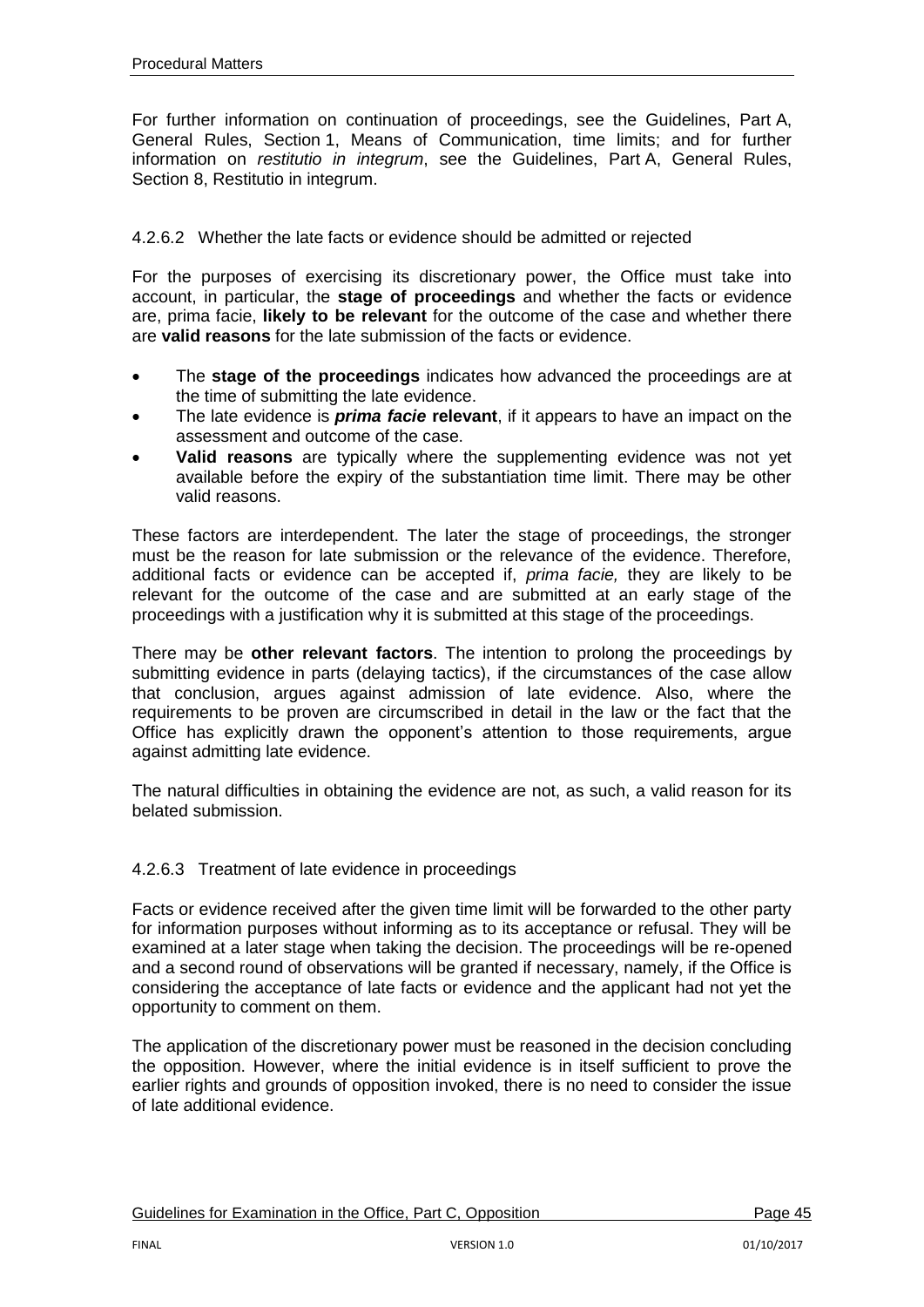# **4.3 Translation/changes of language during the opposition proceedings**

Pursuant to general rules set in Article 146(9) EUTMR and Article 24 EUTMIR, most submissions of the parties in opposition proceedings have to be in the language of the proceedings in order to be taken into account. However, for different submissions there are different rules to be applied.

4.3.1 Translations of evidence submitted to substantiate the opposition and of facts, evidence and arguments submitted by the opponent to complete its file

Article 25(1) EUTMIR Articles  $7(4)$ ,  $(5)$  and  $8(1)$  EUTMDR

On the basis of Article 24 EUTMIR, the differentiation should be made between 1) evidence of filing, registration or renewal certificates or equivalent documents, any provisions of the applicable national law, 2) other evidence submitted to substantiate the opposition and 3) facts and arguments submitted by the opponent to complete its file.

4.3.1.1 Translation of evidence of filing, registration or renewal certificates or equivalent documents, any provisions of the applicable national law

Pursuant to Article 7(4) EUTMDR, any filing, registration or renewal certificates or equivalent documents as well as any provisions of the applicable national law governing the acquisition of rights and their scope of protection submitted by the opponent to substantiate the opposition must be either in the language of the proceedings, or be accompanied by a translation into that language. Such translations must be submitted by the opponent on its own motion and within the time limit for substantiation of the opposition. Only what is submitted and translated within this time limit is taken into account.

The requirement of translating the evidence of substantiation also relates to online evidence referred to by the opponent, where the language of the online evidence is not the same as the language of the proceedings. This follows from Article 7(4) EUTMDR, which states that 'evidence accessible online' shall also either be in the language of the proceedings, or shall be accompanied by a translation.

Article 25(1) EUTMIR requires that the translation reproduces the structure and contents of the original document. In case of translations of online evidence of substantiation, the submission of the translation without the original will be accepted, as long as the document to which it refers is identified correctly.

The Office does not consider that information already given in the language of the proceedings in the notice of opposition, or in documents attached thereto or submitted later (e.g. explanation of grounds, lists of earlier marks etc.) amounts to a valid translation of a registration document, such as a registration certificate, even where such indications have been accepted for admissibility purposes. The translation has to be on a stand-alone basis and cannot be assembled from fragments taken from other documents.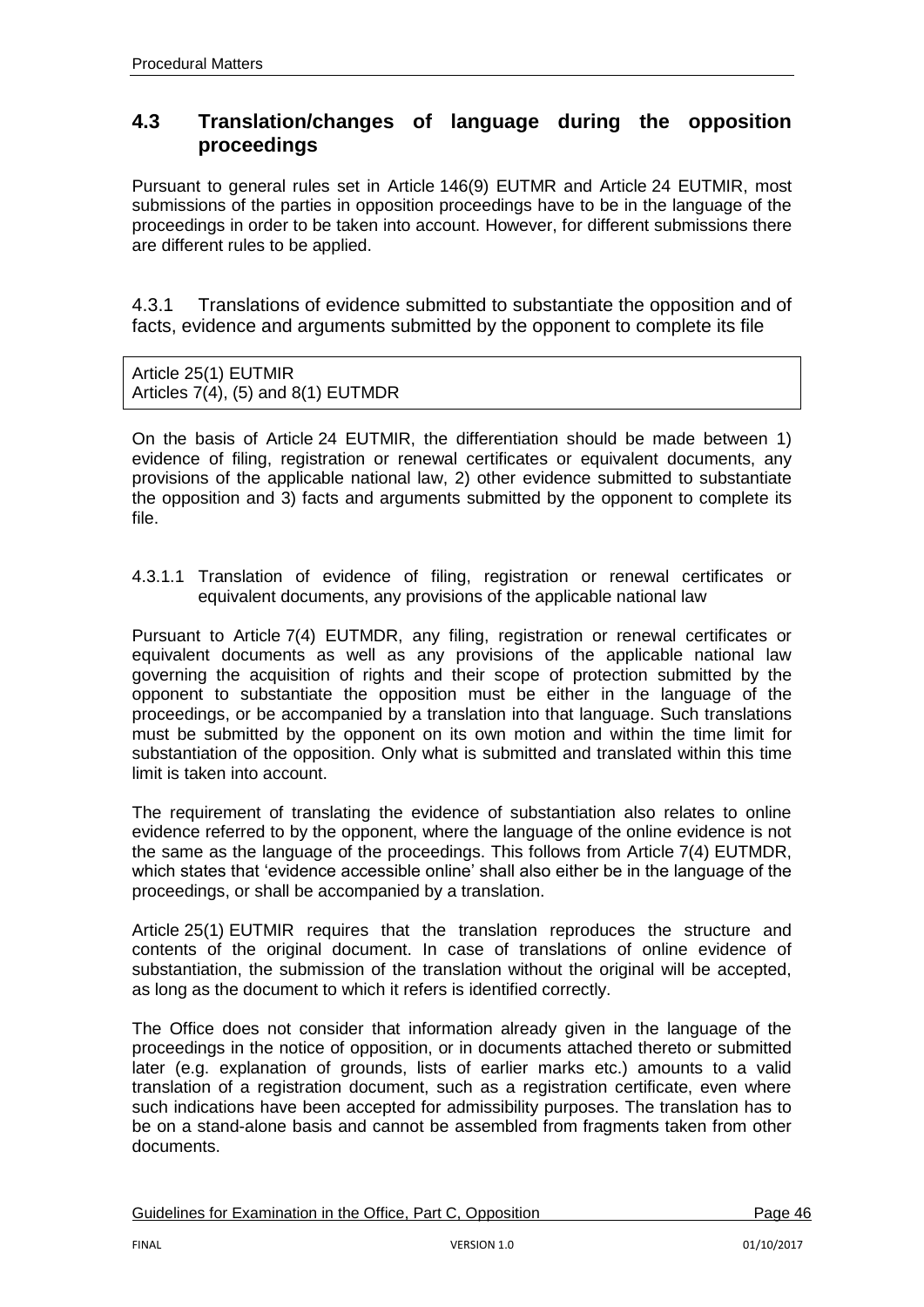Article 25(1) EUTMIR foresees that the opponent may indicate that only parts of the document are relevant, and therefore the translation may be limited to those parts only.

However, only irrelevant administrative indications (e.g. previous transfers of ownership that do not affect the opposition, administrative entries on fees, etc.) with no bearing on the case may be omitted from the translation. The provisions set in Article 25(1) EUTMIR do not imply that the opponent has discretion to decide not to translate the elements required by the Regulation, specifically the requirements needed for substantiation of the earlier rights as listed in Article 7(2) EUTMDR. Where the Regulation establishes that an element must be proven, as it is the case for existence, validity, scope of protection of earlier rights and entitlement to file the opposition, and these specific parts of the evidence are not translated, the opposition may be rejected as non-substantiated.

The Office accepts that no translation of the information headers in the extracts/certificates (such as, 'filing date' 'colour claim', etc.) is needed, provided that they are identified using standard INID codes or national codes.

The list of INID codes and their explanations are attached as Appendix 1 to Standard ST 60 ('Recommendation concerning bibliographic data relating to marks'), available on WIPO's website.

Where the opposition is based on only some of the goods and services covered by the earlier right, it is sufficient to provide only a translation of the goods and services on which the opposition is based.

When the entire original document is in the language of the proceedings except for the list of goods and services, there will be no need to provide a complete translation following the structure of the original document. In this case, it is acceptable if only the goods and services on which the opposition is based have been translated separately in the notice of opposition, or in documents attached thereto or submitted later within the time limit to substantiate the opposition. The same applies to extracts/certificates that make use of INID or national codes, where the only information that still needs to be translated into the language of the proceedings is the list of goods and services.

The Office accepts simple translations, drawn up by anybody. The Office normally does not make use of its faculty to require the translation to be certified by a sworn or official translator unless serious doubts arise regarding the accuracy or content of the translation. Where the representative adds a declaration that the translation is true to the original, the Office will, in principle, not question this. The Office even accepts handwritten text on the copies of the original certificates giving the meaning of the various entries in the language of the proceedings, provided of course that they are complete and legible.

Extracts from commercial databases cannot be considered valid translations of an official document, unless they reproduce the structure and contents of the original document.

In cases where when assessing the substantiation it is detected that the translation does not accurately reflect the structure and content of the online database relied upon by the opponent, the Office will, pursuant to Article 97(1)(b) EUTMR, ask the opponent for clarification. This would require the opponent to submit evidence of the contents of the original extract to which the translation relates. In the absence of such evidence or if the evidence shows a discrepancy between the translation submitted and the original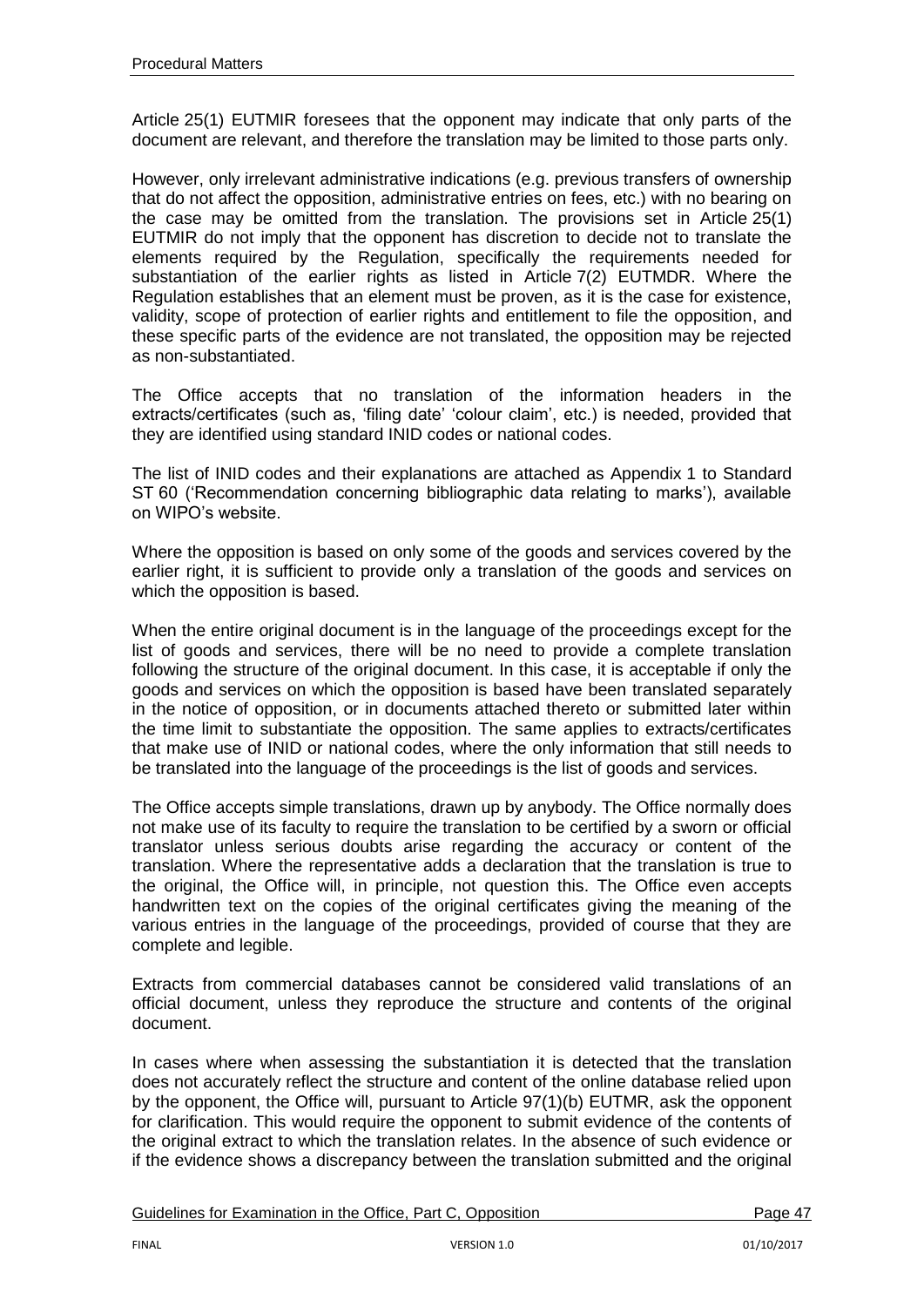extract as regards the structure and content, the earlier mark will be deemed to be nonsubstantiated.

4.3.1.2 Translations of evidence submitted to substantiate the opposition, which are other than filing, registration or renewal certificates or equivalent documents, any provisions of the applicable national law

Article 7(4) EUTMDR also addresses the language regime applicable to evidence submitted by the opposing party to substantiate the opposition, which are other than filing, registration or renewal certificates, or equivalent documents and provisions of applicable national law. They encompass evidence of reputation (Article 8(5) EUTMR) and evidence of use of more than of mere local significance (Article 8(4) EUTMR).

If the evidence is submitted in an EU language that is not the language of the proceedings, pursuant to Article 24 EUTMIR the Office may, of its own motion or upon reasoned request by the applicant, require the opponent to submit a translation of the evidence into the language of the proceedings within a specified time limit. In other words, the opponent has no obligation to submit the translation on its own motion, unless it is requested to do so by the Office. Such language regime mirrors the one applicable to proof of use and, hence, rules regarding translation of proof of use equally apply to the abovementioned evidence for substantiation. For further information on applicable rules, see the paragraph 4.3.4, Proof of use.

4.3.1.3 Translations of facts and arguments submitted by the opponent to complete its file

The Office may consider only facts and arguments filed by the opponent in support of the opposition if they are submitted in the language of the proceedings or are accompanied by a translation within the time limit for substantiation. The Office will not request the opponent to send a translation; it has to send one on its own initiative. If no translation or a partial translation has been submitted within the time limit set, pursuant to Article 7(5) EUTMDR, parts of written submissions which have not been translated into the language of proceedings will not be taken into account.

Articles  $7(4)$ ,  $(5)$  and  $8(1)$  EUTMDR

If the submissions are not in the language of the proceedings, they must be translated within the time limit specified for submitting the original document, namely within the time limit for substantiation of the opposition.

If this is not done, the legal consequence is that written submissions, or parts thereof, that have not been translated in this time limit are not taken into account. However, if documents proving the existence and validity of the earlier right have not been translated, the opposition must be refused as unfounded straight away.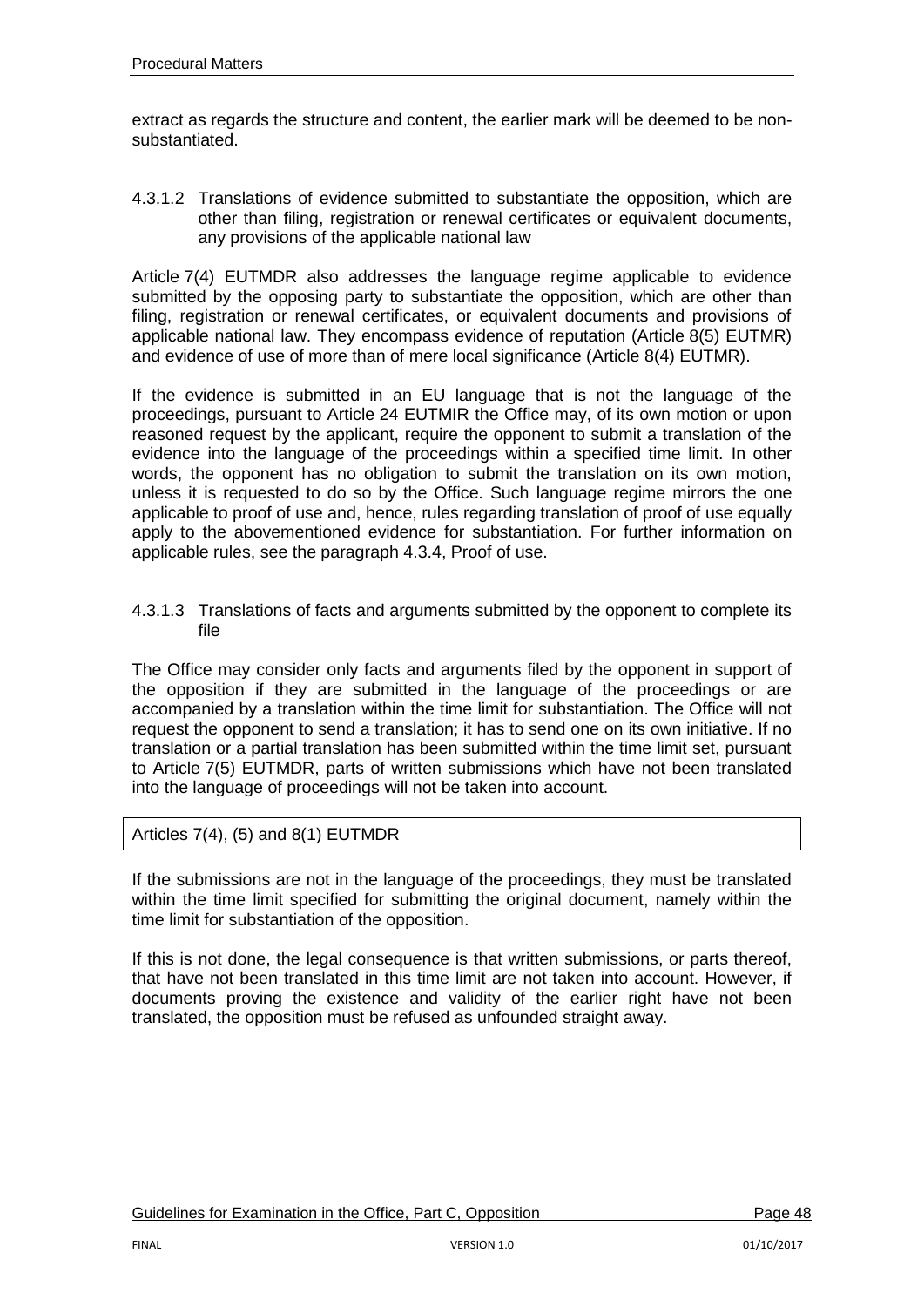# 4.3.2 Translation of further observations

Article 146(9) EUTMR Article 8(2), (4) and (6) EUTMDR

According to Article 146(9) EUTMR, the applicant's first reply or the opponent's reply to the applicant's observations may be in any language of the Office.

It is to be noted that if the applicant's first reply or the opponent's counter-reply is not in the language of proceedings but in one of the languages of the Office, the submission will not be taken into account unless the applicant or the opponent submits a translation of these documents in the language of the proceedings within the time limit of one month from the date of receipt of the original by the Office. The Office will not request the parties to send a translation; the parties have to send one on their own initiative.

#### Example 1

The language of opposition is English and the applicant has until 26/06/2017 to submit observations in reply to the notice of opposition. If, on 20/06/2017, it submits its observations in reply to the opposition in German, it must file its translation by 20/07/2017. If it then files the translation on or before 20/07/2017, both the original submission and the translation must be taken into account, notwithstanding that the original time limit for filing observations expired on 26/06/2017.

#### Example 2

The language of opposition is English and the applicant has until 26/06/2017 to submit observations in reply to the notice of opposition. If, on 18/05/2017, it submits its observations in reply to the opposition in German, it must file its translation by 18/06/2017. However, as its time limit only finishes on 26/06/2017, if it has not filed a translation by 18/06/2017, it can still validly file documents until 26/06/2017. If it then files the translations before the end of the time limit, the Office considers the translation as valid observations filed in the language of the proceedings within the set time limit.

#### Article 25(2) EUTMIR

If no translation has been submitted or the translation is received after the expiry of the relevant period, the observations are deemed not to have been received by the Office and they will not be taken into account.

## 4.3.3 Translation of other supporting documents, other than observations

## Article 24 and Article 25(2) EUTMIR

All evidence, with the exception of the evidence that the opponent must provide within the time limit given to substantiate its opposition, can be submitted in any official language of the European Union, as Article 24 EUTMIR applies. This evidence concerns all documents, other than observations, submitted by the parties after the time limit for the opponent to complete its file.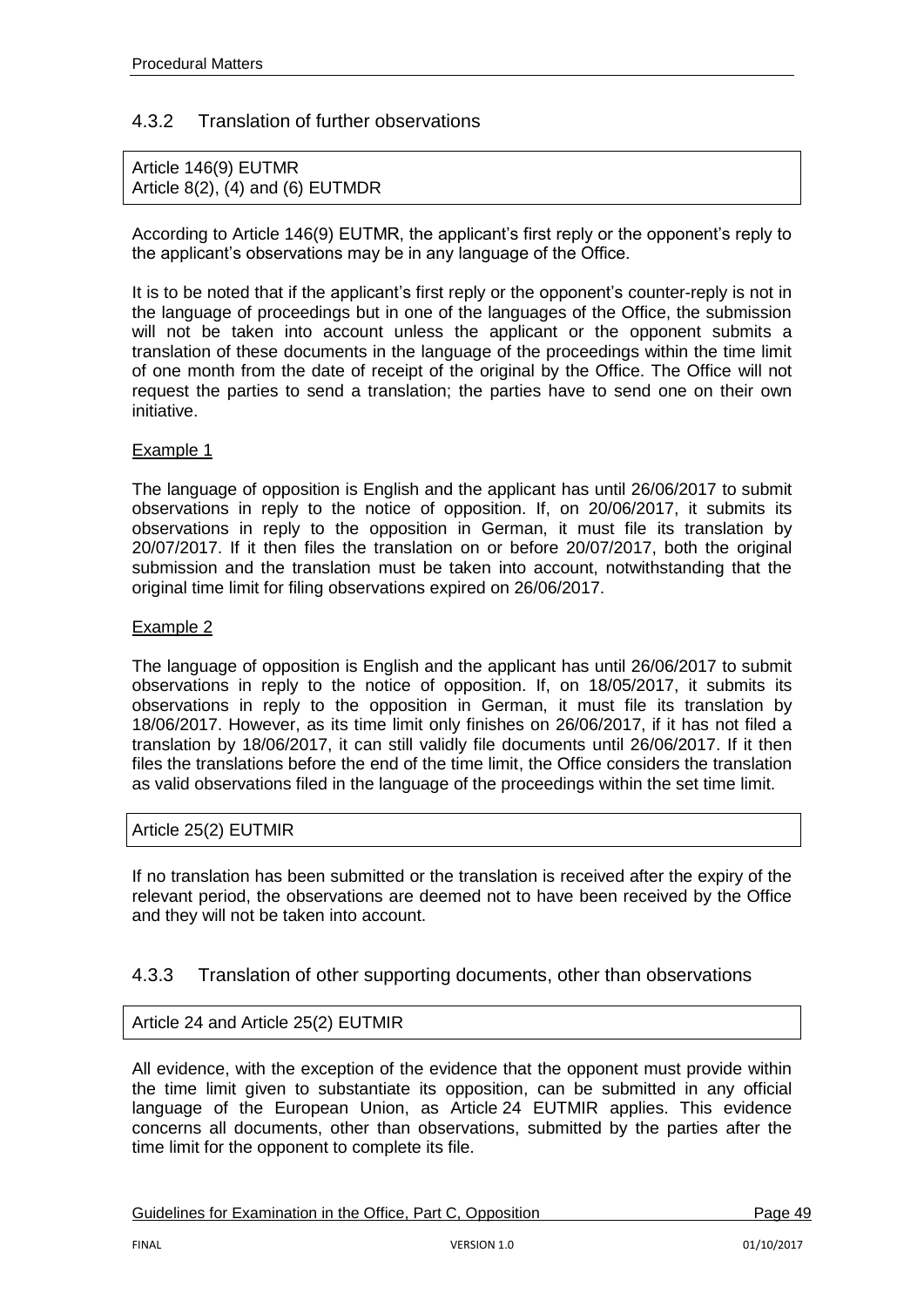Examples of this type of evidence are catalogues, magazine articles, decisions of national courts or signed agreements that are submitted by the applicant together with its observations in reply to the opposition.

For this evidence, a translation is needed only if the Office, on its own motion or upon reasoned request by the other party, requests it. Therefore, the parties are not automatically obliged to file a translation.

In principle, the Office does not *ex officio* require a translation. However, it is vital that the party to whom the documents are addressed should be able to understand the meaning of their substantive content. If this is doubtful or contested by the party addressed, the Office requires a translation within a specified time limit.

Article 25(2) EUTMIR will apply only if the Office requires a translation, with the effect that translations that are filed late must be disregarded; likewise the original for which a translation is late or missing must also be disregarded.

Together with the invitation to file a translation, the Office will draw the attention of the party concerned to the fact that it is up to that party to evaluate whether a complete translation of all the evidence submitted may be necessary. However, the documents in question will only be taken into account insofar as a translation is submitted or insofar as the documents are self-explanatory, regardless of their word components.

#### Example

In the case of a national court decision it may be sufficient to translate only those parts that are relevant for the opposition proceedings.

# 4.3.4 Proof of use

# Article 10(2) and (6) EUTMDR

For proof of use, Article 10(6) EUTMDR is *lex specialis* as regards translations. If the evidence is submitted in an EU language that is not the language of the proceedings, the Office may require the opponent to submit a translation of the evidence into the language of the proceedings within a specified time limit.

Therefore, it is at the Office's discretion whether or not to request a translation. In exercising this discretion, the Office balances the interests of both parties.

It is vital that the applicant should be able to understand the meaning of the substantive content of the evidence submitted. If this is doubtful or contested by the applicant, the Office may require a translation within a specified time limit. However, a rejection of such a request is feasible where it appears that the applicant's request, in view of the self-explanatory character of the submitted evidence, is exaggerated or even unjust.

Article 10(2) EUTMDR has the effect that the opposition must be rejected if (1) no proof of use is submitted within the time limit given, or (2) proof of use was submitted within the time limit given but the Office requested it to be translated and no translation was submitted within the time limit set.

If the opponent provides evidence of use in a language other than the language of the proceedings within the time limit established and then on its own initiative submits a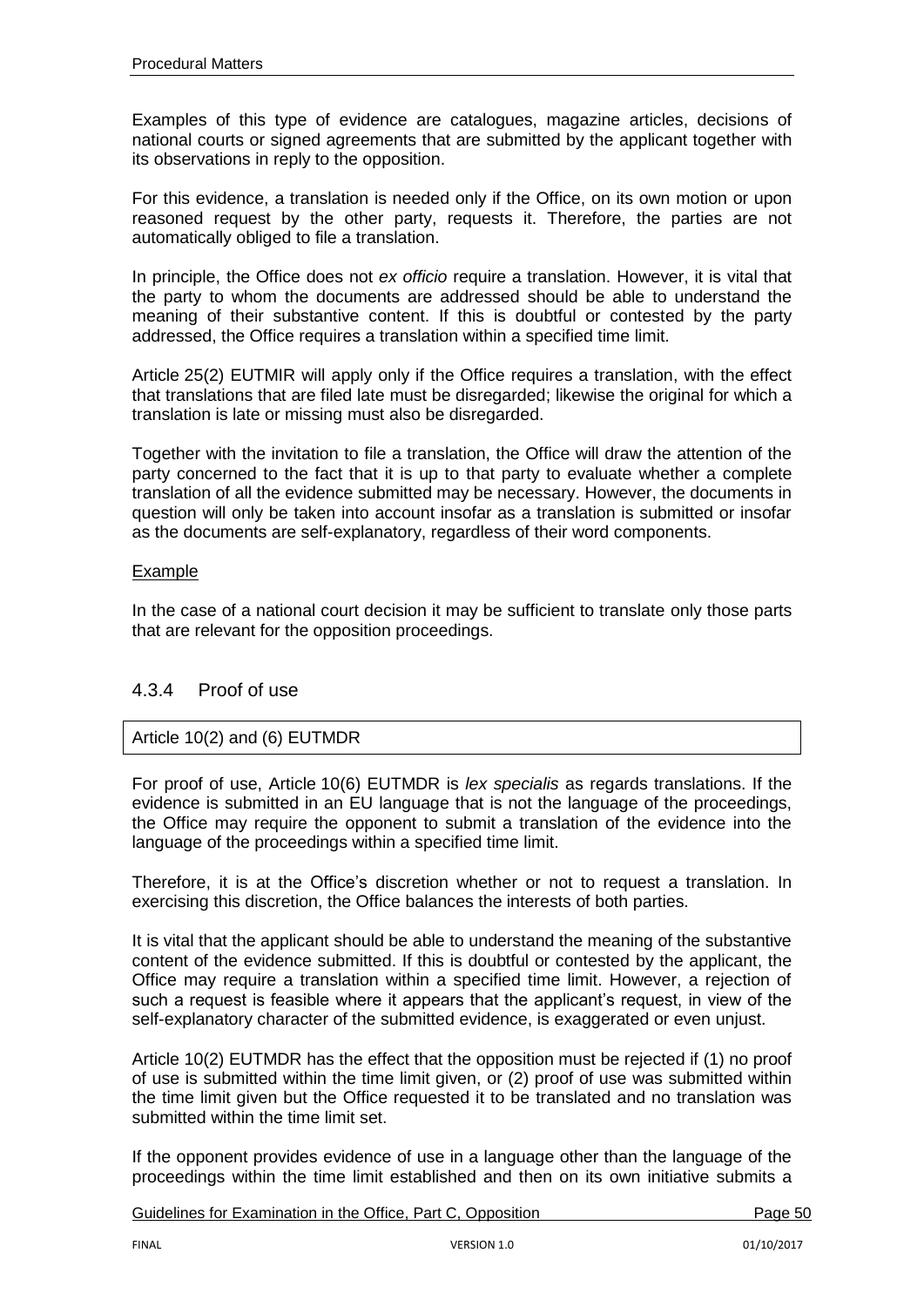translation of this evidence into the language of the proceedings after the expiry of the time limit but before the time limit set for the applicant to submit observations in reply has expired, this evidence will be taken into account. This applies even if the Office has not required the opponent to file a translation and even if the applicant has not contested the evidence yet.

For further information on proof of use, see the Guidelines, Part C, Opposition, Section 6, Proof of Use.

# 4.3.5 Change of language during opposition proceedings

| Article 146(8) EUTMR    |  |
|-------------------------|--|
| <b>Article 3 EUTMDR</b> |  |

According to Article 146(5) EUTMR the opposition should be filed in one of the languages of the Office. However, Article 146(8) EUTMR foresees that the parties to opposition proceedings may agree to change the procedural language and choose any official language of the European Union for that purpose.

Pursuant to Article 3 EUTMDR if the parties agree to change the procedural language they are required to inform the Office accordingly prior to the commencement of the adversarial part of the opposition proceedings. A request to change the language after the commencement of the adversarial part will not be accepted by the Office.

When the opponent and the applicant agree to change the language of the proceedings before the start of the adversarial part of the proceedings, according to Article 3 EUTMDR the applicant may request that the opponent files a translation of the notice of opposition in that language. In other words the opponent only has to submit a translation of the notice of opposition if the applicant requests it. The request for translation must be received before the start of the adversarial part of the proceedings. If the translation request is not filed or is filed late, the language of the proceedings will be changed to the language requested.

If a request to submit a translation of the notice of opposition has been filed and it was filed on time, the Office will set the opponent the time limit during which the translation must be submitted, which will be one month of expiry of the cooling-off period. Where the translation is not filed or filed late, the language of the proceedings will remain unchanged.

# **4.4 Requests and other documents related issues**

4.4.1 Restrictions, withdrawals and requests for proof of use to be filed by way of a separate document

Articles 8(8) and 10(1) EUTMDR

Where the applicant wishes to withdraw or restrict the contested application, it must do so by way of a separate document. The request must be separate from other submissions; therefore it may be filed simultaneously with other submissions, however it must be presented separately (on a separate sheet). Consequently, a request will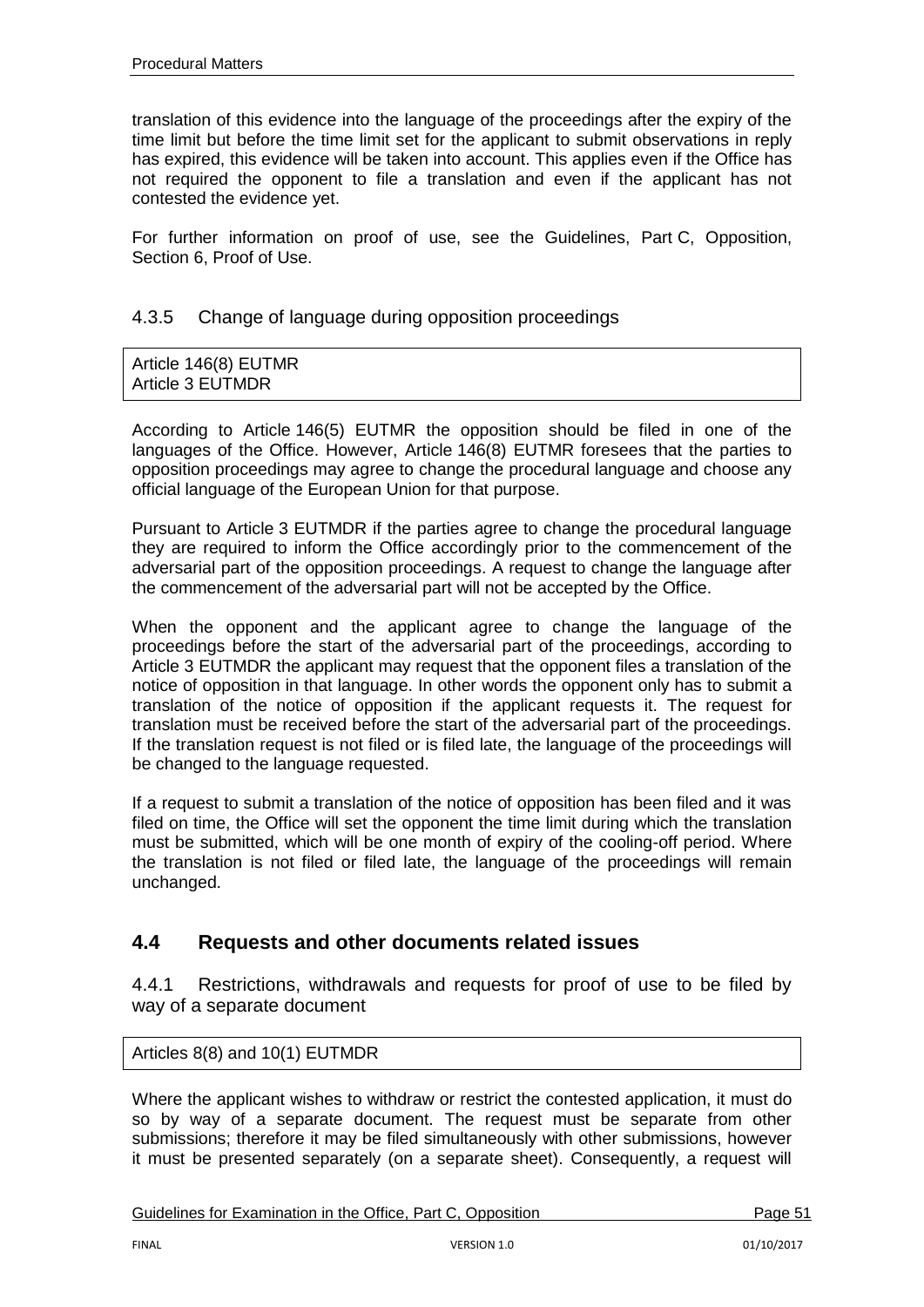never be accepted where it is merged into observations, even when it is included under a separate section, paragraph or header.

The same applies to requests for proof of use of an earlier mark pursuant to Article 47(2) or (3) EUTMR, these are admissible if they are submitted as an unconditional request in a separate document within the period specified by the Office pursuant to Article 8(2) EUTMDR.

When the party submits such request electronically by selecting the specific options 'submit a restriction of goods and services', 'withdrawal', 'submit a request for proof of use' or 'submit observations and a request for proof of use', the automatic cover page in itself as generated and as inserted in the file will be considered as equivalent to a request in a 'separate document'.

In case of requests not filed electronically, even if a request is identified, it is inadmissible because it is not submitted 'separately' in the way defined above, and the Office will refuse the request. The refusal will confirm the reason for the rejection and will be an interim decision appealable together with the decision on the substance.

For more details on requests for proof of use in Opposition Proceedings, see the Guidelines, Part C, Opposition, Section 6, Proof of Use.

## 4.4.2 Documents not readable

## Article 63(3) EUTMDR

Where a communication received by electronic means, including fax, is incomplete or illegible, or where the Office has reasonable doubts as to the accuracy of the transmission, the Office will inform the sender accordingly and invite it, within a time limit to be specified by the Office, to retransmit the original by fax or to submit the original in accordance with Article 63(1)(b) EUTMDR.

When this request is complied with within the time limit specified, the date of receipt of the retransmission is deemed to be the date of receipt of the original communication.

For more details, see the Guidelines, Part A, General Rules, Section 1, Means of Communication, Time Limits.

## 4.4.3 No return of original documents

Original documents become part of the file and therefore cannot be returned to the person who submitted them.

However, the party always has the possibility of obtaining a certified or uncertified copy of the original documents, subject to the payment of a fee. For further details, see information displayed on the Office's web page under 'Inspection of files and copies'.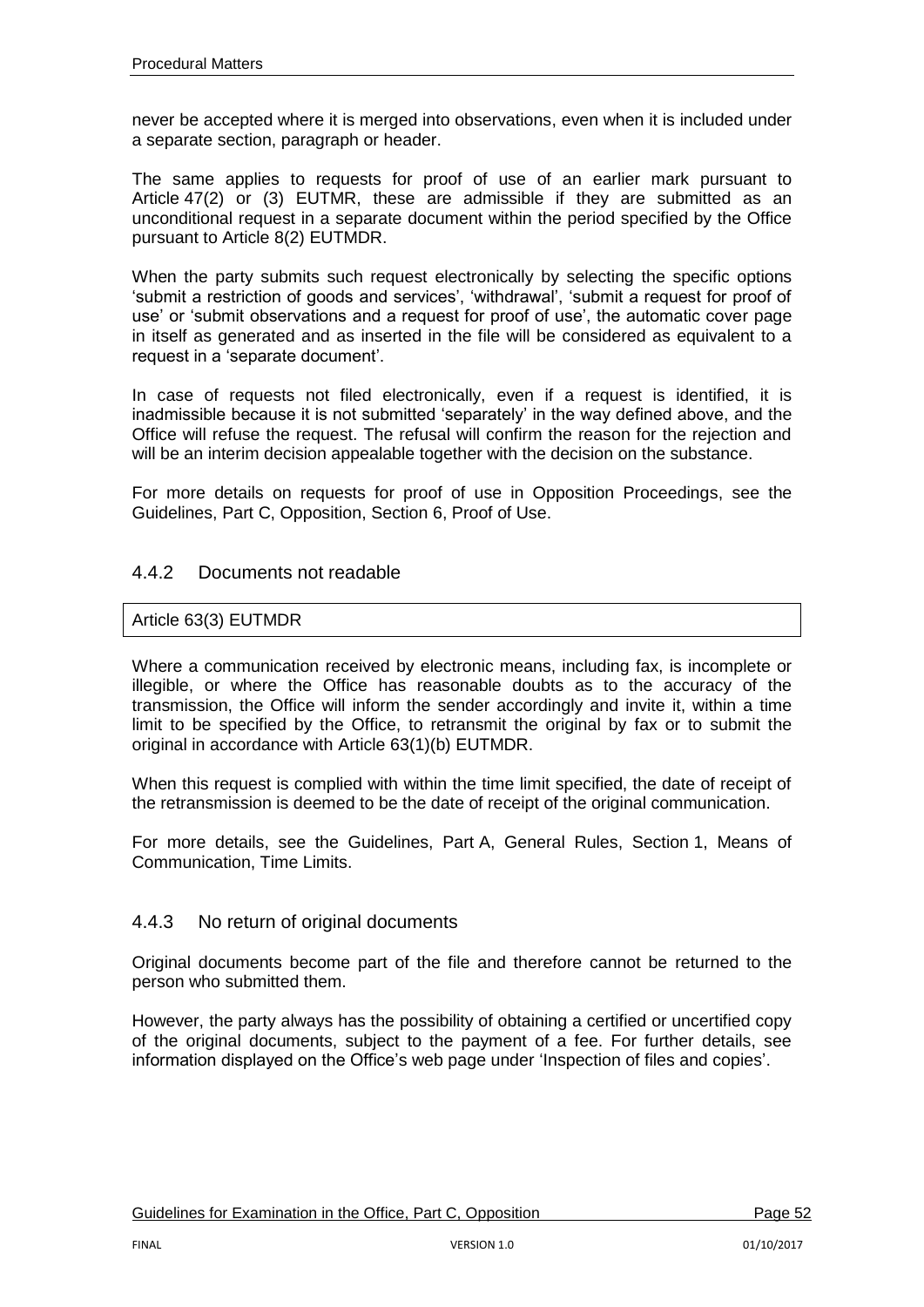# 4.4.4 Confidential information

## Article 114(4) EUTMR

In some cases one of the parties requests the Office to keep certain documents confidential even from the other party in the proceedings. Although the Office can keep documents confidential vis-à-vis third parties (inspection of files), it can under no circumstances keep documents confidential with regard to the other party in *inter partes* proceedings.

Each party to the proceedings must always have a right to defend itself. That means that it should have full access to all material submitted by the other party.

It follows that all material submitted by a party should be disclosed to the other party of the proceedings. The Office has an obligation to communicate all material received to the other party. Therefore, if one of the parties requests certain documents be kept confidential without mentioning whether this should be vis-à-vis third parties, the Office will take it for granted that this is the case and will forward them to the other party and mark them as confidential in the electronic file.

If in the course of opposition proceedings the Office receives documents with a request that they be kept confidential *inter partes*, the sender should be informed that the documents cannot be kept confidential with respect to the other party to the proceedings.

To this end, a letter has to be sent, clearly explaining that the sender may choose between disclosure of the documents or withdrawal of the documents. It is up to the party to decide which of these possibilities is appropriate for its case and inform the Office accordingly.

If it confirms confidentiality, the documents will not be sent to the other party and will not be taken into account. They will be marked as confidential in the electronic file.

If it wants the documents to be taken into account but not available for third parties, the documents can be forwarded to the other party, but must be marked confidential in the electronic file.

If it does not reply within the time limit specified, the documents will not be sent to the other party and will not be taken into account. They will be marked as confidential in the electronic file.

For more information on confidentiality claims, reference is made to paragraph 5.1.3 of the Guidelines, Part E, Register Operations, Section 5, Inspection of Files.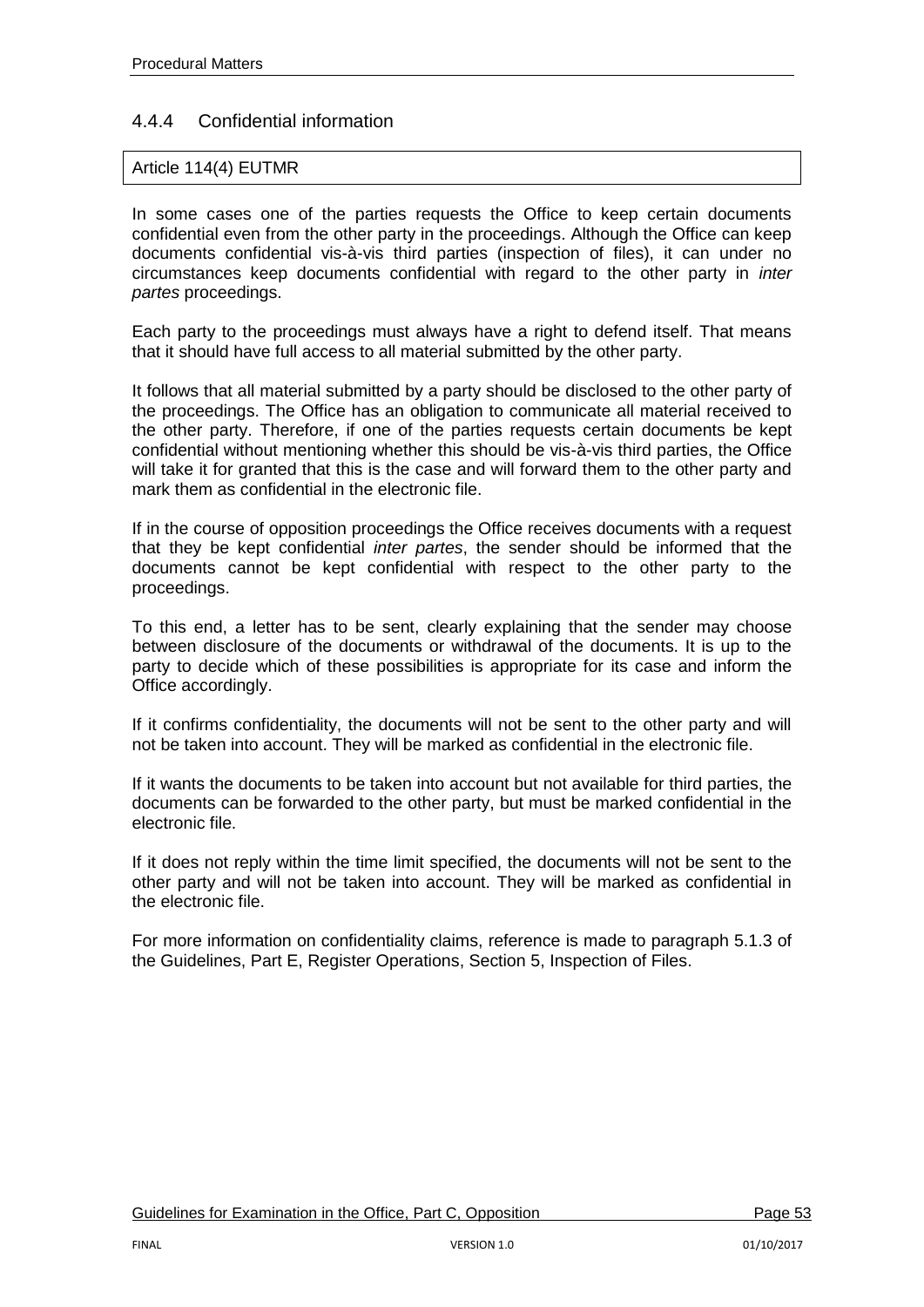## 4.4.5 References made to documents or items of evidence in other proceedings

#### Article 115 EUTMR Article 63(1)(b) EUTMDR Decision No EX-13-4 of the President of the Office

The Office may receive observations from the opponent or applicant in which they refer to documents or evidence submitted in other proceedings, for instance to evidence of use that has already been submitted in a different opposition.

Such requests are accepted at any stage of the proceedings when the opponent/applicant clearly identifies the documents that it refers to. The party must indicate the following: (1) the number of the opposition it refers to; (2) the title of the document it refers to; (3) the number of pages of this document; and (4) the date this document was sent to the Office. For example, 'the statutory declaration that was submitted to the Office on dd/mm/yy in opposition proceedings B XXX XXX, together with exhibits 1 to 8, consisting of XX pages'.

Should the documents referred to by the opponent or the applicant consist originally of items of evidence not having been filed in paper format up to and including A3 size and should this evidence not be available in the electronic file of the Office, in accordance with Article 63(1)(b) EUTMDR the party concerned must submit by mail a second copy for transmission to the other party within the original time limit. If no copy is provided, these items of evidence will not be taken into account.

In addition, it should be noted that the documents or evidence referred to might need translation into the language of the opposition proceedings. Articles 7(5) and 10(6) EUTMDR, Article 24 EUTMIR and Article 146(9) EUTMR apply accordingly.

A general reference to documents or evidence submitted in other proceedings will not be accepted. In such a situation the party making general reference to other documents or evidence may be invited to be sufficiently specific within a given time limit. The party should be informed that the time limit granted by the Office is only meant for the clear and precise indication of the documents or evidence referred to and that under no circumstances will an extension of the original time limit be granted. Moreover, the party should also be informed that if it does not specify which documents are being referred to within the time limit set, those other documents will not be considered.

The parties should be aware that material submitted in other proceedings may have been destroyed five years after their receipt in accordance with Article 115 EUTMR and Decision No EX-13-4 of the President of the Office of 26 November 2013 concerning the keeping of files. In this case, the reference to documents or evidence submitted in other opposition proceedings has no effect.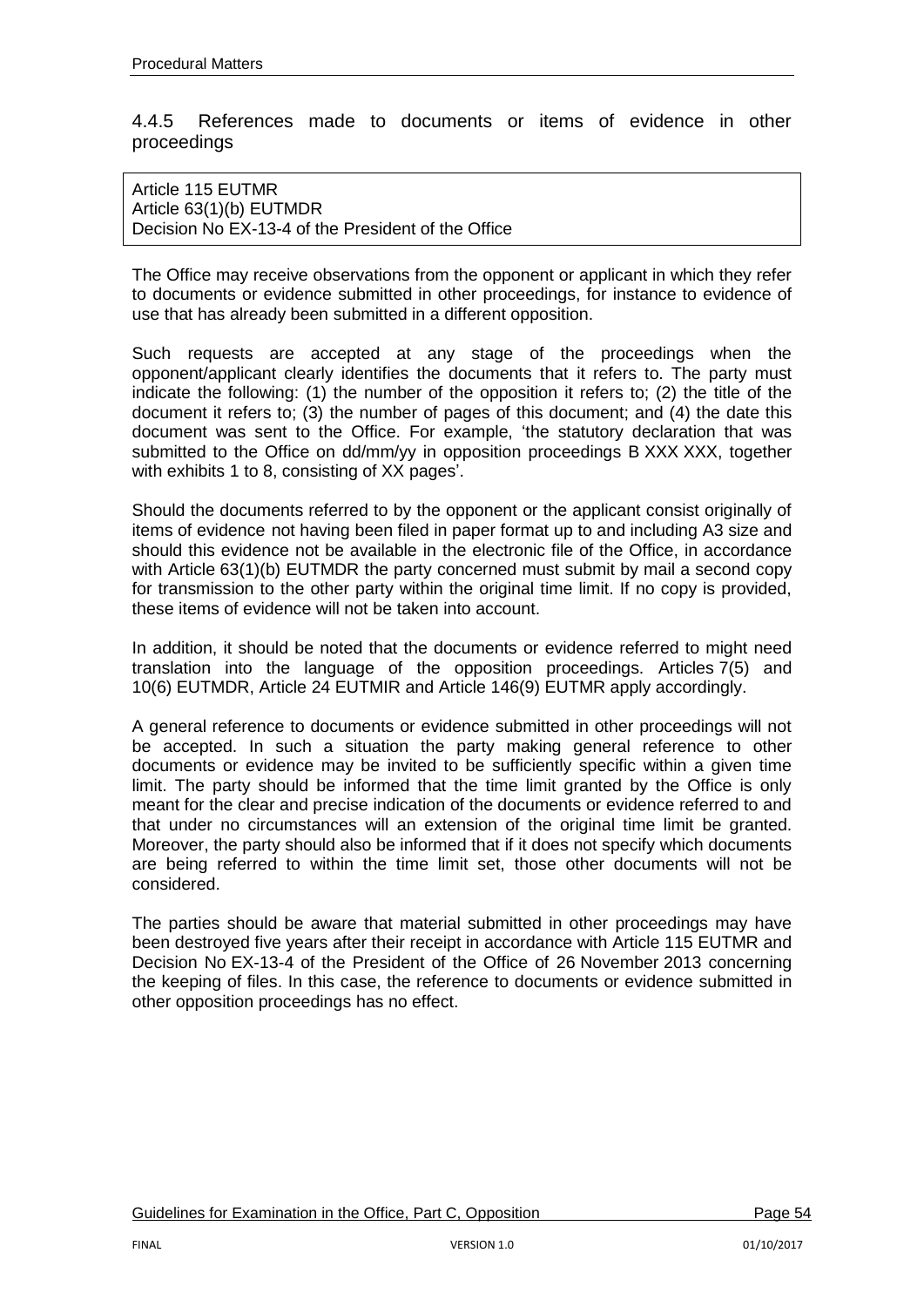# **4.5 Further exchanges**

Article 24 and Article 25(2) EUTMIR Article 8(2), (4), (6) and (9) EUTMDR

The Office invites the applicant to file observations within the time limit set by it in accordance with Article 8(2) EUTMDR.

The applicant can request proof of use of the earlier right with or without submitting observations at the same time on the grounds on which the opposition is based. In that case, the observations may be submitted together with the observations in reply to the proof of use.

In appropriate cases, the Office may invite the parties to limit their observations to particular issues. In that case, the party is allowed to raise the other issues at a later stage of the proceedings.

Once the applicant has submitted its observations in reply, the opponent is granted a final time limit to submit its counter-reply if the Office considers it necessary. After this, the adversarial part of the proceedings is usually closed and the opposition is ready for decision.

The Office may, however, grant the possibility of another exchange of observations. This can be when the case deals with complex issues or when the opponent raises a new point that is admitted to the proceedings. In this case the applicant must be given a possibility of replying. It is at the discretion of the Office to decide if another round of observations should be granted to the opponent (e.g. if the applicant raises new issues such as the coexistence of the marks, the invalidity of the earlier right or an agreement between parties).

Pursuant to Article 10(7) EUTMDR, the Office may take into account additional evidence for proof of use that is submitted after the expiry of the corresponding time limit under certain circumstances. Additional evidence will be examined on a case-bycase basis. For further details, see the Guidelines, Part C, Opposition, Section 6, Proof of Use. If necessary, a second round of observations will be granted.

# **4.6 Observations by third parties**

Article 45 EUTMR [Communication](http://oami.europa.eu/ows/rw/resource/documents/CTM/legalReferences/decisionPresident/co2-09en.pdf) No 2/09 of the President of the Office

Third parties can make observations explaining why the EUTM application should not be registered under Article 5 EUTMR or on the basis of one of the absolute grounds of Article 7 EUTMR. For further details, see the Guidelines, Part B, Examination, Section 4, Absolute Grounds for Refusal and Collective Marks, and the Guidelines, Part B, Examination, Section 1, Proceedings.

Anybody can submit third party observations; even the opponent is entitled to do so. However, it should do so in a manner that leaves no doubt that they are third party observations. According to the abovementioned Communication of the President of the Office, the observations must be submitted separately. However, in practice (decision of 30/11/2004, R 735/2000-2, SERIE A), the 'separate submission' requirement is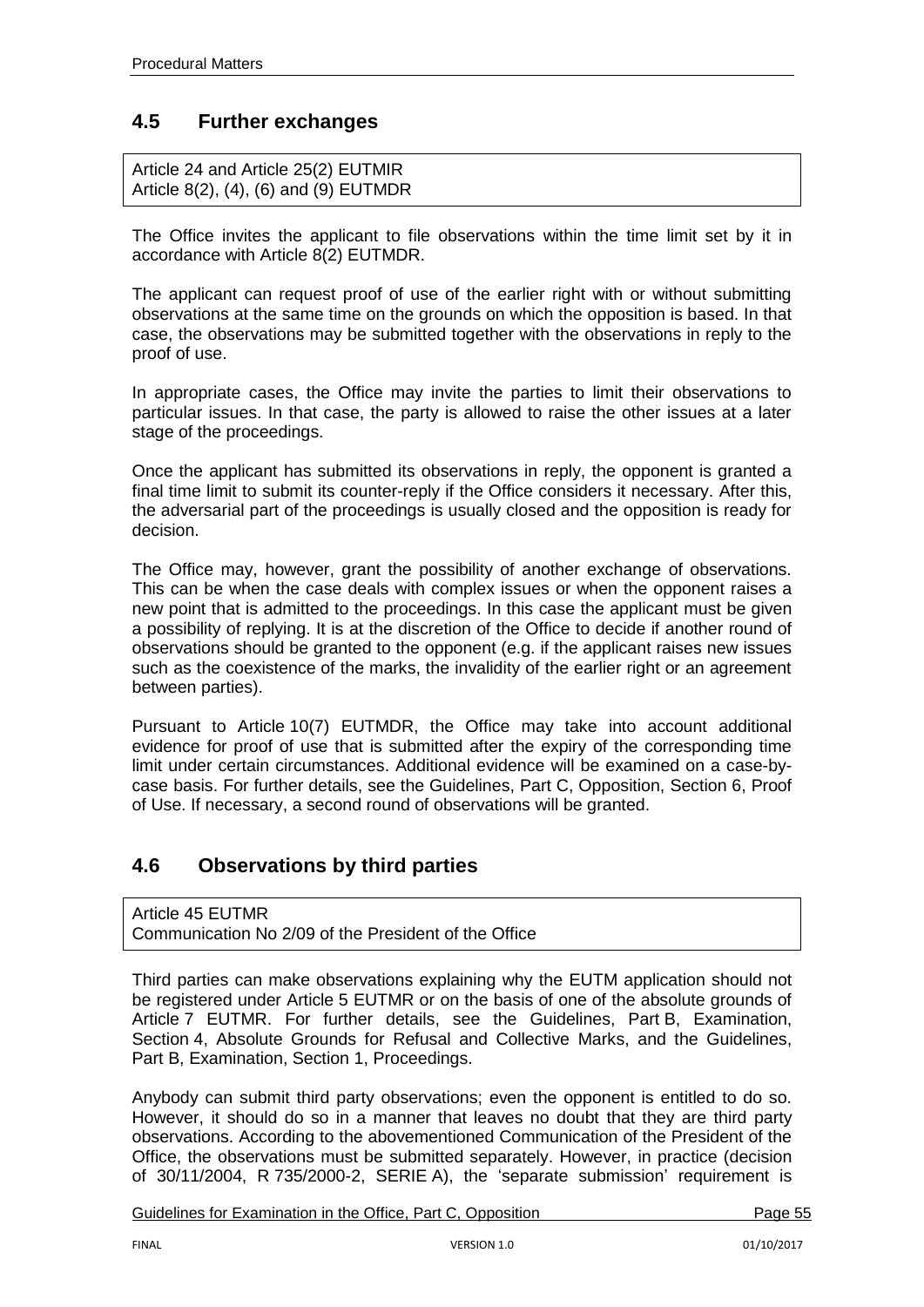deemed to be satisfied when the observations are clearly separable from the grounds and arguments supporting the opposition, even if they are included in the same document. As long as the opponent expressly mentions that it wishes to make observations under Article 45 EUTMR, these will be dealt with, even if they are not submitted separately. However, if in its submission the opponent argues that the EUTM application should have been refused under Articles 5 and 7 EUTMR, without any reference to the contents of Article 45 EUTMR, this submission will not be regarded as third party observations under Article 45 EUTMR.

When an opponent makes third party observations, the Office will consider if the observations raise serious doubts as to the registrability of the EUTM application, or if they will only be sent to the applicant for information purposes.

If the observations raise serious doubts, the Office must suspend the opposition proceedings until a decision on the observations is taken. In cases where the observations do not raise serious doubts (i.e. when the observations have only been sent to the applicant for information purposes) or do not affect the contested goods or services, the opposition proceedings will not be suspended. If the opposition proceedings need to be suspended, the suspension will take effect from the date when the Office issues the objection under Article 7, and proceedings will remain suspended until a final decision has been taken. For cases where the third party observations are received within the three-month opposition period, the Office will deal with the admissibility of the opposition and, once the decision on admissibility has been notified, the opposition proceedings will be suspended.

For oppositions closed due to third party observations, the opposition fee will not be refunded, as such refund is not foreseen in the regulations (see Article 6(5) EUTMDR).

# **5 Termination of Proceedings**

# **5.1 Friendly settlement**

Article 47(4) EUTMR Article 6(2) EUTMDR

The parties are free to decide on the measure that brings the opposition proceedings to conclusion. While they can decide on the withdrawal of the opposition, they can also simply ask the Office to close the case without giving specific reasons. It suffices to communicate the written signed agreement of the parties, which does not have to include a statement of grounds. The Office then takes the steps needed to close the proceedings on the basis of this agreement.

Regarding the refund of fees and decision on costs in case of friendly settlement, please see the relevant paragraph below.

The Office may, if it thinks fit, invite the parties to make a friendly settlement. The Office, as well as the parties, may therefore initiate a settlement procedure.

To this end it may issue proposals for friendly settlement. As, in principle, the Office cannot (and does not wish to) replace the parties, it will only take action in very rare cases where a settlement between the parties appears desirable and if there are good reasons for considering that the proceedings can be ended by a settlement.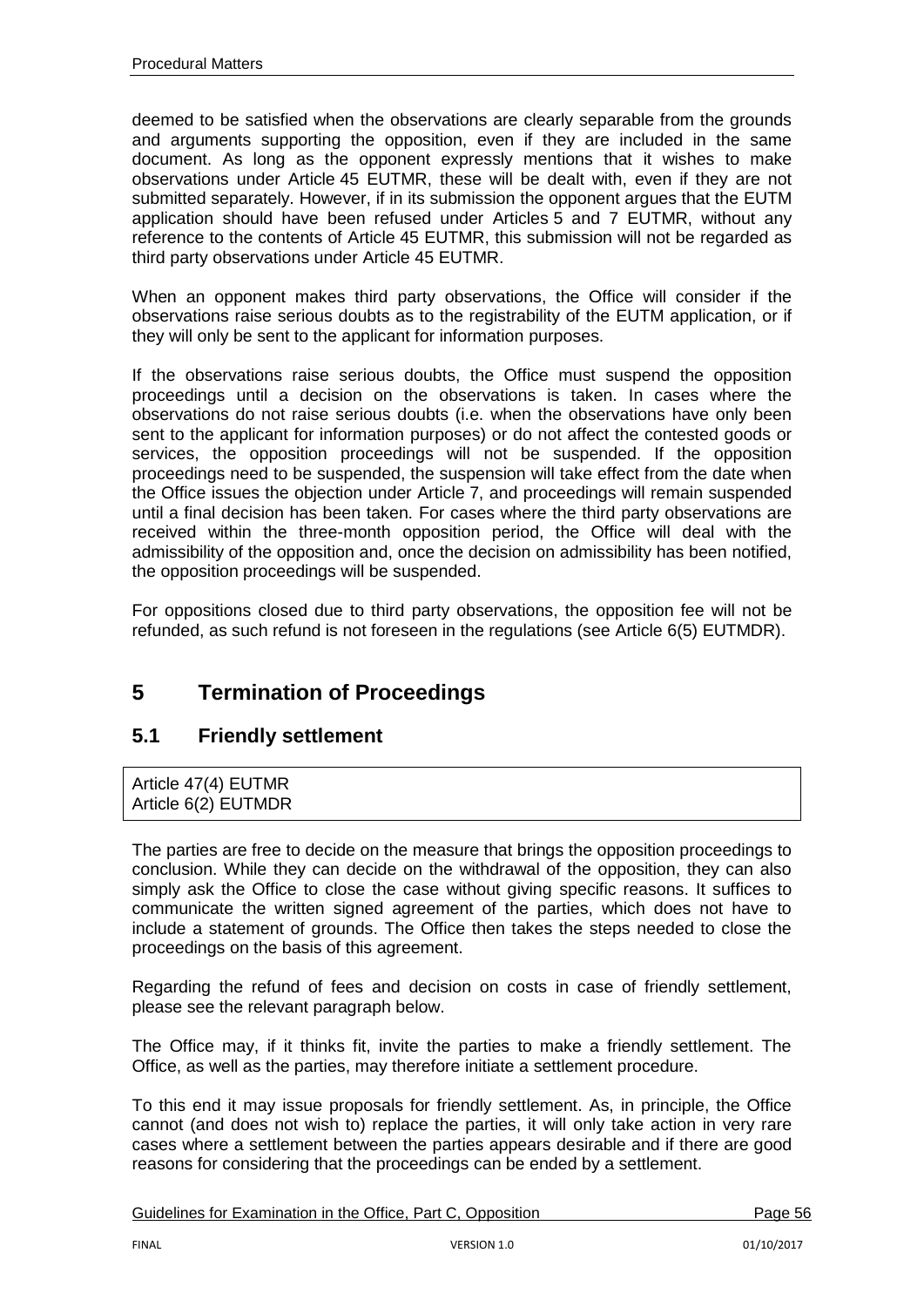If expressly requested by the parties, the Office can also offer assistance with their negotiations, for instance by acting as an intermediary or by providing them with any material resources that they need. Any costs incurred are borne by the parties. Friendly settlement may be preceded by a request for suspension.

# **5.2 Restrictions and withdrawals**

Articles 66(1), 71(3), 146(6)(a) and 146(9) and Article 109 EUTMR Article 6(2), (3) and (4) EUTMDR

# 5.2.1 Restrictions and withdrawals of EUTM applications

| Article 49 EUTMR    |  |  |
|---------------------|--|--|
| Article 6(5) EUTMDR |  |  |

It is possible for the applicant to restrict the goods and services of its application or to withdraw the entire application at any stage of the opposition proceedings.

Such requests must be filed by way of separate documents as stated above under paragraph 4.4.1.

Withdrawals and restrictions must be explicit and unconditional. Silence on the part of the EUTM applicant during the proceedings will never be considered as a tacit withdrawal.

A conditional or ambiguous withdrawal or restriction will not be accepted and will be forwarded to the other party merely for information purposes, informing the parties that it will not be taken into account.

The Office does not accept restrictions that are conditional. For example, the applicant argues in its observations in reply to the opposition that the signs are dissimilar. However, the applicant adds that if the examiner finds them similar, it will restrict the list of goods and services of the EUTM application. In this case the restriction is not acceptable, and the applicant must be informed that the restriction must be express and unconditional.

If the restriction is not acceptable the applicant must be notified.

If a restriction is partly acceptable and partly unacceptable, the Office will proceed with the restriction for the acceptable part and will inform the applicant of the part that cannot be accepted, giving a time limit of two months to react. The opponent must be sent a copy of the restriction and the reply of the Office to the applicant. If within the two months the applicant reacts with a new proposal for the unacceptable part of the restriction, which the Office can now accept, the restriction will be processed taking into account the date of filing of the first request for the restriction. On the other hand, if the applicant does not react, the restriction is only processed insofar as it is acceptable (judgment of 11/12/2014, C-31/14 P, Premeno, EU:C:2014:2436, § 43-51).

If the opponent withdraws its opposition after an unacceptable restriction has been filed, the withdrawal will not be taken into account if it clearly refers to the unacceptable restriction. Once the restriction has become acceptable, the opponent will be informed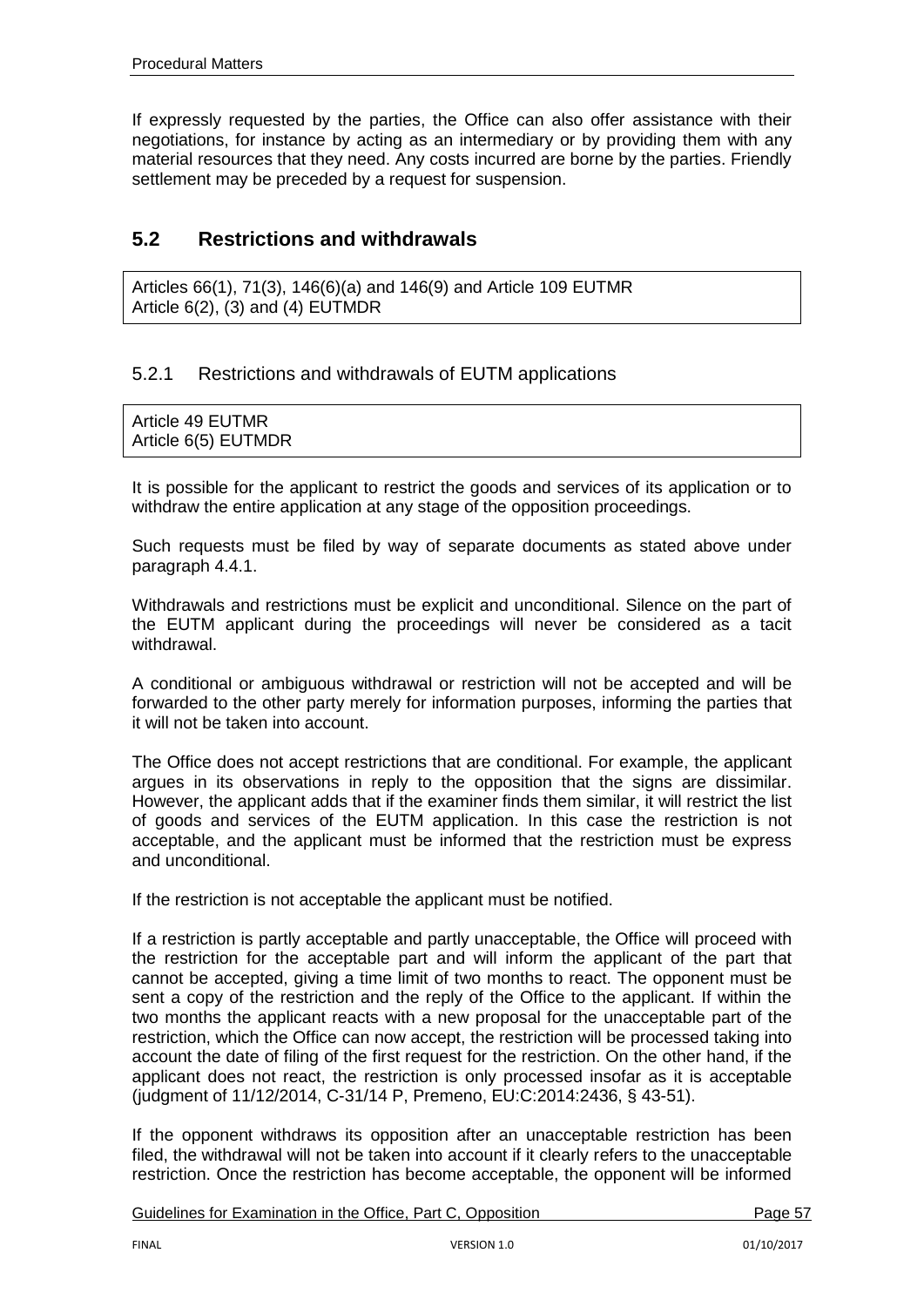of the new list of goods and services and will be granted a new time limit to confirm the withdrawal of the opposition.

If the restriction is acceptable, a confirmation is sent to the applicant.

Depending on the moment in the proceedings, the restriction or withdrawal has different consequences, described below.

For further information on restrictions of an EUTM application, see the Guidelines, Part B, Examination, Section 3, Classification and Part B, Examination, Section 1, Proceedings, paragraphs 5.1 and 5.2.

5.2.1.1 Withdrawal or restriction before the admissibility check is made

#### Restriction covers the whole extent of opposition/withdrawal

When the EUTM application is withdrawn or restricted to non-contested goods and services before notification of admissibility of the opposition, the opposition proceedings are closed and the opposition fee is refunded. In other words dealing with the withdrawal or restriction in these cases has priority over the admissibility.

No decision on costs will be taken.

#### Restriction does not (seem to) cover the whole extent of the opposition

In the case of a restriction that may still include contested goods and services, an admissibility check is done.

The restriction is notified to the opponent together with the notification of the admissibility or with the communication informing the opponent of an absolute or relative admissibility deficiency.

If the opposition is withdrawn, the opposition fee is refunded. This is the case even if irremediable deficiencies exist.

The opponent's letter does not have to make an express reference to the restriction, as long as it is later in time than the applicant's restriction.

No decision on costs will be taken.

#### 5.2.1.2 Restrictions and withdrawals of EUTM applications before the end of the cooling-off period

#### Restriction covers the whole extent of the opposition/withdrawal

If it is absolutely clear that the restriction covers the whole extent of the opposition or when the EUTM application is withdrawn, this is notified to the parties and the proceedings are closed. The opponent is refunded the opposition fee.

No decision on costs will be taken.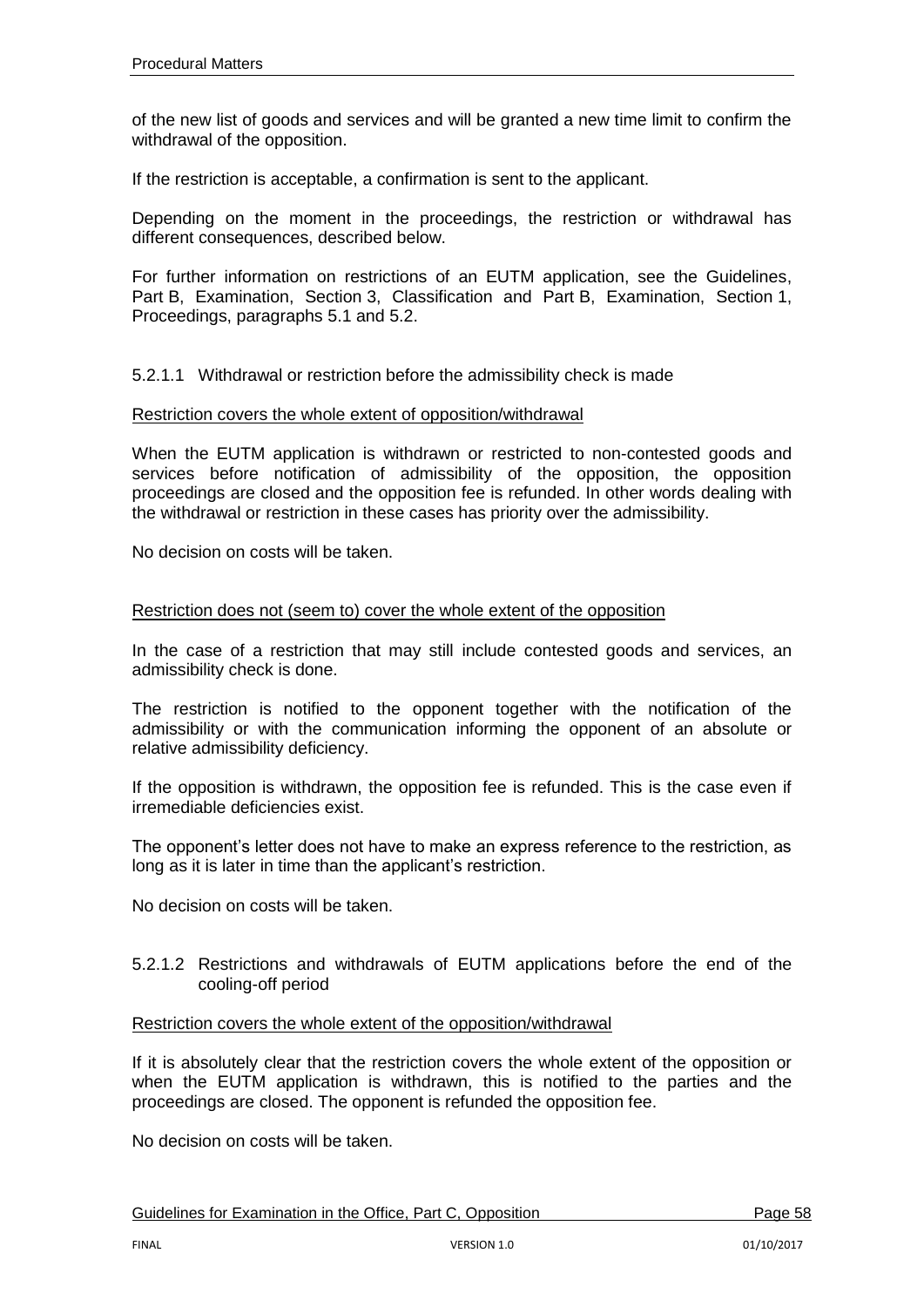#### Restriction does not (seem to) cover the whole extent of opposition/withdrawal

If it is not completely clear that the restriction covers the whole extent of the opposition or the restriction does not cover the whole extent of the opposition, the opponent is invited to inform the Office whether it wishes to maintain or withdraw its opposition. The parties are notified of its reply. If the opposition is withdrawn, the opposition fee is refunded to the opponent.

No decision on costs will be taken.

The relevant time to assess whether the opposition proceeding is closed during the cooling-off period is the date a request for restriction was filed before the Office.

If the withdrawal of the opposition is received by the Office before the official notification of the restriction is forwarded to the opponent, the withdrawal is considered to be a consequence of the restriction and the opposition fee is also refunded.

The opponent's letter does not have to make an express reference to the restriction, as long as it is later in time than the applicant's restriction.

The initial reaction of the opponent to the notification does not matter, as long as the withdrawal is declared later.

#### Examples

- The opponent does not reply within the time limit given to it but subsequently withdraws its opposition within the cooling-off period (which has been extended).
- The opponent responds by maintaining its opposition, but nevertheless withdraws the opposition still within the extended cooling-off period.
- 5.2.1.3 Restrictions and withdrawals of EUTM applications after the end of the cooling-off period

#### Restriction covers the whole extent of the opposition/withdrawal

If it is absolutely clear that the restriction covers the whole extent of the opposition, the case is closed by the Office and the parties will be notified. At the same time the restriction is forwarded to the opponent.

Unless the parties submit an agreement on costs, the Office will take a decision on costs. For information on the apportionment of costs, see paragraph 5.5.3 below.

## Restriction does not (seem to) cover the whole extent of opposition/withdrawal

If it is not completely clear that the restriction covers the whole extent of the opposition or the restriction does not cover the whole extent of the opposition, the opponent is invited to inform the Office whether it wishes to maintain or withdraw its opposition. The parties are notified of any reply. If the opposition is maintained, the proceedings continue. If the opposition is withdrawn, the opposition proceedings are closed. If the opponent first maintains its opposition and then subsequently withdraws, this is treated as a withdrawal of the opposition in accordance with paragraph 5.2.2.2 below.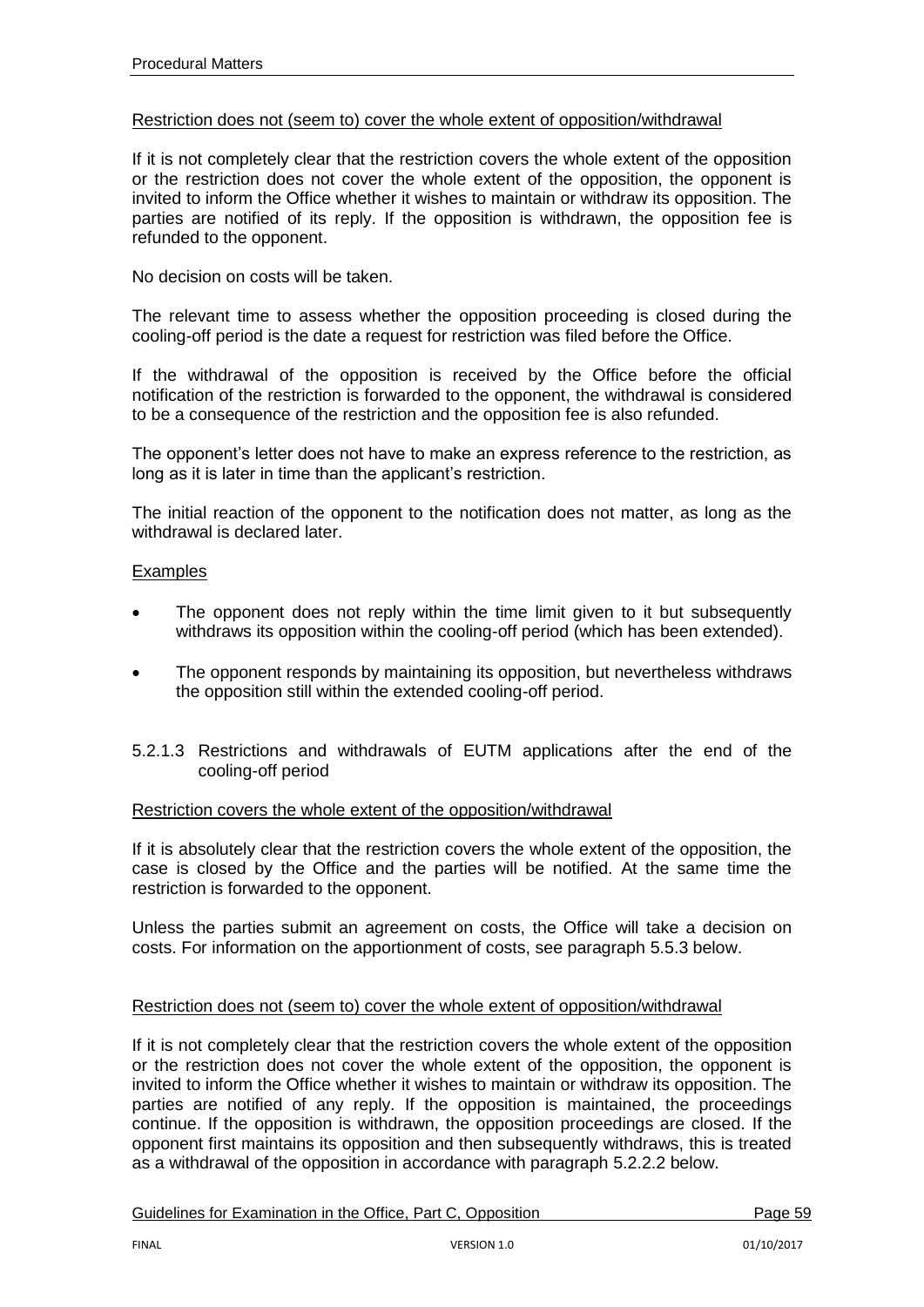Unless the parties submit an agreement on costs, the Office will take a decision on costs. For information on the apportionment of costs, see paragraph 5.5.3 below.

5.2.1.4 Restrictions and withdrawals of EUTM applications after a decision has been taken

Following the decision of the Grand Board of Appeal of 27/09/2006 in case R 331/2006-G, Optima, the Office accepts withdrawals and restrictions received during the appeal period after a decision on the opposition has been rendered, even if no appeal has been filed. However, the withdrawal or restriction will not have any effect on the decision, which remains valid.

This means that the Office will take note of the withdrawal and close the case. Confirmation of the withdrawal is sent to the parties (however, no decision on costs is included in this communication). The part on costs of the initial decision remains valid and could be enforced by the winning party unless a different agreement is reached. The Office's database is updated accordingly to reflect the withdrawal of the EUTM application.

For further information, see the Guidelines, Part B, Examination, Section 1, Proceedings and Part E, Register Operations, Section 2, Conversion.

An EUTM application cannot be withdrawn once a decision rejecting the EUTM application in full has become final.

If the decision rejected the opposition, the application can be withdrawn or restricted at any time.

## 5.2.1.5 Language

## Article 146(6)(a) EUTMR

During opposition proceedings a restriction may be submitted either in the first or the second language of the EUTM application.

When the restriction is submitted in the first language of the EUTM application, which is not the language of proceedings, and when the restriction does not cover the whole extent of the opposition, the restriction is forwarded to the opponent, requesting it to inform the Office whether or not it maintains its opposition. The opponent can object to the language of the restriction and ask for a translation into the language of proceedings. The Office will then provide for the translation.

If an acceptable restriction is submitted in the first and the second language, the examiner must reflect this restriction in the two languages in the Office's database and confirm the new list of goods and services in the two languages to the applicant.

## 5.2.2 Withdrawal of oppositions

The opponent can withdraw its opposition at any time during the proceedings.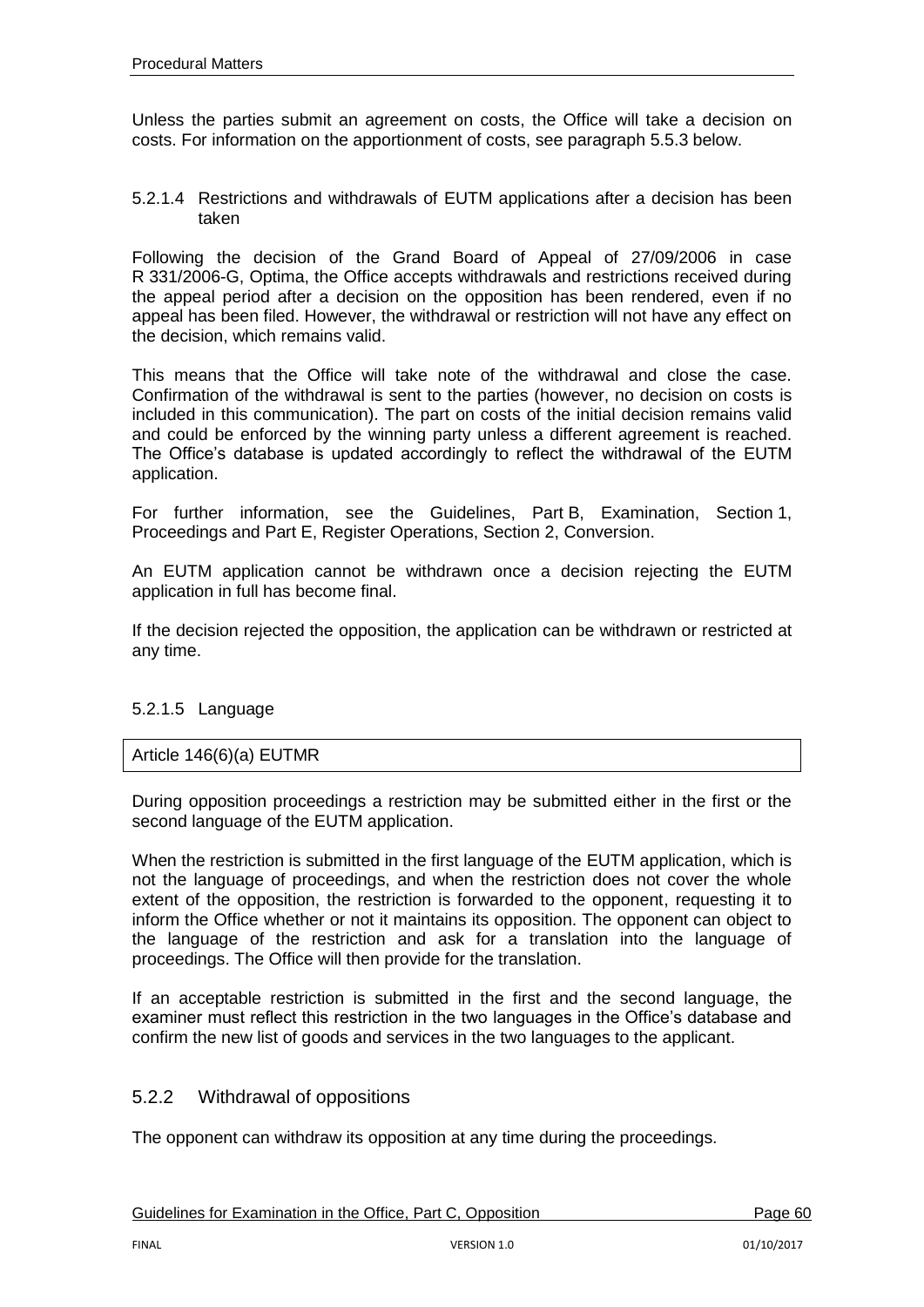Such requests must be filed by way of separate documents as stated above under paragraph 4.4.1.

A withdrawal of the opposition must be explicit and unconditional. A conditional or ambiguous withdrawal will not be accepted and will be forwarded to the applicant merely for information purposes, informing the parties that it will not be taken into account.

If the opponent withdraws its opposition independent of any restriction of the EUTM application, three situations can arise depending on the status of the opposition (for information about the consequences of the withdrawal of an opposition following a restriction of the EUTM application, see paragraph 5.2.1 above.)

## 5.2.2.1 Withdrawal of the opposition before the end of the cooling-off period

If the opposition is withdrawn before the end of the cooling-off period the parties are notified. Unlike a withdrawal of the opposition following a restriction of the EUTM application during the cooling-off period (see paragraph 5.2.1.2 above), the Office neither refunds the opposition fee nor takes a decision on costs.

5.2.2.2 Withdrawal of the opposition after the end of the cooling-off period

If the opposition is withdrawn after the end of the cooling-off period the parties are notified. The opposition fee is not refunded. Unless the parties submit an agreement on costs, the Office will take a decision on costs. For information on the apportionment of costs, see paragraph 5.5.3 below.

## 5.2.2.3 Withdrawal of the opposition after a decision has been taken

Following the decision of the Grand Board of Appeal of 27/09/2006 in case R 331/2006-G, Optima, the Office accepts withdrawals of the opposition received during the appeal period after a decision on the opposition has been taken, even if no appeal has been filed. However, the withdrawal will not have any effect on the decision, which remains valid.

This means that the Office will take note of the withdrawal and close the case. Confirmation of the withdrawal is sent to the parties (however, there is no decision on costs included in this communication). The part on costs of the initial decision remains valid and can be enforced by the winning party. The database of the Office is updated accordingly to reflect the withdrawal of the opposition and the application is sent to registration.

For further information on withdrawals during appeal proceedings, see the Guidelines, Part B, Examination, Section 1, Proceedings, paragraph 5.1.

#### 5.2.2.4 Language

#### Article 146(9) EUTMR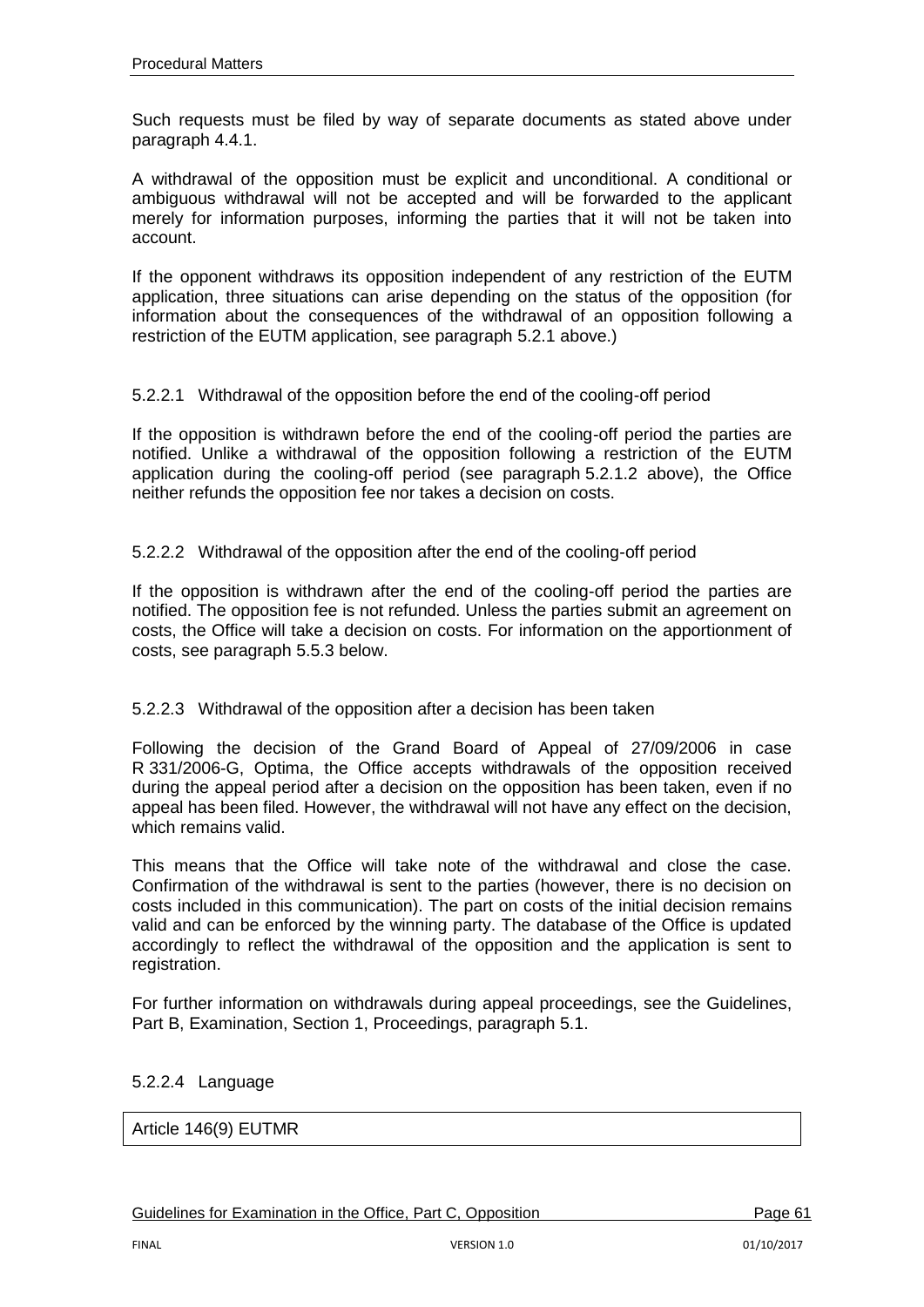A withdrawal of the opposition must be in the language of the proceedings. Should the withdrawal be submitted in a language that is not the language of proceedings a translation must be filed within one month from the date of submission of the original document. Otherwise the withdrawal will be refused.

## 5.2.3 Withdrawals of withdrawals/restrictions

A party is only permitted to withdraw a previously submitted withdrawal/restriction if the Office receives its letter withdrawing the earlier withdrawal/restriction on the same day as the first submission.

# **5.3 Decision on substance**

The decision on substance is taken once all the required submissions of the parties have been filed. It should deal only with those issues or earlier rights that are relevant for the outcome.

There are two exceptions:

- earlier right not proven:
- ceasing of existence of the earlier right.

## 5.3.1 Earlier right not proven

#### Article 8(1)EUTMDR

If proof of existence, validity and scope of protection has not been filed properly for any of the earlier rights invoked, the opposition is rejected as soon as the time limit given to the opponent to complete its file has expired.

However, if the existence, validity and scope of protection of at least one earlier right have been proven, the proceedings will continue normally, and the non-substantiated rights will not be taken into account in the final decision on substance.

## 5.3.2 Ceasing of existence of the earlier right

If, in the course of the proceedings, the earlier right ceases to exist (e.g. because it has been declared invalid, or it has not been renewed), the final decision cannot be based on it. The opposition may only be upheld with respect to an earlier right that is valid at the moment when the decision is taken. The reason why the earlier right ceases to have effect does not matter. Since the EUTM application and the earlier right that has ceased to have effect cannot coexist anymore the opposition cannot be upheld to this extent. Such a decision would be unlawful (judgment of 13/09/2006, T-191/04, Metro, EU:T:2006:254, § 33-36).

Invalidation of any earlier right other than an EUTM cannot be detected by the Office. However, if one of the parties informs the Office that this is the case, the other party must be heard, and eventually, the opposition will not be able to proceed on the basis of that earlier right.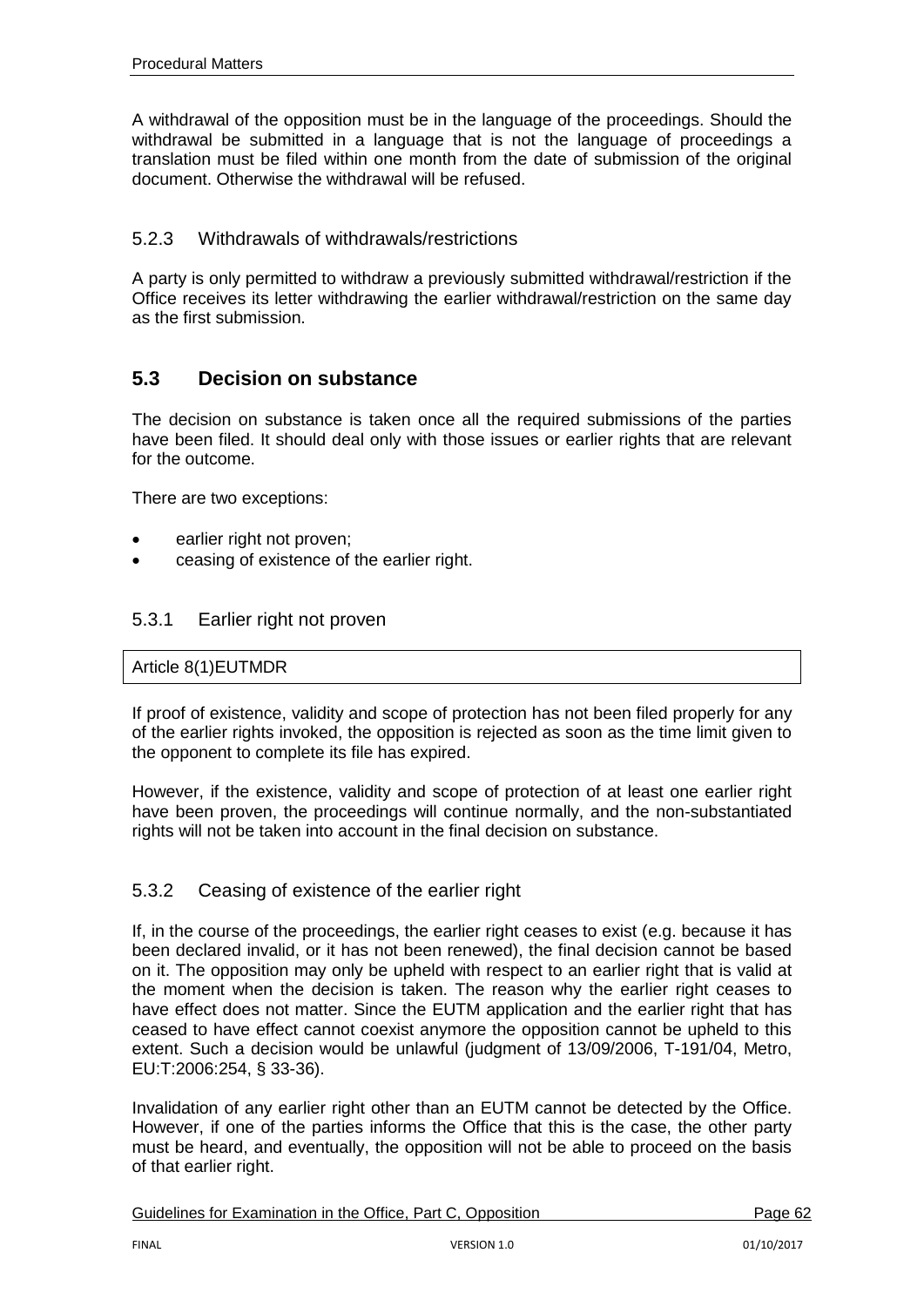Before the decision is taken, the Office will check whether the earlier right invoked has become due for renewal in the meantime. If so, the Office will invite the opponent to prove the renewal of the mark. This is the case even if the mark is still within the grace period for renewal, if applicable. If the opponent does not submit the proof, the opposition will not be able to proceed on the basis of that earlier right.

Before the decision is taken, the Office may also check the documents on file to see whether the earlier right invoked is the subject of national post-registration proceedings. If so, the Office will invite the opponent to provide evidence of the final outcome of the national proceedings. If the opponent provides evidence showing that the national proceedings are still pending, the Office may suspend the opposition proceedings until a final decision has been taken in the proceedings that led to the suspension.

# **5.4 Fee refund**

## 5.4.1 Opposition deemed not entered

Articles 46(3) and 181(1) EUTMR Article 5(1) EUTMDR

If an opposition is deemed as not entered because of late or insufficient payment (see paragraph 2.2.2 above), the opposition fee, including any surcharge, must be refunded to the opponent.

5.4.1.1 Opposition and withdrawal of the opposition filed the same date

In cases where the opposition is withdrawn the same day it was filed, the Office refunds the opposition fee.

## 5.4.1.2 Refund after republication

If after republication of the EUTM application in Part A.2 of the Bulletin due to a mistake by the Office, a 'first publication opponent' wishes to withdraw its opposition as a consequence of the republication, the proceedings should be closed. As the Office made a mistake with the first publication, the opposition fee will be reimbursed.

5.4.2 Refund in view of withdrawals/restrictions of EUTM application

5.4.2.1 EUTM application withdrawn/restricted before the end of the cooling-off period

Article 6(2), (3), (4) and (5) EUTMDR

If the applicant withdraws its EUTM application or withdraws all those goods and services against which the opposition is directed before or during the cooling-off period. the opposition proceedings are closed, there is no decision on costs and the opposition fee must be refunded.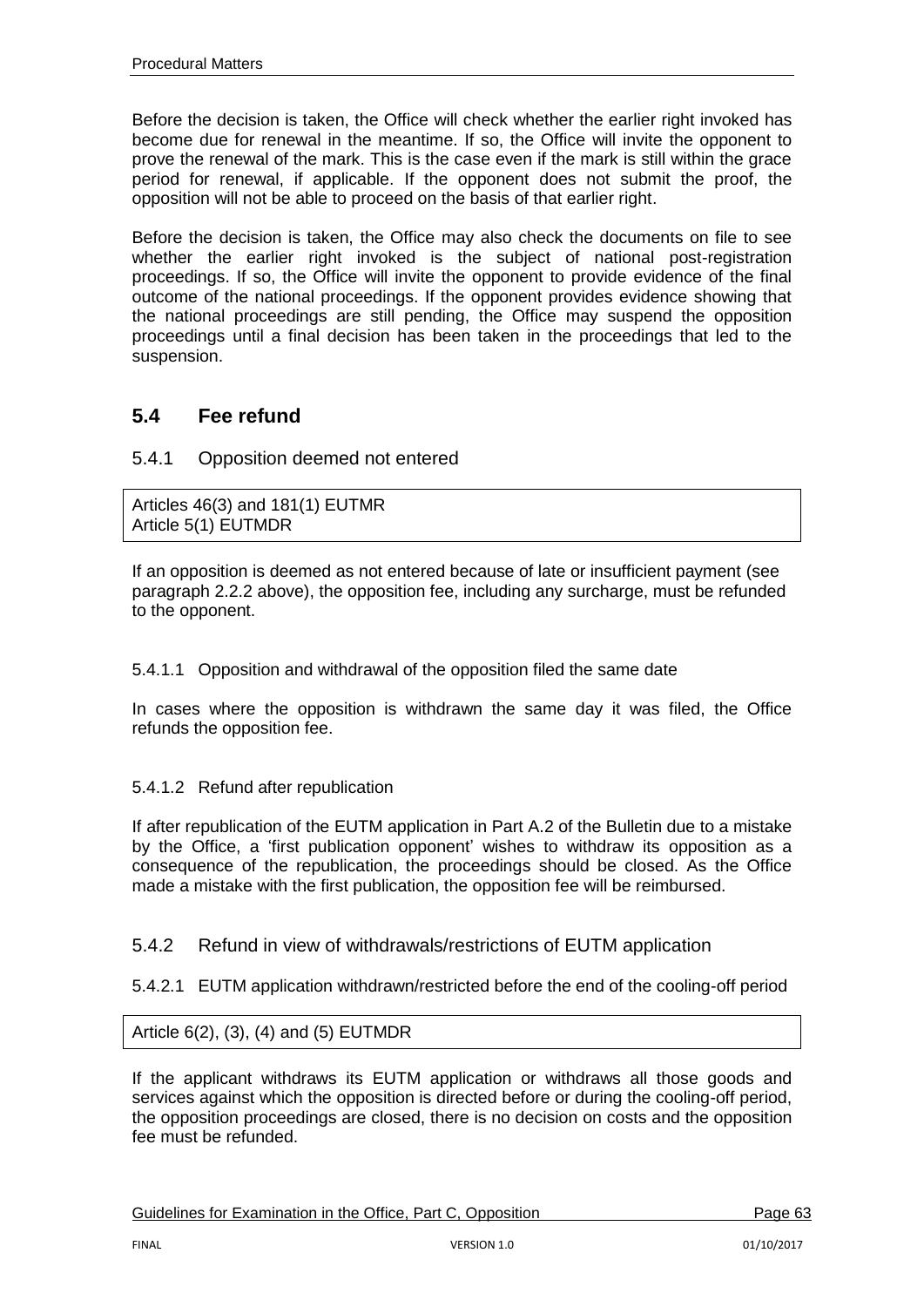#### 5.4.2.2 Opposition withdrawn due to restriction of EUTM application within the cooling-off period

## Article 6(2), (3) and (4) EUTMDR

If the applicant withdraws some of the goods and services against which the opposition is directed during the cooling-off period, the Office invites the opponent to state whether it maintains the opposition (and, if yes, against which of the remaining goods and services,) or if it withdraws it in view of the restriction.

If the opposition is then withdrawn, the opposition proceedings are closed, there is no decision on costs and the opposition fee must be refunded.

## 5.4.3 Multiple oppositions and refund of 50 % of the opposition fee

#### Article 9(4) EUTMDR

In certain special cases concerning multiple oppositions, it is possible to refund 50 % of the opposition fee to an opponent. Two conditions must be met:

- one of the opposition proceedings was terminated by the rejection of the contested EUTM application in parallel opposition proceedings. For example, if there are four oppositions A, B, C and D (opponents A, B, C, D) against EUTM application X, and EUTM application X is rejected due to opposition A, and
- the other oppositions (B, C and D) had been suspended before the commencement of the adversarial part, because a preliminary examination revealed that EUTM application X would probably be rejected in its entirety because of opposition A.

In this case, opponents B, C and D are refunded 50 % of the opposition fee.

## 5.4.4 Cases where the opposition fee is not refunded

5.4.4.1 Opposition withdrawn before the end of the cooling-off period NOT due to a restriction

#### Article  $6(3)$ ,  $(4)$  and  $(5)$  EUTMDR

If the opponent withdraws its opposition before the end of the cooling-off period and there has been no restriction of the EUTM application, the Office neither refunds the opposition fee nor takes a decision on costs.

#### 5.4.4.2 Opponent's withdrawal is earlier

Article 6(3) and (5) EUTMDR

When the opposition is withdrawn before the applicant restricts its application, the fee is not refunded. For example, if the applicant withdraws its application following (as a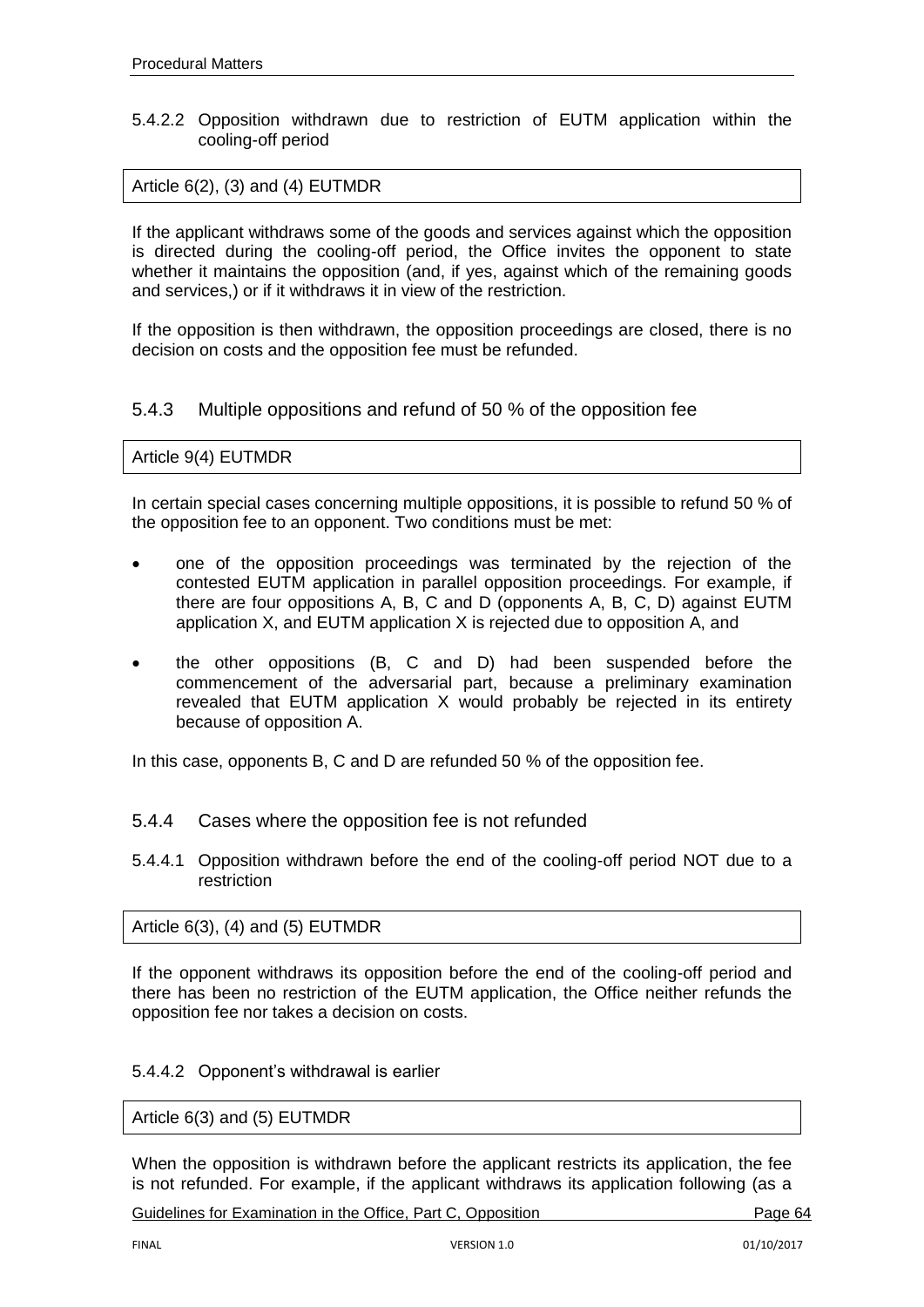reaction to) the withdrawal of the opposition, the fee is not refunded, as this is the opposite situation.

The same applies when the applicant restricts the application following a partial withdrawal of the opposition.

5.4.4.3 Settlement between the parties before commencement of proceedings

#### Article  $6(2)$ ,  $(4)$  and  $(5)$  EUTMDR

As regards the refund of the opposition fee, Article 6(5) EUTMDR only mentions this possibility if there is either a withdrawal or a restriction of the EUTM application. Therefore, if the proceedings end by an agreement that contains a mention of a withdrawal or restriction of the EUTM application, the opposition fee is refunded. In the other cases, the opposition fee is not refunded.

5.4.4.4 Termination of proceedings for other reasons

Articles 7, 45 and Article 92(2) EUTMR Articles 5, 6 and Article 74(1) and (3) EUTMDR

In cases where the application is rejected in accordance with:

- Article 7 EUTMR (rejection of an application on absolute grounds; on the Office's own initiative or because of third party observations);
- Article 119(2) EUTMR (representation for non-EEA applicants).

The opposition fee is not refunded as none of these situations is contemplated in the EUTMDR as a reason for refunding the opposition fee.

# **5.5 Decision on the apportionment of costs**

5.5.1 Cases in which a decision on costs must be taken

| Article 109 EUTMR   |  |  |
|---------------------|--|--|
| Article 6(4) EUTMDR |  |  |

A decision on costs is taken in opposition proceedings that have passed the cooling-off period, that is to say, where the adversarial part of the proceedings has started and come to an end.

If a decision on substance is taken, the decision on apportionment of costs is given at the end of the decision. In all other cases where the Opposition Division closes the case a decision on costs is issued together with the closure letters unless the parties have informed the Office about an agreement on costs.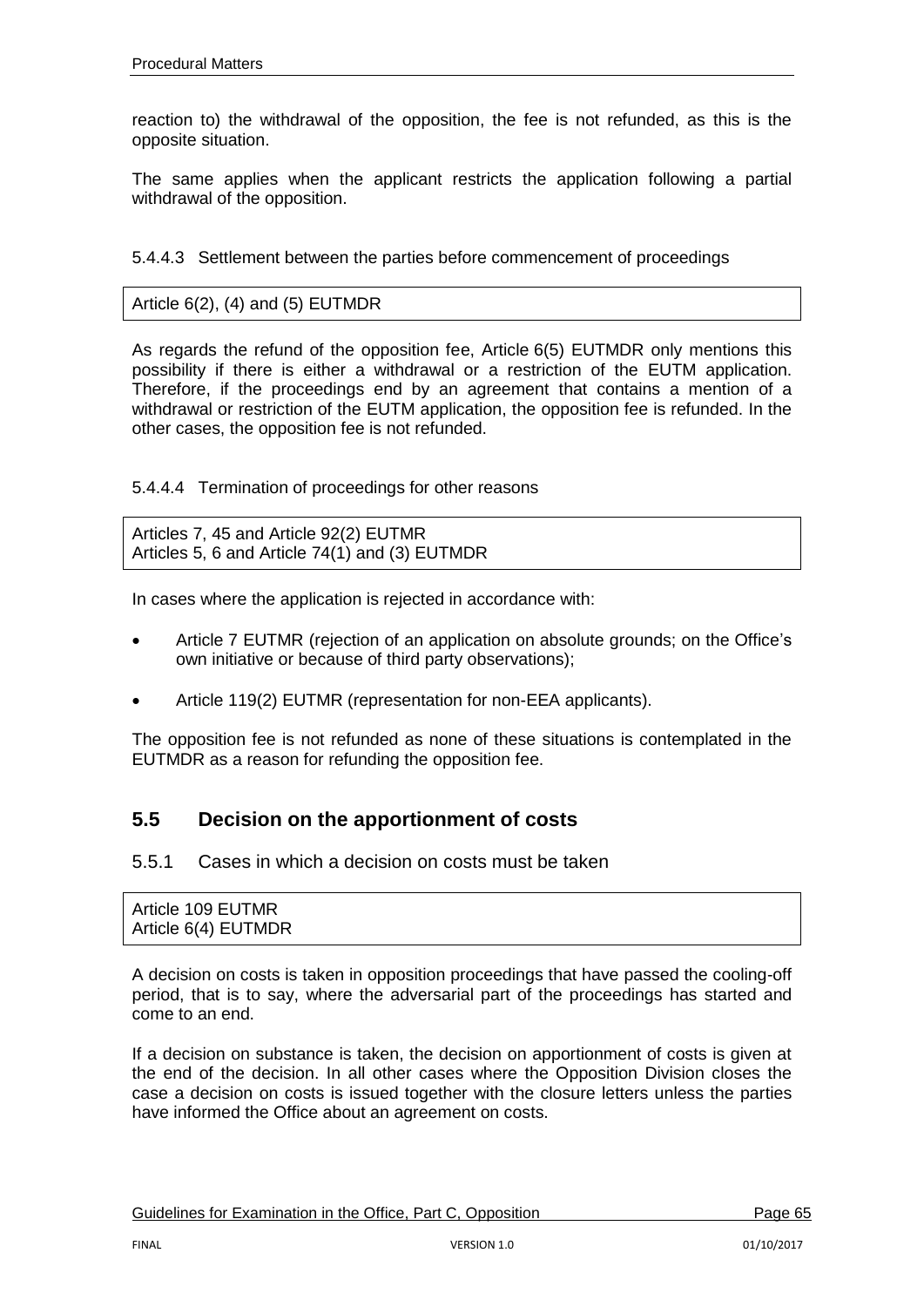# 5.5.2 Cases in which a decision on costs is not taken

No decision on costs is taken for oppositions that are closed before or during the cooling-off period.

#### 5.5.2.1 Agreement on costs

#### Article 109(6) EUTMR

Whenever the parties have settled the opposition proceedings with an agreement that includes the costs, the Office will not issue a decision on costs. The same is true if the Office receives information signed by both parties stating that the parties have agreed on costs. Such a request can also be sent in two separate letters to the Office. This information must be received before the Office has confirmed the closure of the proceedings.

If the parties settle the opposition by mutual agreement, they are free not to include the cost issue. If no indication is given as to whether the parties have agreed on the costs, the Office will take a decision on costs immediately, together with the confirmation of the withdrawal/restriction. If the parties inform the Office that they have reached an agreement on costs after the withdrawal/restriction, the decision already issued on costs will not be revised by the Office. It is left to the parties to respect the agreement and not to 'execute' the Office's decision on costs.

#### 5.5.2.2 Information from potential 'successful party'

When the party that would be entitled to be awarded costs according to the general rules described in paragraph 5.5.3 below informs the Office that it accepts each party bearing their own costs, no decision on costs is necessary. The Office will refrain from taking a decision on costs whenever the potential 'successful party' informs the Office that it agrees to share the costs even if the 'losing party' does not confirm its agreement. The latest letters from both parties have therefore to be checked carefully before issuing a decision.

If, however, the losing party sends such a request to the Office, it will simply be forwarded to the other party, but the decision on costs will be taken *ex officio* under normal rules.

## 5.5.3 Standard cases of decisions on costs

#### Article 109 EUTMR

The general rule is that the party that terminates the proceedings, by withdrawing the EUTM application (wholly or partially) or by withdrawing the opposition, will bear the fees incurred by the other party as well as all costs incurred by it that are essential to the proceedings.

If both parties lose in part, a 'different apportionment' has to be decided. As a general rule, it is equitable that each party bears its own costs.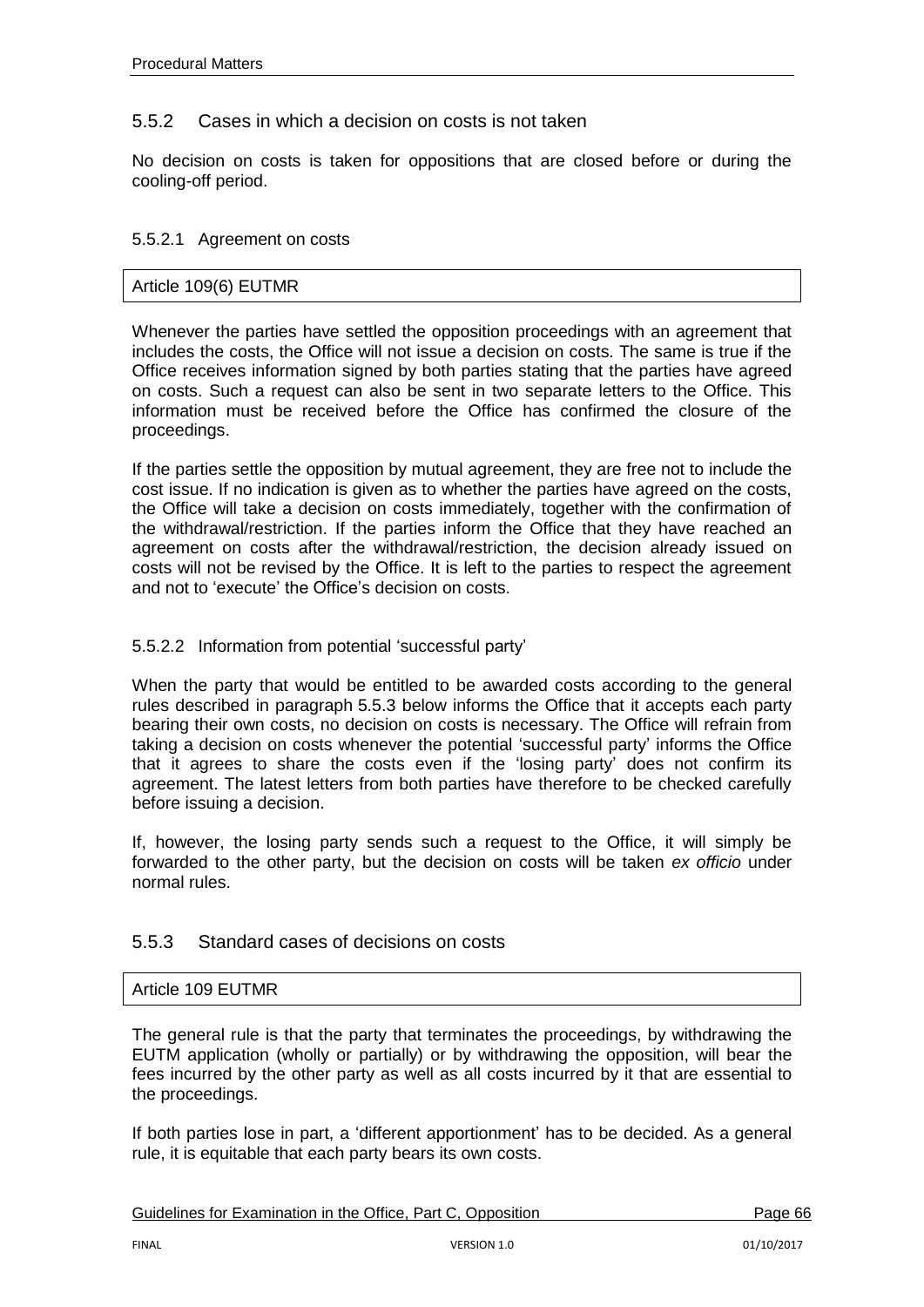A party that terminates the proceedings is deemed to have given in. The hypothetical outcome of the case if a decision on substance had become necessary is absolutely irrelevant.

In standard cases the result is the following.

- The applicant withdraws or restricts its application to the goods and services the opposition is not directed at (partial withdrawal). In these cases the applicant has to pay the costs.
- The opponent withdraws its opposition without any restriction of the EUTM application as regards the contested goods and services after the cooling-off period. The opponent has to pay the costs.
- Restriction of the application followed by withdrawal of the opposition (judgment of 28/04/2004, T-124/02 and T-156/02, Vitataste, EU:T:2004:116, § 56). In principle each party bears its own costs.

A different apportionment of costs can, however, be justified for reasons of equity (for example, if the application was restricted only to a very small extent).

The Office will not take into account parties' arguments as to who should pay.

## 5.5.4 Cases that did not proceed to judgment

5.5.4.1 Multiple oppositions

#### Complete rejection of the EUTM application

In cases where there are multiple oppositions against the same EUTM application that have not been suspended by the Office in accordance with Article 9(2) EUTMDR, and one opposition leads to the rejection of the EUTM application, the Office does not take any action in the other oppositions until the appeal period has elapsed.

If the appeal period elapses without an appeal being filed, the Office closes the other opposition proceedings and the cases do not proceed to judgment.

In this case, the determination of costs is at the discretion of the Opposition Division (Article 109(5) EUTMR). The Office is not able to determine who the 'winning or losing party' is, and the applicant should not be required to pay the costs of several other opponents if it loses in one decision on substance. Therefore, applying a principle of equity, each party will be ordered to bear its own costs.

#### Partial rejection of the EUTM application

In cases of multiple oppositions that are partially directed against the same goods and services of the contested trade mark, the decision in relation to the opposition that is taken first may affect the other oppositions.

#### **Example**

Opposition A is directed against Class 1 and opposition B against Classes 1 and 2 of the contested EUTM application. A decision is taken first in opposition A rejecting the contested application for Class 1. When the decision is notified to the parties of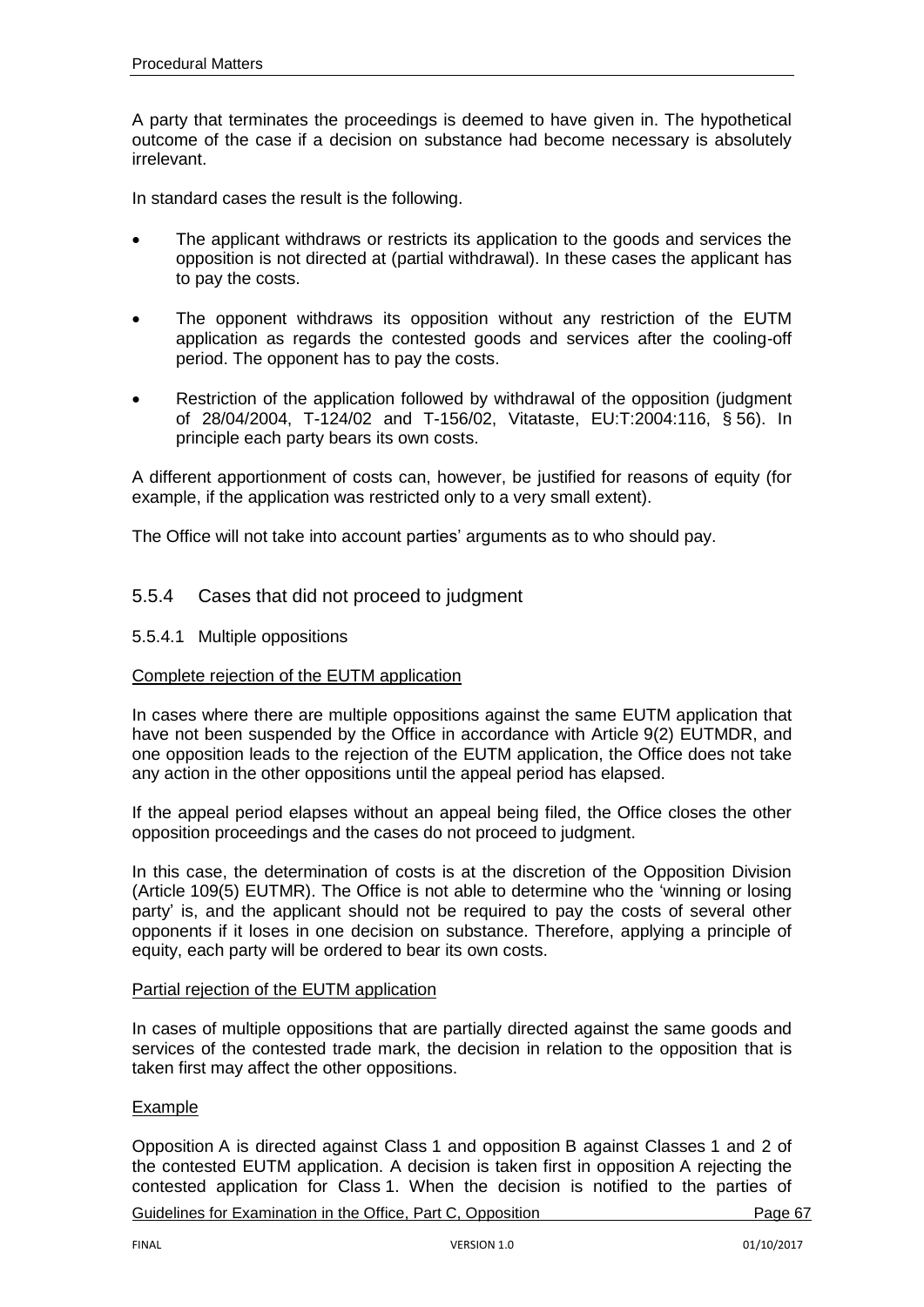opposition A, opposition B must be suspended until the decision in opposition A is final and binding. Once the decision is final, the opponent of opposition B will be invited to inform the Office whether it wishes to maintain or withdraw its opposition in view of the amendment of the list of goods. If the opponent withdraws the opposition, the case is closed.

In this situation, and if the case is closed after commencement of the adversarial part of the proceedings, the Office will issue a decision on costs in accordance with Article 109(3) EUTMR. The opponent withdrew its opposition following the partial rejection of the contested trade mark. To this extent the opponent was successful in the proceedings. However, the partial rejection of the trade mark was more restricted than the scope of the opposition. To this extent the applicant/holder was also successful in the proceedings. Consequently, it is equitable that each party should bear its own costs.

If the opponent maintains its opposition after the partial rejection, the proceedings continue and in the final decision on the substance the decision on costs is taken according to the normal rules.

5.5.4.2 Rejection of an application on the basis of absolute grounds or formalities

An EUTM application can be rejected during an opposition procedure on absolute grounds for refusal (either on the basis of third party observations, Article 45 EUTMR, or even *ex officio* if the case is reopened) or on formalities (e.g. if an applicant from outside the EEA is no longer represented under Article 119(2) EUTMR).

Once the rejection becomes final, the opposition proceedings are closed by issuing a notification.

In these situations the practice on costs is as follows:

If the refusal becomes final after the expiry of the cooling-off period, a decision on costs is taken pursuant to Article 109(5) EUTMR. If the same situation arises before commencement of the adversarial part, no decision on costs is to be taken.

5.5.4.3 Cases of joinder

#### Article 9 EUTMDR

For further information on joinder, see paragraph 6.4.3, Joinder of proceedings, below.

In cases where the joint opposition succeeds in its entirety the applicant should pay the opposition fees paid by each of the opponents but representation costs only once. If the applicant wins, its representation costs will be awarded once but each of the joint opponents will be liable for them. A different apportionment of costs might be equitable. In cases of partial success or if equitable for other reasons, each party should bear its own costs.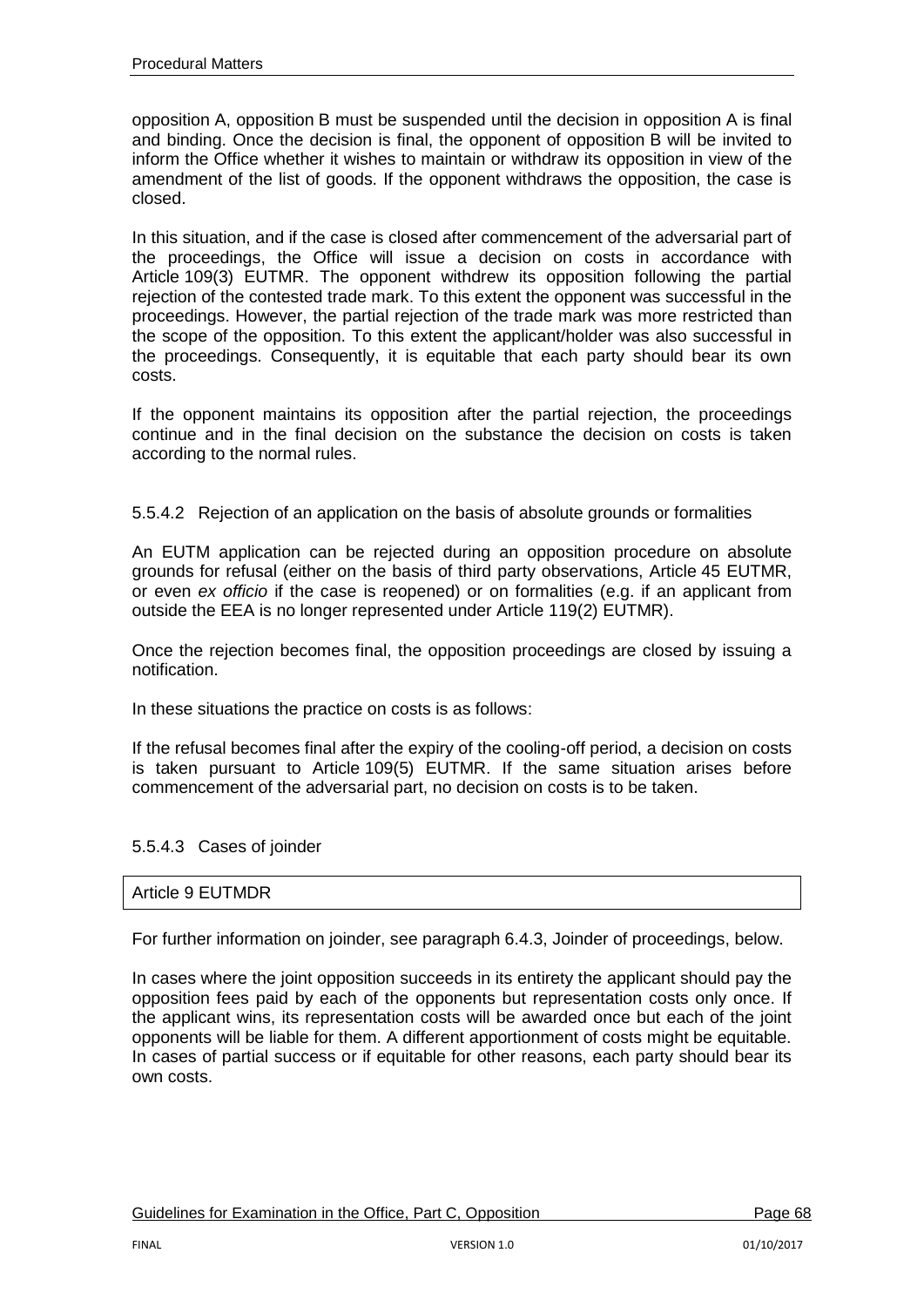## 5.5.4.4 The meaning of 'bear one's own costs'

The notion of costs comprises the opposition fee and the costs essential to the proceedings, as referred to in Article 109(1) EUTMR. In most cases the costs cover the remuneration of an agent within the limits of the scales set by the Regulation.

'Each party shall bear their own costs' means that no party has a claim against the other party.

# **5.6 Fixing of costs**

#### Article 109(7) EUTMR

Where the costs are limited to representation costs and the opposition fee, the decision fixing the amount of costs will be included in the decision on the apportionment of the costs (i.e. as a rule, in the decision on substance).

This means that in the vast majority of cases, it will not be necessary to fix the amount of costs separately.

The only exceptions are:

- when an oral hearing took place;
- when the fixing of costs was inadvertently omitted ('forgotten') in the main decision.

## 5.6.1 Amounts to be reimbursed/fixed

#### Article 85(1) and (6)EUTMDR

The amount to be reimbursed is always fixed in euros, regardless of the currency in which the party had to pay its representative.

If the opponent wins, the opposition fee will be reimbursed.

As regards representation costs, the amount is limited to EUR 300. This applies both to the opponent and the applicant, provided that they were represented in the opposition procedure by a professional representative within the meaning of Article 120(1) EUTMR, irrespective of whether these costs have actually been incurred. If the winning party was represented at some stage of the proceedings by a professional representative, but is no longer represented at the time of taking the decision on costs, it is also entitled to an award of costs regardless of when in the proceedings professional representation ceased.

Representation costs for employees, even from another company with economic connections, are not reimbursable and will not be fixed. They will not be addressed in the decision on costs.

For further information on representation, see the Guidelines, Part A, General Rules, Section 5, Professional Representation.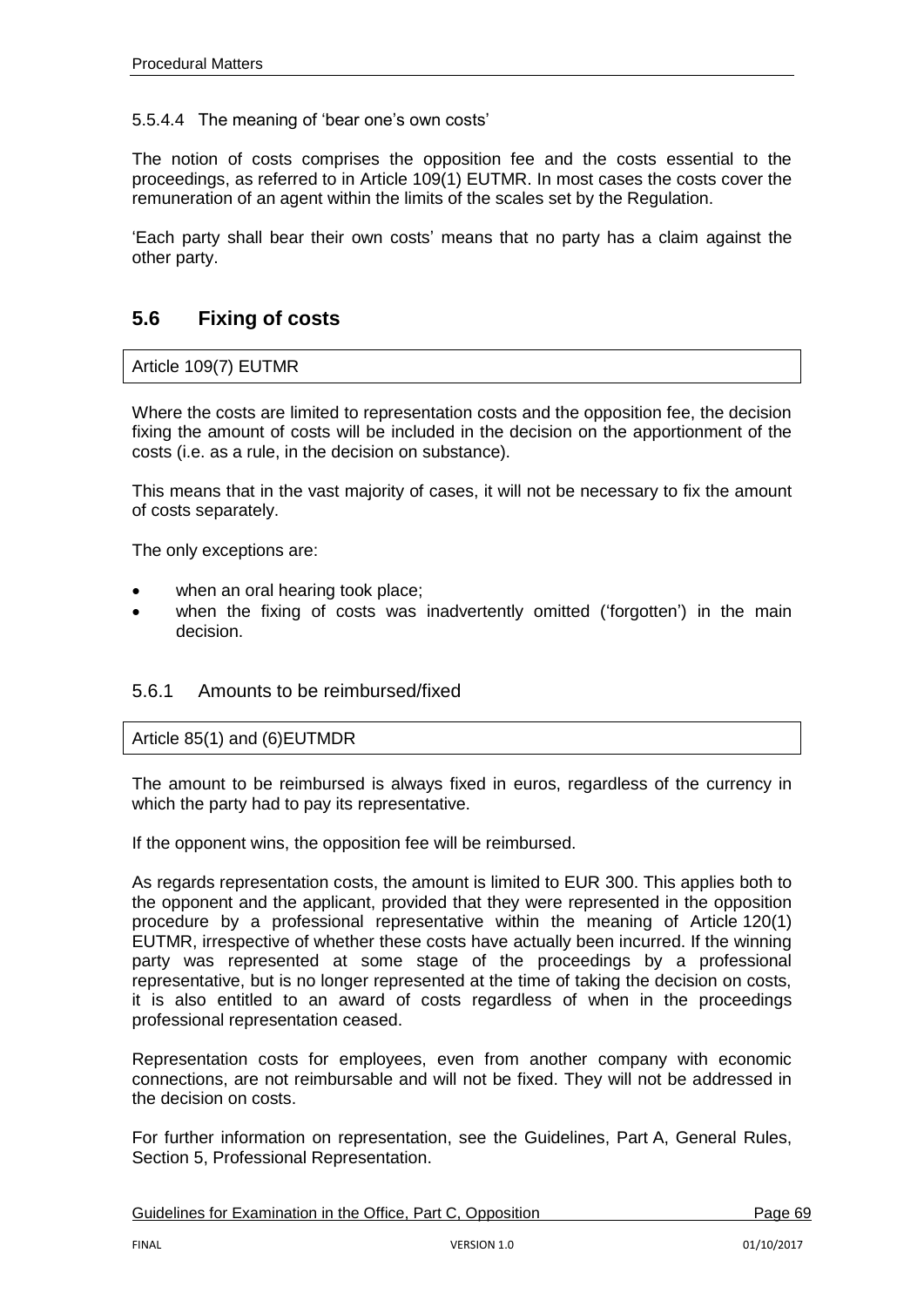In the case of a joinder under Article 9(1) EUTMDR, where the oppositions are successful, the Office will fix both (or all) opposition fees (one for each opposition) but only one representation fee.

As regards the costs of the opposition procedure, one single decision on the apportionment and on the fixing of costs must be taken for the opposition procedure as a whole.

When a decision is annulled by the Boards of Appeal and remitted to the Opposition Division, the Opposition Division has to decide on the case again and will take a decision on and fix the costs in the usual way.

If this decision is appealed again (and not remitted for a second time) the Board will decide on and fix the costs in the usual way.

## 5.6.2 Procedure if the fixing of costs is contained in the main decision

#### Article 109(7) EUTMR

Where the decision fixing the amount of costs is included in the decision on the apportionment of the costs, no bill or proof whatsoever is needed. The Office knows that the opposition fee was paid and, if there is a representative, EUR 300 must be awarded irrespective of any evidence. It is assumed that the costs of representation have been of at least EUR 300.

Therefore, no correspondence with the parties about the amount to be fixed is necessary. The fixing of the amount is automatic.

## 5.6.3 Procedure if a separate fixing of costs is needed

## Article 109(7) EUTMR

The following procedural requirements apply in the rare cases where a separate fixing of costs must be made (including when it was inadvertently omitted; in that case the party concerned must also comply with the applicable requirements):

- admissibility
- evidence.

#### 5.6.3.1 Admissibility

The request for fixation of costs is only admissible once the decision in respect of which the fixing of costs is required has become final and until two months after that date.

#### 5.6.3.2 Evidence

For awarding the opposition fee, no evidence is needed.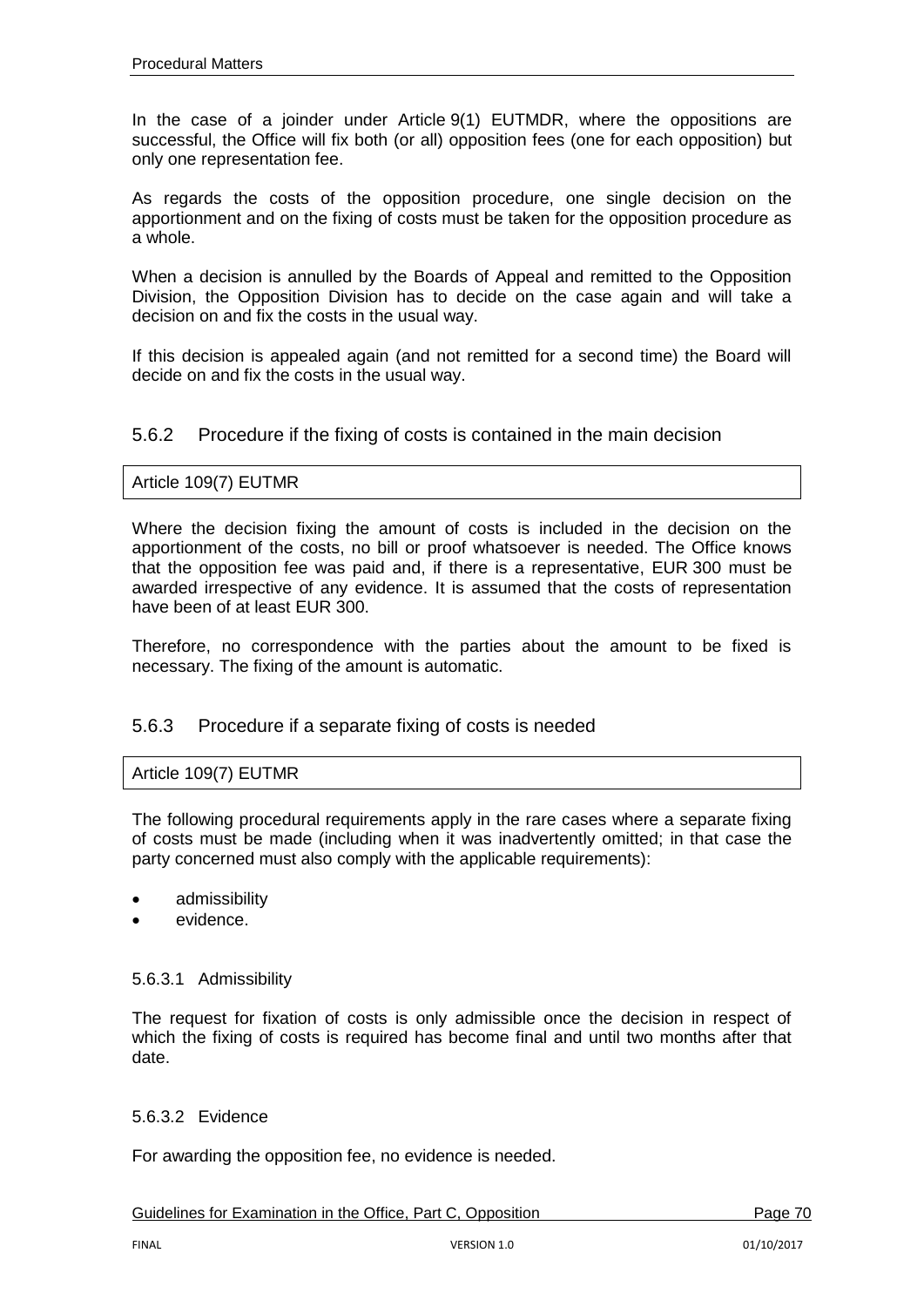For awarding the representation costs at the standard rate, an assurance by the representative that the costs have been incurred is sufficient. A fortiori, if a bill is presented, it suffices that it shows at least the reimbursable amount; it does not matter whether it is addressed to the party to the proceedings, as submitting a bill equals an assurance.

For all other costs (which will apply in extremely rare cases), a bill and supporting evidence are needed, but it suffices that these make it plausible (rather than provide fully fledged proof) that the costs have been incurred.

# 5.6.4 Review of fixing of costs

Article 109(8) EUTMR

If one of the parties disagrees with the amounts fixed, it can ask for a review of the decision. The request must state the reasons and be filed within one month after the date of notification of the fixation. The request is only deemed to be filed when the fee for review of EUR 100 has been paid.

There are no reimbursable costs in the review procedure (decision of 16/12/2004, R 503/2001-4, BIO / BIOLACT).

# **6 Procedural Issues**

# **6.1 Correction of mistakes**

Articles 49(2) and 102(1) EUTMR

## 6.1.1 Correction of mistakes in the notice of opposition

There are no special provisions in the Regulations on correction of mistakes in the notice of opposition. Applying Article 49(2) EUTMR, which refers to the EUTM application, by analogy, obvious mistakes in the notice of opposition may be corrected.

The Office considers 'obvious error' in relation to Article 49(2) EUTMR and Article 102(1) EUTMR to be understood as meaning mistakes which obviously require correction, in the sense that nothing else would have been intended than what is offered as the correction.

For example, if the opponent's details appear where the representative's should appear, this can be considered an obvious mistake.

## 6.1.2 Correction of mistakes and errors in publications

#### Article 44(3) EUTMR

Where the publication of the application contains a mistake or error attributable to the Office, the Office will correct the mistake or error on its own initiative or at the request of the applicant.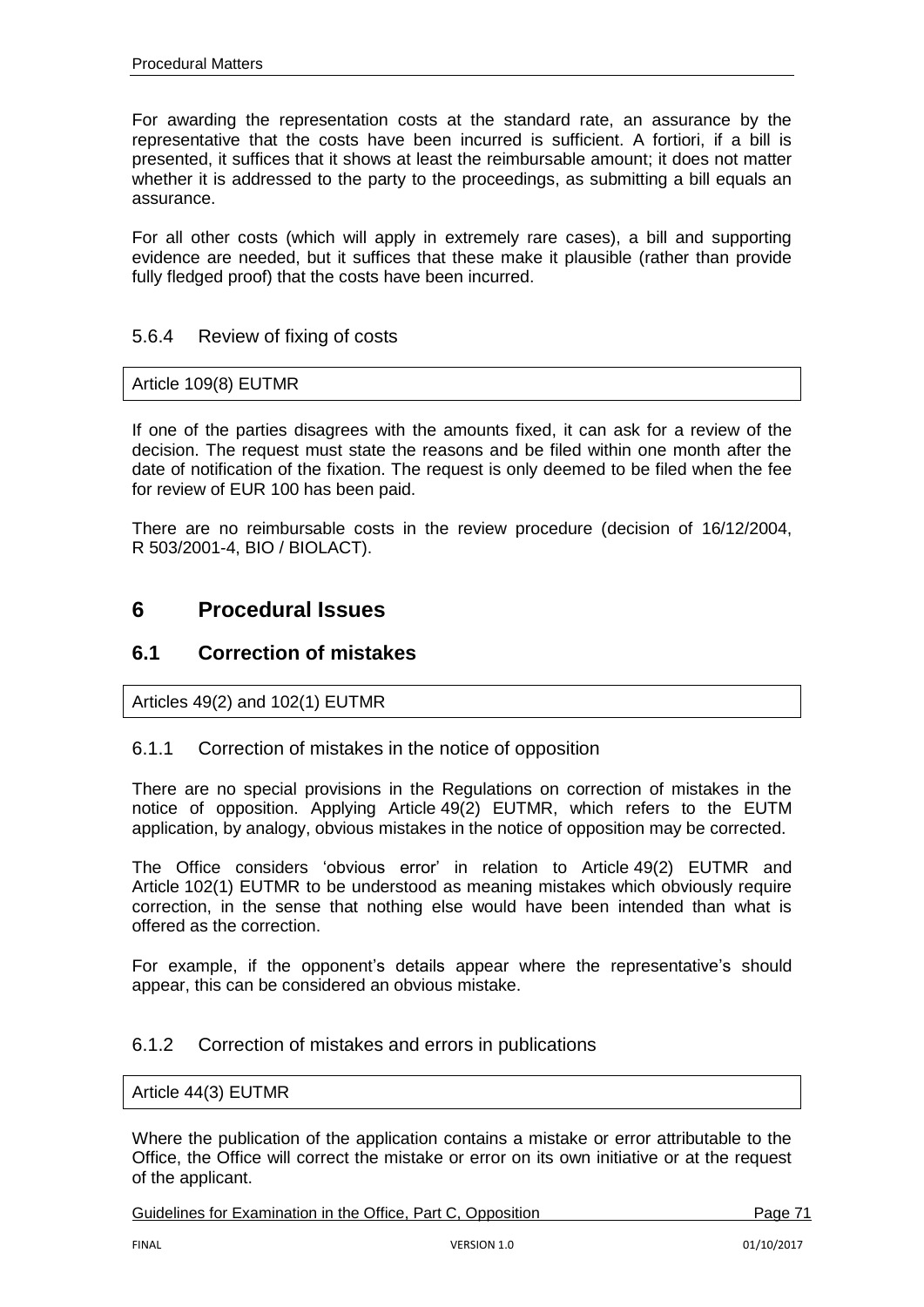The corrections effected under this rule have to be published. If the correction concerns mistakes that do not affect the opposition, it will be published when the EUTM is registered. Where the correction leads to an extension of the list of goods or services or concerns the representation of the mark, a new opposition period is opened, but only in respect of the corrected parts.

If oppositions were filed after the 'first' publication of the EUTM application, the opponents will have to be informed of the republication. The opponents that opposed the 'first' publication do not have to file a new opposition. The proceedings must be suspended until the opposition period following the 'second' publication has expired.

If a 'first publication opponent' wishes to withdraw its opposition as a consequence of the republication, the proceedings should be closed and the opposition fee should be refunded (see paragraph 5.4.1.2 above).

# **6.2 Time limits**

Articles 101(1) and 146(9) EUTMR Article 63 EUTMDR

Time limits are an essential tool for conducting orderly and reasonably swift proceedings. They are a matter of public policy, and rigorous compliance with them is necessary for ensuring clarity and legal certainty.

For general information on time limits and continuation of proceedings, see the Guidelines, Part A, General Rules, Section 1, Means of Communication, Time Limits.

## 6.2.1 Extension of time limits in opposition proceedings

## 6.2.1.1 Non-extendable and extendable time limits

Article 101(1) EUTMR

A time limit cannot be extended if its length is set by the Regulation. Non-extendable time limits include:

Article 46(1) EUTMR

the three-month opposition period to file an opposition;

Article 46(3) EUTMR

the three-month time limit to pay the opposition fee;

Article 141(3) EUTMR

 the one-month time limit to pay the surcharge where payment arrives late and no proof is made that it was initiated at least 10 days before expiry of the time limit for payment;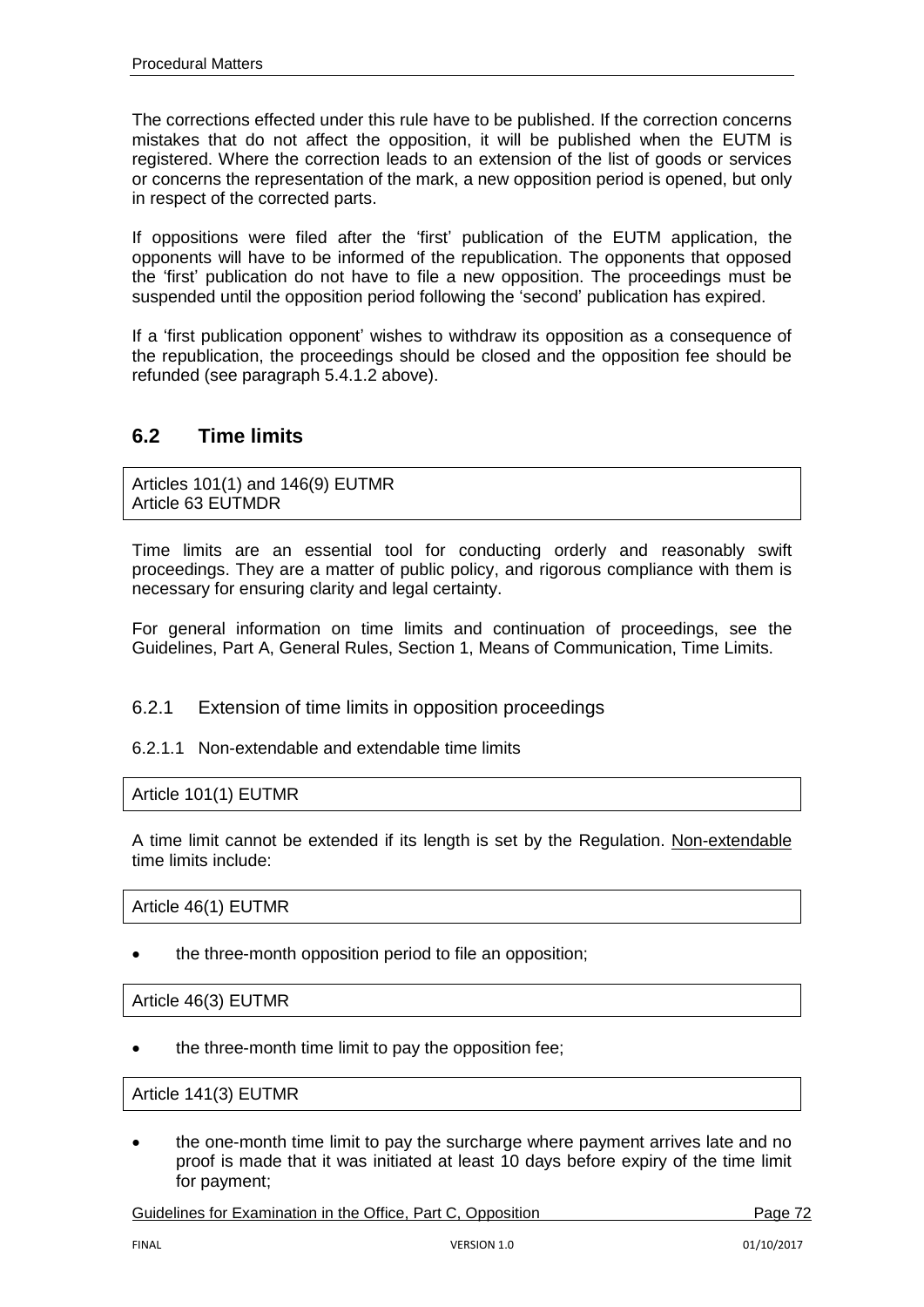### Article 5(5) EUTMDR

 the two-month time limit to remedy deficiencies according to Article 5(5)EUTMDR.

### Rule 101(1) EUTMR

The length of extendable time limits is specified by the Office. For example, the time limit to submit observations in reply to the notice of opposition is an extendable time limit.

### 6.2.1.2 Request made in time

Note: Extensions of the cooling-off period have a special regime. For further details, see above under paragraph 3.2, Extension of the cooling-off period.

For **an extension to be granted** the request has to fulfil the following conditions:

- the time limit must be extendable;
- the extension has to be requested by the party concerned or jointly by both parties;
- the request has to be signed;
- the original time limit must not have expired already;
- the language regime must be respected, i.e. if the request is not in the language of the proceedings a translation must be submitted within one month of filing, otherwise the request will not be taken into account.

An extension will only be possible if the relevant request is filed and received before the expiry of the original term (order of 30/01/2014, C-324/13 P, Patricia Rocha, EU:C:2014:60). If a request for extension is received by the Office after the expiry of the time limit, it must be rejected.

As a general rule, the first request for an extension that is received in time will be considered appropriate and will be granted for a period of two months (or less if so requested). However, any subsequent request for an extension of the same time limit will be refused, unless the party requesting it duly explains and justifies the exceptional circumstances that prevented it from meeting the original time limit and the first extension and why a further extension is necessary. General or vague explanations will not justify a second extension. The request must always be accompanied by evidence and/or supporting documentation.

On the other hand, circumstances that are within the control of the party concerned are not 'exceptional circumstances'. For example, last-minute discussions with the other party are not 'exceptional circumstances'. They are within the control of the parties.

The request has to be filed by the party affected by the time limit. For example, if the applicant has to submit observations in reply to the notice of opposition, it can only be the applicant that asks for an extension.

For more information on extensions of time limits, consult the Guidelines, Part A, General Rules, Section 1, Means of Communication, Time Limits, paragraph 3.1.3.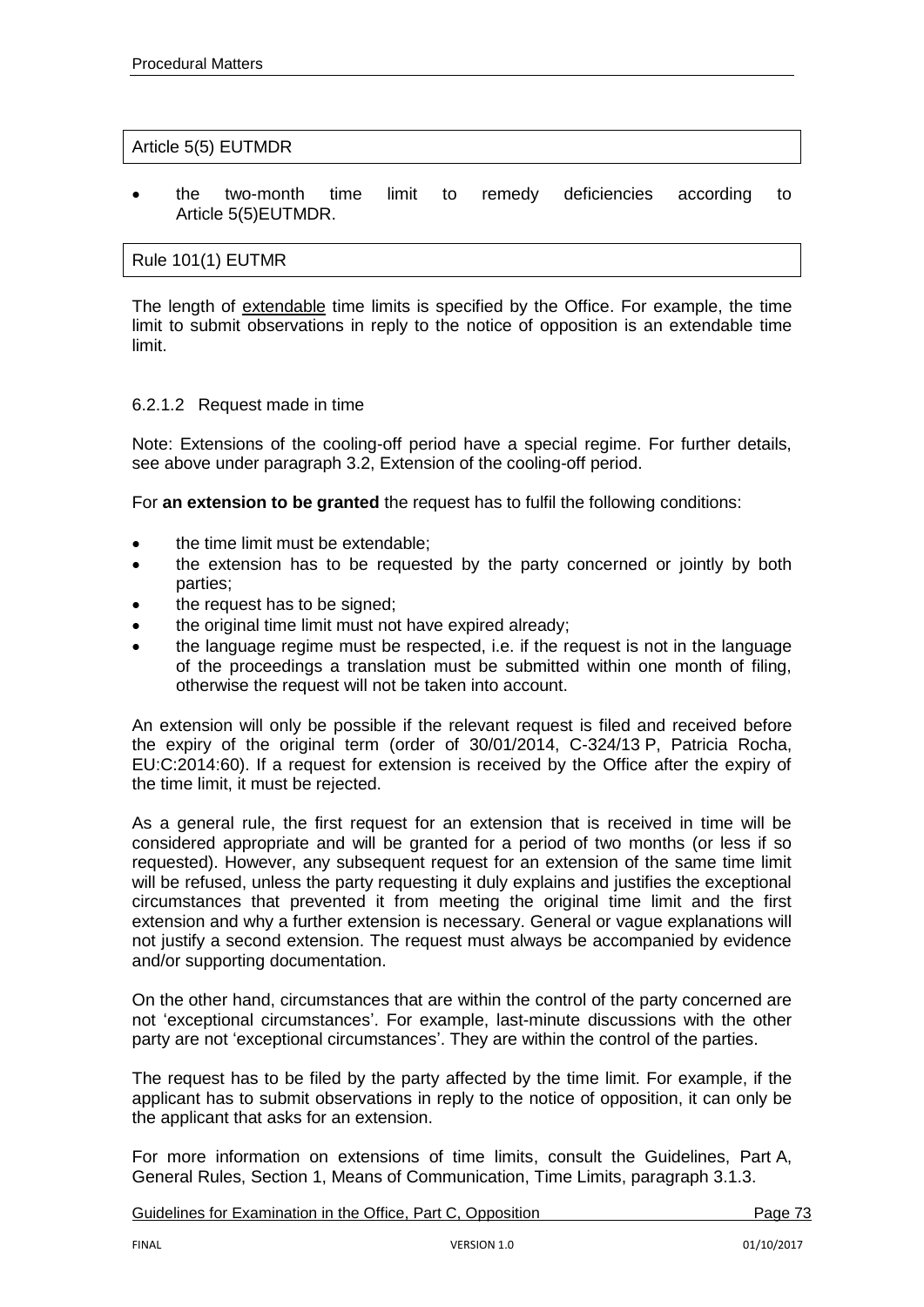### 6.2.1.3 Extension of a time limit by the Office on its own initiative

The Office can extend a time limit on its own initiative, if and when particular reasons make it necessary. For example, a request to extend a time limit without any justification is received by the Office 20 days before the end of the time limit to file observations but was not dealt with until after expiry of the time limit. Because the refusal of the request after expiry of the time limit will disproportionately harm the interests of the party who requested the extension, the Office extends the time limit by the number of days that were left when the party sent in its request, in this case 20 days. This practice is based on the rules of fair administration.

Where a request for extension of an extendable time limit has been filed and received before the expiry of this time limit (order of 30/01/2014, C-324/13 P, Patricia Rocha, EU:C:2014:60), the party concerned will be granted at least one day, even if the request for extension arrived on the last day of this time limit.

### 6.2.1.4 Signature

### Article 63(1)(a) EUTMDR

A joint request has to be signed by both parties and has to be received within the time limit for which an extension is requested. A request signed by one of the representatives, assuring the Office that the other party agrees to the extension is not acceptable.

For joint requests submitted in one single submission by electronic means the indication of the name of the sender is deemed to be equivalent to its signature; however, the signature of the other party must be present in order for the request to be acceptable.

# **6.3 Suspension**

#### Article 9(4) and Article 71 EUTMDR

The Office can suspend opposition proceedings either *ex officio*, or at the request of either one or both parties.

### 6.3.1 Suspension requested by both parties

According to Article 71(2) EUTMDR if both parties request suspension after expiry of the cooling-off period, upon a reasoned request (for example, negotiations towards a friendly settlement), the suspension is granted. In this case, and regardless of the period requested by the parties, the first suspension will be granted for a period of six months, with the parties being given the possibility of opting out. The process for opting out is the same as for the extension of the cooling-off period: if one party opts out, the suspension will end 14 days after the parties have been informed thereof. The proceedings will resume the day after and the party whose time limit was pending at the moment of suspension will be granted a time limit of two months. It is not possible to opt out during the last month of the suspended period and any requests to do so will be rejected.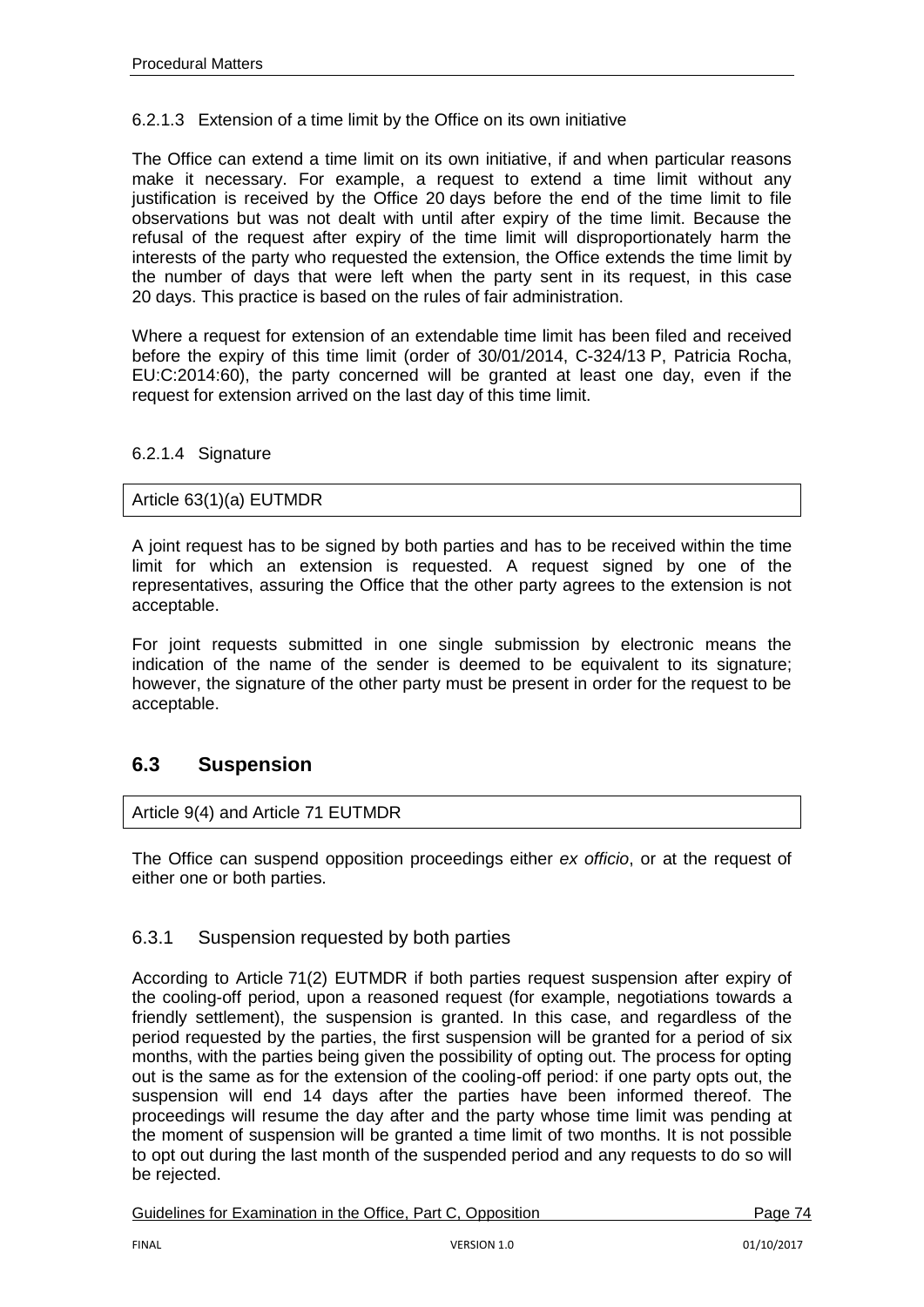A joint request for suspension will not be granted if it is received within the cooling-off period because the purpose of the cooling-off period is to set a time frame for negotiations before the adversarial stage begins.

In principle, the parties may obtain extensions of the suspension by jointly filing a reasoned request (for example indicating that the negotiations towards a friendly settlement are on-going). Such requests will be granted for further six-month periods.

However, the maximum duration of this suspension of the proceedings is limited to **two** years as set out in Article 71(2) EUTMDR, a duration that is to be understood as two years cumulative over the course of the proceedings. Consequently, requests for suspension submitted by both parties must be rejected if the suspended period exceeds the maximum of two years as a whole.

Requests for suspension based on ongoing negotiations submitted by only one of the parties will be rejected.

# 6.3.2 Suspensions by the Office *ex officio* or at the request of one of the parties

The Office may suspend the opposition proceedings *ex officio* or at the request of one party under a variety of circumstances:

- the opposition is based on an application for registration of a trade mark (including conversion);
- the opposition is based on an application for registration for a geographical indication or designation of origin.
- the earlier right is at risk (under opposition or cancellation);
- there are third party observations that raise serious doubts as to the registrability of the EUTM application (see paragraph 4.6 above);
- there are errors in the publication of the contested application that require the mark to be republished;
- a transfer is pending on earlier EUTMs/EUTM applications or contested EUTM applications.

It should be noted that there is no obligation in any of the abovementioned cases to suspend the proceedings. The Office will decide whether a suspension is appropriate under the circumstances of each case. Therefore, the decision is at the Office's discretion.

It is remarked that the proceedings may be suspended for a period of time longer than the one set out in Article 71(2) EUTMDR where the reasons indicated in Article 71(1)(a) or (b) EUTMDR are complied with.

### 6.3.2.1 Explanation of the basic principle, timing of suspension

### Article 71(1)(a) and (b) EUTMDR

In principle, oppositions based on (i) applications or (ii) earlier rights that are at risk are not to be suspended *ex officio* at the very beginning of the proceedings. The assumption is that in most cases applications mature into registrations, and oppositions or cancellation actions against earlier rights might be solved during the proceedings.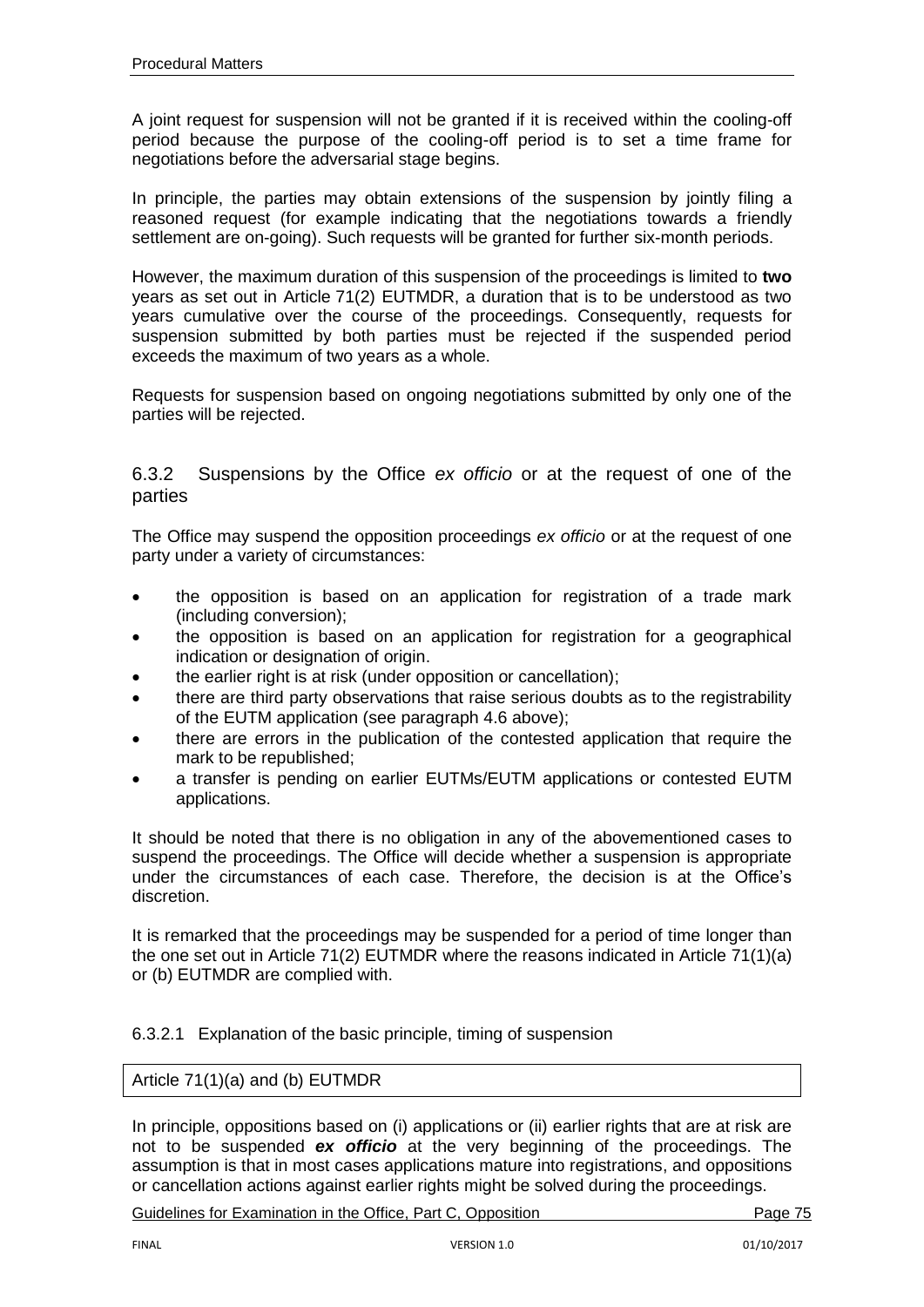In these cases the opposition proceeds until a decision is ready to be taken. Consideration must then be given as to whether the earlier right in question could make a difference, in a prima facie opinion, to the outcome of the opposition. If the opposition is deemed to be successful or rejected anyway, regardless of the fate of the earlier right at risk, the proceedings should not be suspended. If, in contrast, the earlier right at risk must necessarily be taken into account in the decision on the opposition, the proceedings will be suspended and, in the case of a national application or an earlier national mark at risk, the opponent must be requested to provide information on the status of the application or registration. For earlier EUTMs, the Office has this information at its disposal.

However, the Office may suspend the proceedings earlier if this is **requested by one of the parties** and the earlier right is an application or is at risk. If the earlier right is a national one the parties must provide evidence that it is facing problems. In this case the outcome of the proceedings against the earlier mark must have some impact on the opposition. Therefore, the probable outcome of the opposition will be considered in order to decide on suspension — in particular, whether the final decision on the opposition cannot be issued without taking into account the earlier application or earlier registration. This will be the case if the circumstances of the case do not allow the Office to say that the opposition will be rejected (e.g. because there is no likelihood of confusion) or upheld (because there are other earlier rights that are sufficient to reject the contested mark for all the contested goods and services).

When an opposition is based on an application for registration, it may be appropriate to suspend the opposition proceedings under Article 71(1)(a) EUTMDR to await registration of the opponent's earlier mark. However, if an opposition is to be rejected, either for formal or for substantive reasons, a suspension would be meaningless and would simply prolong the proceedings unnecessarily.

When there are no other earlier rights to take into account (because there are no other earlier rights or they were not substantiated) or when the application or registration must nevertheless be taken into account (because the other earlier rights are not 'winners'), an assessment must be made of whether the opposition will be successful on the basis of the application, in order to decide on the suspension. Proceedings will only be suspended if it is found that the earlier application, if registered, will lead to the total or partial rejection of the contested EUTM application.

# 6.3.2.2 Earlier EUTM applications or registrations

The opposition is based on an application but is not suspended because there is another earlier right (a registered trade mark) on the basis of which the contested application may be rejected. If the opponent fails to substantiate this other earlier right, the earlier application becomes crucial for the decision. If, according to the records, the only earlier application or registration is facing problems, the opposition should be suspended.

6.3.2.3 Earlier national/international marks (applications or registrations/rights)

The issue of suspension will have to be raised by the parties (normally the applicant). In this case the party has to submit evidence that the earlier mark (application or registration/right) is facing problems. This evidence must be official, it must clearly identify the proceedings leading to the suspension and it must indicate the relief sought. In particular, the evidence must be clear as to the possible consequences for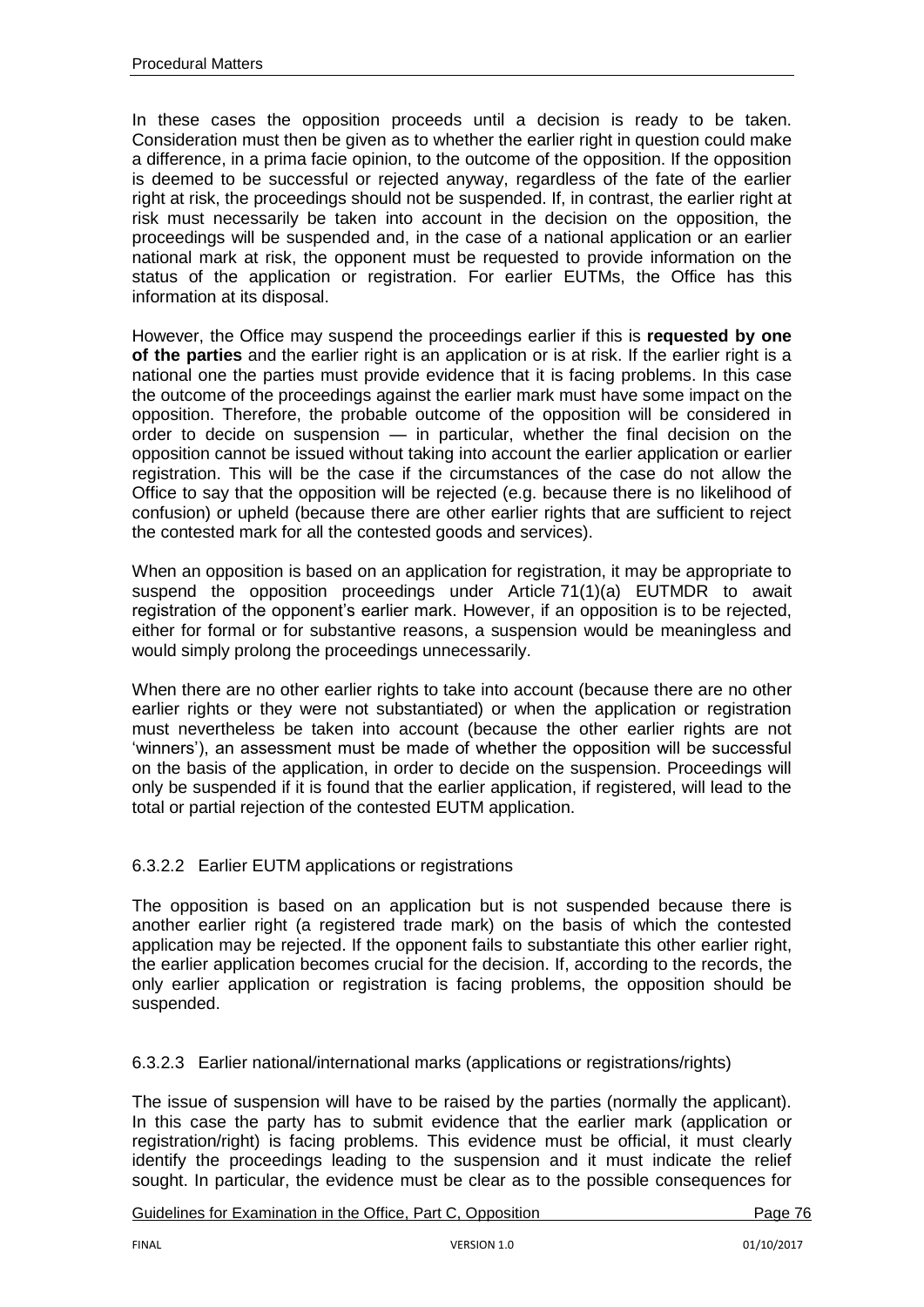the earlier right on which the opposition is based. If necessary, the party may be requested to submit a translation of the evidence.

Upon such a request the Office will consider whether under the circumstances of the case it is advisable to suspend the proceedings.

If no one raises the question, then the general principle applies and the Office only has to decide on the suspension if the proceedings reach the end of the adversarial part and there is no information that the application has matured to registration or that national proceedings against the earlier mark have come to an end. In this case the opponent should be required to inform the Office on the status of its earlier application or registration.

### 6.3.2.4 Examples

Here are some examples where, according to the general practice indicated above, the situation apparently does not require suspension of the proceedings but the suspension can nevertheless be decided if the Office finds it appropriate.

- The opposition is based on a French mark and on an EUTM application, neither of which faces problems. Both cover the same sign and the same goods, which are confusingly similar to the contested trade mark. Therefore, the opposition may be dealt with on the basis of the French mark only. If likelihood of confusion can occur only in Member States other than France, the decision will be more solid if based on the EUTM application and therefore it is appropriate to suspend the proceedings to await the outcome of the EUTM application.
- The earlier application does not make any difference to the outcome, but the applicant requests a suspension. If the earlier right is an EUTM application and the Office concludes that it is facing problems or, in the case of a national application, if the applicant submits evidence that the opponent's application is facing problems, the proceedings may be suspended.

The following examples fall into the category of earlier national marks facing problems:

- the applicant (or a third party) has filed an action or a counterclaim seeking the invalidation or revocation of the earlier registration;
- the applicant (or a third party) has filed an action or a counterclaim seeking the transfer of the earlier right to its own name.

### 6.3.3 Multiple oppositions

#### Article 9(2) EUTMDR

Except for under exceptional circumstances, such as where one opposition clearly leads to the rejection of the contested mark including all goods and services, the Office will not suspend the other proceedings.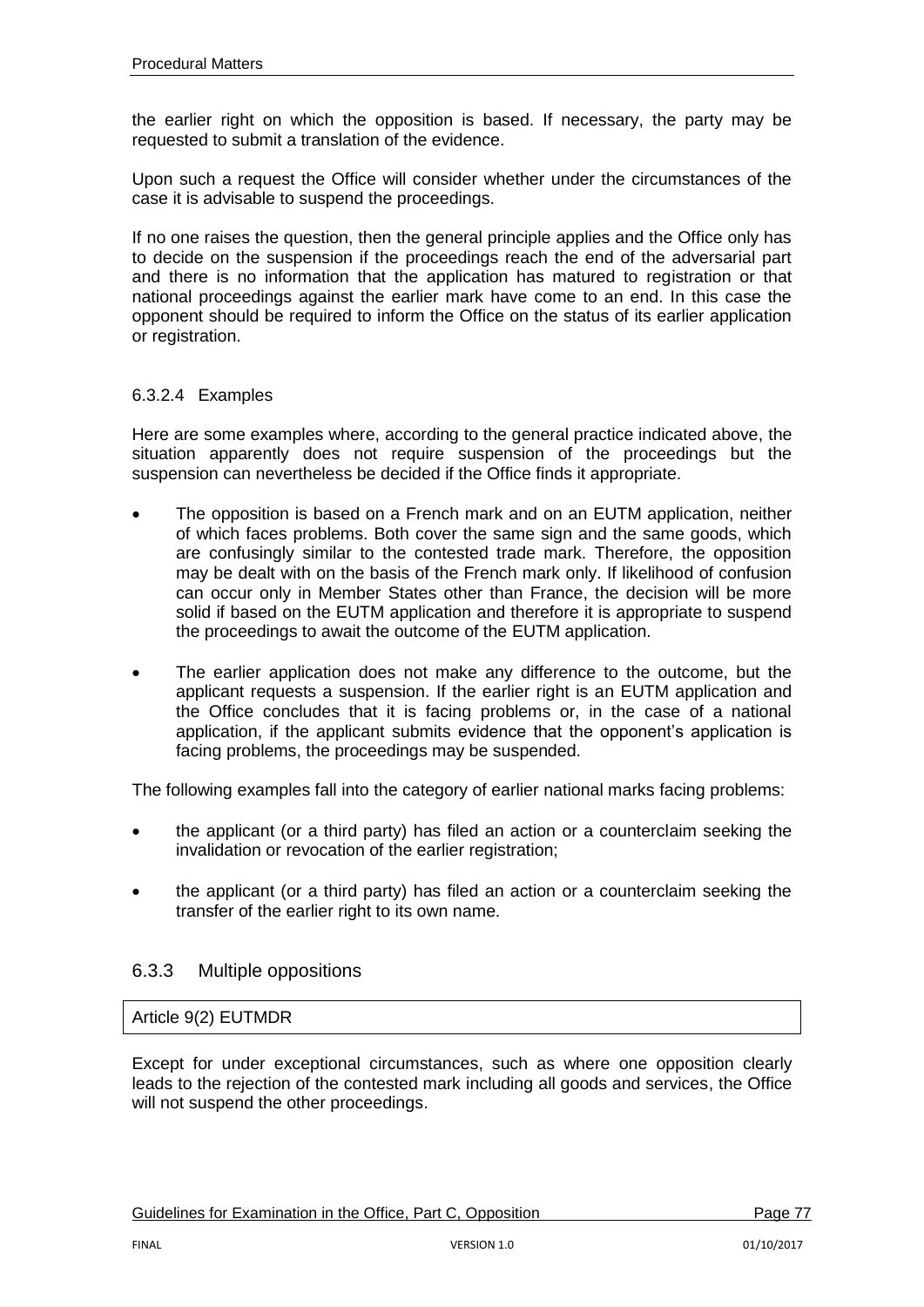## 6.3.3.1 After rejection of the EUTM application

When the EUTM application is subsequently rejected because of an 'active' opposition, the suspended oppositions are deemed to have been disposed of after the decision becomes final. If the decision has become final, the parties to the other proceedings must be informed, the oppositions that were suspended at an early stage (before the cooling-off period) will be closed, and 50 % of the opposition fee will be refunded to each opponent, in accordance with Article 9(4) EUTMDR.

If an appeal has been filed against the decision, the oppositions remain suspended. If BoA reverses the decision, the other proceedings will be resumed immediately, without having to wait for that decision to become final.

### 6.3.4 Procedural aspects

Letters suspending the proceedings should always indicate the date the suspension takes effect — generally the date when a valid request was submitted.

### 6.3.4.1 Monitoring suspended files

In cases where the proceedings are suspended for an indefinite period, the Office will monitor the opposition every six months.

In cases where the earlier right is an application for a national registration or a national/international registration that faces problems, the resumption of proceedings will always depend on the reaction of the parties, which are expected to inform the Office about any changes in the status of the application or registration and submit evidence to this effect. Nevertheless, the Office issues reminders every six months in which the parties may also be requested to submit the evidence.

### 6.3.4.2 Resuming the proceedings

In all cases the parties will be informed of the resumption of the proceedings and of any pending time limit if applicable. Any time limit that was pending at the moment of the suspension will be set again with a full two-month time limit with the exception of the cooling-off period, which can never exceed 24 months according to Article 6(1) EUTMDR.

Proceedings must be resumed as soon as a final decision has been rendered in the course of the national proceedings or an earlier application has been registered or refused. If the decision taken in the national proceedings invalidates, revokes, or results in some other way in the extinguishment of the right, or transfers the opponent's earlier right, the opposition is deemed unfounded insofar as it is based on that earlier right. If all the earlier rights on which an opposition is based cease to exist, the opponent will be granted the opportunity to withdraw its opposition. If it does not do so, the Office will take a decision rejecting the opposition.

### 6.3.4.3 Calculation of time limits

If the suspension is decided for a definite period of time, the letters must also indicate the date when the proceedings are to be resumed, and what happens after that. When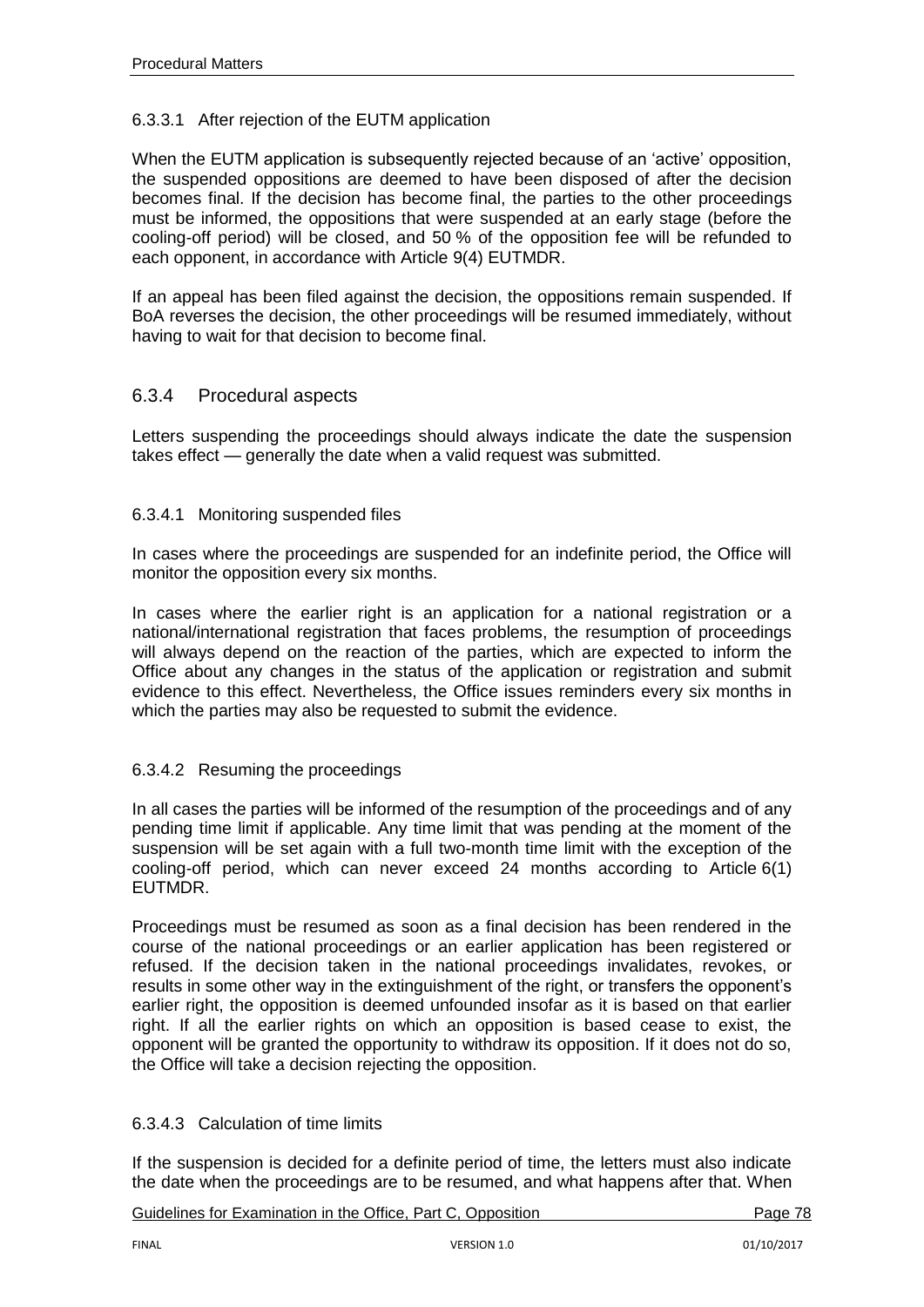the suspension is requested by both parties because there are ongoing negotiations, the period will always be six months, regardless of the period requested by the parties.

If on 30/01/2017 a request for a two-month suspension signed by both parties and submitted on 15/01/2017 (five days before the expiry of the time limit of the opponent for completing the opposition — 20/01/2017) is dealt with, the result will be that:

- the Office has suspended the opposition proceedings at the request of both parties;
- this suspension takes effect as from 15/01/2017 (the date when the suspension request was received at the Office) and will expire on 15/07/2017;
- the proceedings will be resumed on 16/07/2017 (six months, irrespective of the period requested by the parties), with no further notification from the Office;
- the time limit for the opponent is now 15/09/2017 (two full months for the opponent to complete the file);
- the time limit for the applicant is now 15/11/2017 (two full months after the opponent's time limit).

# **6.4 Multiple oppositions**

# Article 9 EUTMDR

Multiple oppositions are when different oppositions are filed against the same EUTM application.

In the case of multiple oppositions, some extra factors have to be taken into account.

First of all, unless there is a major delay during the admissibility stage concerning one of the oppositions, the practice is to notify the applicant of the admissibility of all the oppositions at the same time. Secondly, multiple oppositions may lead to suspension of some of them for reasons of economy of proceedings. Thirdly, a restriction made by the applicant in the course of one of the proceedings may have an impact on the other oppositions. Furthermore, it may be practical to take the decisions in a certain order.

Finally, under certain circumstances, multiple oppositions may be joined and dealt with in one set of proceedings.

# 6.4.1 Multiple oppositions and restrictions

When there are multiple oppositions and the applicant restricts the goods and services in one of the opposition proceedings, all the other opponents will have to be informed by sending the appropriate letter insofar as the restriction concerns contested goods or services of the other oppositions.

However, if there is no relation between the goods or services in the restriction and the contested goods and services, the opponent should not be informed.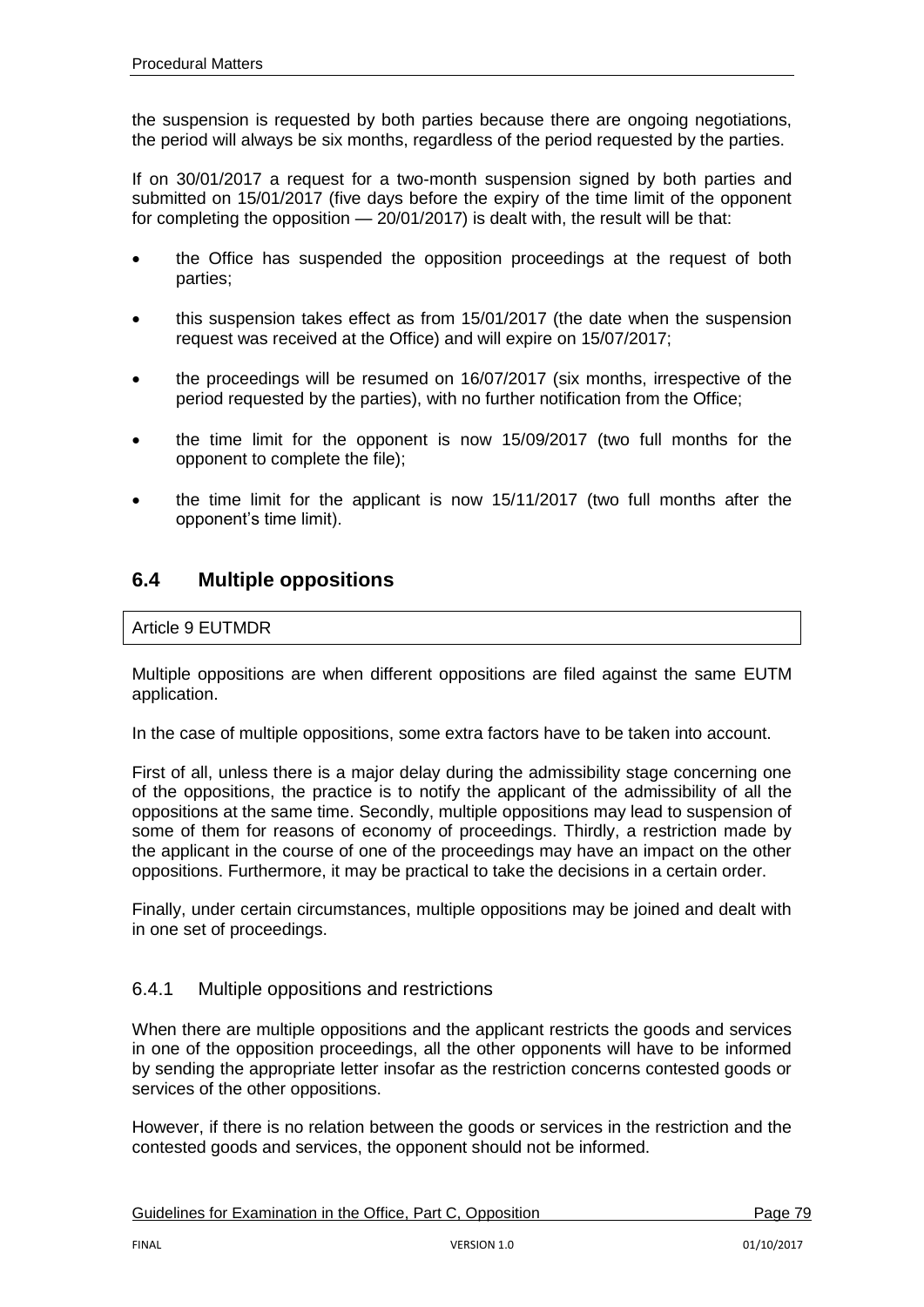For example, there are four oppositions against the same EUTM application, applied for in respect of goods in Classes 3, 14, 18 and 25. The oppositions are directed against the following classes:

| <b>Opposition</b> | <b>Extent</b>     |
|-------------------|-------------------|
| No 1              | Class 3           |
| No <sub>2</sub>   | Class 25          |
| No <sub>3</sub>   | Classes 18 and 25 |
| No 4              | Classes 14 and 25 |

The applicant sends a restriction in opposition 2, deleting *clothing* and *headgear*. Apart from the relevant letters in opposition 2, the relevant letters should also be sent in oppositions 3 and 4. As the restriction does not affect the contested goods of opposition 1, no action is necessary in this opposition.

# 6.4.2 Multiple oppositions and decisions

Once an opposition reaches the decision stage, it is important to take account of the possible multiple oppositions that are pending against the same EUTM application. Before a ruling can be given on the opposition, the stage of proceedings of the multiple oppositions must be analysed and, depending on the situation, a decision may be taken or the opposition must be suspended. The general principle to be applied is that contested goods and services should not be rejected more than once at different points in time. The three situations that may occur are described in the following.

1. All oppositions against the same EUTM application are ready for decision at the same time

The order in which the decisions are taken is at the discretion of the examiner. However, the following has to be taken into account.

If all oppositions will fail, the decisions can be taken in any order, as the rejection of the opposition does not affect the EUTM application. Even if one of the decisions were to be appealed before the others are taken, it would seem preferable not to suspend as the procedure before the Board of Appeal can take some time.

If several oppositions will be successful against overlapping goods and services, first the decision eliminating most goods and services of the EUTM application (the widest extent of the opposition) should be taken and the remaining oppositions suspended. Once the first decision is final, the opponents in the remaining oppositions must be consulted on whether they wish to maintain or withdraw their oppositions.

Assuming that the oppositions are maintained, the next 'widest' opposition is decided and the same process continues until all of the oppositions are dealt with.

When two oppositions are of the same extent, the general principles apply when taking the decisions.

In the example mentioned above under paragraph 6.4.1, the first decision should either be taken in opposition 3 or in opposition 4. Opposition 1 has no overlapping goods and services and can therefore be taken independently.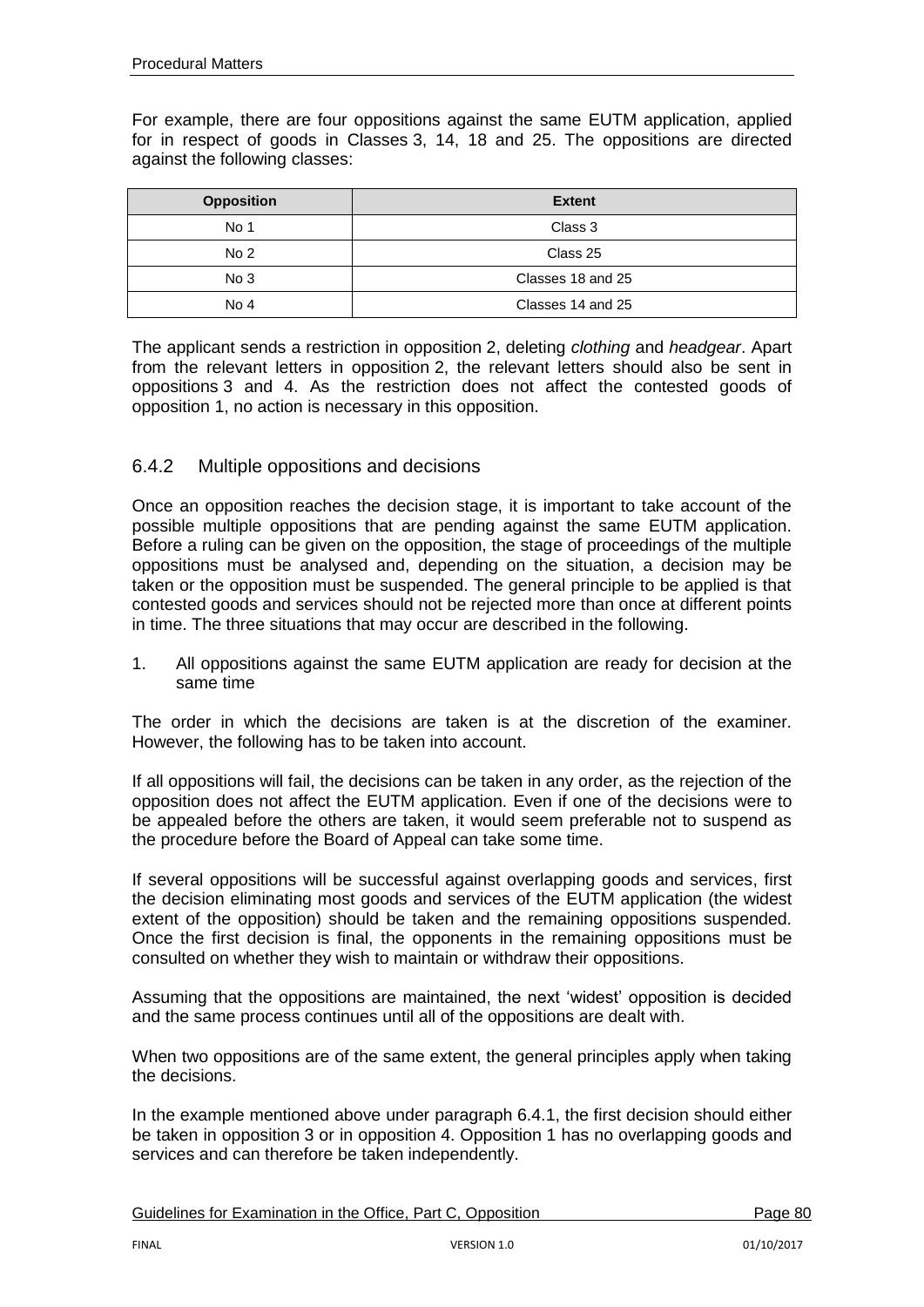Suppose the first decision is taken in opposition 4, and the EUTM application is rejected for Classes 14 and 25. In this case, oppositions 2 and 3 need to be suspended.

If the appeal period has expired and no appeal is filed, opposition 2 is disposed of, as it no longer has an object. The parties should be informed and the opposition must be closed. The case is considered to be a case that has not proceeded to judgment within the meaning of Article 109(5) EUTMR. Consequently, the costs are at the discretion of the Office. If the parties inform the Office that they agree on the costs, a decision on costs will not be taken. Generally, the decision will be that each party bears its own costs.

2. Only one opposition is ready for decision and the other oppositions are still in the adversarial phase of the proceedings

If the opposition is to be rejected, a decision can be taken without further impact on the pending multiple oppositions because the rejection does not have any effect on the EUTM application.

If the opposition is successful and the decision rejects the contested EUTM application in its entirety, the pending multiple oppositions must be suspended until the decision is final. If the appeal period has expired and no appeal is filed, the multiple oppositions are disposed of, as they no longer have an object. The parties should be informed and the opposition must be closed. The case is considered to be a case that has not proceeded to judgment within the meaning of Article 109(5) EUTMR. Consequently, the costs are at the discretion of the Office. If the parties inform the Office that they agree on the costs, a decision on costs will not be taken. Generally, the decision will be that each party bears its own costs.

The same applies if the decision on the opposition rejects **part** of the goods and services of the contested EUTM application but **all** of the goods and services against which the multiple oppositions are directed.

However, multiple oppositions must be suspended if the decision on the opposition rejects **part** of the goods and services of the contested EUTM application but only **part**  of the goods and services against which the multiple oppositions are directed. The suspension will last until the decision has become final. If this is the case, the opponents of the multiple oppositions will be invited to inform the Office whether they wish to maintain or withdraw the opposition. In the case of a withdrawal of the opposition, the proceedings are closed and both parties are informed. If the proceedings are closed after the expiry of the cooling-off period, the Office will decide on the costs in accordance with Article 109(3) EUTMR that each party bears its own costs. If the parties inform the Office before the closure of proceedings that they agree on the costs, a decision on costs will not be taken.

3. Two or more oppositions are ready for decision and others are still in the adversarial phase of the proceedings

It may happen that some of the oppositions against an EUTM application are ready for a ruling and some are still at different stages of the adversarial phase. In this situation the principles described under 1 and 2 apply in combination. It depends on the outcome of the decisions and on the scope of the pending cases whether a decision may be taken in some oppositions and whether the multiple oppositions must be suspended.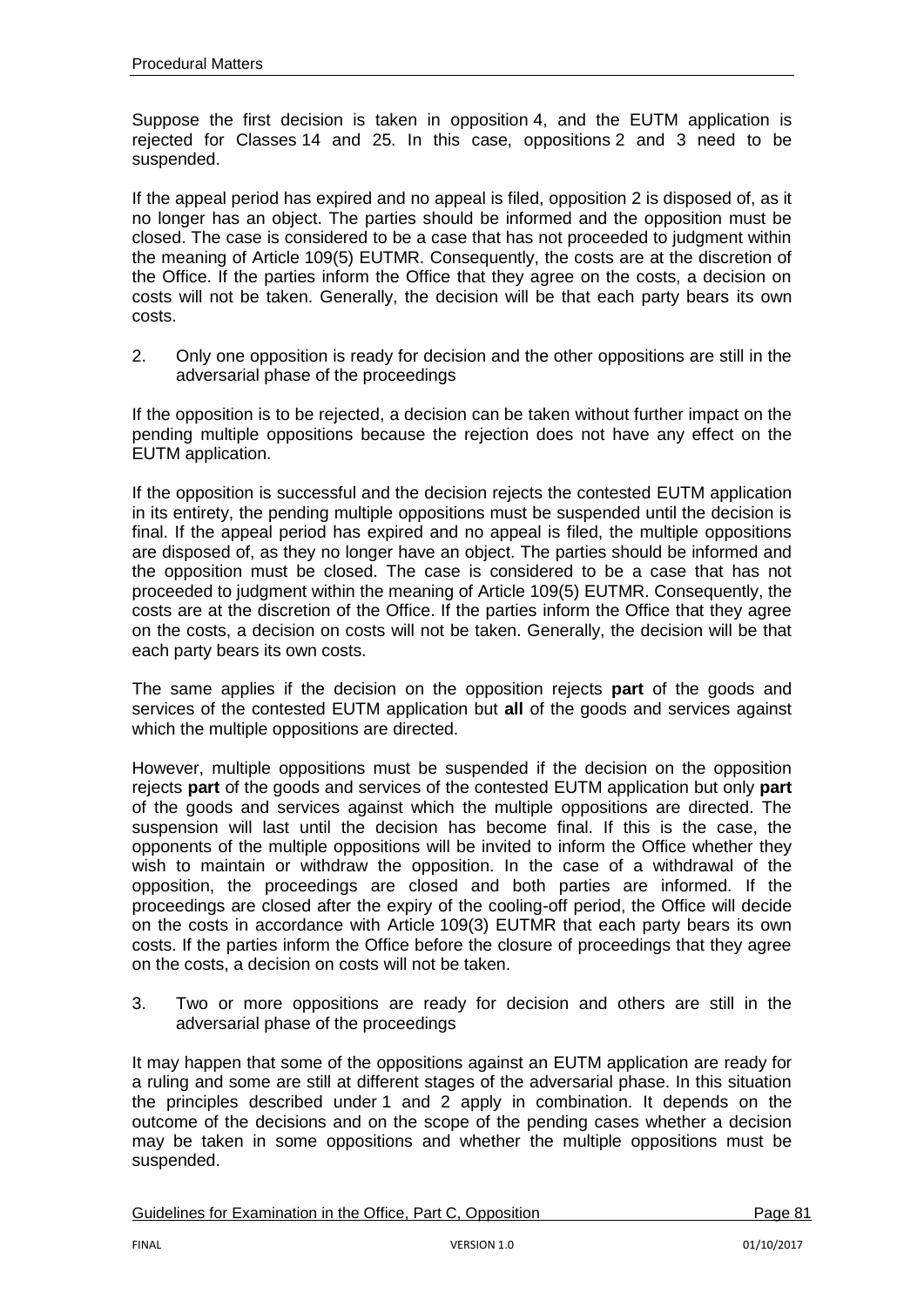# 6.4.3 Joinder of proceedings

### Article 9(1) EUTMDR

Article 9(1) EUTMDR allows the Office to deal with multiple oppositions in one set of proceedings. If it is decided to join the oppositions, the parties must be notified.

Oppositions may be joined upon the request of one of the parties if they are directed against the same EUTM application. It is more likely that the Office would join them if, in addition, they were filed by the same opponent or if there is an economic link between the opponents, for example a parent and subsidiary company. The oppositions must be at the same procedural stage.

When it is decided to join the oppositions it should be verified whether the opponents have the same representative. If not, they must be asked to appoint one single representative. In addition, the earlier rights must be identical or very similar. If the representatives do not reply or do not want to appoint a single representative, the joinder must be undone and the oppositions dealt with separately.

If at any stage these conditions are no longer fulfilled, for example the one and only earlier right of one of the joined oppositions is transferred to a third party, the joinder may be undone.

Unless the joinder is undone before the decision is taken, only one decision is taken.

# **6.5 Change of parties (transfer, change of name, change of representative, interruption of proceedings)**

- 6.5.1 Transfer and opposition proceedings
- 6.5.1.1 Introduction and basic principle

#### Article 20 EUTMR

A transfer or assignment of an earlier right is a change of ownership of this right. For further information see the Guidelines, Part E, Register Operations, Section 3, EUTMs and RCDs as Objects of Property, Chapter 1, Transfer.

The basic principle is that the new owner substitutes the old owner in the proceedings. The Office's practice for dealing with transfers is described in paragraphs 6.5.1.2 (the earlier registration is an EUTM), 6.5.1.3 (the earlier registration is a national registration), 6.5.1.4 (the earlier registrations are a combination of EUTM registrations and national registrations) and 6.5.1.5 (transfer of a contested EUTM application during opposition proceedings).

A transfer can be made in several ways, including a simple sale of an earlier mark from A to B, a company C that is bought (trade marks included) by company D, a merger of companies E and F into company G (universal succession), or legal succession (after the owner has died, the heirs become the new owners). This is not an exhaustive list.

When a transfer is made during opposition proceedings, several situations can arise. Whereas for earlier EUTM registrations or applications on which the opposition is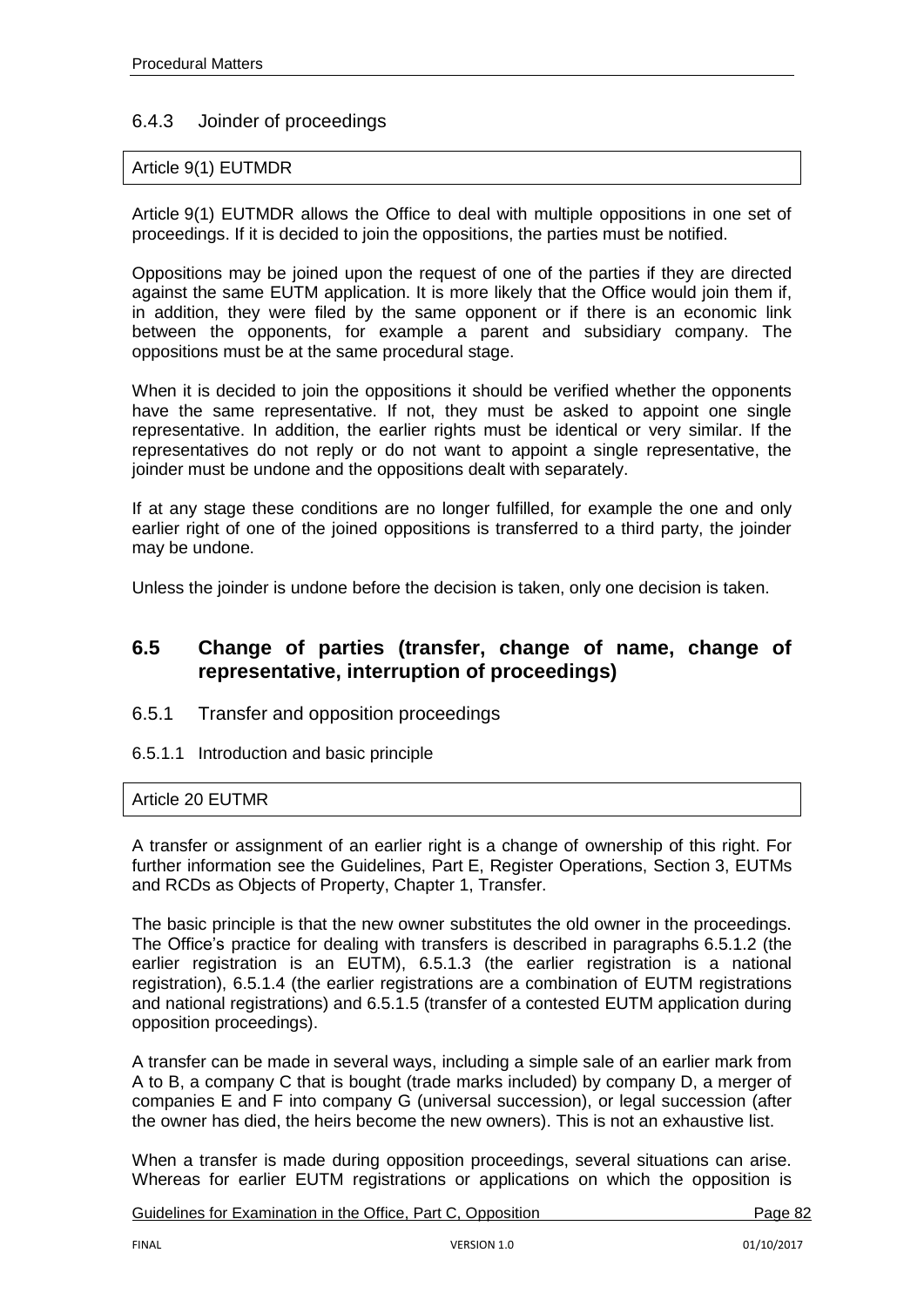based the new owner can only become party to the proceedings (or file observations) once the request for registration of the transfer has reached the Office, for earlier national registrations or applications it suffices that the new owner files evidence of the transfer.

### 6.5.1.2 Transfer of earlier EUTM

### Article 20(11) and (12) EUTMR

Concerning earlier EUTMs or EUTM applications, according to Article 20(11) EUTMR, as long as a transfer has not been entered in the Register, the successor in title may not invoke the rights arising from the registration of the EUTM (application). However, in the period between the date of reception of the request for registration of the transfer and the date of registration of the transfer, the new owner may already make statements to the Office with a view to observing time limits.

#### Opposition based on one EUTM only

When an opposition is based on one earlier EUTM only and this EUTM is/has been transferred during the opposition proceedings the new owner becomes the new opponent. The new owner will substitute the old owner.

To this end, either the old or the new owner will have to inform the Office that the EUTM on which the opposition is based has been transferred and it must submit a request for registration of the transfer. As mentioned above, as soon as the request is received by the Office, the new owner may already make statements. However, it only becomes party to the proceedings once the transfer is registered.

In practice, once the Office is informed that a request for registration is received, the proceedings can continue with the new owner. Nevertheless, the transfer has to be registered before a decision on the opposition is taken. If the opposition is ready for decision but the transfer has not been registered, the opposition must be suspended.

If the new owner informs the Office that it does not want to continue the proceedings, the opposition is considered withdrawn.

#### Partial transfer of the only EUTM on which the opposition is based

In cases of a partial transfer one part of the earlier EUTM remains with the original owner and another part is transferred to a new owner. The same principles apply to partial transfers as to the transfer of only one of a number of EUTM registrations on which the opposition is based, as described in the paragraph immediately below.

#### Opposition based on more than one earlier EUTM

When an opposition is based on more than one earlier EUTM and all these marks are/have been transferred to the same new owner during the opposition proceedings, the situation is the same as for an opposition based on a single EUTM, as described above.

The situation is, however, different when only one of the earlier EUTMs is/has been transferred. In this case the new owner may also become an opponent, with the result that there are two opponents. The new opponents will be treated as 'joint opponents',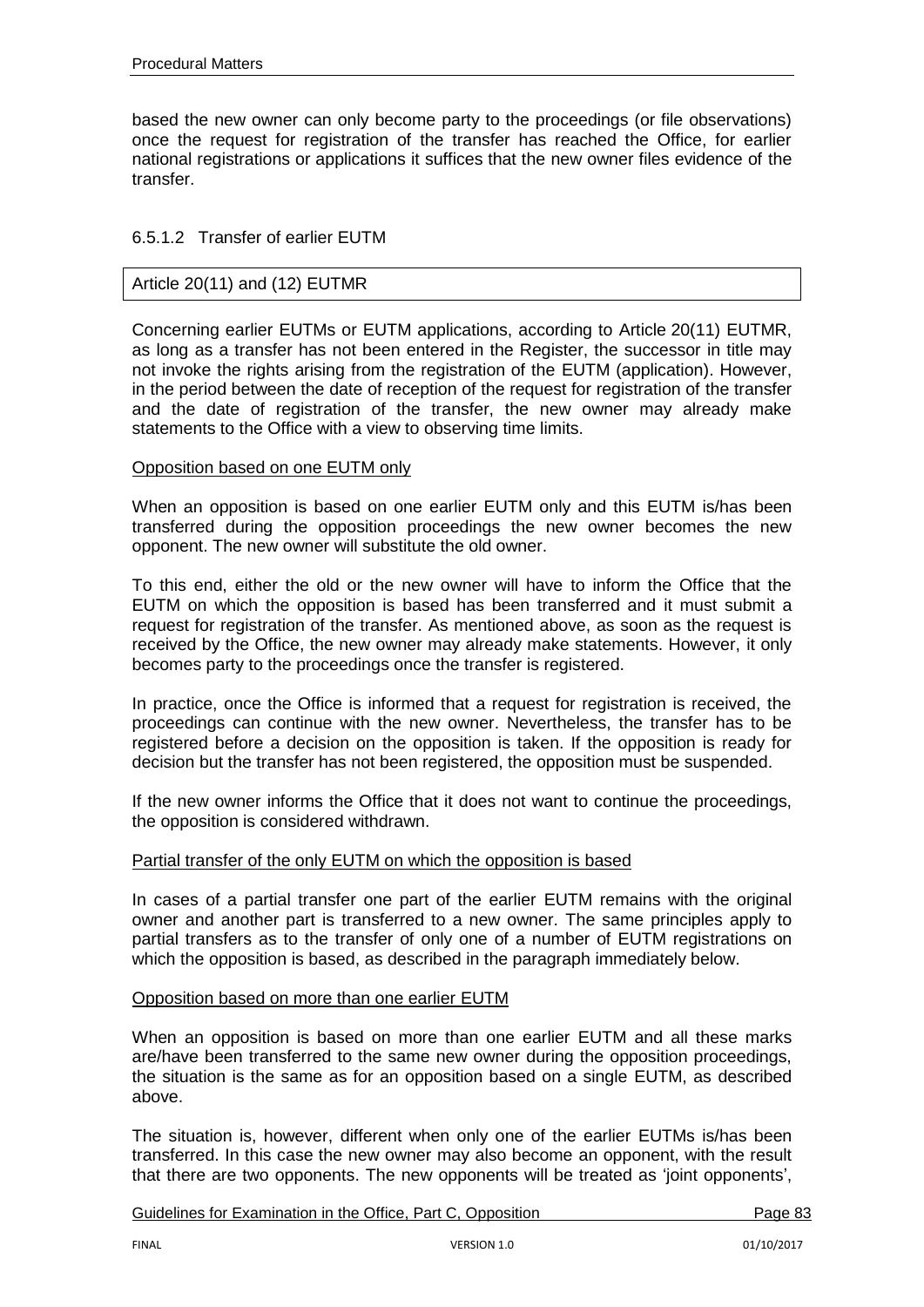meaning that the Office will continue dealing with the case in exactly the same way as before, that is to say, as one opposition, albeit with more than one opponent. Moreover, the Office will consider the original representative as the 'common' representative for all the opponents and will not invite the new opponents to appoint a new one. However, the new opponents always have the option of appointing a representative of their choice.

Common representation does not mean that opponents may not act independently, to the extent that their earlier rights remain independent: if, for instance, one of the opponents enters into a friendly settlement with the applicant, the opposition will be treated as partially withdrawn in respect of the earlier rights owned by this opponent.

If one of the joint opponents wants to withdraw, this will be accepted independently of whether the other wants to continue. Should the proceedings be continued, they will only be based on the rights of the opponent that did not withdraw. No separate decision on costs will be taken.

# 6.5.1.3 Transfer of earlier national registration

### Opposition based on one national registration only

When an opposition is based on one earlier national registration only and this registration is/has been transferred during the opposition proceedings, the new owner also becomes the new opponent. The new owner will substitute the old owner.

To this end, either the old or the new owner will have to inform the Office that the earlier national registration on which the opposition is based has been transferred and must file evidence thereof, i.e. the deed of transfer or any other evidence showing the agreement of the parties to the transfer/change of ownership.

The Office does not require the new owner to confirm that it wishes to continue the proceedings. As long as the evidence of the transfer is in order, the new owner is accepted as the new opponent. If it informs the Office of the transfer, but does not submit (sufficient) evidence thereof, the opposition proceedings have to be suspended while the new owner is given a time limit within which to provide evidence of the transfer.

As there are different national practices, it is not always obligatory to submit a copy of the request to register the transfer with the national office. Nevertheless, in those Member States where there is a requirement for a transfer to have effect against third parties, the transfer must have been registered before a decision on the opposition is taken. If the opposition is ready for decision but the transfer has not been registered, the opposition must be suspended and the opponent is to be required to provide evidence of registration of the transfer.

If the new owner does not provide the required evidence, the proceedings must be continued with the old owner. If the old owner maintains that it is not the owner any more, the opposition has become unfounded, as the opponent is no longer the owner of the earlier right. The old owner must be informed that the opposition will be rejected as such unless it withdraws the opposition.

If the new owner provides the required evidence and informs the Office that it does not want to continue the proceedings, the opposition is considered withdrawn.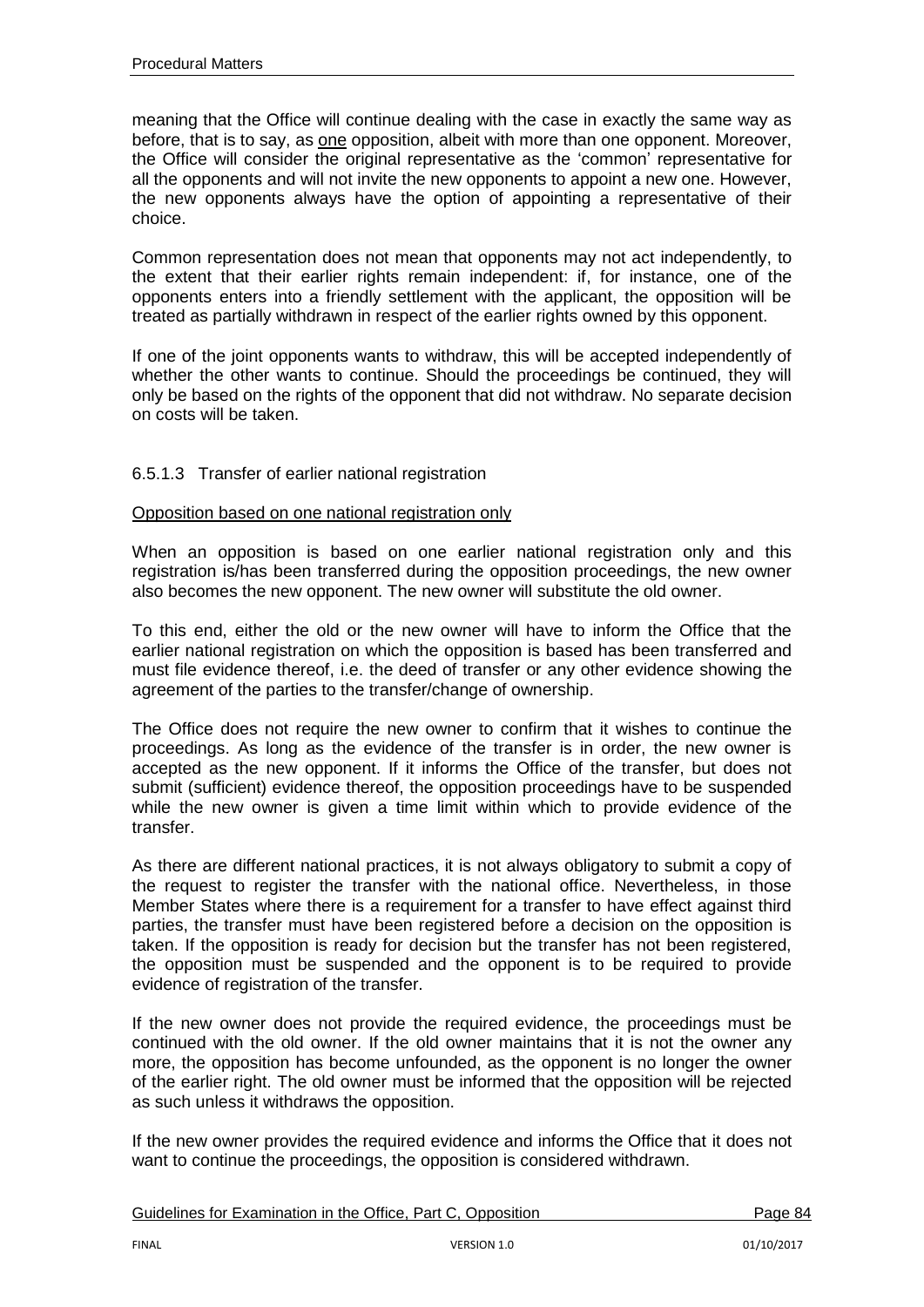### Partial transfer of the only national registration on which the opposition is based

In cases of a partial transfer, one part of the earlier national registration remains with the original owner and another part with a new owner. The same principles apply to partial transfers as to transfers of only one of a number of national registrations on which the opposition is based, as described in the paragraph immediately below.

### Opposition based on more than one earlier national registration

When an opposition is based on more than one earlier national registration and these are/have been transferred to the same new owner during the opposition proceedings, the situation is the same as for the transfer of a single mark upon which an opposition is based, as described above.

The situation is, however, different when only one of the earlier national rights is/has been transferred. In this case the new owner may also become an opponent, with the result that there are two opponents. The new opponents will be treated as 'joint opponents', meaning that the Office will continue dealing with the case in exactly the same way as before, that is to say, as **one** opposition, albeit with more than one opponent. Moreover, the Office will consider the original representative as the 'common' representative for all the opponents and will not invite the new opponents to appoint a new one. However, the new opponents always have the option of appointing a representative of their choice.

If one of the joint opponents wants to withdraw, this is to be accepted independently of whether the other wants to continue. Of course, if the proceedings are continued it will be based only on the rights of the opponent that did not withdraw. No separate decision on costs will be taken.

### 6.5.1.4 Opposition based on a combination of EUTM registrations and national registrations

When an opposition is based on one or more EUTM registrations **and** one or more national registrations at the same time and one of these marks is/has been transferred to the same new owner during the opposition proceedings, the principles set out above apply *mutatis mutandis*.

In all of these situations, once the Office becomes aware of the transfer of ownership, it will update the official database to include the new opponent/both opponents, and it will inform the parties for information purposes only. However, the mere fact that the earlier registrations have been transferred will never justify the granting of a new time limit for submitting observations or any other documents when the original time limit has expired.

### 6.5.1.5 Transfer of the contested EUTM application

When during opposition proceedings the contested EUTM application is/has been transferred, the opposition follows the application, that is to say, the opponent is informed of the transfer and the proceedings continue between the new owner of the EUTM application and the opponent.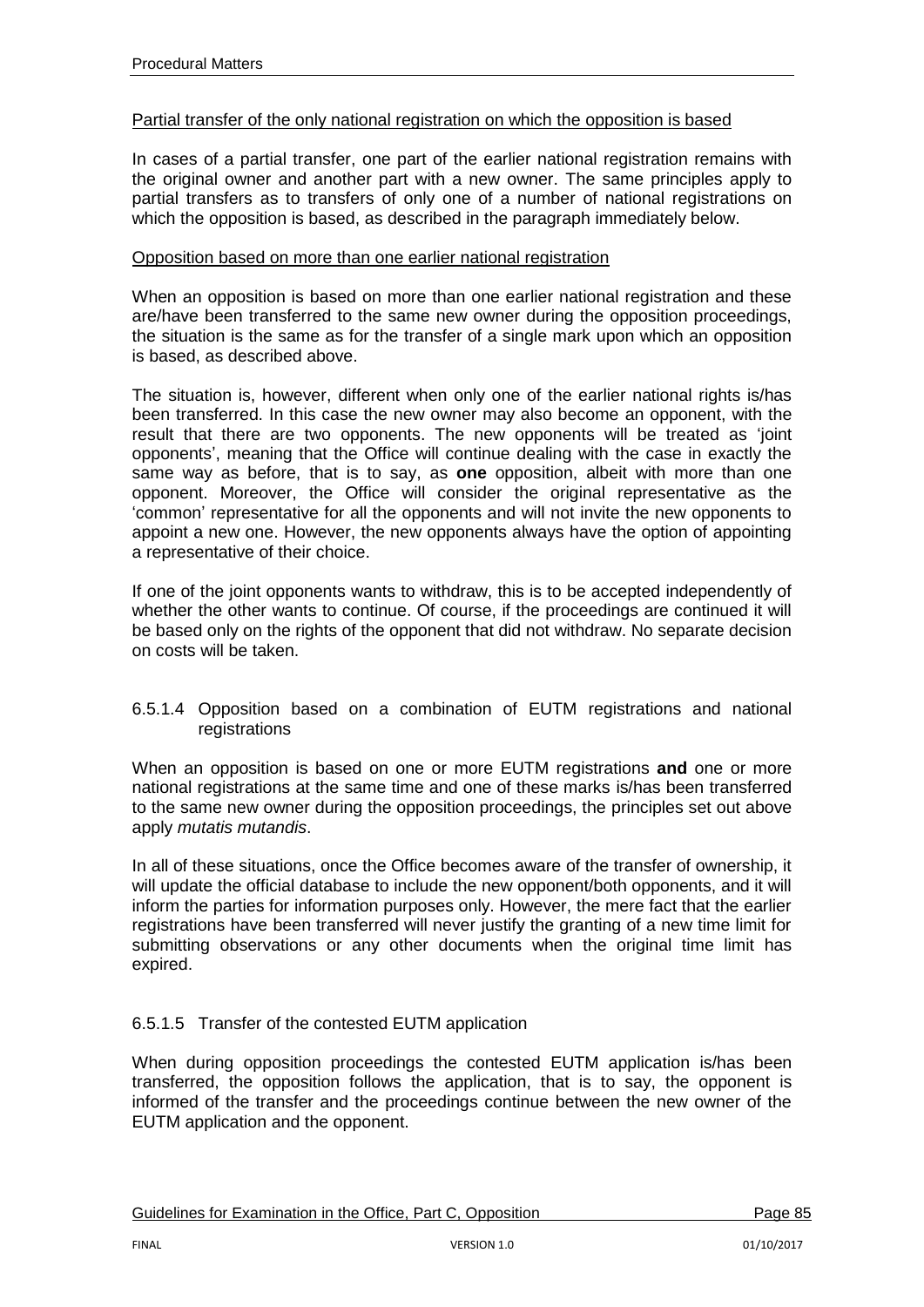## 6.5.1.6 Partial transfer of a contested EUTM application

#### Article 14(2) EUTMIR

When there has been a partial transfer of a (contested) EUTM application, the Office must create a separate file for the new registration (application) with a new registration (application) number.

In this case, when the transfer is recorded in the Register and a new EUTM application is created, the opposition examiner also has to create a new opposition file against the new EUTM application, since it is not possible to deal with one opposition against two separate EUTM applications.

However, this is only the case when some of the originally contested goods and services are maintained in the 'old' EUTM application and some in the newly created EUTM application. For example: Opponent X opposes all the goods of EUTM application Y, applied for in Class 12 for *apparatus for locomotion by land and air*, and for *clothing and footwear* in Class 25. EUTM application Y is partially transferred, and split into old EUTM application Y for *apparatus for locomotion by land* and *clothing*, and new EUTM application Y for *apparatus for locomotion by air*, and *footwear*.

### Articles 20 and 27 EUTMR

Since there was only one opposition fee to be paid when the opponent filed its opposition, a second fee for the new opposition created after the split of the EUTM application is not required because, at the time of filing, the opposition was only directed against one EUTM application.

Regarding the apportionment of costs, the opposition examiner will take into account the fact that only one opposition fee was paid.

Moreover, depending on the circumstances of the case, it could be possible to join the proceedings (e.g. when the representative of the 'old' and 'new' applications is the same).

### 6.5.2 Parties are the same after transfer

In the event that, as a result of a transfer, the opponent and applicant become the same person or entity, the opposition becomes devoid of any purpose and will accordingly be closed *ex officio* by the Office.

### 6.5.3 Change of names

As mentioned above, a change of name does not imply a change of ownership.

# 6.5.4 Change of representatives

Article 119 EUTMR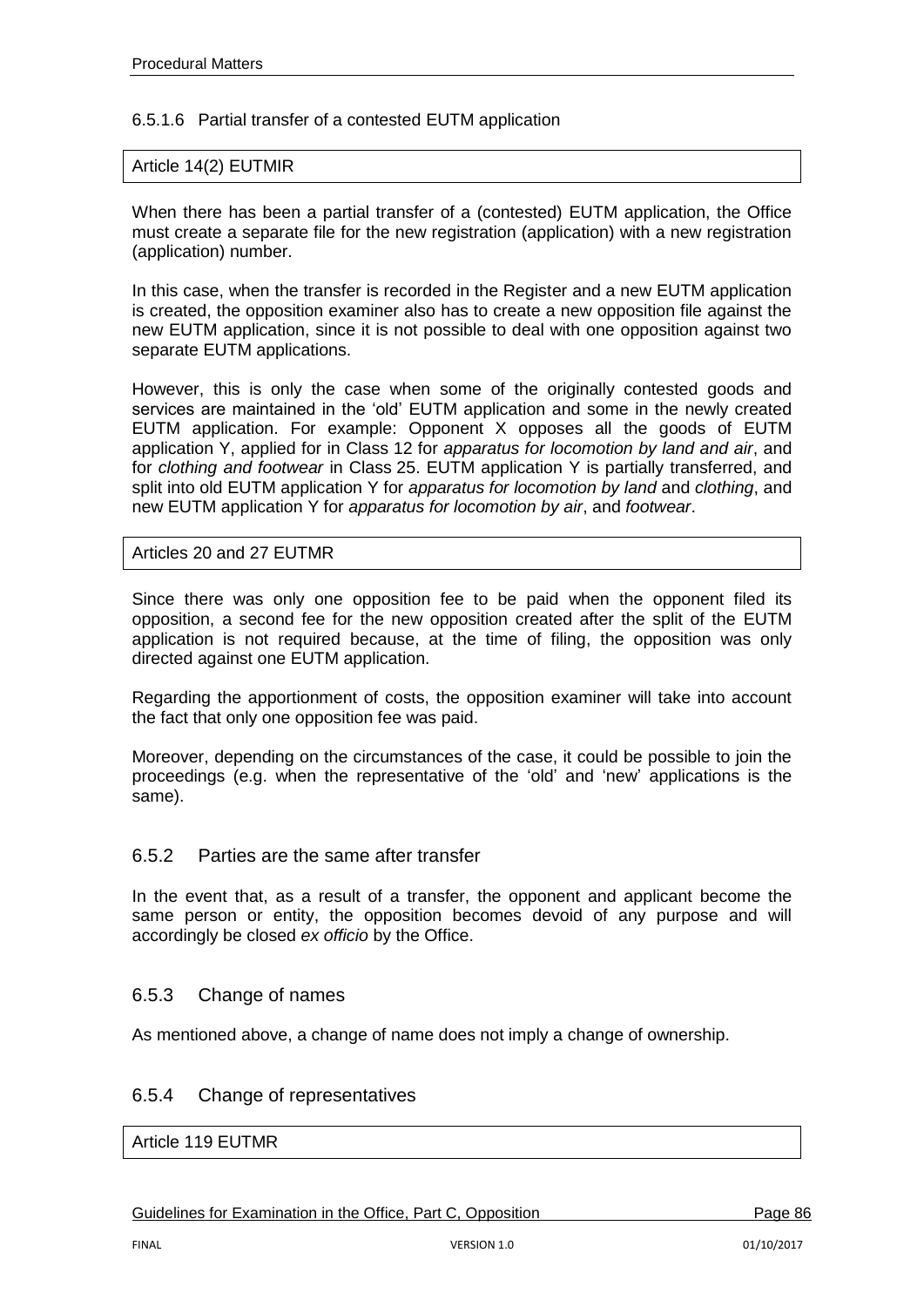When there is a change of representative during opposition proceedings, the other party will have to be informed by sending it a copy of the letter and of the authorisation (if submitted).

For detailed information please refer to the Guidelines, Part A, General Rules, Section 5, Professional Representation.

6.5.5 Interruption of the proceedings due to death or legal incapacity of the applicant or its representative

| Article 106 EUTMR |  |
|-------------------|--|
| Article 72 EUTMDR |  |

Article 106 EUTMR deals with interruption of proceedings. Paragraph 1 distinguishes three situations:

Opposition proceedings before the Office will be interrupted:

- 1. when the EUTM **applicant** has died or is under legal guardianship;
- 2. when the EUTM **applicant** is subject to bankruptcy or any similar proceedings;
- 3. when **the representative of an applicant** has died or is otherwise prevented from representing the applicant. For further information see the Guidelines, Part A, General Rules, Section 5, Professional Representation.

Article 106 EUTMR only refers to the applicant and its representative and does not mention anything about other parties, such as opponents. In the absence of relevant provisions, the Office will apply this provision only to cases where the applicant (or its representative) is not able to continue the proceedings. Therefore, if, for example, the opponent is declared bankrupt, the proceedings will not be interrupted (even where the opponent is the applicant/proprietor of an earlier EUTM application/EUTM). The uncertainty of the legal status of an opponent or its representative will not be to the detriment of the applicant. In such a case, when the notification is returned to the Office as undeliverable, the normal rules for public notification apply.

#### 6.5.5.1 Death or legal incapacity of the applicant

In the event of the death of the applicant or of the person authorised by national law to act on their behalf, because of the legal incapacity of the applicant, the proceedings are only interrupted when this is requested by the representative of the applicant/authorised person or when the representative resigns.

6.5.5.2 Applicant prevented from continuing the proceedings before the Office owing to legal reasons (e.g. bankruptcy)

Article 106(1)(b) EUTMR Article 72(3) EUTMDR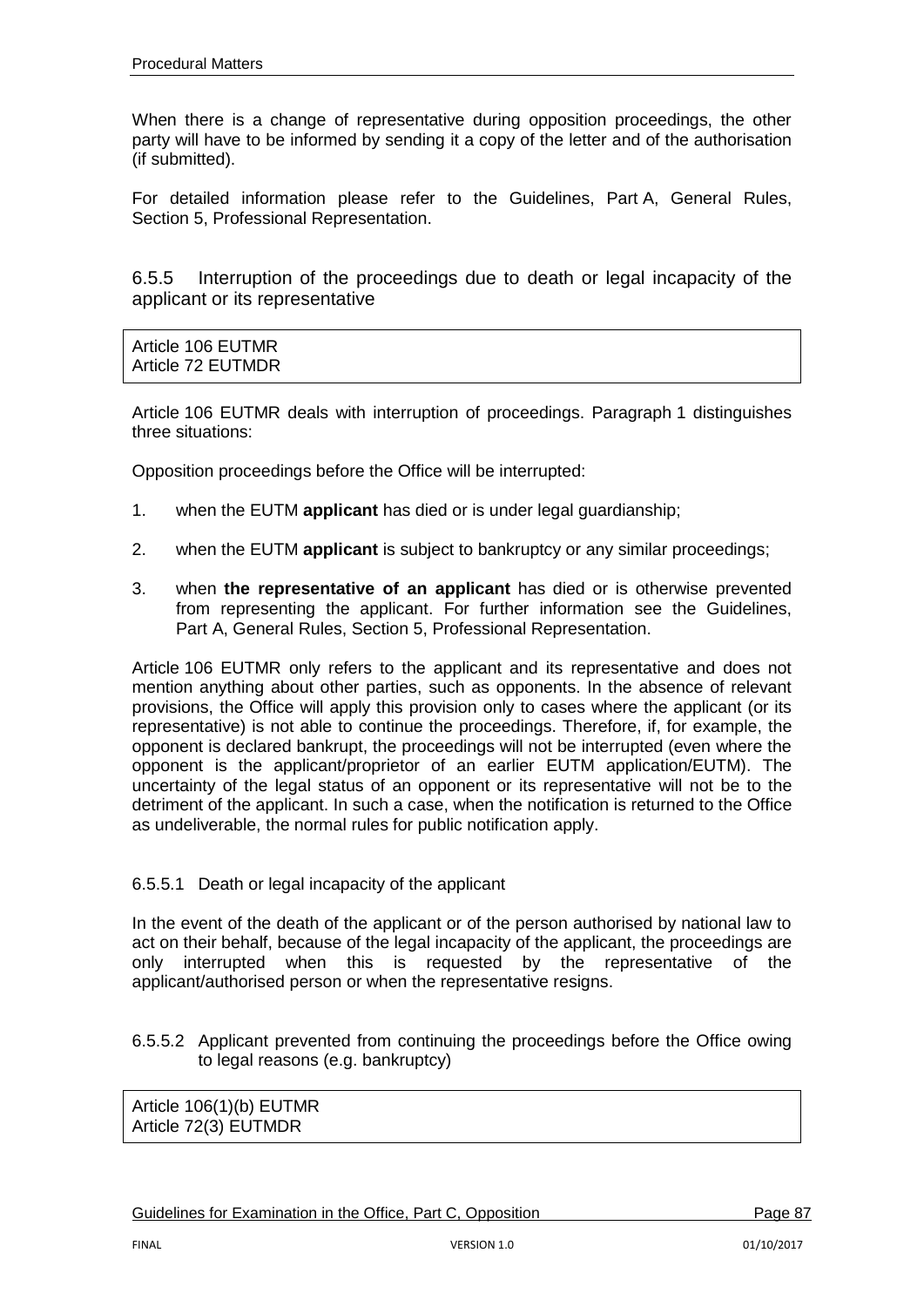Article 106(1)(b) EUTMR applies from the point in time from which the party to the proceedings is no longer entitled to dispose of the procedure, i.e. to dispose of its assets, until the point in time a liquidator or trustee is appointed who will then continue to represent the party under the law.

When the applicant is represented by a professional representative who does not resign, there is no need to interrupt the proceedings. The Office considers the applicant's representative to be entitled to represent the applicant until the Office is informed otherwise by the representative itself, by the designated trustee or the court dealing with the legal action in question.

If the representative informs the Office that it resigns, it depends whether the representative further indicates who acts as the trustee or liquidator in the bankruptcy.

- If the representative does so, the Office will continue to correspond with the trustee or liquidator. If there were time limits affecting the applicant that had not yet expired when it went bankrupt, the Office will re-start these time limits. Therefore, in this case, the proceedings are interrupted and immediately resumed. For example, if the applicant still had ten days to file observations when it went bankrupt, the new letter of the Office to the trustee will give a fresh time limit of two months to file those observations.
- If there is no information as to a liquidator or trustee, the Office has no choice but to declare an interruption of the proceedings. A communication to that effect will be sent to the bankrupt applicant directly and to the opponent. Although it is not up to the Office to investigate who the liquidator is, the Office will keep on trying to communicate with the bankrupt applicant with the aim of resuming the proceedings. This is because, although the bankrupt applicant is not allowed to undertake binding legal acts, generally it still receives correspondence, or, if not, the correspondence is delivered automatically to the trustee as long as there is one. The Office might also consider information on the identity of the trustee provided by the opponent.

When the notification is returned to the Office as undeliverable, the normal rules for public notification apply.

If evidence about the appointment of the liquidator or trustee is submitted, this need not be translated into the language of the proceedings.

Once the Office is informed of who the liquidator or trustee is, the proceedings are resumed from a date to be fixed by the Office. The other party must be informed.

Time limits that had not yet expired when the proceedings were interrupted start running again when the proceedings are resumed. For example, when the proceedings were interrupted ten days before the applicant had to submit observations, a new time limit of two months starts again, not the ten days it had left at the moment of the interruption. For clarification, the letter sent by the Office informing the parties about the resumption will fix a new time limit.